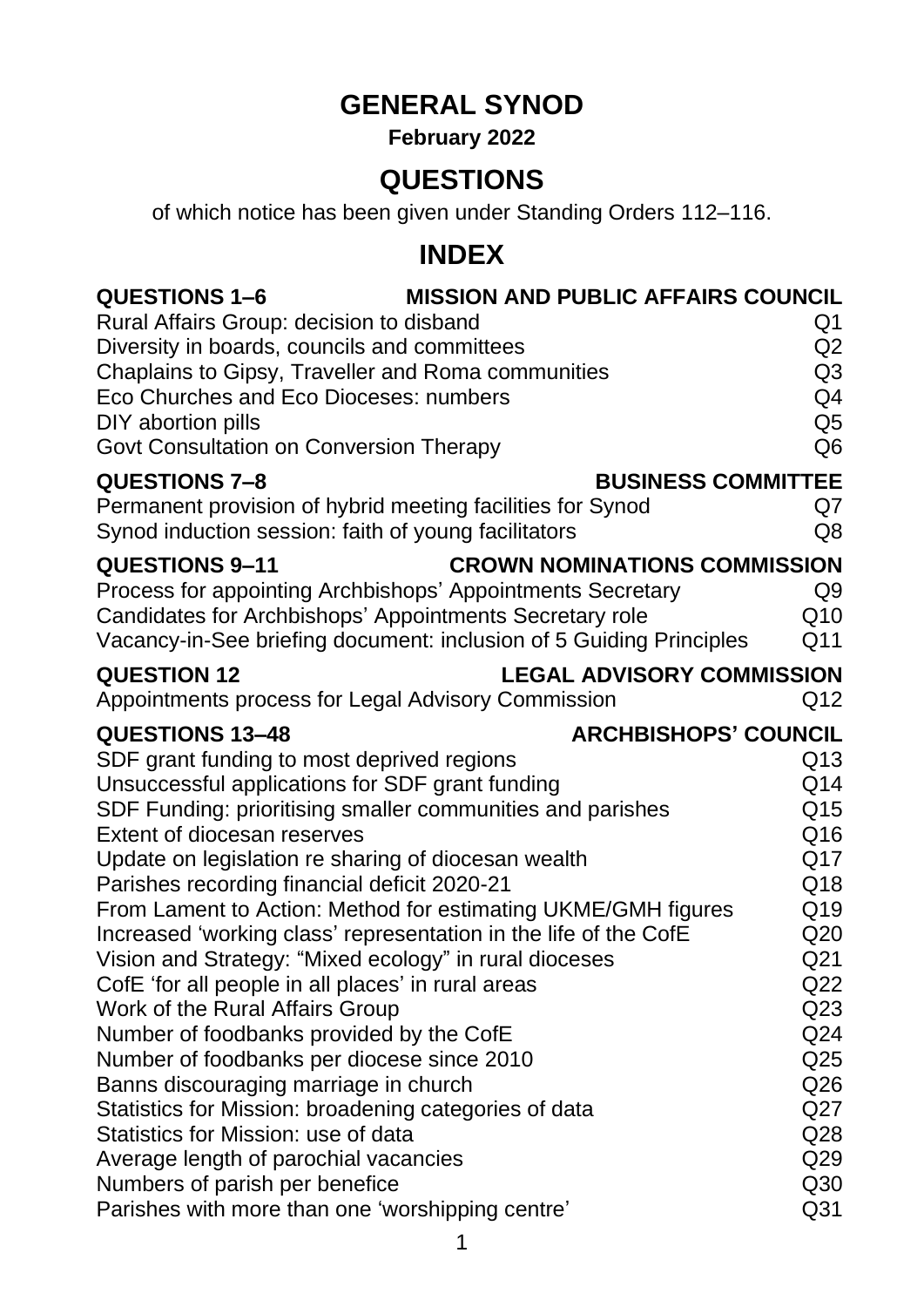| Reduction of stipendiary clergy numbers in dioceses                                                                    | Q <sub>32</sub>                    |
|------------------------------------------------------------------------------------------------------------------------|------------------------------------|
| Extent of parish interregna                                                                                            | Q <sub>33</sub><br>Q <sub>34</sub> |
| Numbers in full- and part-time diocesan roles<br>Numbers of ordinations and clergy retirements                         | Q <sub>35</sub>                    |
| Transforming Effectiveness: effects of reorganisation on NCIs                                                          | Q36                                |
| Transforming Effectiveness: rationale for decisions                                                                    | Q <sub>37</sub>                    |
| Transforming Effectiveness: Impact on Evangelism and Discipleship                                                      | Q <sub>38</sub>                    |
| Changes to staff structure and workstreams                                                                             | Q39                                |
| Representation for unlicensed clergy                                                                                   | Q40                                |
| Registration of parishes with the Charity Commission                                                                   | Q41                                |
| Abolition of Church of England Youth Council                                                                           | Q42                                |
| Voices of young people at Synod                                                                                        | Q43                                |
| Steps to protect NST and NCIs senior staff from harassment                                                             | Q44                                |
| Number and outcome of Safeguarding Core Groups                                                                         | Q45                                |
| Safeguarding reviews: publishing recommendations                                                                       | Q46                                |
| Update on Devamanikkam review                                                                                          | Q47                                |
| Code of conduct for Diocesan Registrars                                                                                | Q48                                |
| <b>HOUSE OF BISHOPS</b><br><b>QUESTIONS 49-89</b>                                                                      |                                    |
| Dates of meetings                                                                                                      | Q49                                |
| Vision and Strategy: support for rural churches                                                                        | Q50                                |
| Timetable for Commission on House of Bishops' Declaration                                                              | Q51                                |
| <b>Commission on the Five Guiding Principles</b>                                                                       | Q52                                |
| SCIE Safeguarding report re Bishopthorpe Palace                                                                        | Q53                                |
| Reports on equipping lay church members                                                                                | Q54                                |
| DBF-owned properties and housing crisis                                                                                | Q55                                |
| Almshouses as affordable living                                                                                        | Q56                                |
| Environment Programme: Net Carbon Zero by 2030                                                                         | Q57                                |
| Parishes recording Energy Footprint Tool data                                                                          | Q58                                |
| Safeguarding ombudsman scheme                                                                                          | Q59                                |
| GDPR: retention of information on clergy 'blue file'                                                                   | Q <sub>60</sub>                    |
| Canon C 4.3 and Equality Act                                                                                           | Q61                                |
| Amendment to Canon B 8: ordinations in suit and clerical collar                                                        | Q62                                |
| House of Bishops' position on FGM                                                                                      | Q <sub>63</sub>                    |
| Parishes tackling HIV stigma                                                                                           | Q64                                |
| 'Leading church into growth' as criterion for senior appointments                                                      | Q65                                |
| Armed Forces personnel: housing and education                                                                          | Q66                                |
| Makin Review: policy decision on victim status and culpability                                                         | Q67                                |
| Dean of Christ Church, Oxford                                                                                          | Q <sub>68</sub><br>Q <sub>69</sub> |
| Framework to ensure consistency regarding Safeguarding Core Groups<br><b>Timescale for Safeguarding Redress Scheme</b> | Q70                                |
| Safeguarding Case Management Group: existence and authority                                                            | Q71                                |
| Investigation into John Smyth QC in Africa                                                                             | Q72                                |
| Past Cases Review: responsibility if perpetrator is dead                                                               | Q73                                |
| Revd Jonathan Fletcher: Safeguarding Agreement                                                                         | Q74                                |
| Legislation to enable use of individual cups at Holy Communion                                                         | Q75                                |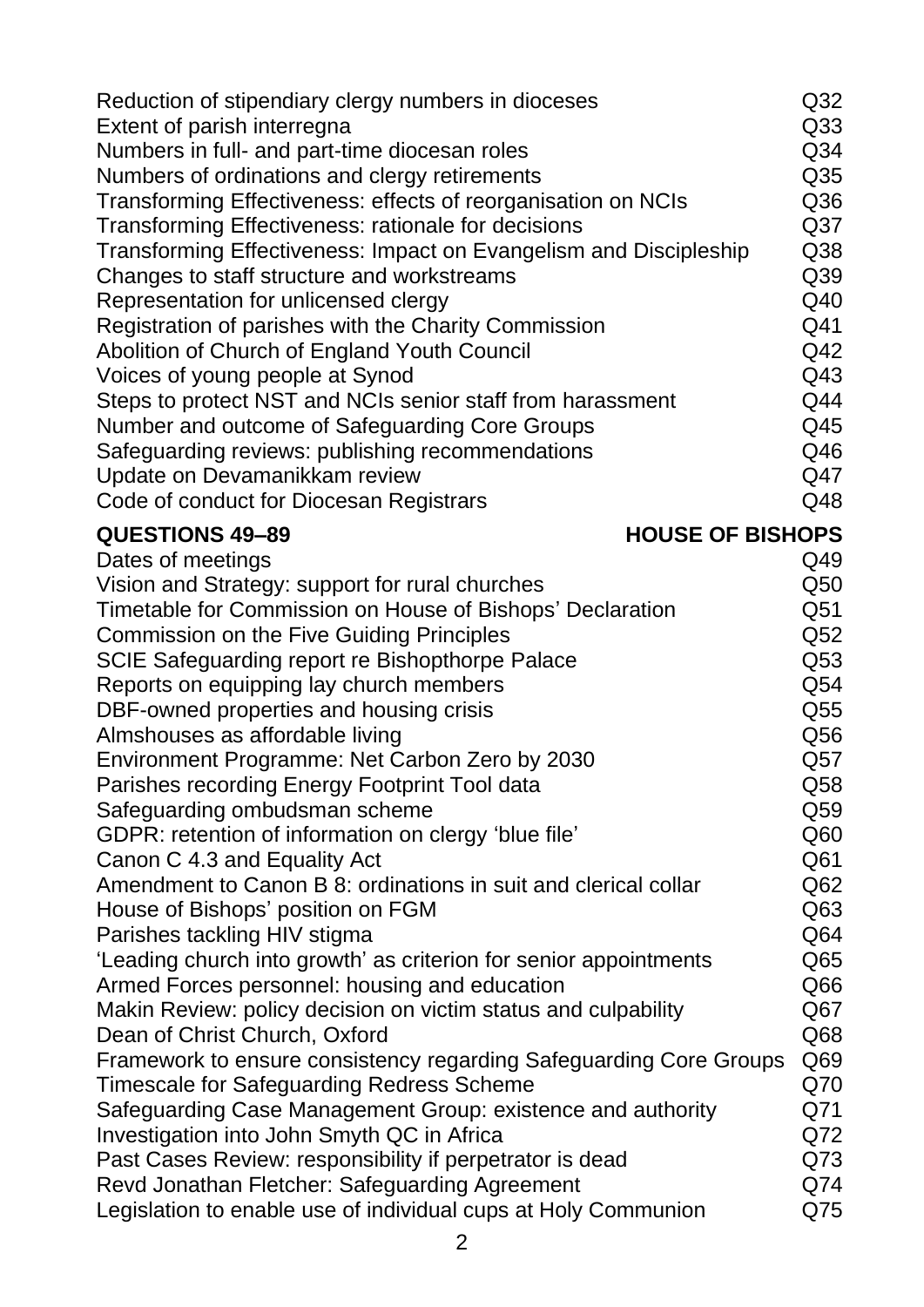| Use of multiple cups at Holy Communion                               | Q76  |
|----------------------------------------------------------------------|------|
| Individual cups at communion: research into breadth of use           | Q77  |
| Worshippers commuting rather than attending local parish church      | Q78  |
| Language of difference                                               | Q79  |
| Inclusion of openly LGBTI+ voices in House of Bishops discussions    | Q80  |
| Support for those losing jobs for acting in conscience               | Q81  |
| Support for children and young people after Covid restrictions       | Q82  |
| Safeguarding of LGBTI+ church members                                | Q83  |
| Guidance and Liturgy to mark de-transitioning                        | Q84  |
| Replacement of Issues in Human Sexuality                             | Q85  |
| Function of therapy as recommended in Issues in Human Sexuality      | Q86  |
| Traditional view of marriage and LLF                                 | Q87  |
| <b>Changes to Canterbury CNC</b>                                     | Q88  |
| Archbishop of Canterbury's World AIDS Day message                    | Q89  |
| <b>CHURCH COMMISSIONERS</b><br><b>QUESTIONS 90-111</b>               |      |
| <b>Third Church Estates Commissioner: recruitment process</b>        | Q90  |
| Third Church Estates Commissioner: job description                   | Q91  |
| Consolidation of rural parishes and benefices                        | Q92  |
| Deanery reorganisation: proper consultation by dioceses              | Q93  |
| Costs of Lambeth Palace and Bishopthorpe Palace                      | Q94  |
| Numbers of staff in Archbishops' offices                             | Q95  |
| Update on GS 2222                                                    | Q96  |
| Mission in Revision: parish responses                                | Q97  |
| Framework for making grants to the Archbishops' Council              | Q98  |
| <b>Triennium Funding Working Group</b>                               | Q99  |
| Support for dioceses to reach net carbon zero                        | Q100 |
| Progress towards Net Carbon Zero in commercial properties            | Q101 |
| Investment in 'climate solutions'                                    | Q102 |
| <b>Investment in ExxonMobil</b>                                      | Q103 |
| Divestment from ExxonMobil                                           | Q104 |
| Proportion of commercial timber used in building structures          | Q105 |
| Public access to Commissioners' land                                 | Q106 |
| Investment in B-corp companies                                       | Q107 |
| Biomass from forestry                                                | Q108 |
| Parameters for making exceptional funding contributions              | Q109 |
| Ceiling for growth of asset base                                     | Q110 |
| Cost of restoring clergy pension to pre-SERPS level                  | Q111 |
| <b>QUESTIONS 112-115</b><br><b>PENSIONS BOARD</b>                    |      |
| Transition Pathway Initiative: International Energy Agency alignment | Q112 |
| Shell activities off South African coast                             | Q113 |
| Offshore drilling rights in Brazil                                   | Q114 |
| TotalEnergies: plans to increase Arctic production                   | Q115 |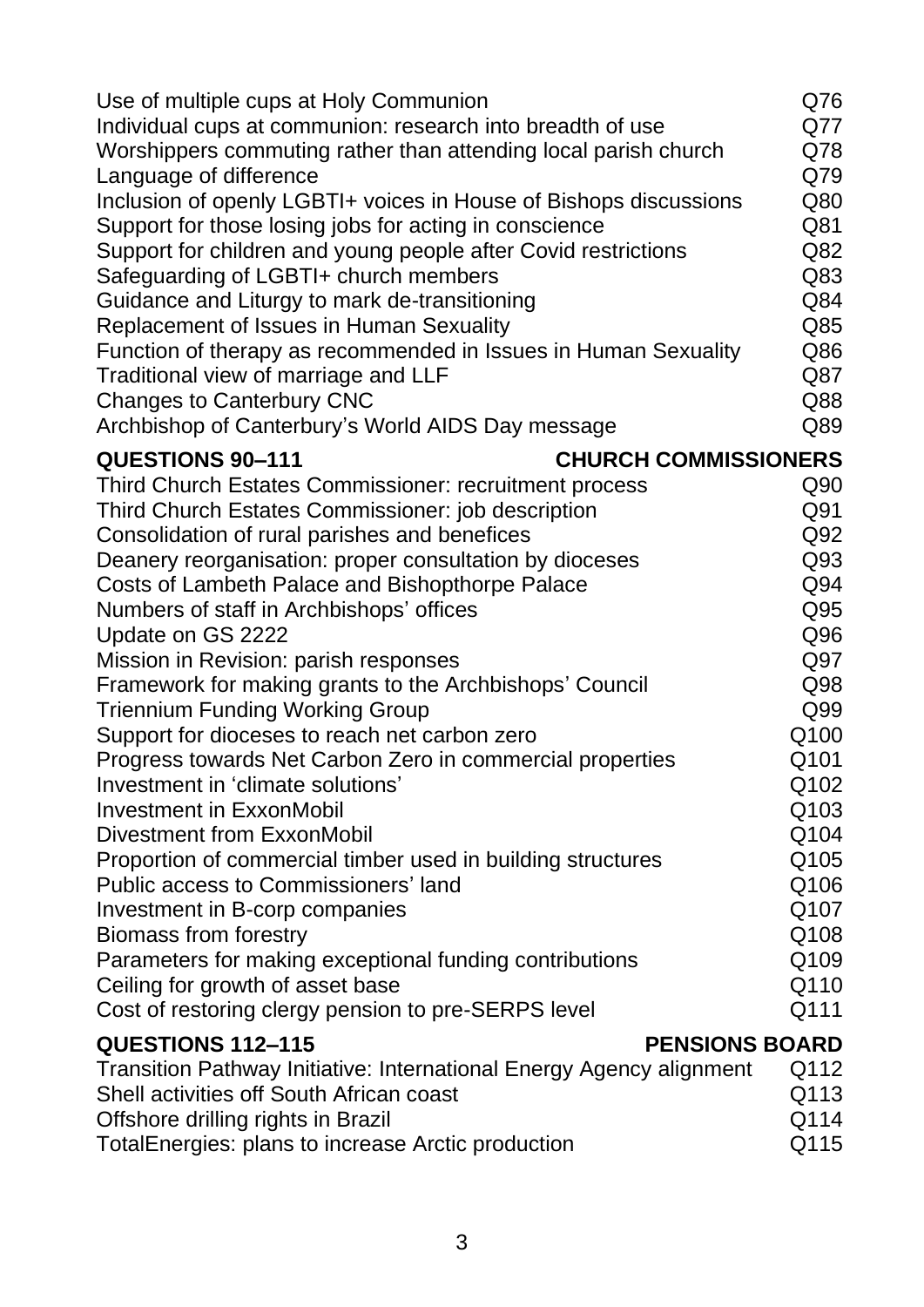| <b>QUESTIONS 116-121</b>                                                                                    | <b>SECRETARY GENERAL</b>           |
|-------------------------------------------------------------------------------------------------------------|------------------------------------|
| Advocacy and support in NCIs' complaints process<br>Elections: reasonable allowances under the Equality Act | Q116<br>Q117                       |
| Senior NCI posts: recruitment                                                                               | Q118                               |
| Church statistics: unbiased reporting                                                                       | Q119                               |
| UK Statistics Authority Code of Practice: voluntary compliance                                              | Q120                               |
| Length of 11th General Synod term                                                                           | Q121                               |
| <b>QUESTIONS 122-126</b>                                                                                    | <b>CLERK TO THE SYNOD</b>          |
| <b>Publication of Reports of Proceedings</b>                                                                | Q122                               |
| Provision of Racial Justice Commission reports to Synod                                                     | Q123                               |
| Covid precautions in the event of a positive test                                                           | Q124<br>Q125                       |
| Numbers of UKME/GMH members and external comparators<br>Early circulation of Synod papers                   | Q126                               |
| <b>QUESTIONS 127-128</b>                                                                                    | <b>NATIONAL SOCIETY COUNCIL</b>    |
| Revision of Valuing All God's Children                                                                      | Q127                               |
| National Younger Leadership Groups: participation                                                           | Q128                               |
| <b>QUESTIONS 129-132</b>                                                                                    | <b>CHURCH BUILDINGS COUNCIL</b>    |
| Balance of heritage and access                                                                              | Q129                               |
| Faculties and care of the environment                                                                       | Q130                               |
| Routemap to Net Zero                                                                                        | Q131                               |
| Eco Church credentials: use of 'oasis' and imported flowers                                                 | Q132                               |
| <b>QUESTION 133</b>                                                                                         | <b>COUNCIL FOR CHRISTIAN UNITY</b> |
| Ecumenical impact of limiting numbers at episcopal consecrations                                            | Q133                               |
| <b>QUESTIONS 134-135</b>                                                                                    | <b>FINANCE COMMITTEE</b>           |
| Update on parish finances in the pandemic                                                                   | Q134                               |
| PCC income as basis for parish share                                                                        | Q135                               |
| <b>QUESTIONS 136-147</b>                                                                                    | <b>MINISTRY COUNCIL</b>            |
| Psychological/psychotherapeutic assessment of ordinands                                                     | Q126                               |
| Bishops' Advisory Panels: proportion of female candidates<br>Lack of young female candidates                | Q137<br>Q138                       |
| Pioneer minister training for women from catholic background                                                | Q139                               |
| Monitoring social class of clergy, ordinands & candidates                                                   | Q140                               |
| Clergy wellbeing due to the pandemic                                                                        | Q141                               |
| Support for disabled people in churches                                                                     | Q142                               |
| Percentage of clergy identifying as disabled                                                                | Q143                               |
| <b>Issues in Human Sexuality: conformity by ordinands</b>                                                   | Q144                               |
| Lay Ministry candidates and Issues in Human Sexuality                                                       | Q145                               |
| Provision of financial support to maintain clergy numbers                                                   | Q146                               |
| Stipendiary curates not finding suitable first posts                                                        | Q147                               |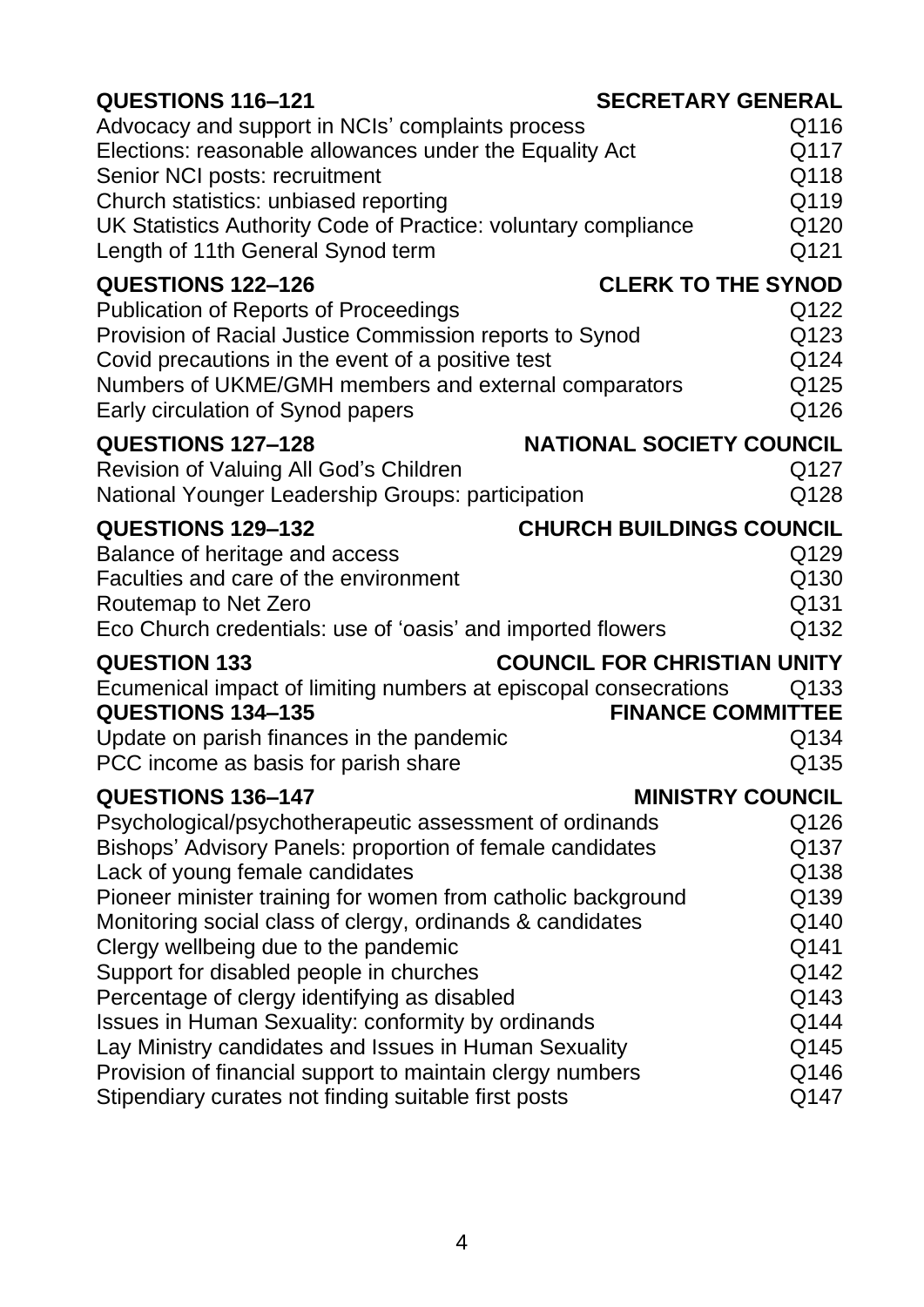## **QUESTIONS 148–150 REMUNERATION & CONDITIONS OF SERVICE**

|                                                  | <b>COMMITTEE</b> |
|--------------------------------------------------|------------------|
| Working definition of stipend vs salary          | Q148             |
| Half-time stipendiary positions                  | Q149             |
| Clergy wellbeing: working hours and six-day week | Q <sub>150</sub> |

## **MISSION AND PUBLIC AFFAIRS COUNCIL**

#### **The Revd Andrew Cornes (Chichester) to ask the Chair of the Mission and Public Affairs Council:**

**Q1** What considerations led to the Rural Affairs Group being disbanded?

*Mr Mark Sheard to reply as Chair of the Mission and Public Affairs Council:*

**A** The decision was made on the basis of the staffing requirement and the group's effectiveness.

Through the Transforming Effectiveness/Simpler NCIs work, we have had to break the link between staff posts and very specific areas of responsibility in order to cover a wide range of issues with a smaller staff team. Staff capacity to service the Rural Affairs Group is just not available.

We also asked whether the Group was the most effective body to promote the needs and concerns of the rural church. The Group had few levers to make things happen and, whilst it was an excellent forum for expertise and thinking, it is harder to say what concrete changes it brought about.

We hope that the formation of a Synod members' rural group will enable wider participation and representation linked with the ability to "rural proof" everything that comes before Synod, rather than delegating rural concerns to a small committee.

## **The Revd Prebendary Rosie Austin (Exeter) to ask the Chair of the Mission and Public Affairs Council:**

**Q2** If, according to GS Misc 1307 (9), we want to be a church which 'fully represents the communities we serve', what steps can be taken to ensure our councils, synods and committees begin to do this too?

*Mr Mark Sheard to reply as Chair of the Mission and Public Affairs Council:*

**A** Examples of some actions that can be taken can be found in GS 2243, in particular, the work on UKME/GMH representation in the House of Bishops and General Synod. GS 2243 hints at some of the difficulties of rebalancing the membership of such bodies – especially those whose memberships are elected, such as Synod – to ensure that the will of the electorate remains paramount. Many of our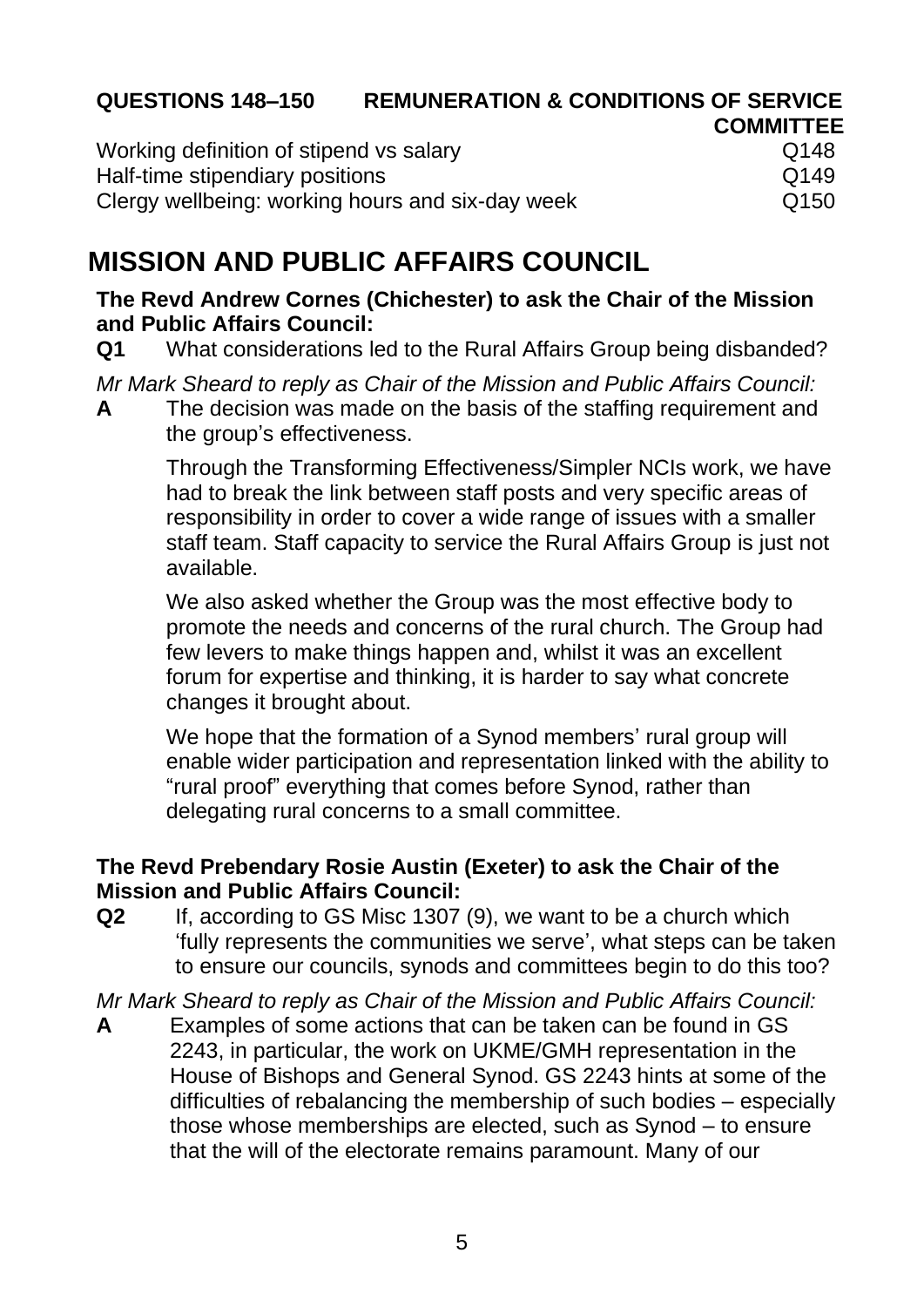Councils and committees have a constitutional provision to co-opt members to serve alongside those elected on the usual mandate.

Like others, the MPA Council has used that provision to ensure that it is as representative as we can make it. The last elections to the MPA Council produced an unusually well-balanced membership, and I urge Synod to bear that factor in mind when they come to vote for this and other Councils in the coming months.

## **The Revd Andrew Yates (Truro) to ask the Chair of the Mission and Public Affairs Council:**

- **Q3** It is now three years since the General Synod addressed the issues facing Gypsies, Travellers and Roma. On 23 February 2019 General Synod passed a motion that called on every diocese to appoint a chaplain to serve these communities.
	- 1. How many dioceses have made this appointment;
	- 2. What percentage of those appointed are clergy and lay; and
	- 3. In how many cases is the importance of this ministry recognised with some form of financial reimbursement?

*Mr Mark Sheard to reply as Chair of the Mission and Public Affairs Council:*

**A** Since 2019 there has been great progress in this area, and the Church has actively engaged with Gipsy, Traveller and Romany (GTR) issues both nationally and locally. Many dioceses have strategically engaged with GTR communities and have appointed fullor part-time chaplains, both lay and clergy, whilst others are still to make such appointments. While the National Statistics do not officially collect this data, informal Committee for Minority Ethnic Anglican Concerns (CMEAC) records report that 17 of the 42 dioceses currently have a designated chaplain or are in the process of appointing a chaplain. Other dioceses sometimes have a UKME or diversity & Inclusion officer who includes this work in their portfolio, which in some cases is an addition to other ministries.

CMEAC has recently commissioned the template for its annual update report (2022) on the progress of the 42 dioceses in Minority Ethnic concerns, which includes a section on diocesan GTR strategy, appointments and developments on synod commitments.

## **The Revd Ruth Newton (Leeds) to ask the Chair of the Mission and Public Affairs Council:**

**Q4** As the climate and biodiversity crises are so important, how many Eco Churches and Eco Dioceses are registered, and how many dioceses have a nominated Diocesan Environment Officer?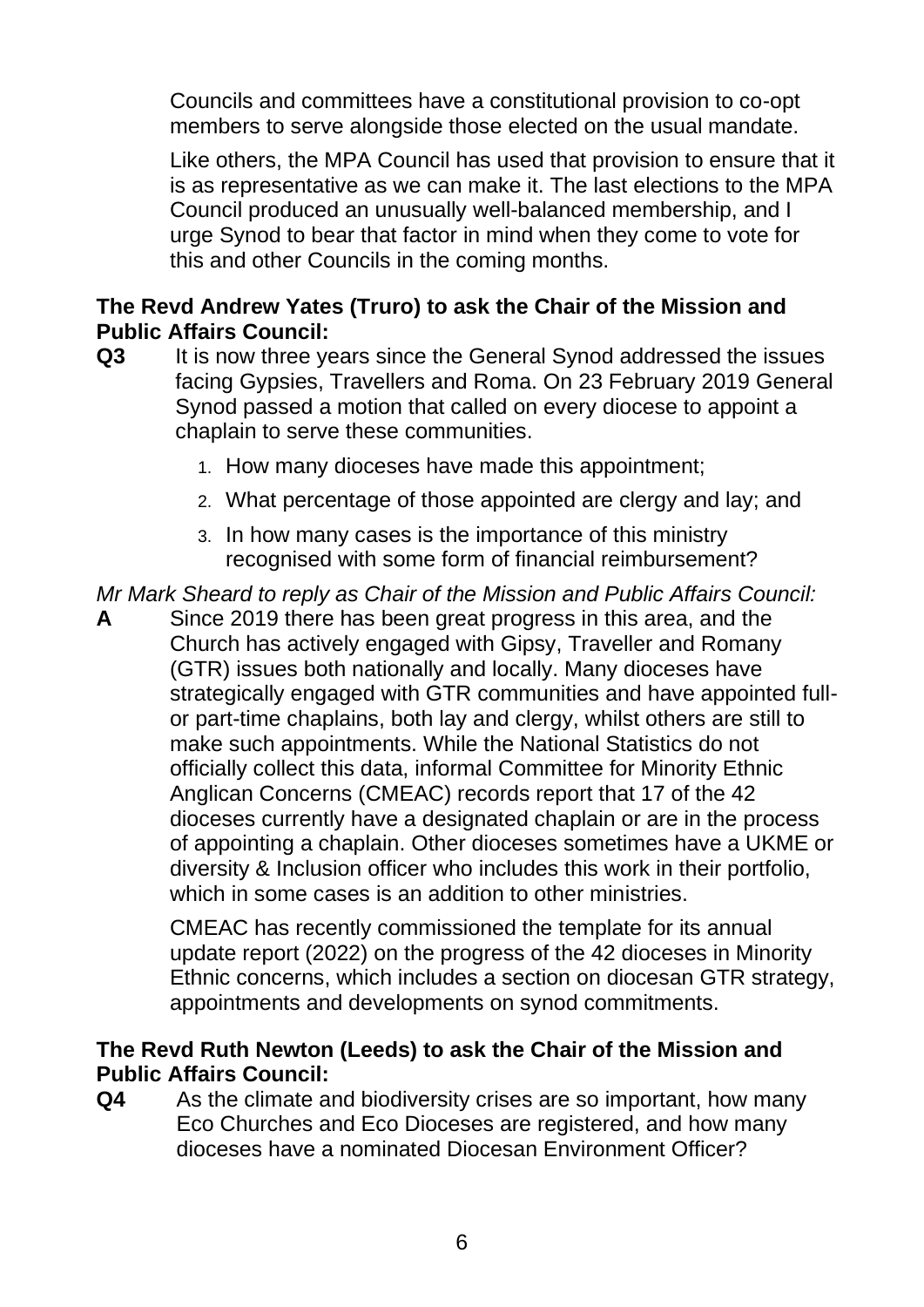*Mr Mark Sheard to reply as Chair of the Mission and Public Affairs Council:* **A** There has been a great deal of progress in this area.

Since the end of 2021, every single diocese in the Church of England is registered as an Eco Diocese, with 12 having received the bronze award.

Including LEPs where an Anglican church is involved, 3,106 churches are registered for Eco Church, 779 have reached bronze award, 257 silver and 15 gold.

All but 7 dioceses have a Diocesan Environment Officer, though there is a nominated contact in every diocese except one, where the post has recently become vacant.

## **Mrs Rebecca Hunt (Portsmouth) to ask the Chair of the Mission and Public Affairs Council:**

**Q5** Given the recently published freedom of information request showing that 1 in 17 women using abortion pills at home are being admitted to hospital with medical complications, what steps have been taken to request that the government now end this policy since all other Covid restrictions have been lifted?

*Mr Mark Sheard to reply as Chair of the Mission and Public Affairs Council:*

**A** In our submission to the 2021 government consultation on the effects of the temporary measure to permit home use of both pills for early medical abortion, we submitted that the provision has had a negative impact on the health and wellbeing of women and girls accessing these services. For that reason, we argued that the provisions should lapse *at the latest* when the temporary provisions of the Coronavirus Act 2020 expire (24<sup>th</sup> March 2022). While the government's 'Plan B' restrictions have now been lifted, incidence of the virus remains high in the community and continues to pose a public health risk which current models suggest will be significantly lessened by Spring. We shall expect the temporary provision to be removed by the end of March, if not sooner, and the bishop of Carlisle (the lead bishop for healthcare issues) has written accordingly to the Secretary of State for Health.

## **Mr Benjamin John (St Albans) to ask the Chair of the Mission and Public Affairs Council:**

**Q6** What is the Church of England's position on the government's proposals to ban conversion therapy and how did they respond to the consultation on these proposals?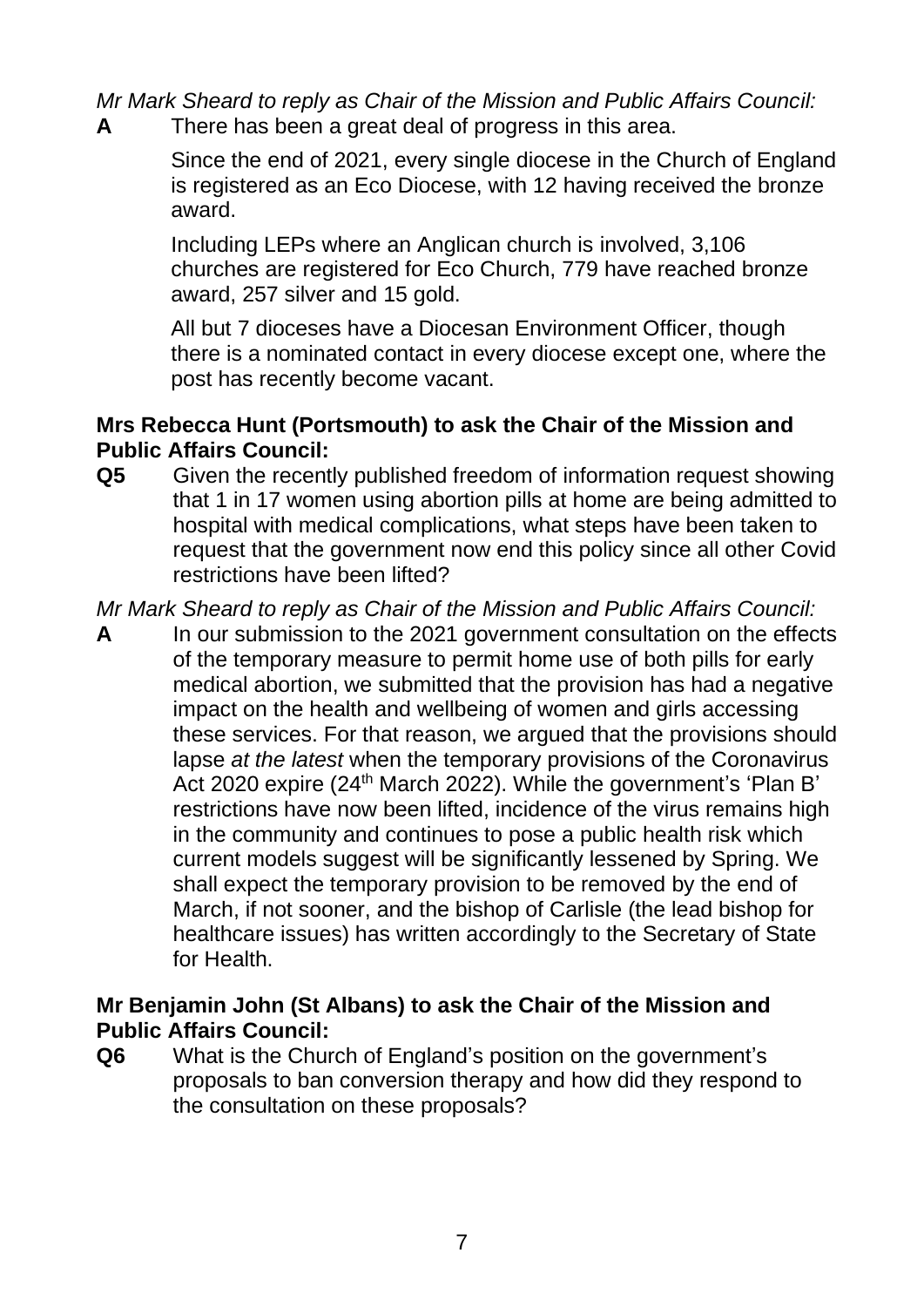*Mr Mark Sheard to reply as Chair of the Mission and Public Affairs Council:*

**A** Synod committed the Church to support a ban on Conversion Therapy in a debate in 2017 and our response to the Ministry of Justice consultation emphasised that commitment. The proposals from the Ministry of Justice trod a careful path between the scope of existing laws, the necessity of preserving fundamental human rights and the need for a ban to be effective in achieving its aims. We considered that the proposals got this balance about right. In the case of Conversion Therapy aimed at adults, the proposed approach to coercion as defining unacceptable practices that should be banned appeared workable without infringing human rights. Our response acknowledged the difficulties involved in defining Conversion Therapy, emphasised the need for any definition to be proportionate and effective, and broadly supported the proposals as the best way to make these practices a thing of the past.

## **BUSINESS COMMITTEE**

**Canon Peter Bruinvels (Guildford) to ask the Chair of the Business Committee:**

**Q7** Whilst welcoming the provision of hybrid facilities for this Synod and the next in July 2022 under the General Synod (Remote Meetings) (Temporary Standing Orders) Measure 2020 (GS2177), will he now consider making such facilities available indefinitely and on a permanent basis for those unable through health or last-minute business reasons to participate in person or in the eventuality of another pandemic affecting this Nation?

*Canon Robert Hammond to reply as Chair of the Business Committee:*

**A** The previous General Synod Business Committee took the view that Synod meetings should, wherever possible, be entirely in-person. The newly elected Business Committee has made available some hybrid facilities for this group of sessions at the express request of the Presidents, but has done so without prejudice to its future thinking, and has not made any long-term decisions regarding whether these should be developed further or expanded on a permanent basis. To make future Synod meetings fully hybrid will require considerable extra resource in terms of staffing, resourcing, training and communication and will require careful piloting, familiarisation and testing. We will however review the learnings from this group of sessions at our March and May meetings.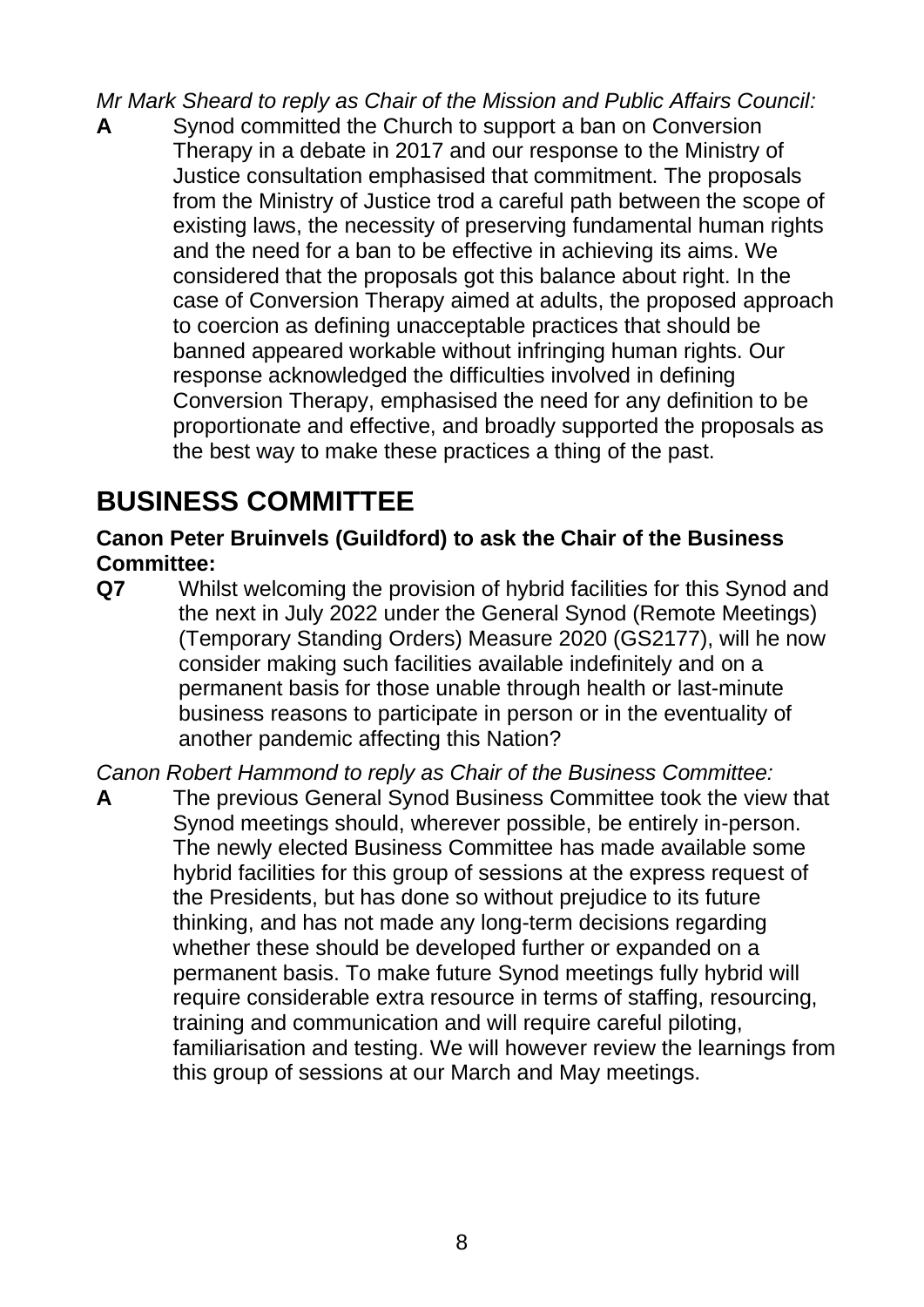## **Mr Chris Gill (Lichfield) to ask the Chair of the Business Committee:**

**Q8** Thank you for arranging the induction sessions at the last Synod setting, which were generally very well received. It came as a slight surprise though that when one group of the young people who facilitated the sessions were asked if they called themselves Christians, they all replied 'no'. Could you please outline the arrangements that were put in place to choose facilitators and whether their faith or beliefs were considered a factor?

*Canon Robert Hammond to reply as Chair of the Business Committee:*

**A** The younger leaders were chosen by six secondary schools across the country that are part of the National Younger Leadership Groups, through which the Church of England Education Office works with around 250 primary and secondary young leaders in partnership with the Archbishop of York's Youth Trust. Because the young people were drawn from school contexts (rather than directly from churches) there will have been young people at a variety of stages of their own faith journey, and therefore not all would necessarily publicly identify as Christian or Anglican, as this was not a stipulation given to the schools for them to use in selecting the students to be part of the leadership programme in the first place.

# **CROWN NOMINATIONS COMMISSION**

#### **Mr Sam Margrave (Coventry) to ask the Chair of the Crown Nominations Commission:**

**Q9** It has been reported that the appointment process for the new Archbishops' Appointments Secretary was an internal advertisement, with a short time to apply, and there was an interview of one candidate. It is understood the process was conducted by an independent panel.

> Please provide General Synod members with, and publish copies of, the following documents concerning the appointment of an Archbishops' Appointments Secretary so we can scrutinise this process of appointment to such an important and significant role:

- The Advertisement for the vacancy and where it was published;
- The membership of Independent panel;
- The Terms of Reference of the Independent Panel;
- The Job Description and Person Specification for the role of Appointments Secretary; and
- The Job Description and Person Specification for the role of members of the independent panel who chose the candidate.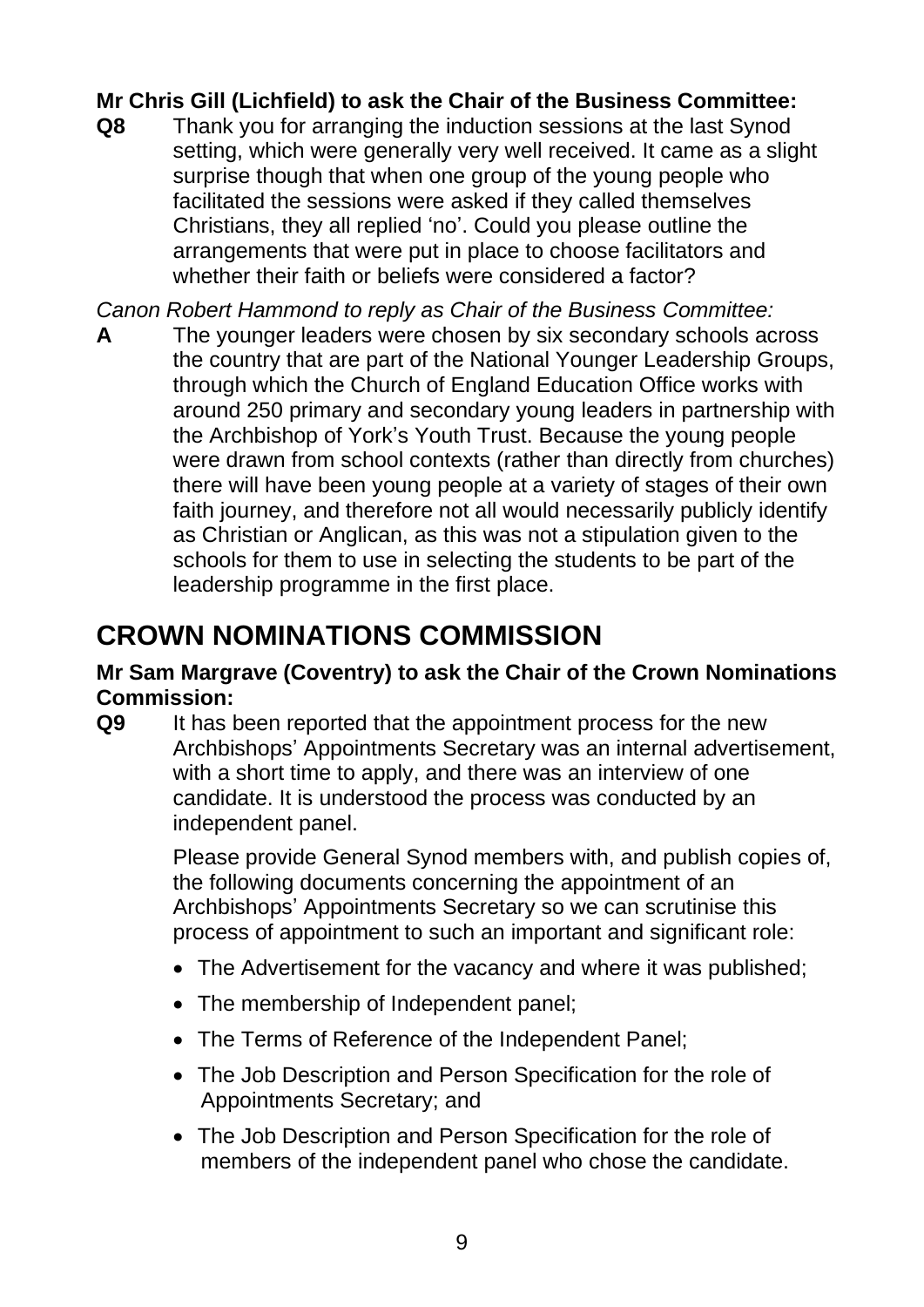*The Archbishop of Canterbury to reply as Chair of the Crown Nominations Commission:*

**A** This is a staff position appointed by the Archbishops. A vacancy arose following a restructuring of the role as part of the Simpler NCIs/Transforming Effectiveness process. The recruitment was in line with current best practice for all vacant or significantly reshaped roles within the National Church Institutions during this change.

> The post was advertised internally across the National Church Institutions' networks and open to all employees. Full details, including job description were publicly available. There is an occupational requirement to be a practicing / communicant Anglican.

> A number of experienced and potentially appointable NCI staff applied and all who applied were invited to interview. The identity of candidates is confidential so we cannot comment on the shortlist for a particular role.

The independent interview panel of five lay members and one retired Bishop, reflected the other stakeholders in the process within the Church structures and Government.

## **The Revd Dr Tom Woolford (Blackburn) to ask the Chair of the Crown Nominations Commission:**

**Q10** Please can you confirm that, in line with the recommendations made in *From Lament to Action*, there was an appointable candidate of UKME/GMH background in the shortlist for the Archbishops' Secretary for Appointments?

*The Archbishop of Canterbury to reply as Chair of the Crown Nominations Commission:*

**A** This vacancy arose following a restructuring of the role as part of the Simpler NCIs/Transforming Effectiveness process. The recruitment was in line with current best practice for all vacant or significantly reshaped roles within the National Church Institutions during this change.

> The post was open to all employees of the NCIs, including those from a UKME/GMH background. The identity of candidates is confidential so we cannot comment on the shortlist for a particular role.

## **Mr Richard Denno (Liverpool) to ask the Chair of the Crown Nominations Commission:**

**Q11** A briefing document for a Vacancy-in-See Committee says the Committee needs to decide "whether it wishes to express a view as to whether the new bishop should be someone who will, or will not,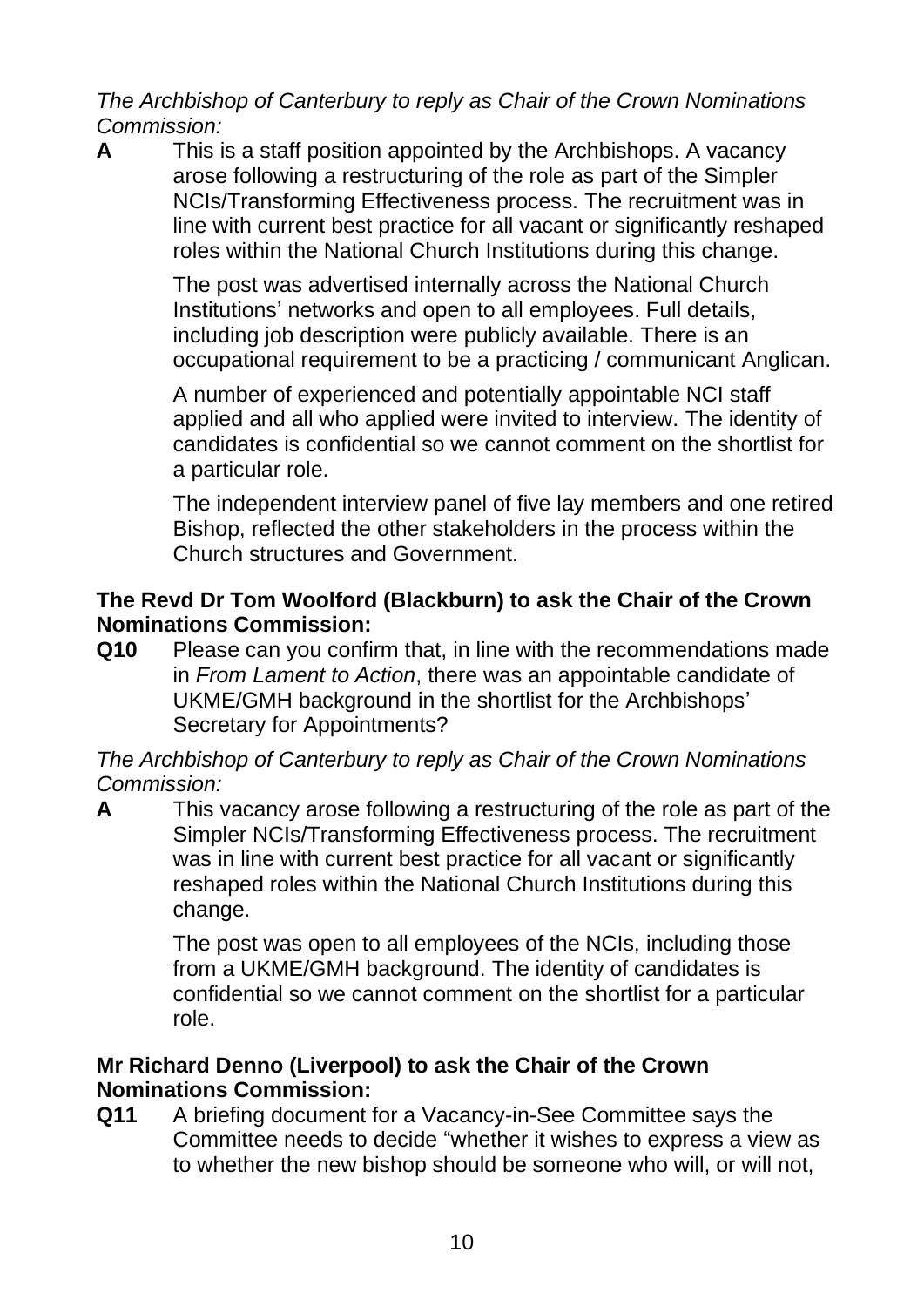ordain women." But the briefing document does not mention the Five Guiding Principles or mutual flourishing. What plans does the Commission have to add to the briefing document a need to show respect for the Church of England's Five Guiding Principles and commitment to mutual flourishing?

*The Archbishop of Canterbury to reply as Chair of the Crown Nominations Commission:*

**A** The House of Bishops' Declaration on the Ministry of Bishops and Priests (of which the Five Guiding Principles are part) is referenced in various stages throughout the appointment of Diocesan Bishops. For example, the Five Guiding Principles are attached to the role description for all vacancies considered by the Crown Nominations Commission. The briefing document for Vacancy-in-See Committees is currently being redrafted and I have asked the Archbishops' Secretary for Appointments to re-emphasise the commitment to mutual flourishing in the revised version.

# **LEGAL ADVISORY COMMISSION**

## **Mr Stephen Hofmeyr (Guildford) to ask the Chair of the Legal Advisory Commission:**

**Q12** General Synod Standing Order 144 provides that there is to "*continue*" to be a Commission of the Synod known as the Legal Advisory Commission (LAC) the purpose and membership of which are specified in the constitution approved by the Synod. Standing Order 144(3)(a) provides further that the constitution must make provision for membership, including the method by which members are to be appointed, elected or co-opted. The constitution of the LAC (at GS 1829) provides that the LAC shall consist of up to 28 members: up to 8 are *ex officio*, up to 3 are to be co-opted by the LAC and up to 17 are to be appointed by the Appointments Committee. When and by reference to what criteria will the 17 appointments be made; in the making of the appointments, what process and procedure will be followed; and, until the LAC is reconstituted, by whom will the General Synod (and the senior officers of the Church of England) be given "*authoritative and entirely independent legal opinions*" upon questions generally affecting the Church of England?

*The Rt Worshipful Morag Ellis QC to reply on behalf of the Chair of the Legal Advisory Commission:*

A At its meeting on 30<sup>th</sup> November, the Appointments Committee agreed to offer appointments to 17 individuals to fill the places for appointed members of the LAC. The Committee was advised by the Chief Legal Adviser that the variety of branches of the law with which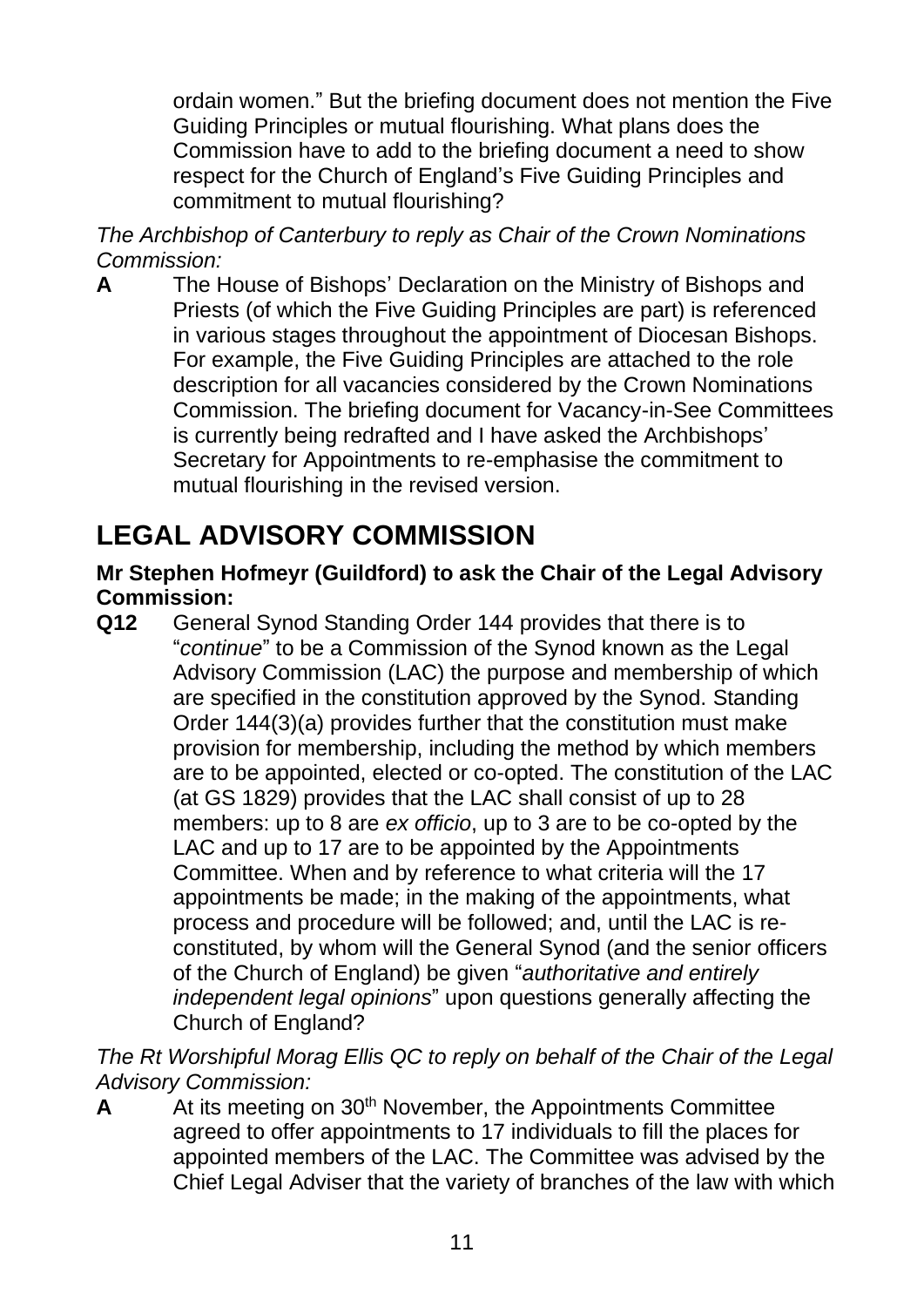the Commission has to deal (its work is not confined to ecclesiastical law) mean that it needs to have a reasonably broad range of legal expertise within its membership, including (in addition to ecclesiastical law), charity law, property law, public law, human rights law and family law.

In the usual way, staff provided the Appointments Committee with a list of suggested appointments, together with information about those individuals' relevant legal experience and expertise. The Committee also considered other individuals. Most of those offered appointment have now accepted but the list is being finalised and will be published as soon as possible and the LAC will be able to resume its work.

# **ARCHBISHOPS' COUNCIL**

#### **The Revd Canon Andy Salmon (Manchester) to ask the Presidents of the Archbishops' Council:**

**Q13** How much of the Strategic Development Fund grants in the last or 5 years has gone to supporting mission in the most deprived communities in the country? Could we have a figure for the 10% most deprived and the 25% most deprived communities?

*Canon Dr John Spence to reply on behalf of the Presidents of the Archbishops' Council:*

**A** Since 2017, 42% of SDF has been awarded to support mission in the most deprived communities. In 2020, the criteria for SDF were amended and now include mission in deprived communities as an explicit target. In 2021, 60% of SDF was awarded to support mission in deprived communities.

We do not have more detailed figures for awards focused on the 10% most deprived and 25% most deprived communities.

## **The Revd Robert Lawrance (Newcastle) to ask the Presidents of the Archbishops' Council:**

**Q14** How many unsuccessful bids have there been for grants from the Strategic Development Fund, and are there any common factors that have made them unsuccessful?

#### *Canon Dr John Spence to reply on behalf of the Presidents of the Archbishops' Council:*

**A** The whole philosophy of the Strategy & Development Unit and Strategic Investment Board is to work with dioceses. We encourage early discussions so that applications that do not align to the stated purpose of the funding are identified before formal applications are made.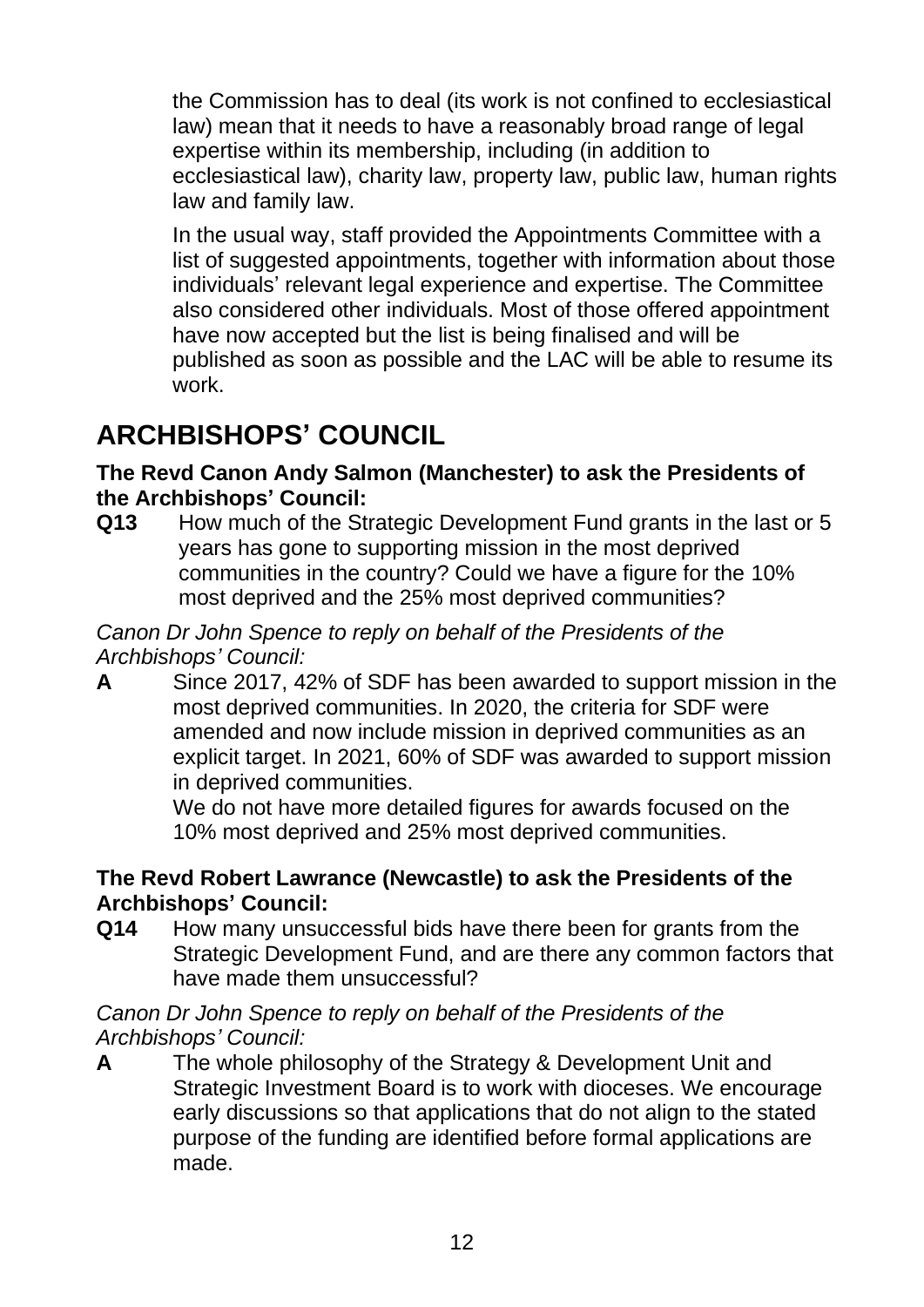SDF has a two-stage application process. Since 2017, nine of the 66 Stage One proposals have not been invited forward to Stage Two. The main reasons are lack of fit with the criteria; because there is little evidence the mission approach will work; or because of concerns that the diocese lacks capacity to deliver the proposal successfully.

No Stage Two applications have been unsuccessful although sometimes less funding has been awarded than sought. In one case, one element of the proposal was not awarded funding due to concerns about its cost and future sustainability.

## **The Ven Stewart Fyfe (Carlisle) to ask the Presidents of the Archbishops' Council:**

**Q15** Given that Strategic Development Funding criteria are weighted in favour of larger population centres, in what other ways does the church prioritise central funding for mission in smaller rural communities and parishes?

*Canon Dr John Spence to reply on behalf of the Presidents of the Archbishops' Council:*

**A** The Strategic Investment Board's policy to focus on larger urban settings was adopted for the 2020-22 triennium following consultation with the House of Bishops and governing bodies. It reflects the clear under-representation of the Church of England in such communities.

> SDF has in fact invested an estimated £19m in rural contexts. This is a significant investment in helping to develop rural ministry for the future. Strategic Transformation Funding is available to help dioceses develop and deliver diocesan-wide mission and growth strategies which will include investment in rural communities. Dioceses and non-diocesan organisations wishing to test new approaches to rural ministry or adapt existing approaches may apply for Innovation Funding.

Discussions on the policy for the 2023-25 triennium continue but we anticipate there will be great emphasis on the Vision and Strategy – in all parts of the Church.

#### **The Revd Dr Ian Paul (Southwell & Nottingham) to ask the Presidents of the Archbishops' Council:**

**Q16** What is the current total of known diocesan reserves, and what is the likely or estimated value of total parochial reserves across the Church of England?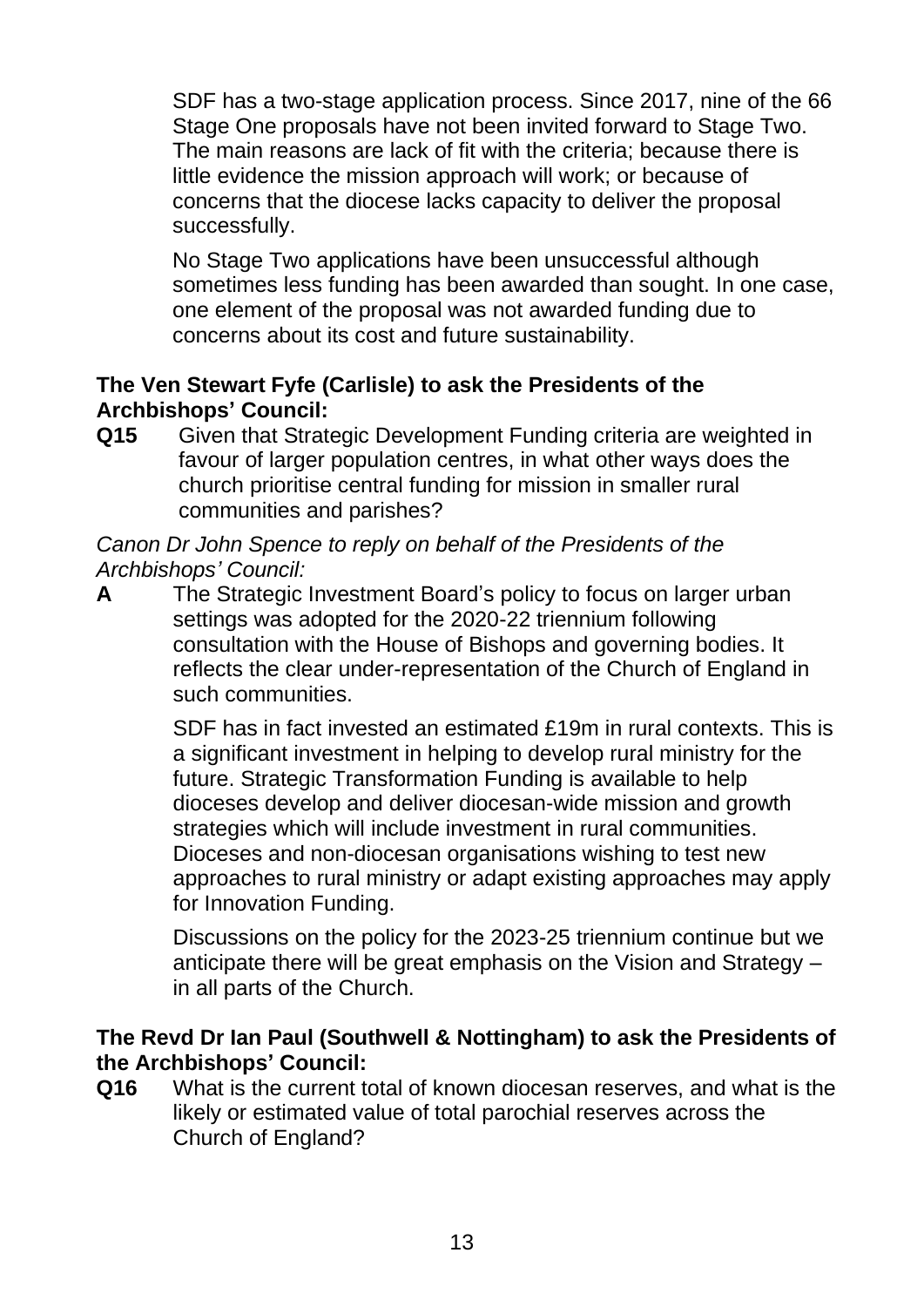*Canon Dr John Spence to reply on behalf of the Presidents of the Archbishops' Council:*

**A** According to Diocesan Boards of Finance's financial statements, at the end of 2019 the total of unrestricted funds held by dioceses was £798m, £184m of which was held in cash. Since then, diocesan reserves have been adversely impacted by the pandemic, although deficits have been mitigated to some extent by sustainability fund grants totalling £24m across 2020 and 2021 combined.

> According to data compiled for Parish Finance Statistics 2020 which will soon be made available on the Church of England website, at the end of 2020 the estimated aggregate of parishes' restricted and unrestricted reserves were £1,545m, of which £824m was held in cash and £721m in investments.

## **The Revd Marcus Walker (London) to ask the Presidents of the Archbishops' Council:**

**Q17** How many parishes have recorded a deficit in their annual accounts for the financial year 2020-21?

*Canon Dr John Spence to reply on behalf of the Presidents of the Archbishops' Council:*

**A** From the data collected for the 2020 Parish Finance Statistics, 6,926 parishes (57%) recorded a deficit in 2020.

> In aggregate parishes recorded a surplus of £8 million in 2020. Further information is provided in the answer to question 134 from Mr Ronson to the Chair of the Council's Finance Committee.

## **Mr Richard Brown (Chelmsford) to ask the Presidents of the Archbishops' Council:**

**Q18** In the November 2021 session, General Synod requested the Archbishops' Council to develop legislation to allow rich dioceses to share their wealth with poorer dioceses. Could the Council provide an update on progress in this matter since the last session?

*Canon Dr John Spence to reply on behalf of the Presidents of the Archbishops' Council:*

**A** A note explaining the legislation that is required to give effect to the proposals in GS 2234 has been prepared, together with an initial draft of a Measure, and will shortly be sent to the Charity Commission to seek their agreement in principle in advance of First Consideration.

> Given the strong support for the proposals in November 2021, it is being considered whether the Business Committee might be asked if the First Consideration stage might be deemed using the process set out in Standing Order 51A.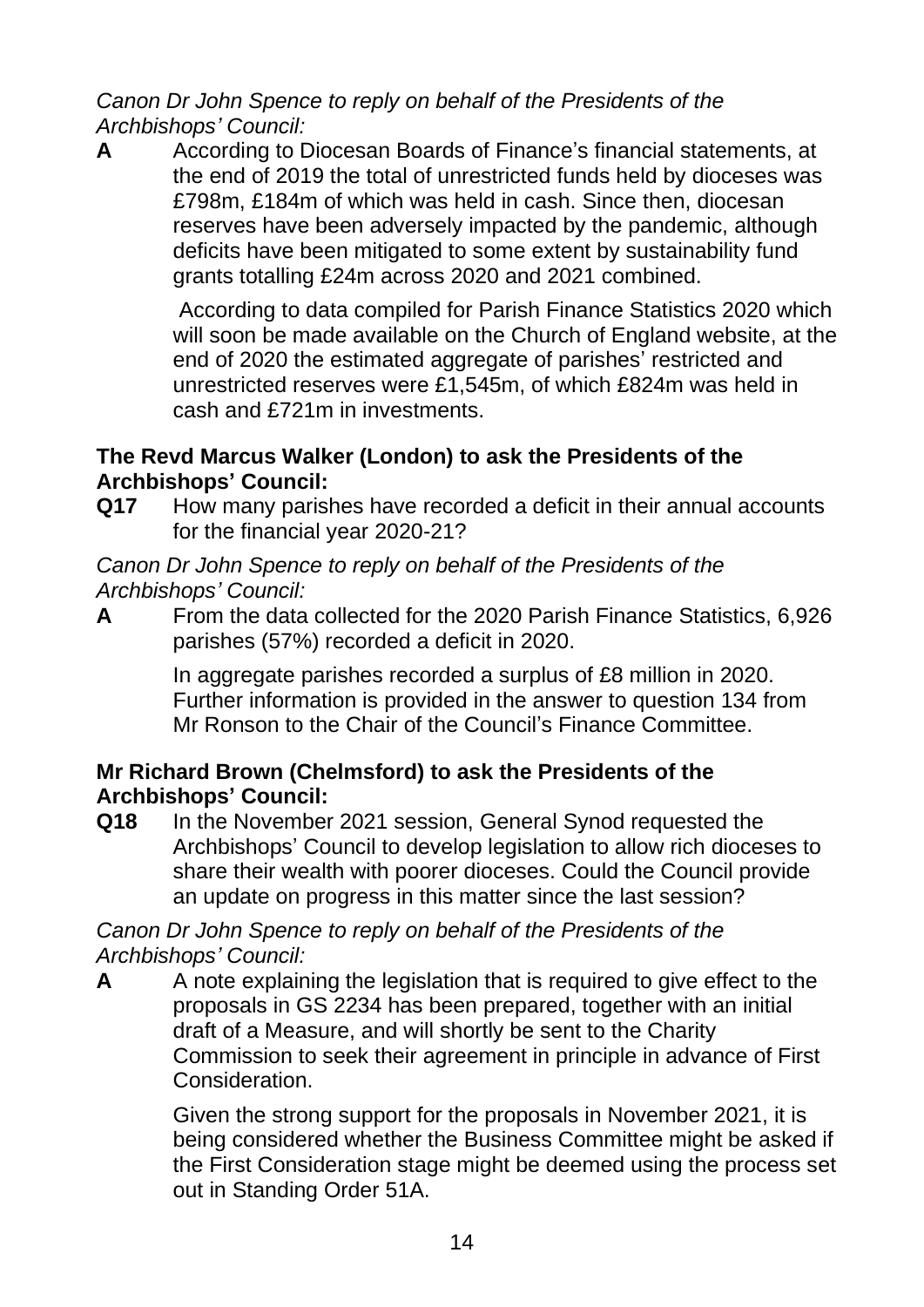## **Mr Nic Tall (Bath & Wells) to ask the Presidents of the Archbishops' Council:**

**Q19** The report *From Lament to Action* estimates that people from UKME/GMH backgrounds make up 15% of those who worship in the Church of England, based on an estimate of the church's membership cited in GS 2156B. Could the method for reaching this estimate and any empirical research underlying it be shared with the Synod?

*The Archbishop of York to reply as President of the Archbishops' Council:*

**A** The figure of 15% seems to have originated in the National Parish Congregation Diversity Monitoring study of 2007 which noted that, "among … members under 35 years of age, the ethnic minority proportion matches the proportion in the whole population, around 15%."

> Another study, "Everybody Counts" (2014) arrived at a figure for all age groups of roughly 7%. Clearly the larger figure, whilst very welcome so far as it goes, was repeated out of context and needs rethinking, although methodological limitations mean that neither figure is wholly reliable.

The Church Development Tool, developed by the Research & Statistics team in collaboration with the Evangelism and Discipleship team will, we hope, give more comprehensive and reliable information. Measuring and defining ethnicity is complicated, and many people of minority ethnic heritage chose not to self-define Ethnicity. As a result, this number varies across different reports as does the very definition of UKME/GMH.

## **The Revd Jacob Madin (York) to ask the Presidents of the Archbishops' Council:**

**Q20** In GS 2223 the Archbishop of York set out the vision for the Church of England in the 2020's including the strategic priority 'to become younger and more diverse'. Within this section he also mentions 'the poorest and most forgotten'. In light of this, are there any plans being made to increase the representation of those of a lower socioeconomic background (working class people) in the life of the Church of England?

*The Archbishop of York to reply as President of the Archbishops' Council:* 

**A** Yes, there are.

We are seeking to increase the representation of working-class people in leadership roles, building on excellent work including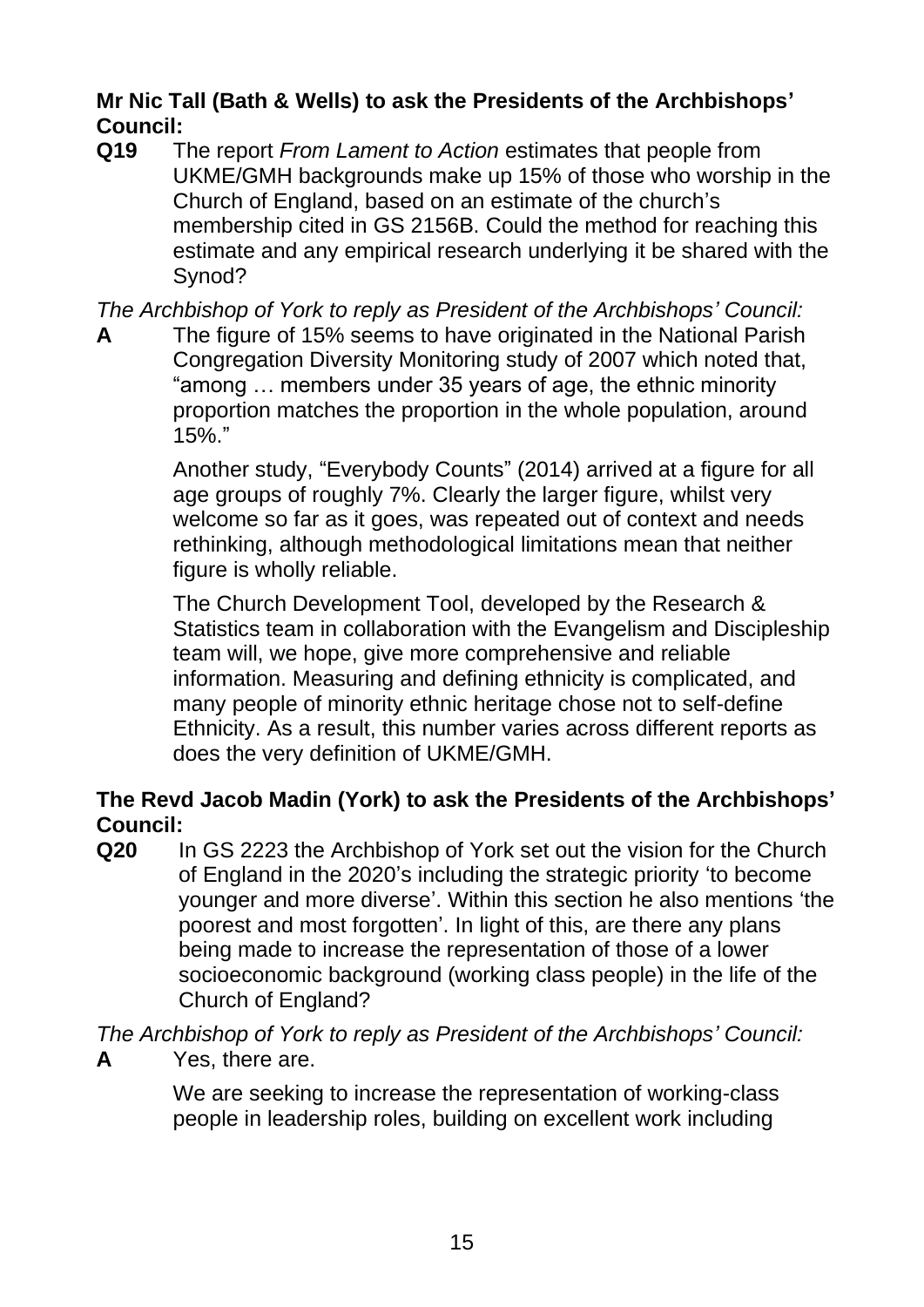MPower in Blackburn, Mustard Seed in York and programmes in Birmingham and London. The Ministry Experience Scheme has facilitated many young adults from deprived background in discerning their skills and gifts. Many go on to a range of ministerial vocations.

For candidates seeking to be recommended to train for ordained ministry through the national discernment process, this is the first year in which socio-economic data has been requested from all candidates and it is hoped that the resulting data will influence policy, funding and support in this area going forward.

The same social diversity questions have been included in a pilot diversity data collection with senior trustees. This data could then be used to underpin and recommend actions required to address areas of underrepresentation and measure their effectiveness.

## **Mrs Debbie McIsaac (Salisbury) to ask the Presidents of the Archbishops' Council:**

**Q21** How does the Vision and Strategy process envisage the "mixed ecology" of church playing out in a rural context, and what engagements have there been with rural parishes and dioceses to ensure that the Vision and Strategy proposals will land well in rural communities?

*The Archbishop of York to reply as President of the Archbishops' Council:*

**A** It is clear that mixed ecology will look different in every context, reflecting the communities that the church is serving. In rural contexts it will include parishes at the core and, flowing from them, new partnerships for the common good, fresh expressions, new chaplaincies and other new forms of church including online and festival. Voices from the rural context as well as leaders from every diocese shaped the Vision and Strategy, and continue to engage in exploring what the Vision and Strategy looks like in practice. A Vision and Strategy Rural webinar in September 2021 focussed attention on the question of what the Vision and Strategy proposals mean in rural contexts and included church leaders from rural contexts in the Dioceses of St Edmundsbury & Ipswich and Carlisle on the panel.

## **Mrs Debbie McIsaac (Salisbury) to ask the Presidents of the Archbishops' Council:**

**Q22** How can the Church of England be, as the strapline says, a Church 'for all people in all places' in rural areas where there is little or no public transport, poor connectivity and infrastructure and the norm is large multi-parish benefices with a single incumbent?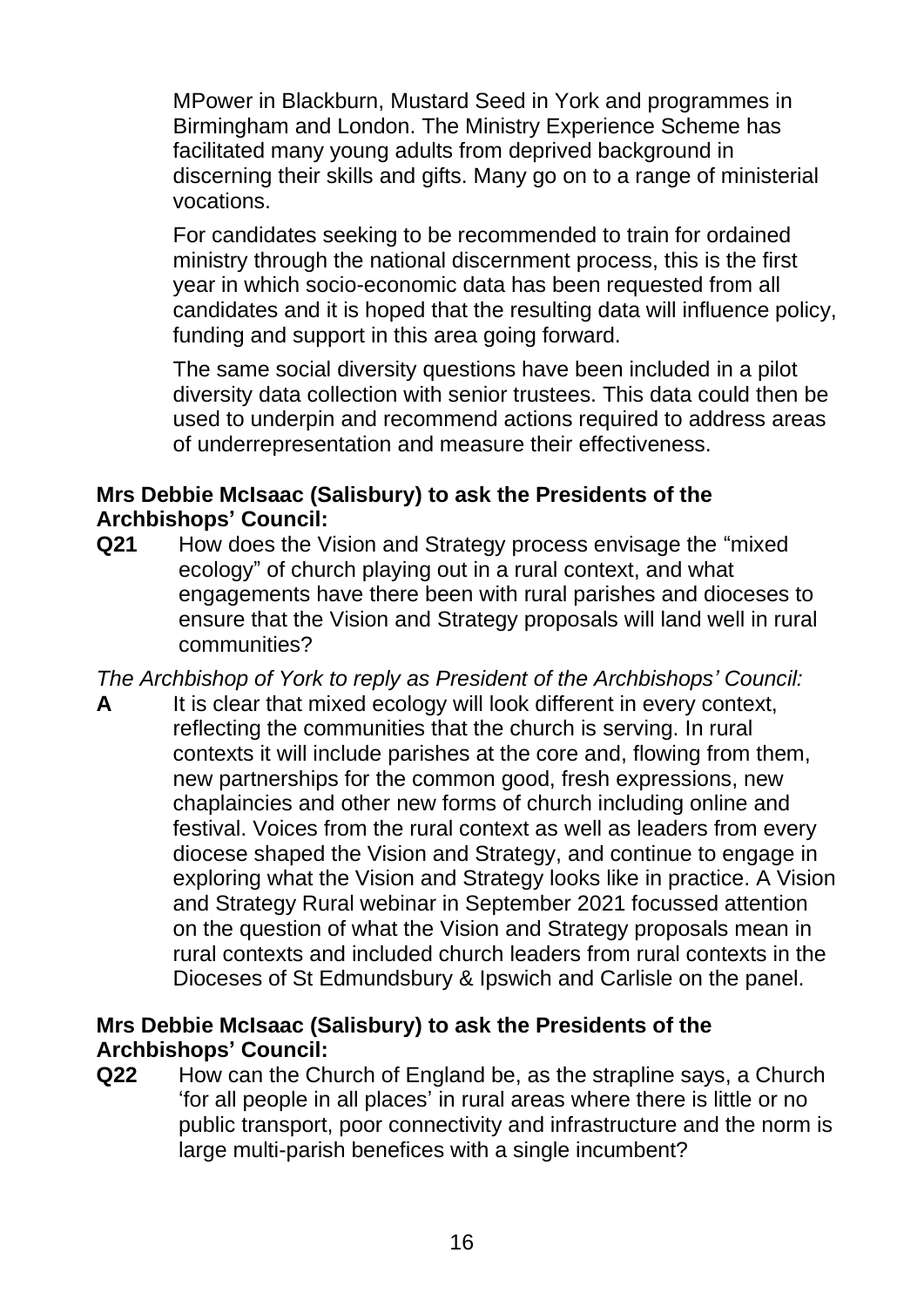*The Archbishop of York to reply as President of the Archbishops' Council:*

**A** The Church of England has always been deeply engaged in rural areas and intends to remain deeply engaged, both at a local and a national level. The rural context is not static but one that is vibrant and changing. Our presence needs to change to reflect this and working collaboratively across parishes can help provide the resources to do this. The vision of the Church for the 2020s aims for a mixed ecology of how churches work and encourages the participation of all God's people in the life of the Church. Rural churches have demonstrated how this is possible during the pandemic with benefices coming together virtually or using local connections to reach out by telephone and letter. Such innovation is inherently part of rural life and ideas such as focal ministry and festival churches are emerging from rural areas in response to the needs of those places.

## **Mr Luke Appleton (Exeter) to ask the Presidents of the Archbishops' Council:**

**Q23** Following the dissolution of the former Rural Affairs Group as part of the Mission and Public Affairs Council, what plans does the Archbishops' Council have for continuing its engagement with national rural issues and its support for rural parishes?

*Mr Mark Sheard to reply on behalf of the Presidents of the Archbishops' Council:*

**A** The work of the Governance Review and Simpler NCIs is intending to reduce the number of governance structures and refocus the work of the National Church Institutions. Engagement with national rural issues and support for rural parishes are part of this ongoing work with the former being addressed by the newly formed Faith and Public Life team of the Archbishops' Council and the latter by the new Vision and Strategy team. Members of General Synod with an interest in these areas will be encouraged to monitor issues coming before Synod and ensure these interests are accounted for.

## **Mr Robin Hall (Europe) to ask the Presidents of the Archbishops' Council:**

**Q24** What work has been done to quantify the number of food banks currently provided by the Church of England?

## **Mr Robin Hall (Europe) to ask the Presidents of the Archbishops' Council:**

**Q25** If the data is available, can you share the number of food banks, broken down by diocese, since 2010?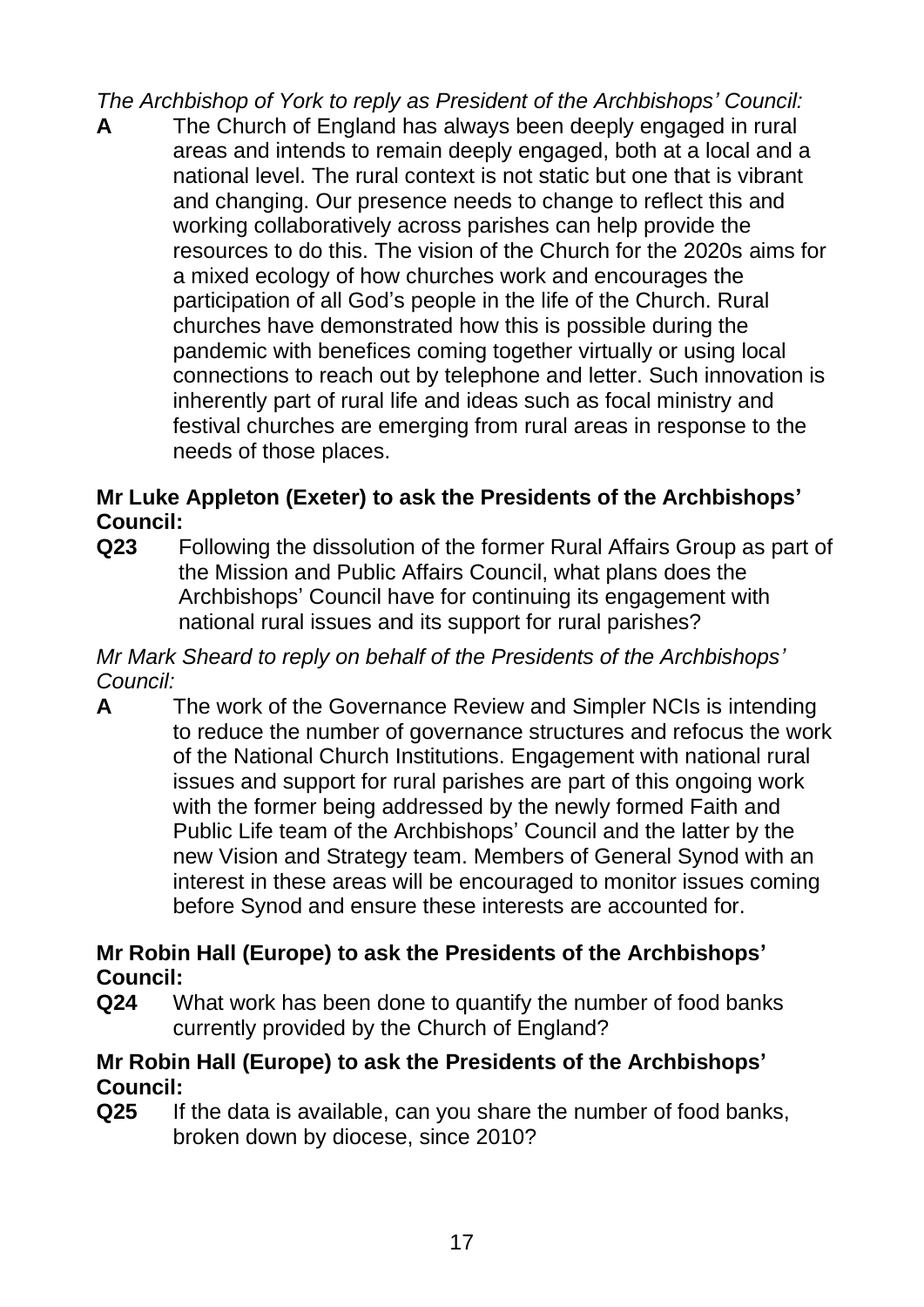*Mr Mark Sheard to reply on behalf of the Archbishops' Council*

**A** With permission, Chair, I will reply to questions 24 and 25 together.

The Church in Action survey 2020/21 shows that 78% of parishes are running or actively supporting a food bank or related provision. Twelve per cent started this activity in response to the pandemic. This is a marked increase on previous surveys. In 2011 the equivalent was 33% of parishes and in 2015 this had increased to 66% of parishes actively supporting a food bank. The most recent Statistics for Mission survey (2019) found that around 60% of churches (as opposed to parishes) actively support a food bank. Each survey has shown that support for food banks is widespread across all regions and communities, including rural and less deprived areas.

The Church in Action survey cannot be broken down by diocese.

## **Mr Charles Houston (Hereford) to ask the Presidents of the Archbishops' Council:**

**Q26** I understand that the percentage of weddings being conducted in churches has reduced significantly in recent years; many couples see the reception as the main event and will base their wedding plans around the location of the reception rather than their local church, leading to many wedding venues now having licences to hold weddings. I believe that this is due in part to the requirement for Banns to be read and this is discouraging couples from being married in church, resulting in lost revenue and evangelistic opportunities. What is the need for the reading of Banns and can the requirement for them be made voluntary?

*Mr Mark Sheard to reply on behalf of the Presidents of the Archbishops' Council:*

**A** We know of no research which links the decline in Church of England weddings to the necessity for the reading of Banns. On the contrary, there is a good deal of anecdotal evidence that couples appreciate being able to attend church to hear their Banns (although this is not a requirement) and that this is regarded by many of the clergy as an important pastoral opportunity. The range of places where couples are able to have banns published and, therefore, where they may marry was significantly extended by the Church of England Marriage Measure 2008 so that a couple may marry in any parish with which one of them has a 'qualifying connection'. It would be possible to review the provisions concerned with qualifying connections. But removing the requirement for Banns would not result in couples having a wider a choice of parishes where they can marry.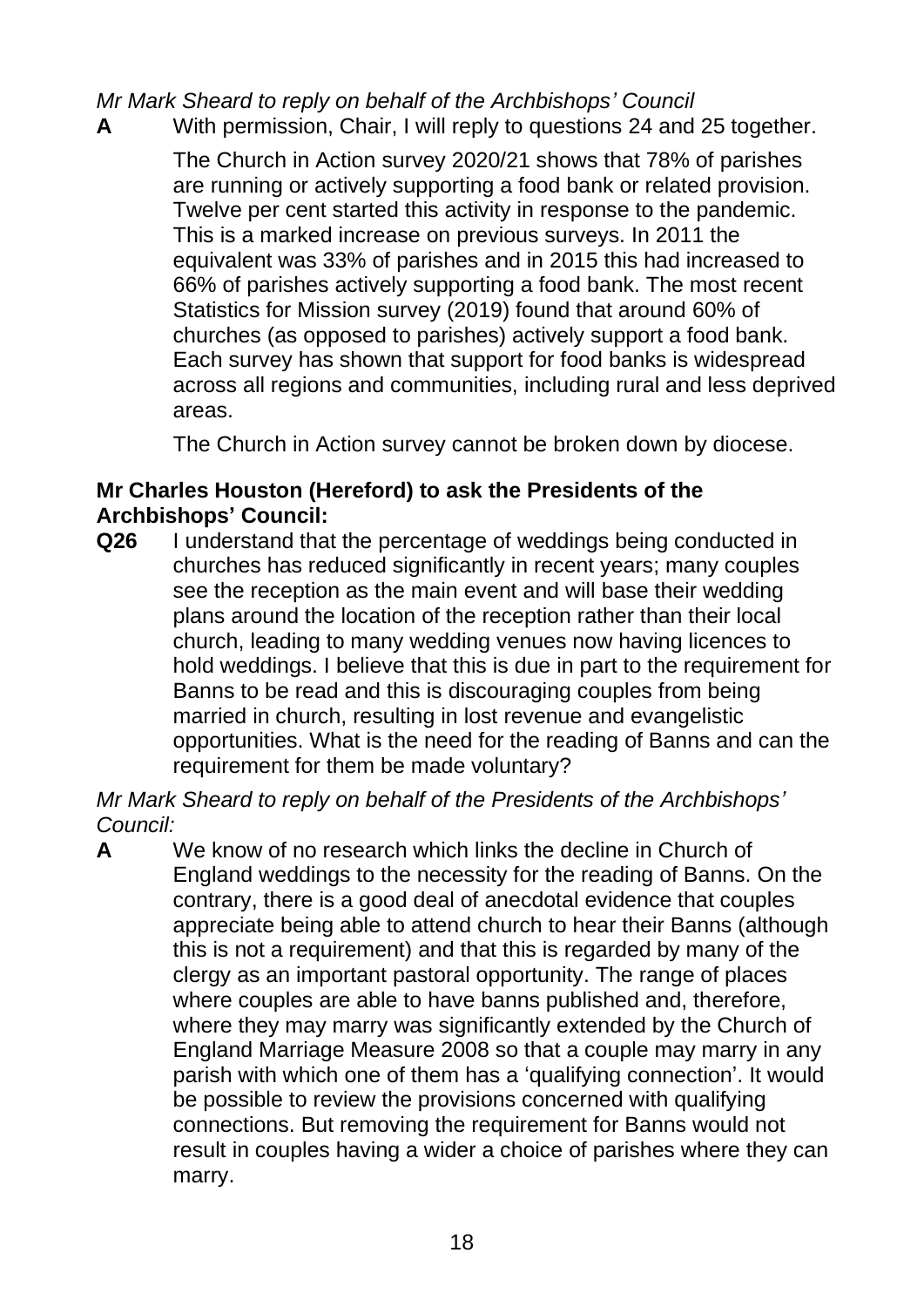## **The Revd Chris Collins (Leicester) to ask the Presidents of the Archbishops' Council:**

**Q27** Statistics for Mission are gathered by churches annually. However, they are overwhelmingly concerned with figures relating to church attendance and occasional offices, which strictly speaking are ecclesiastical rather than missional (though they may still offer opportunities for mission). Given our increasingly post-Christendom setting, could we not in future include attendance at evangelistic courses (Alpha, Christianity Explored etc), direct outreach activities (door-to-door visiting etc) and church-run outreach groups (toddler groups, food banks etc) in these statistics?

*Mr Mark Sheard to reply on behalf of the Presidents of the Archbishops' Council:*

**A** Yes, in principle. Statistics for Mission has been used in recent years in some of the ways suggested in the question: information about social action projects was collected as part of Statistics for Mission 2017 and Statistics for Mission 2019; information about enquiry and Christian basics courses, including an estimate of attendance, was collected as part of Statistics for Mission 2018. In some cases, more detailed information would be better collected through more in-depth work with churches, such as the approach used in the Gra:ce project or the Church in Action reports. The appropriate survey methodology depends on the use for which the information is being collected.

## **The Revd Chris Collins (Leicester) to ask the Presidents of the Archbishops' Council:**

**Q28** Regarding Statistics for Mission, for what purpose(s) is the data currently used?

## *Mr Mark Sheard to reply on behalf of the Presidents of the Archbishops' Council:*

**A** Statistics for Mission data, and resources deriving from them, are made available to the churches and dioceses to which they relate, and to various teams within the NCIs. Many PCCs and congregations use them to help understand the changes that have taken place in their church over time. Many diocesan colleagues use them as a starting point in their work to support the churches within their dioceses. NCI staff use them to help understand the situation locally and nationally.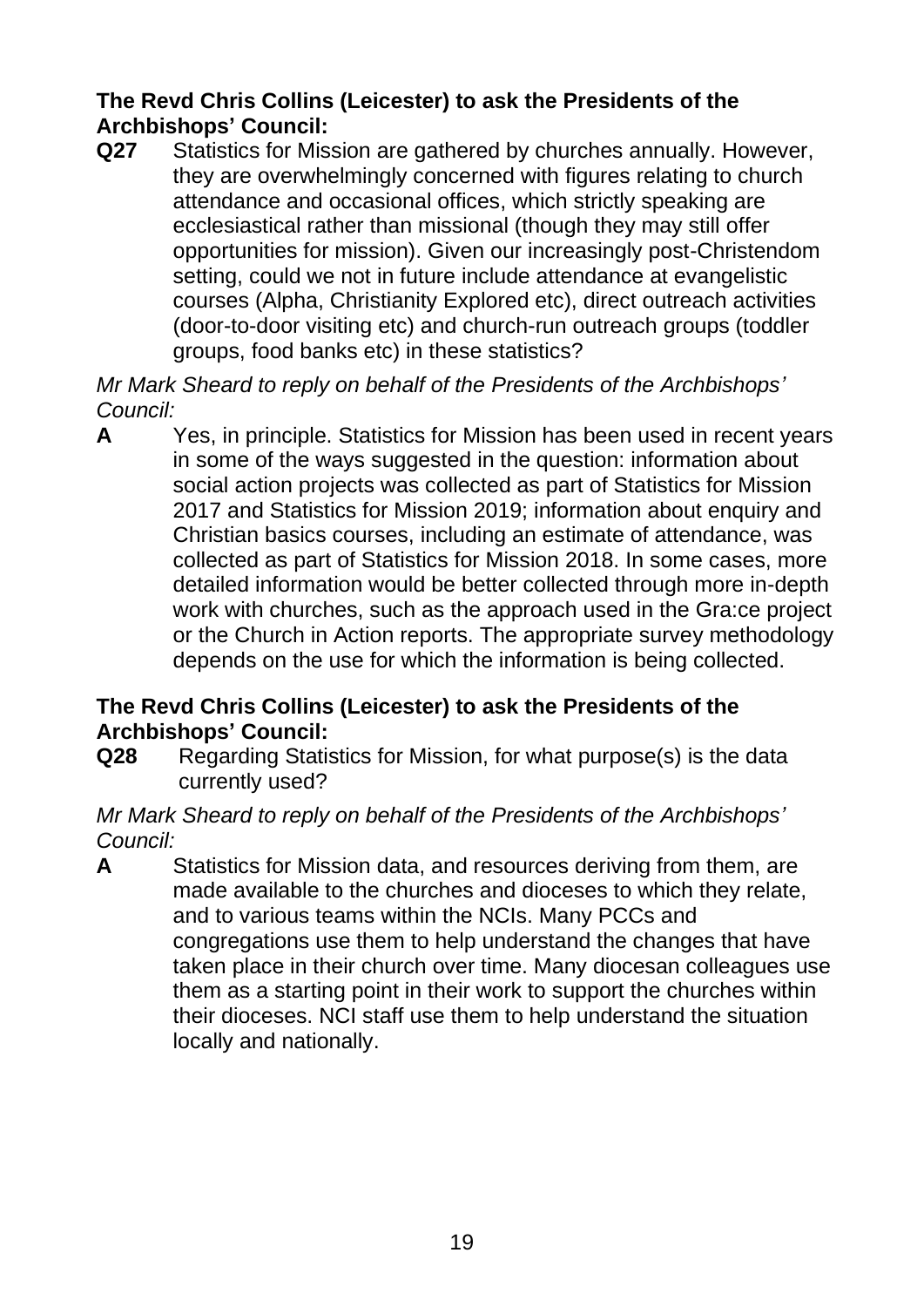## **The Revd Andrew Cornes (Chichester) to ask the Presidents of the Archbishops' Council:**

**Q29** What has been the average length of parochial vacancies over the last 5 years, how does that differ from the length 10 years ago, and what are the reasons, financial or otherwise, for this difference (if any)?

*Mr Mark Sheard to reply on behalf of the Presidents of the Archbishops' Council:*

**A** The requested information is not available within the NCIs.

#### **The Revd Canon Dr Tim Bull (St Albans) to ask the Presidents of the Archbishops' Council:**

- **Q30** Of the Benefices in the Church of England, how many are:
	- (a) Single Parish Benefices

(b) Multi-Parish benefices broken down by the number of parishes per benefice – i.e., how many 2-parish, 3-parish, 4-parish and so on, benefices there are?

*The Bishop of St Edmundsbury & Ipswich to reply on behalf of the Presidents of the Archbishops' Council:*

- **A** The list below has been produced using data from the Research & Statistics database system on 31<sup>st</sup> January 2022.
	- 1. There are 4,501 single parish benefices.
	- 2. There are 2,151 multi-parish benefices. These consist of:
		- 1. 860 benefices containing 2 parishes
		- 2. 477 benefices containing 3 parishes
		- 3. 312 benefices containing 4 parishes
		- 4. 171 benefices containing 5 parishes
		- 5. 136 benefices containing 6 parishes
		- 6. 68 benefices containing 7 parishes
		- 7. 45 benefices containing 8 parishes
		- 8. 24 benefices containing 9 parishes
		- 9. 22 benefices containing 10 parishes
		- 10. 8 benefices containing 11 parishes
		- 11. 5 benefices containing 12 parishes
		- 12. 6 benefices containing 13 parishes
		- 13. 5 benefices containing 14 parishes
		- 14. 4 benefices containing 15 parishes
		- 15. 2 benefices containing 16 parishes
		- 16. 2 benefices containing 17 parishes
		- 17. 1 benefice containing 19 parishes
		- 18. 1 benefice containing 21 parishes
		- 19. 1 benefice containing 27 parishes
		- 20. 1 benefice containing 29 parishes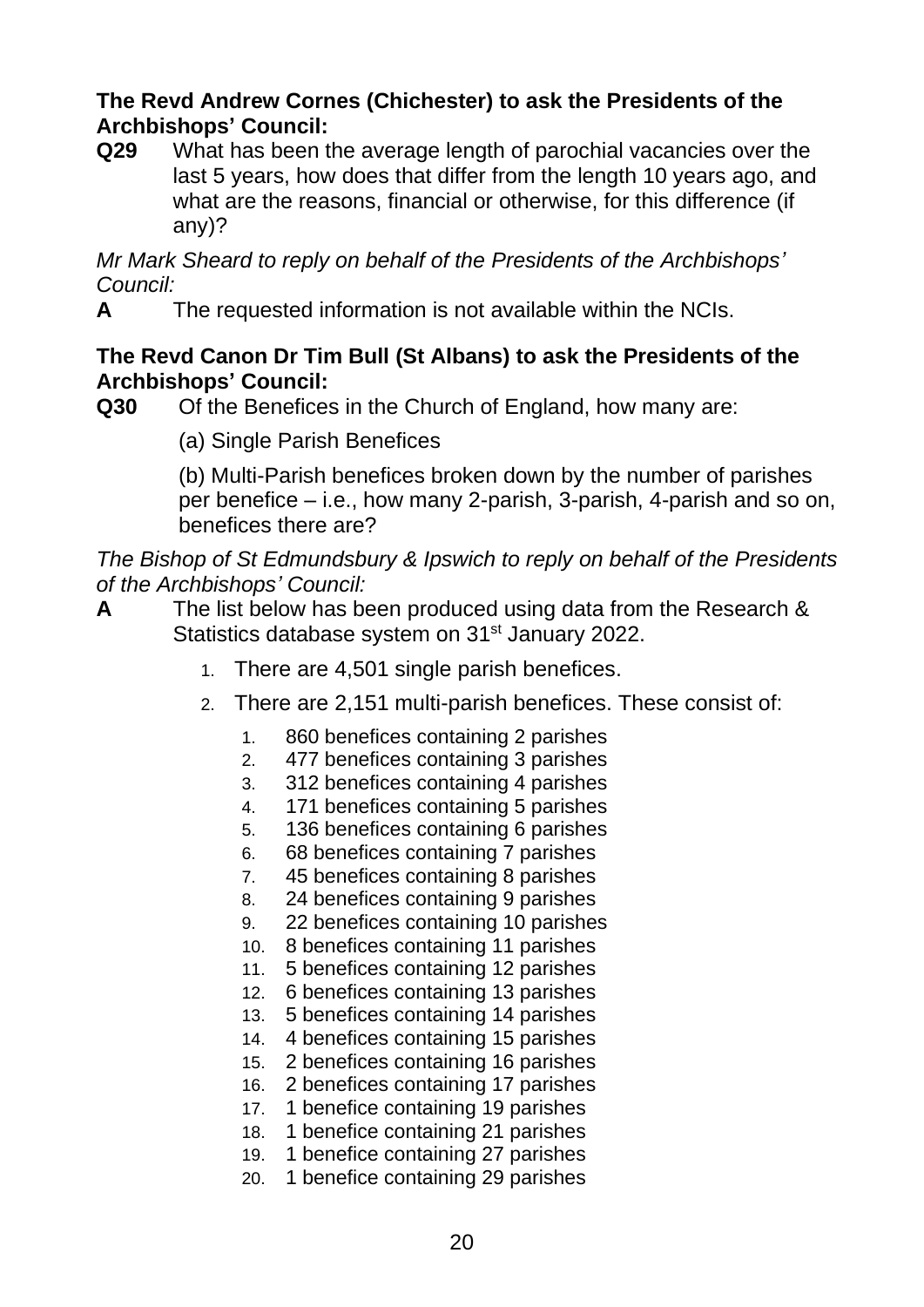## **The Revd Jacob Madin (York) to ask the Presidents of the Archbishops' Council:**

**Q31** Of all the single Parish benefices in the Church of England, how many have more than one 'worshipping centre' (location where worship is regularly held)? Can Synod please be provided with a breakdown of the frequency of multiple 'worshipping centres' per parish in single parish benefices (e.g. how many have 2 worshipping centres, how many have 3 and so on)?

*The Bishop of St Edmundsbury & Ipswich to reply on behalf of the Presidents of the Archbishops' Council:*

**A** The list below has been produced using data from the Research & Statistics database system on 31<sup>st</sup> January 2022.

> There are 1,202 single parish benefices containing more than one 'worshipping centre.' These consist of:

- 1. 777 parishes containing 2 'worshipping centres'
- 2. 239 parishes containing 3 'worshipping centres'
- 3. 95 parishes containing 4 'worshipping centres'
- 4. 44 parishes containing 5 'worshipping centres'
- 5. 23 parishes containing 6 'worshipping centres'
- 6. 10 parishes containing 7 'worshipping centres'
- 7. 7 parishes containing 8 'worshipping centres'
- 8. 3 parishes containing 9 'worshipping centres'
- 9. 3 parishes containing 11 'worshipping centres'
- 10. 1 parish containing 12 'worshipping centres'

For the purposes of the above 'worshipping centre' has been defined as a church, chapel, Bishop's Mission Order or fresh expression, contained within the Research & Statistics database system.

#### **Mr Robin Lunn (Worcester) to ask the Presidents of the Archbishops' Council:**

**Q32** Taking into account the number of candidates coming forward for ordination, does the Archbishops' Council have a policy or a leaning re the reduction of Stipendiary Clergy numbers in individual dioceses?

*The Bishop of St Edmundsbury & Ipswich to reply on behalf of the Presidents of the Archbishops' Council:*

**A** The availability of sufficient, equipped and capable ministers (lay and ordained) will be critical if local worshipping communities are to fulfil the aspirations of the Vision and Strategy. We see and receive the recent increase in stipendiary ordinand numbers as God's generous provision for the Church. Whilst it is for individual dioceses to set their own plans in terms of stipendiary ministry deployment, the Archbishops' Council will seek to encourage and support the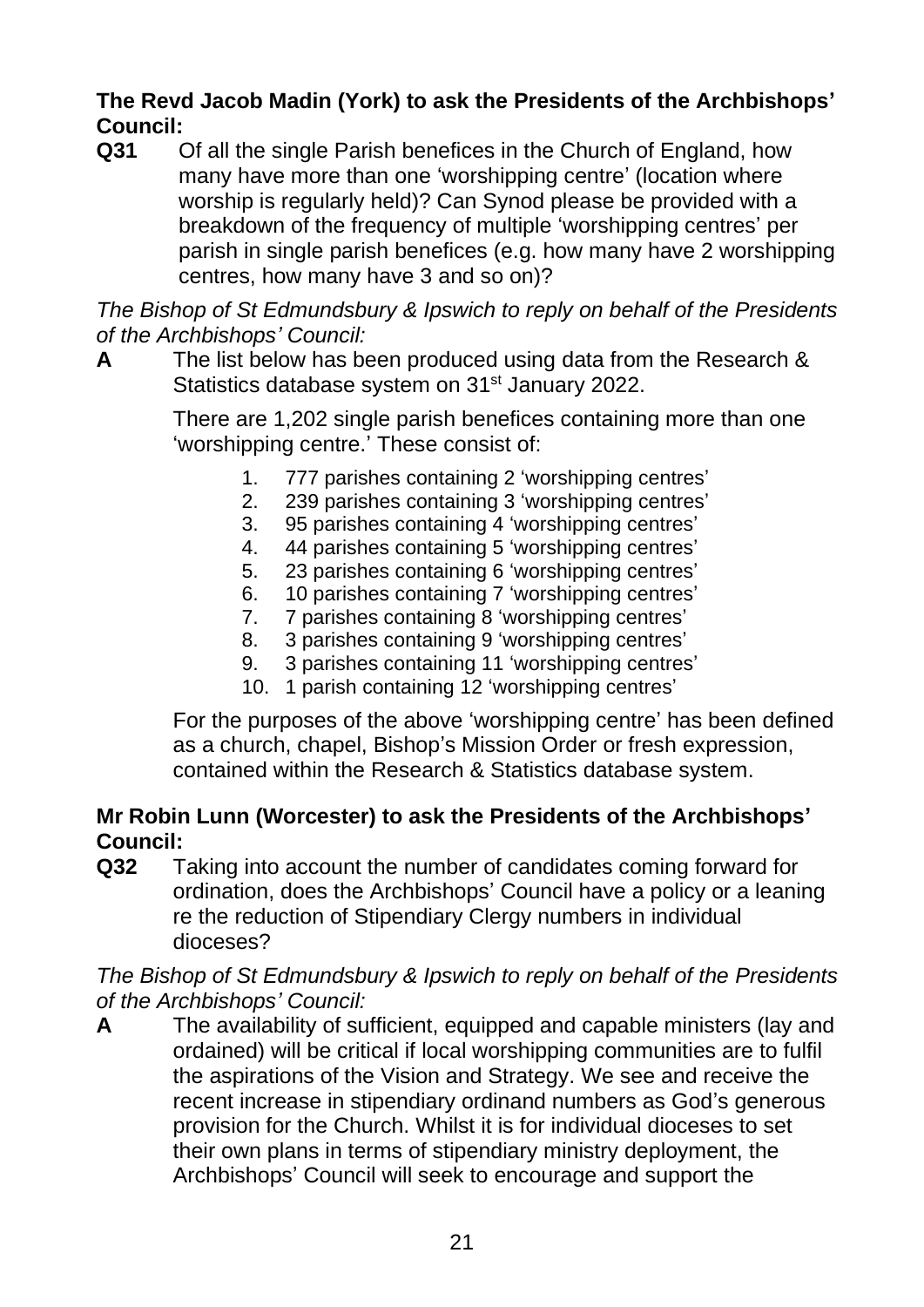deployment of stipendiary clergy in roles and contexts consonant with the aspirations of the Vision and Strategy. If anything, we believe that over the next ten years that will require a small but continued increase in the number of ordinands beginning training.

## **Mr Andrew Orange (Winchester) to ask the Presidents of the Archbishops' Council:**

**Q33** Could we be given the figures for England for (a) the number of parishes (defined as any church or group of churches having a PCC) being served by an incumbent priest or priest-in-charge and (b) the number of parishes without an incumbent or priest-in-charge, as at the most recent date for which figures are available and on the corresponding date in the preceding two years. Please also supply a breakdown by diocese if available.

*The Bishop of St Edmundsbury & Ipswich to reply on behalf of the Presidents of the Archbishops' Council:*

**A** Clergy are generally licenced to a benefice not a parish, so we do not hold the information required to answer the question posed. The clergy data to which we have access are at benefice level not parish level and should be treated as indicative rather than fully comprehensive.

> As of the end of 2020 (the latest data available) there were 6,200 benefices with at least one ordained clergyperson. Of these, there were 4,940 benefices with at least one clergyperson whose job title was assigned as 'Incumbent or incumbent status'. The Church of England has approximately 6,700 total benefices.

In the available dataset, not all clergy are linked to a benefice, and if a clergyperson is licenced to more than one benefice (or combined benefices) that fact may not be apparent, which means that more benefices may have clergy than these figures suggest.

#### **Professor Roy Faulkner (Leicester) to ask the Presidents of the Archbishops' Council:**

**Q34** What was the total number of people employed in full and part time diocesan roles across the UK, excluding parish priests and lay readers, in (a) 1959, (b) 1979, (c) 1989, (d) 1999, (e) 2010 and (f) 2020? This number should include archbishops, bishops, suffragan bishops, archdeacons, governance managers, human resource managers, operations directors, inclusivity and diversity managers, directors of giving, mission enablers, directors of social justice, environment managers, PAs to bishops and archbishops, training leaders, youth leaders, conference centre managers and wardens, and all associated support staff.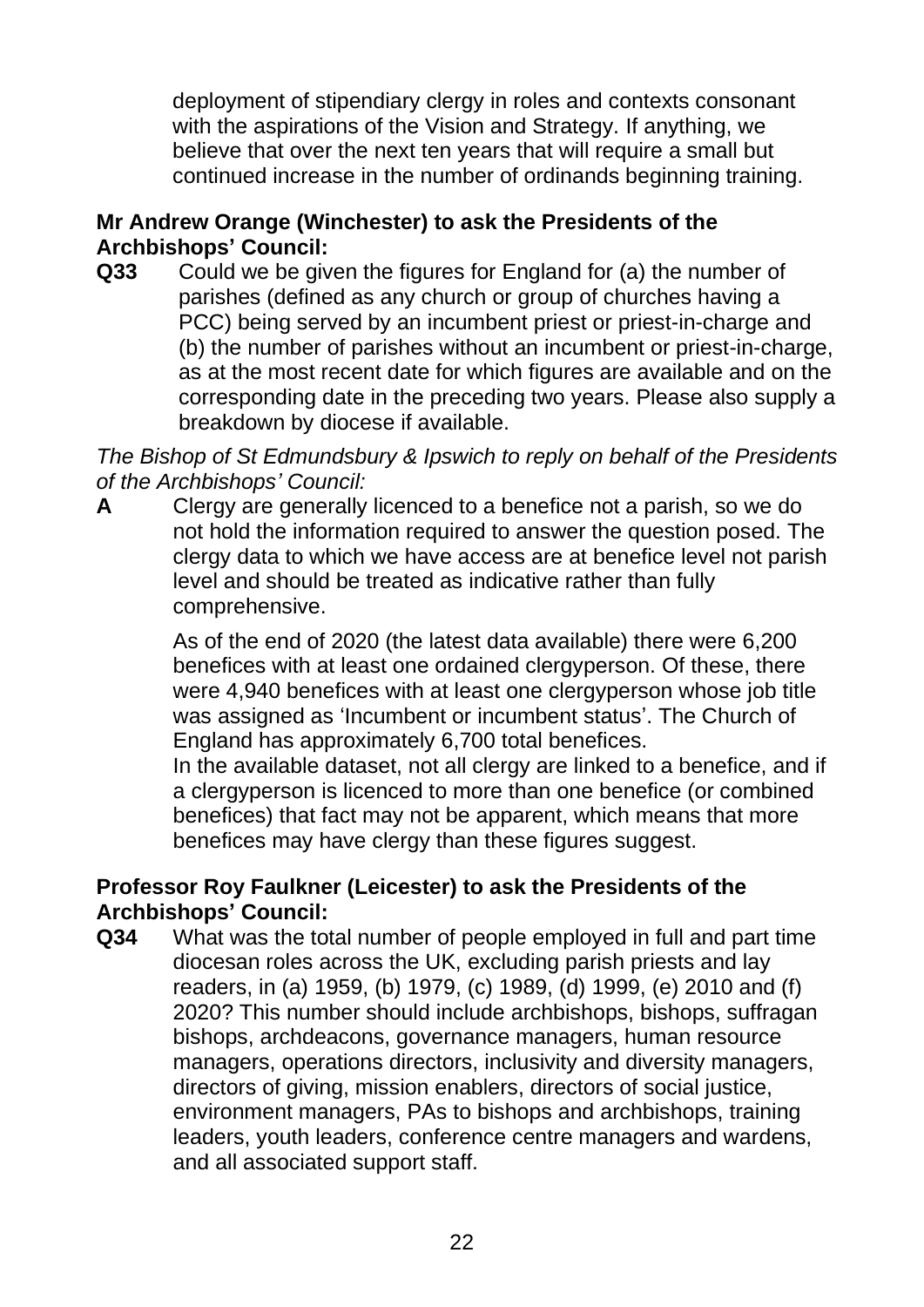*The Bishop of St Edmundsbury & Ipswich to reply on behalf of the Presidents of the Archbishops' Council:*

**A** The requested information, where available, was presented to General Synod in November 2021 in response to a similar question (Q13). For reference, it has been re-posted on the noticeboard. All figures are taken from publications available on the Church of England web page:

[https://www.churchofengland.org/about/research-and-statistics.](https://www.churchofengland.org/about/research-and-statistics)

These publications also contain methodological information and further detail. For most of the information requested, figures have not been collected consistently, if collected at all, over the last 100 years; as much information as possible has been provided.

No information is held centrally about the number of staff employed by each diocese in the roles outlined in the question, so in this case the requested information is not readily available and could not be obtained without disproportionate cost – if indeed it were even possible to obtain this information.

## **The Revd Sam Maginnis (Chelmsford) to ask the Presidents of the Archbishops' Council:**

**Q35** Could the Council provide a year-by-year breakdown since 2000 to the present of 1) number of clergy ordained within the Church of England 2) number of Church of England clergy retiring, and 3) number of Church of England clergy leaving active ministry before reaching the Normal Pension Age?

*The Bishop of St Edmundsbury & Ipswich to reply on behalf of the Presidents of the Archbishops' Council:*

**A** The requested information, where available, can be found in the spreadsheet posted on the notice board. All figures are taken from publications available on the Church of England web page: [https://www.churchofengland.org/about/research-and-statistics.](https://www.churchofengland.org/about/research-and-statistics)

> These publications also contain methodological information and further detail. For some of the information requested, figures have not been collected consistently, if collected at all, over the last 20 years; as much information as possible has been provided.

## **The Revd Fiona Gibson (Hereford) to ask the Presidents of the Archbishops' Council:**

**Q36** In the reorganisation of NCIs as part of *Transforming Effectiveness*, which posts have been or will be reduced or made redundant; which teams are being merged or reduced; and which teams are being retained intact or sustained at their current size?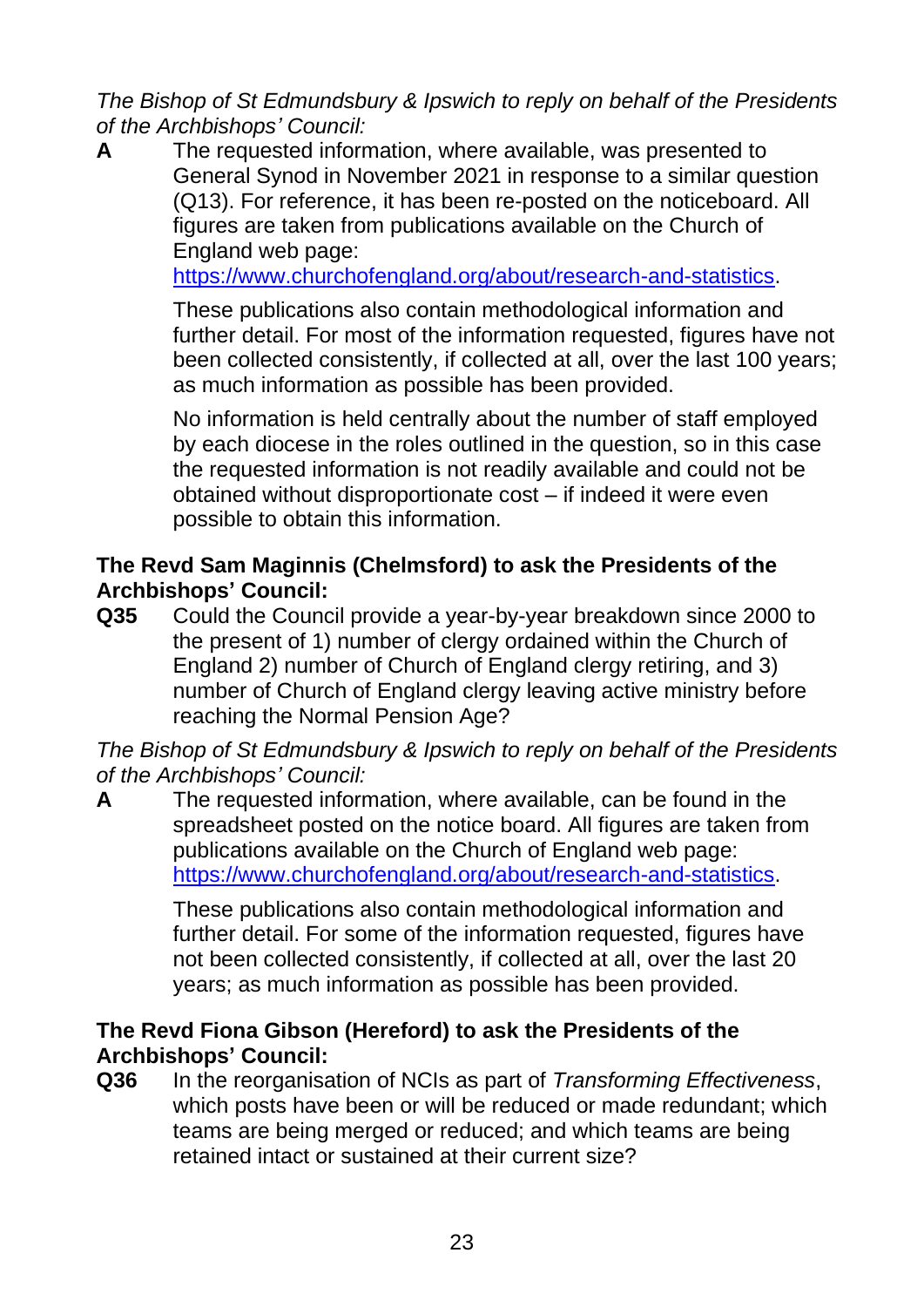*The Bishop of St Edmundsbury & Ipswich to reply on behalf of the Presidents of the Archbishops' Council:*

**A** Transforming Effectiveness has joined up existing teams across six functional areas: Faith and Public Life, Buildings, Vision and Strategy, Ministry and Development, Data Services and Education and Growing Faith. A list of the existing teams involved will be published on the notice board.

> Stage One proposals involved appointments to the new senior structure for the six functional areas. Directors are now in post in these areas. Four roles were removed at this point: Director of Renewal & Reform, Director of Evangelism & Discipleship, Director of Information Management, Library & Archives, and Head of Research & Statistics. There were significant changes to four further roles. Three senior staff left the NCIs following this phase. We are now into the second stage of the process and since that is in a formal consultation phase at present it is neither possible nor appropriate to comment on the posts involved.

## **The Revd Fiona Gibson (Hereford) to ask the Presidents of the Archbishops' Council:**

**Q37** What is the rationale behind the grounds on which those decisions are made?

## *The Bishop of St Edmundsbury & Ipswich to reply on behalf of the Presidents of the Archbishops' Council:*

**A** Transforming Effectiveness looked to simplify national church operations to eliminate duplication where possible, bringing closely related operations into single teams and introducing new ways of working which provide clarity of function and priorities. The aim is to be both more effective and reduce costs. The rationale is to enable the Church to better serve God's mission. The work is based on two core questions which were the subject of a scoping exercise across the church – firstly, how does the work of the NCIs best support and enable the flourishing of the local church? Secondly, for a smaller area of the work in scope, how does the work of the NCIs best serve the Church in her national and international engagement?

## **The Revd Canon James Blandford-Baker (Ely) to ask the Presidents of the Archbishops' Council:**

**Q38** What has been the impact of the changes resulting from Transforming Effectiveness on:

> a. the important specialist roles previously in the Evangelism and Discipleship team;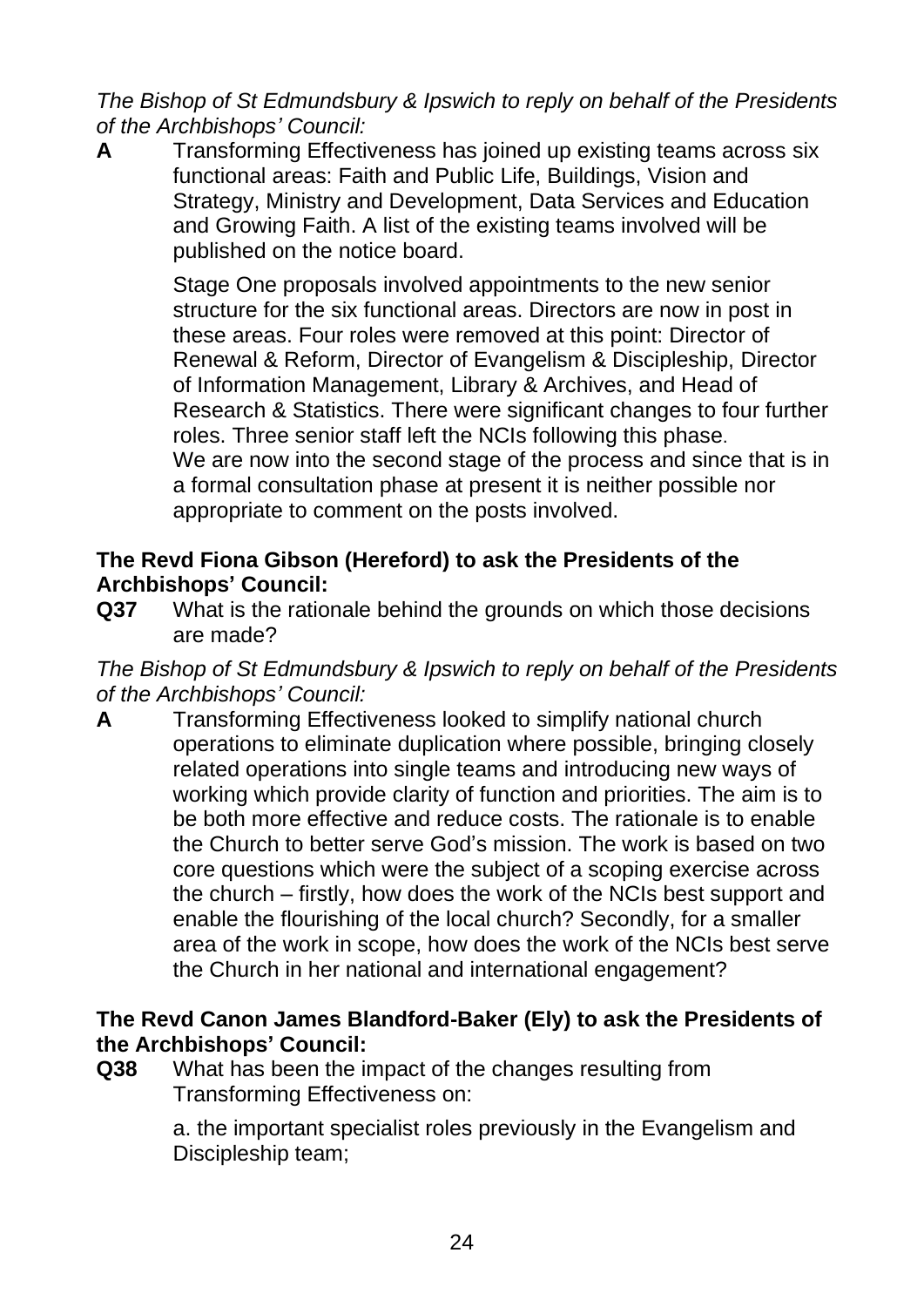b. the continued research in each of these areas; and

c. the specialist support in evangelism and outreach which has been resourcing parishes and dioceses to date?

*The Bishop of St Edmundsbury & Ipswich to reply on behalf of the Presidents of the Archbishops' Council:*

**A** The Transforming Effectiveness proposals bring together the Evangelism and Discipleship team, Renewal and Reform team and Strategic Development Unit into a single Vision and Strategy team serving the church in taking forward the Vision and Strategy. As you will know, evangelism and discipleship are core to the vision of a Jesus Christ-centred church shaped by the Five Marks of Mission, and will be core to the work of the Vision and Strategy team as they support dioceses and parishes to take forward the Vision and Strategy in their local context.

> Stage One of the proposals appointed the former Director of Evangelism and Discipleship Dave Male as a Co-Director with Debbie Clinton of the new Vision and Strategy team.

Stage Two of the proposals are currently in a formal consultation period which ends on the 16<sup>th</sup> February, so no decisions have yet been made on specific roles or activities.

## **Mr Stephen Hogg (Leeds) to ask the Presidents of the Archbishops' Council:**

**Q39** The staff of Church House have worked hard during these difficult times to support members, for which I am sure we are all grateful. What changes are being proposed to the staff structures and workstreams within the NCIs, and are staff being consulted (formally or informally) about any proposed restructuring?

*The Bishop of St Edmundsbury & Ipswich to reply on behalf of the Presidents of the Archbishops' Council:*

**A** Transforming Effectiveness proposes changes to six functional areas: Faith & Public Life, Buildings, Vision & Strategy, Ministry Development, Data Services and Education & Growing Faith, with the aim of alignment into single accountability structures, introducing new ways of working, and reducing costs.

> Chief Officers designed the future organisation on the basis of principles from extensive scoping work across the church as well as input from senior staff. Senior staff were formally consulted on the Stage One proposals in August 2021, informal meetings were held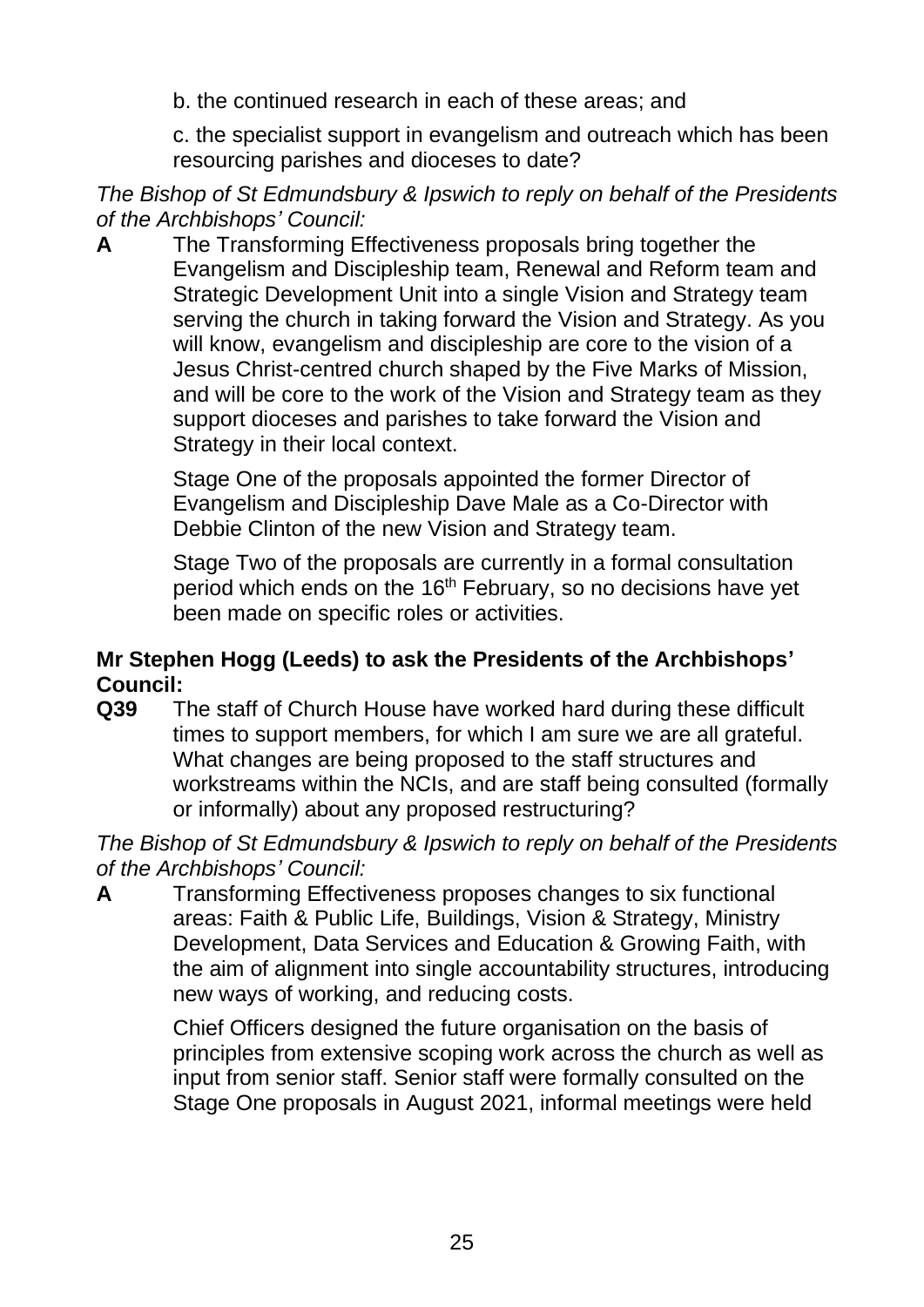with affected team members and feedback was also welcomed by email. Decisions were made following extensive analysis of feedback, then communicated and implemented.

Stage Two involved appointed senior staff working with the Chief Officers, each other, and their prospective teams to co-create a set of proposals for their team structures. These proposals are now in formal consultation which completes on 16<sup>th</sup> February.

## **The Revd Canon Andrew Dotchin (St Edmundsbury & Ipswich) to ask the Presidents of the Archbishops' Council:**

**Q40** Clergy who are not authorised to exercise ministry do not have vote or voice in Provincial and Diocesan Houses of Clergy. As members of Clergy, they are barred from being on the Electoral Roll of a Parish and have no vote or voice in the Houses of Laity either. What legislative changes would need to be put in place to redress this injustice?

*The Bishop of St Edmundsbury & Ipswich to reply on behalf of the Presidents of the Archbishops' Council:*

**A** The circumstances in which clergy may stand for election to one of the Convocations and to vote in those elections are set out in Canon H 2 "Of the Representation of the Clergy in the Lower House of the Convocations". Any changes to enable clergy who are not authorised to exercise ministry to stand for election to General Synod would require an Amending Canon to amend Canon H 2.

## **Mrs Amanda Robbie (Lichfield) to ask the Presidents of the Archbishops' Council:**

**Q41** Is the Church in discussion with the Charity Commission to try to ensure that the forthcoming registering of the approximated 35,000 churches that are currently excepted from registration is done in a way that is simple and efficient, keeping ongoing reporting burdens to a minimum?

*The Revd Charlotte Cook to reply on behalf of the Presidents of the Archbishops' Council:*

**A** Since 1<sup>st</sup> October 2008, parochial church councils with income over £100,000 have been required to register with the Charity Commission. So far as the Church of England is concerned, some 9,000 PCCs are currently excepted from the requirement to register because their annual income does not meet the threshold. As a result of legislation introduced in 2021, those PCCs with income not exceeding £100,000 continue to be excepted from registration until 31 March 2031. Around 30 to 40 PCCs register each year as their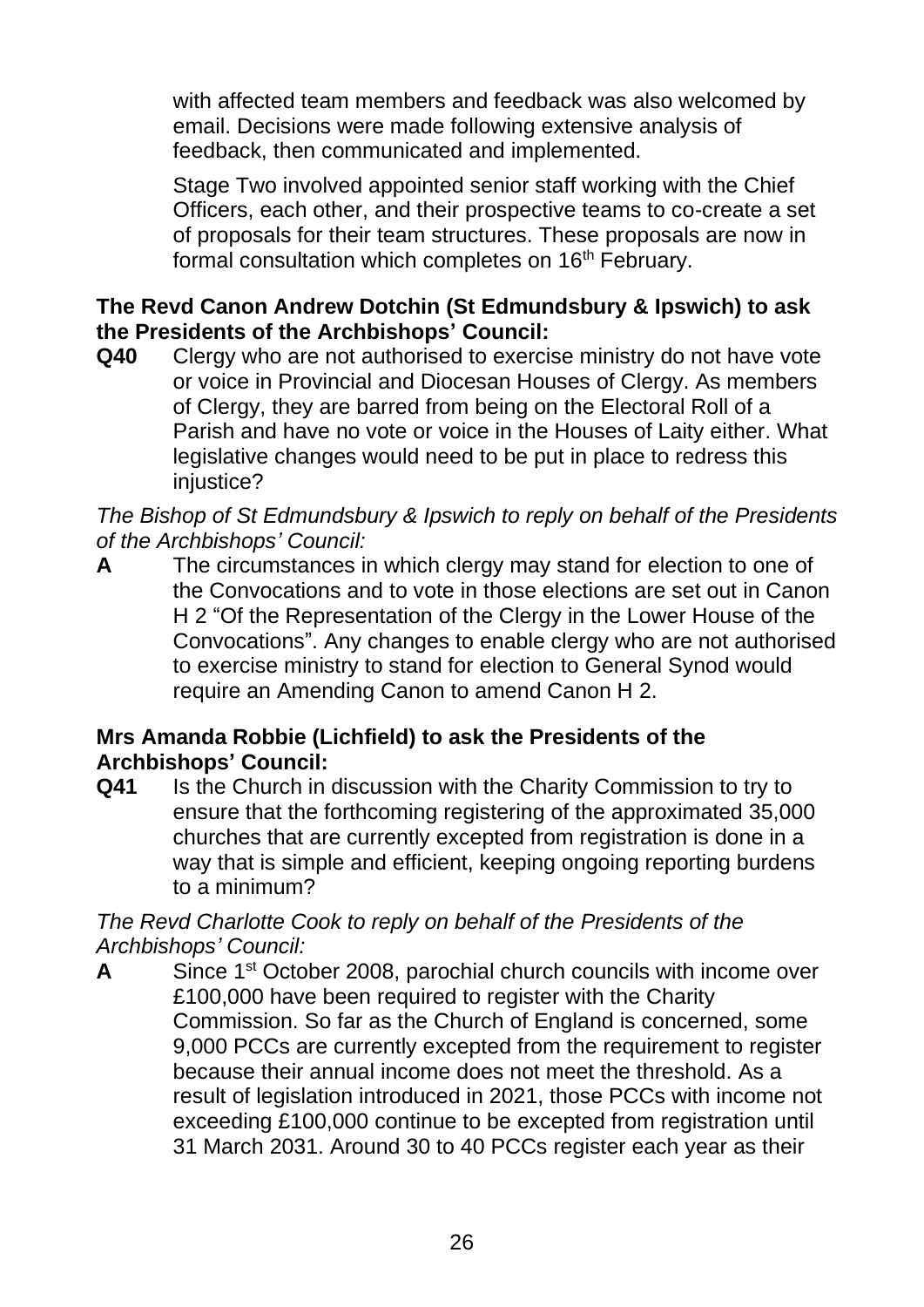income crosses the threshold. A complete set of guidance, agreed with the Charity Commission, for PCCs who need to register is provided on the Parish Resources website. If nearer to 2031 it becomes clear that the Government does not intend to extend the exception period for a further term, steps will be taken to provide all PCCs with the necessary guidance to enable them to register.

## **Ms Jayne Ozanne (Oxford) to ask the Presidents of the Archbishops' Council:**

**Q42** Why has General Synod's Youth Council been abolished and who made the decision to abolish it?

*The Bishop of Durham to reply on behalf of the Presidents of the Archbishops' Council:*

**A** General Synod has not had a Youth Council. The Church of England Youth Council (CEYC) was established in its recent form in 2004 and three people (aged 18-25) were elected from its membership to attend and speak at General Synod. In 2019, after long and thoughtful discussions amongst its own core leadership group and diminishing membership, CEYC recognised that it was not attracting viable numbers (despite the fact that the National Society had funded an intern to try and add internal organisational capacity) so CEYC decided to disband. It was not 'abolished'.

## **Dr Janette Allotey (Chester) to ask the Presidents of the Archbishops' Council:**

**Q43** In order to ensure that the voices of young members of church are heard at General Synod, are there any plans to set up a successor to the Church of England Youth Council which I am told has been abolished?

## *The Bishop of Durham to reply on behalf of the Presidents of the Archbishops' Council:*

**A** CEYC disbanded, it was not 'abolished'. The Education Office engages with children and young people as part of its own work and is running national younger leadership groups involving 250 aged 7- 18. Some of these young people helped facilitate the 'vision' sessions in the induction programme at November's Synod but this group cannot have a representative role at General Synod as its members are not elected, nor is there a mechanism for a few members to be chosen to be 'representative' in this way. Following the decision of CEYC to disband, our hope was that we could identify a different way to provide representation at Synod, but this has not proven possible during the course of the pandemic. If Synod would now like to increase representation of younger voices in the light of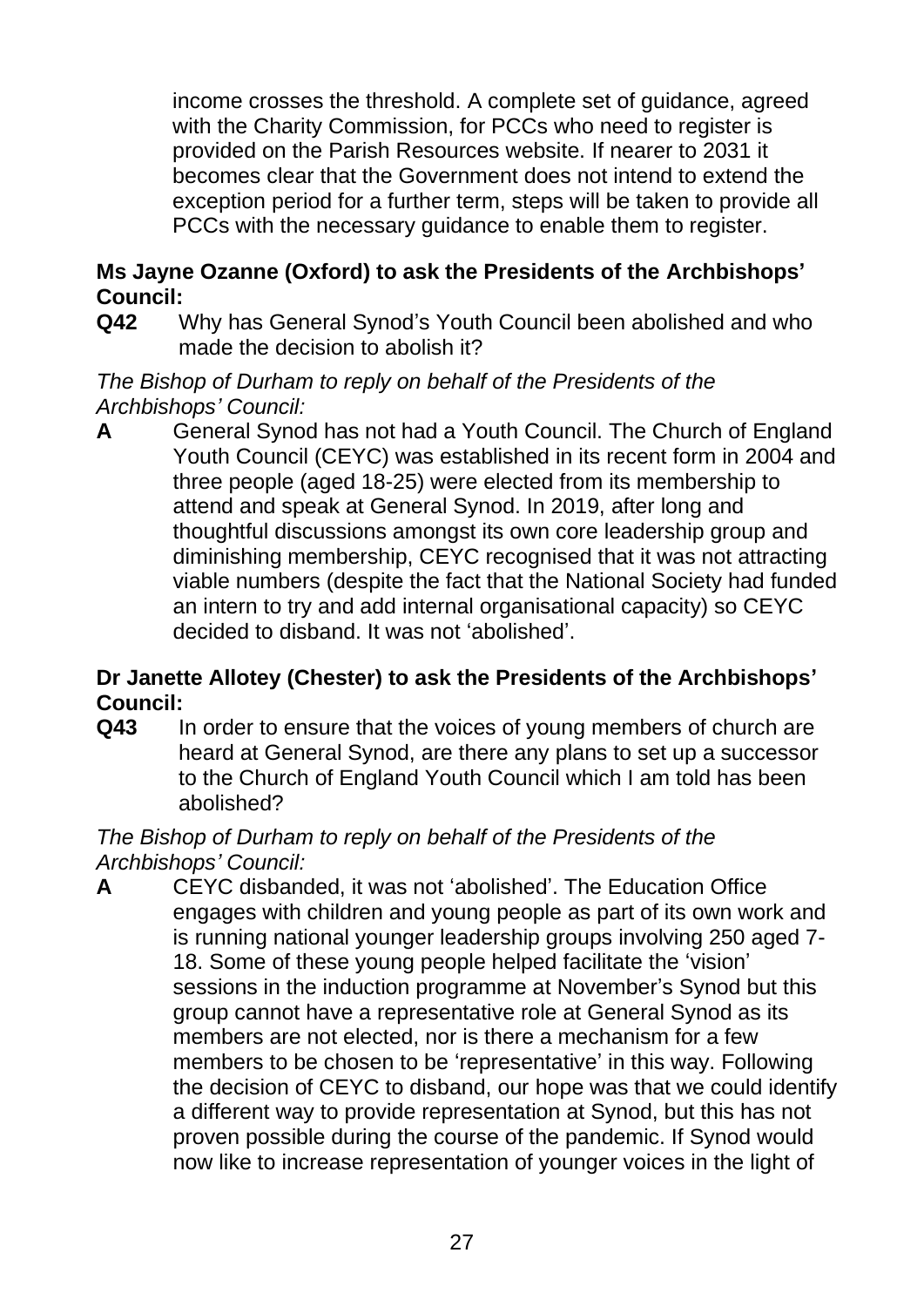its recent elections, we would be happy to receive suggestions and formulate proposals for Synod to consider.

## **The Revd Canon Simon Butler (Southwark) to ask the Presidents of the Archbishops' Council:**

**Q44** What steps are the Archbishops' Council taking to protect the members of the National Safeguarding Team and senior staff of the NCIs from online and other abuse, including cyberbullying, especially when it emerges from survivors, respondents and their supporters in and beyond this Synod?

#### *Canon Dr Jamie Harrison to reply on behalf of the Presidents of the Archbishops' Council:*

**A** All members of staff should expect to be treated with dignity and respect and be able to work and flourish in a positive environment. Bullying and harassment towards a member of staff is not acceptable and appropriate action will be taken against those who conduct such behaviour. On the occasions this does occur members of staff have the right to be appropriately supported and protected from any such behaviour.

## **Mr Gavin Drake (Southwell & Nottingham) to ask the Presidents of the Archbishops' Council:**

**Q45** In each of the last five years, how many National Safeguarding Team (NST) Core Groups have been established to consider allegations and/or complaints about bishops' handling of safeguarding matters; and what was the outcome of the deliberations of those core groups?

#### *Canon Dr Jamie Harrison to reply on behalf of the Presidents of the Archbishops' Council:*

**A** The NST only hold data for 2020 and 2021 that specifically relate to the volume of core groups relating to Bishops or retired Bishops handling of safeguarding allegations. In 2020 there were 8 core groups, 5 allegations were substantiated which resulted in 3 CDM applications. In 2021 there were 27 core groups, 12 allegations were unsubstantiated, 7 substantiated and 8 core groups are ongoing. This resulted in 2 CDM applications. The introduction of the Safeguarding Casework Managements System will allow better data collection and analysis in the future.

## **Mr Gavin Drake (Southwell & Nottingham) to ask the Presidents of the Archbishops' Council:**

**Q46** Will the Archbishops' Council publish a list of all the recommendations made in safeguarding Lessons Learned Reviews commissioned nationally or by dioceses over the past ten years; and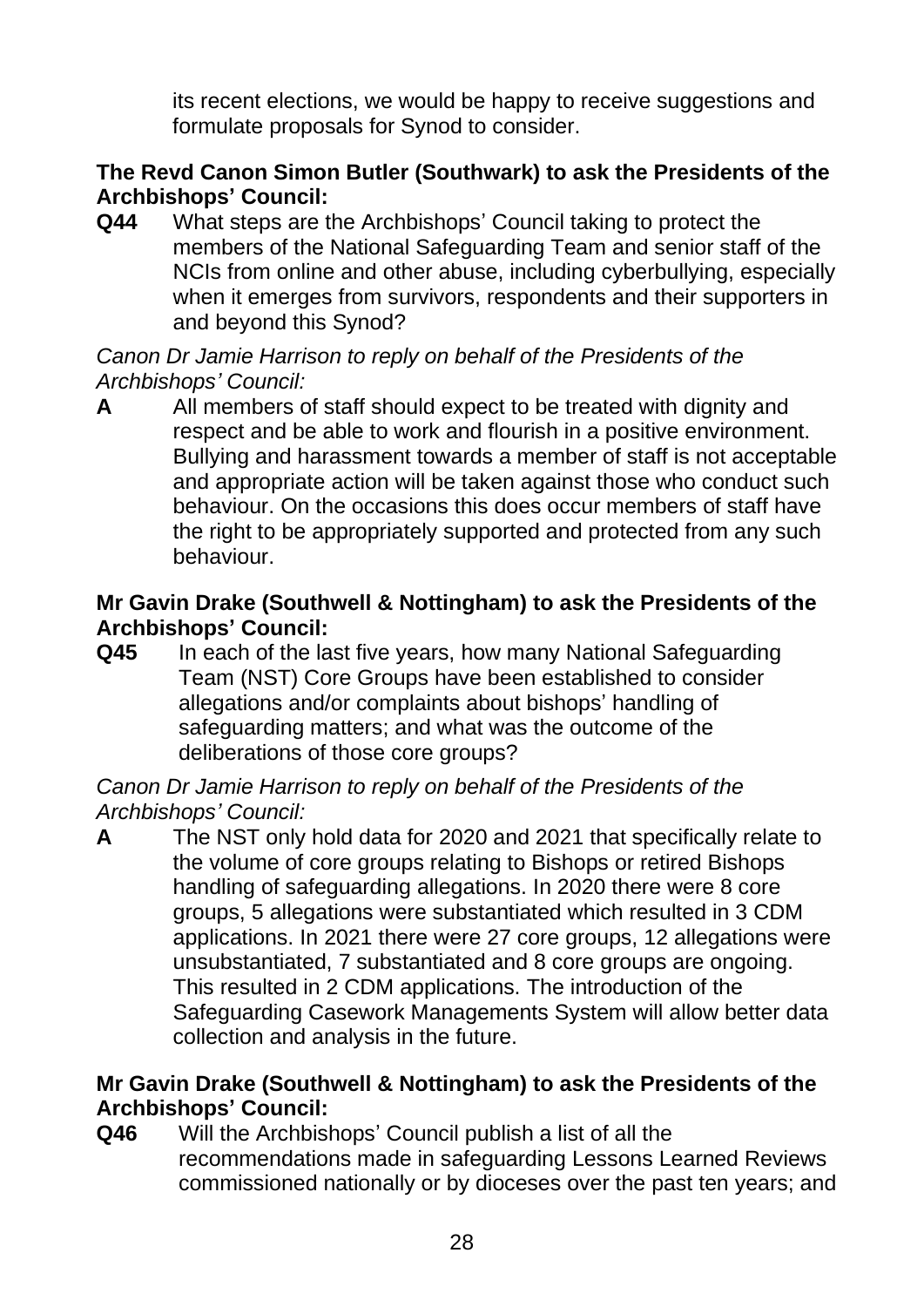all recommendations contained in external safeguarding audits and inquiries (such as IICSA) over the same time period; and indicate next to each recommendation whether that recommendation has been accepted or rejected; and if accepted the progress made in implementing it; and if rejected, the reason it was rejected and the body that made the decision?

*Canon Dr Jamie Harrison to reply on behalf of the Presidents of the Archbishops' Council:*

**A** The National Safeguarding Steering Group (NSSG) acts as the central point on behalf of the Church of England for the reception prior to publication of Lessons Learned Case Reviews and other reports on high-profile Safeguarding cases, reviewing and commenting on any recommendations prior to publication and stating on behalf of the Church of England whether the Church is in agreement with the recommendations made in any reviews as well as monitoring the implementation of any agreed actions. The recommendations from Lessons Learned Reviews are published on the safeguarding section of the Church of England website.

#### **The Revd Canon Simon Talbott (Ely) to ask the Presidents of the Archbishops' Council:**

**Q47** An 'update on timing for the Smyth Review' (the Keith Makin Review) from the National Safeguarding Team (NST), published on the Church of England website on Monday 24 January 2022, states: "[the reviewers] hope to have a draft version of the report ready at the end of April which will be followed by a representation process. The length of time that takes will be dependent on the volume of representations needed and the level of engagement and feedback provided by the various people and organisations involved. When more details on this are finalised a publication date will be set." This update is welcome, but may Synod please be provided with an update on the progress of the review of the Trevor Devamanikkam case, announced over two years ago on 22 November 2019?

*Canon Dr Jamie Harrison to reply on behalf of the Presidents of the Archbishops' Council:*

**A** The independent lessons learnt review into the case of Trevor Devamanikkam was referred to the Independent Safeguarding Board, for advice on how to proceed, due to delays in the process. The Chair, Maggie Atkinson, has now responded and recommended that the review progress to publication as a necessary part of the Church's learning on safeguarding. She noted that this will take some time to complete given that the reviewer will need to refresh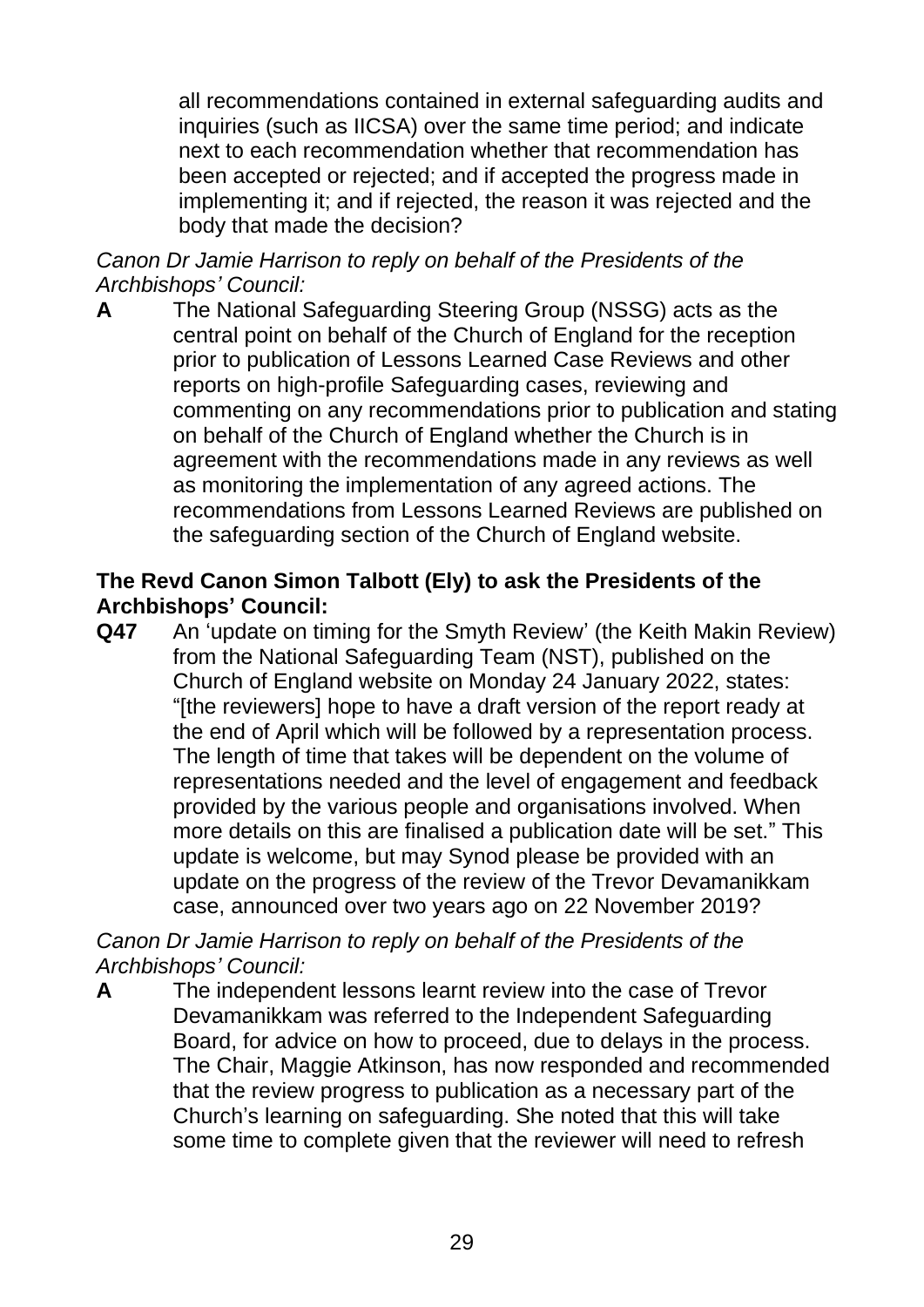her work so far and pick up what now needs to be done. The ISB intends to contribute an initial chapter to the review outlining why it has taken as long, the stages and personnel changes it has gone through, and why the report is now being published, noting that the reviewer Jane Humphreys, is an independent expert with no C of E connections.

## **The Revd Canon Lisa Battye (Manchester) to ask the Presidents of the Archbishops' Council:**

**Q48** Given that Diocesan Registrars provide key legal advice on which Dioceses rely when dealing with complex and sensitive matters, are there standard terms of engagement under which they are employed which establish a clear chain by which they are held accountable for their professional and personal conduct when acting on behalf of the Diocese, and if so, please may these be published?

*Mrs Maureen Cole to reply on behalf of the Presidents of the Archbishops' Council:* 

**A** Diocesan Registrars are solicitors in private practice. They are subject to professional regulation by the Solicitors Regulation Authority, the Code of Conduct for Solicitors and various other rules and regulations. The professional services provided by a diocesan registrar in respect of the annual fee ('the retainer') paid to him or her are currently prescribed in Schedule 2 to the Legal Officers (Annual Fees) Order 2021 (SI 2021.844). In 2014 the Fees Advisory Commission said that there should be an annual review discussion between the registrar, the diocesan bishop and other diocesan users of the registrar's services. Where work is carried out by a diocesan registrar over and above that which is included in the annual fee, it should be the subject of a client care letter providing information about the solicitor's services, including information about the likely cost and how to complain if things go wrong.

# **HOUSE OF BISHOPS**

**The Revd Canon James Blandford-Baker (Ely) to ask the Chair of the House of Bishops:**

**Q49** Since the meetings of the House of Bishops are meetings of a House of the General Synod and therefore public, what are the future dates, how might someone be able to attend, and where can they find minutes of past meetings?

*The Archbishop of York to reply as Chair of the House of Bishops:*

**A** Meetings of the House of Bishops are sometimes held in public. But many meetings are held in committee of the whole House under Standing Order 14. Members of the public are not permitted to attend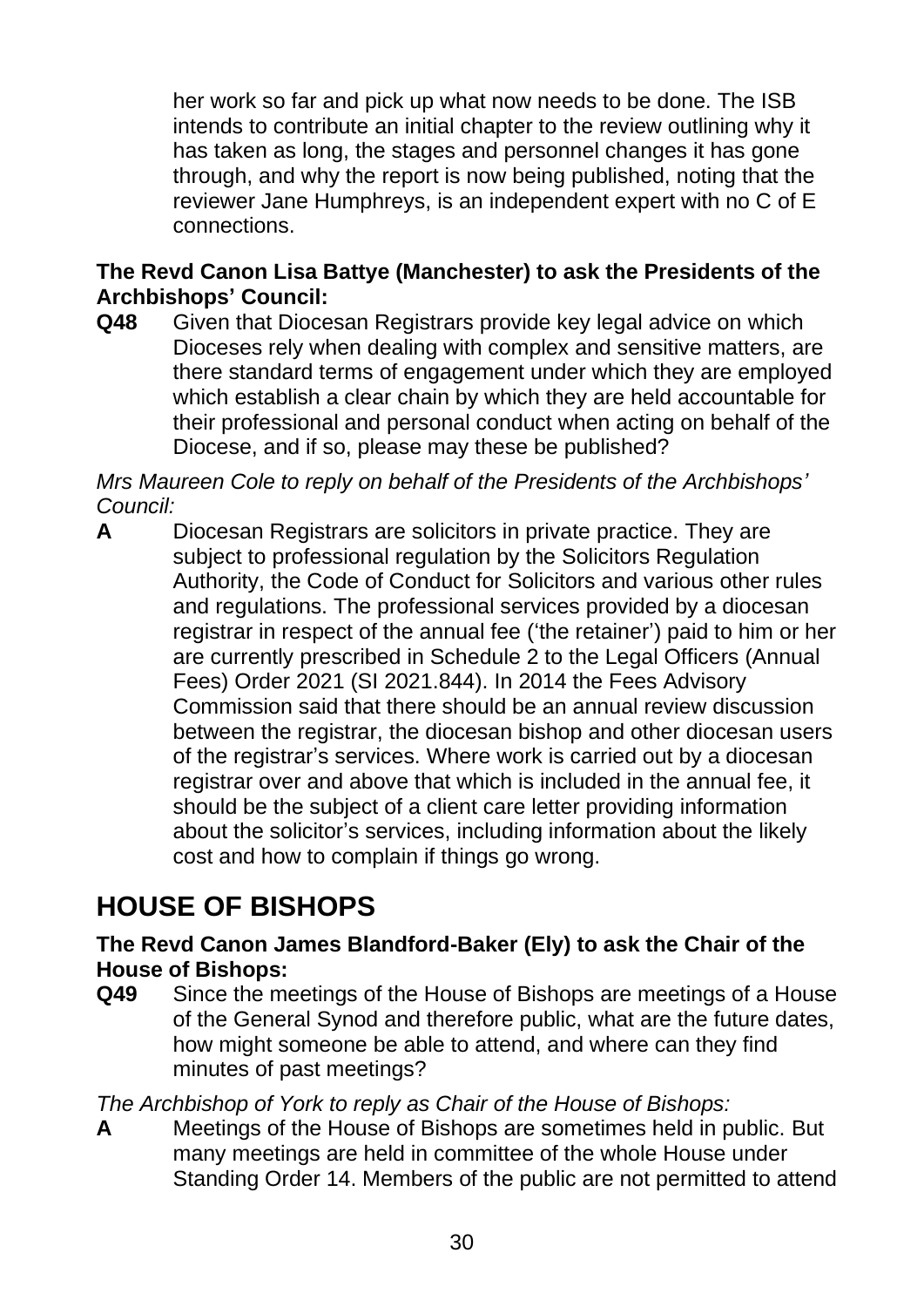meetings held in committee. When meetings are expected to be held in committee, it is not necessary to publicise the dates and locations, other than for members. Similarly, the minutes of meetings held in committee are confidential to members of the House.

## **Mrs Mary Durlacher (Chelmsford) to ask the Chair of the House of Bishops:**

**Q50** How does the new vision and strategy intend to support rural churches, both in the role as custodians of the nation's built heritage, and as local points of hope and help in communities facing rural isolation, worrying loneliness and suicide rates, and poor access to services, recognising that the Church is often the only agency left physically present in our rural communities?

*The Archbishop of York to reply as Chair of the House of Bishops:*

**A** First of all, I want to pay tribute to the clergy and people who continue to provide a presence in all our communities, especially hard-pressed remote rural communities where the church is often the last agency left. The vision for the 2020s is deeply concerned with finding ways of maintaining that presence. The phrase "mixed ecology" refers to the whole ecosystem of the church, rural as well as urban. Our buildings will be an integral part of that mixed ecology and evolve in different ways to meet the needs of the communities they serve. The vision sees all God's people as missionary disciples reaching out to serve Christ in their community, especially for those who are isolated and vulnerable. Partnerships and new ways of working will be key in delivering our ambitions in the strategy recognising we need to be humbler in working with others to serve the common good.

## **Dr Felicity Cooke (Ely) to ask the Chair of the House of Bishops:**

**Q51** What is the timetable for setting up the Standing Commission on the House of Bishops' Declaration, and how is it to be constituted (GS 2225)?

## **The Revd Mark Wallace (Chelmsford) to ask the Chair of the House of Bishops:**

**Q52** It was announced last year that the House of Bishops would be establishing a Standing Commission to monitor the way the Five Guiding Principles are being applied in the Church. Can any more now be said about the plans for its work?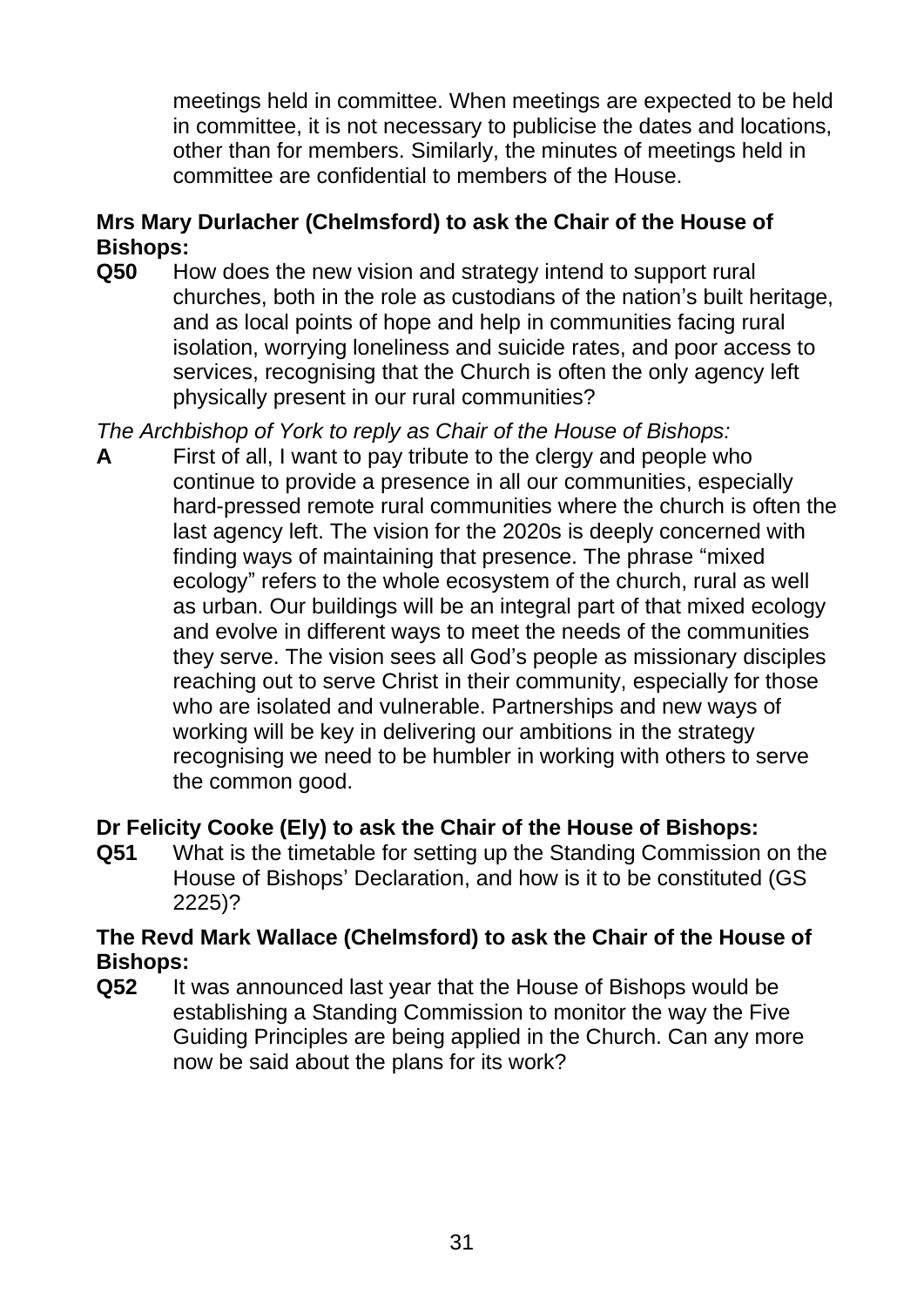*The Archbishop of York to reply as Chair of the House of Bishops:*

**A** With permission, Chair, I would like to answer questions 51 and 52 together.

> I regret that this has not yet been possible to establish the Standing Commission referred to in GS 2225. It will be established in the course of this year.

## **Mrs Tina Nay (Chichester) to ask the Chair of the House of Bishops:**

**Q53** When can General Synod expect to see the publication of the Independent SCIE Safeguarding Audit in respect of Bishopthorpe Palace and the office of the (former) Archbishop of York?

*The Archbishop of York to reply as Chair of the House of Bishops:*

**A** Thank you for raising this question. The SCIE audit of Bishopthorpe Palace looked at the safeguarding arrangements of the Palace and the role the Archbishop has in those processes. Due to a number of key staff moving on during 2021, we were unable to move as quickly as we had planned on the report but are confident it will be published by Easter 2022.

## **Canon Adrian Greenwood (Southwark) to ask the Chair of the House of Bishops:**

**Q54** Prior to the endorsement by General Synod of the Setting God's People Free Report in February 2017, there had been a series of Reports from 1945 onwards identifying the need to equip and release lay people for faithful and distinctive Christian witness and service in everyday life. Please could you (A) list these Reports and publication dates for the record; and (B) state whether or not the House of Bishops has considered why these Reports failed to make a lasting impact. Finally, (C) what actions will the House of Bishops (indeed the whole College) take to ensure that the same fate does not befall the Setting God's People Free Report and, instead, that the whole of the Church of England truly becomes a Church of 'missionary disciples' in 'everyday faith'?

*The Bishop of Gloucester to reply on behalf of the Chair of the House of Bishops:*

**A** *Kingdom Calling* (GS Misc 1254) identifies the critical factors that impinge on the lasting impact of work to encourage and equip lay people in Christian Witness and service. A working paper used in preparation of KC presents a chronological summary of reports and responses since 1945 and is available on the Church of England website.

> The House have given time to these issues when receiving reports such as *Kingdom Calling* and *Ministry for Christian Presence*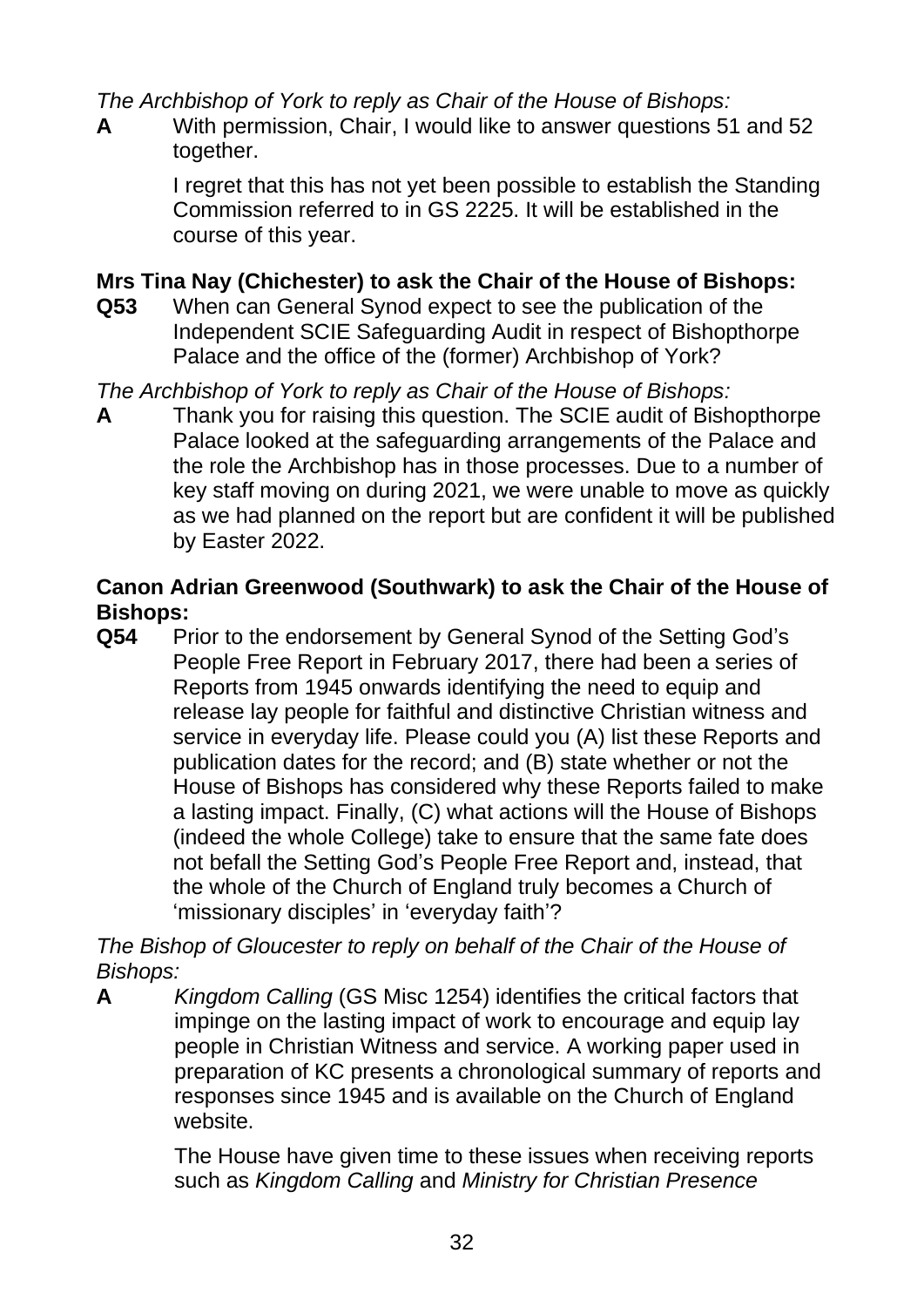(GS 1224). The College recently held group work sessions on the Missionary Disciples priority in which ongoing practical responses were discussed.

Specific cultural change and clear implementation is a success of the SGPF programme. This has been aided by lay and episcopal champions and a strong Advisory Group. Retaining an ongoing focus on cultural change will be included in future championing roles undertaken on behalf of the House.

## **The Revd Andrew Yates (Truro) to ask the Chair of the House of Bishops:**

**Q55** Are there any positive specific examples from Dioceses of their DBF owned properties being used in a pro-active response to the current Housing Crisis?

#### *The Bishop of Chelmsford to reply on behalf of the Chair of the House of Bishops:*

**A** In Dioceses across England, plans for building homes on land owned by DBFs are progressing. There is ongoing dialogue with Homes England, local authorities and other partners, including those leading the Stewardship Initiative. In addition, there is a geospatial map of all Church of England land and buildings in England, enabling a strategic approach to development on DBF and Church-owned land. Housing development is a long process and there are good examples of initiatives in many Dioceses across England progressing towards getting planning permission. In most instances, partnerships with local authorities, developers, housing associations and other landowners add to the value of what is being done. The aim is both to provide high quality, truly affordable homes and to generate ongoing long-term income for the Church through retaining ownership, where possible, of freehold.

## **The Revd Mark Bennet (Oxford) to ask the Chair of the House of Bishops:**

**Q56** In view of the case study on p50 of the "Coming Home" report published in February 2021 by the Commission of the Archbishops of Canterbury and York on Housing, Church and community and the prominence of key workers during the pandemic, what has been done since the publication of the report to explore the possibilities of Almshouses further, and to develop the Almshouse model as a realistic option for affordable housing, including housing for key workers, in large scale developments such as are being built and proposed in the Oxford Diocese amongst others?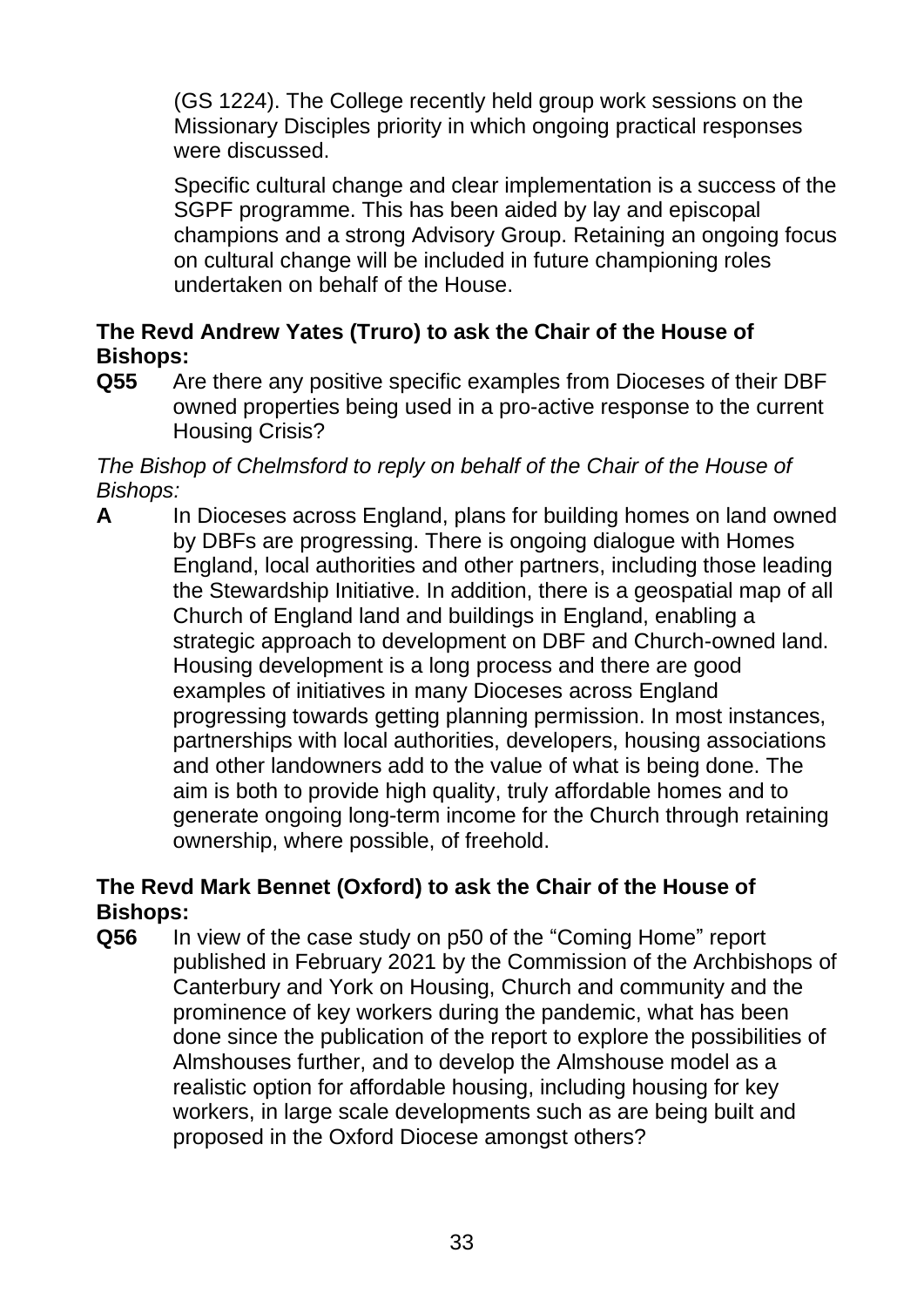*The Bishop of Chelmsford to reply on behalf of the Chair of the House of Bishops:*

**A** The Executive Team following up "Coming Home" is discussing with the Almshouse Association the idea of a dedicated Church/ almshouse worker. Almshouses must be owned by a charity and are not subject to Right to Buy. They are for those in need of truly affordable homes, including designated groups such as elderly people, families and key workers. In Newham the proposal is for 240 homes, many for key workers, on 3 church sites. Opportunities on larger scale developments for almshouses are being actively pursued, with constructive conversations with Oxford and many other Dioceses going on. Consideration is being given to the possibility of creating a Housing Association, with a national remit but strong local pastoral links, and developing this idea is ongoing. 21<sup>st</sup> century almshouses lend themselves to this model.

## **Professor Roy Faulkner (Leicester) to ask the Chair of the House of Bishops:**

**Q57** Can the Church of England's Environmental Programme confirm that it supports achievement of net zero carbon by 2030 by means of, amongst other things, reducing industrial activity?

## *The Bishop of Norwich to reply on behalf of the Chair of the House of Bishops:*

**A** In 2020 General Synod called on all parts of the Church of England to set out a plan to reach net zero carbon emissions by 2030. This target only covers the carbon emissions which we have control over, namely our own energy use and our work-related transport as defined in GS Misc 1262:

[https://www.churchofengland.org/sites/default/files/2020-](https://eur02.safelinks.protection.outlook.com/?url=https%3A%2F%2Fwww.churchofengland.org%2Fsites%2Fdefault%2Ffiles%2F2020-11%2FGS%2520Misc%25201262%2520EWG%2520update.pdf&data=04%7C01%7Cjo.chamberlain%40churchofengland.org%7C37085f7de4514eb710b708d9e4d04cf9%7C95e2463b3ab047b49ac1587c77ee84f0%7C0%7C0%7C637792407659267007%7CUnknown%7CTWFpbGZsb3d8eyJWIjoiMC4wLjAwMDAiLCJQIjoiV2luMzIiLCJBTiI6Ik1haWwiLCJXVCI6Mn0%3D%7C0&sdata=B%2FjPCtLbnneeUAESLvf7APNArVdDg92xuqfC2S%2BkttU%3D&reserved=0) [11/GS%20Misc%201262%20EWG%20update.pdf.](https://eur02.safelinks.protection.outlook.com/?url=https%3A%2F%2Fwww.churchofengland.org%2Fsites%2Fdefault%2Ffiles%2F2020-11%2FGS%2520Misc%25201262%2520EWG%2520update.pdf&data=04%7C01%7Cjo.chamberlain%40churchofengland.org%7C37085f7de4514eb710b708d9e4d04cf9%7C95e2463b3ab047b49ac1587c77ee84f0%7C0%7C0%7C637792407659267007%7CUnknown%7CTWFpbGZsb3d8eyJWIjoiMC4wLjAwMDAiLCJQIjoiV2luMzIiLCJBTiI6Ik1haWwiLCJXVCI6Mn0%3D%7C0&sdata=B%2FjPCtLbnneeUAESLvf7APNArVdDg92xuqfC2S%2BkttU%3D&reserved=0)

This does not include industrial activity.

During this year when the UK holds the Presidency of COP26, the Environment Programme, alongside other faith actors, is calling for the UK to lead by example with more ambitious NDCs\*. This means the government would need to pursue policies to reduce the country's carbon emissions, which includes decarbonising industry.

*\*NDCs are Nationally Determined Contributions, each country's own contribution to reduce emissions to meet the ambitions set in Paris at COP21.*

## **The Revd Marcus Walker (London) to ask the Chair of the House of Bishops:**

**Q58** How many parishes have recorded their Energy Footprint Tool data for 2020, broken down by emissions rating?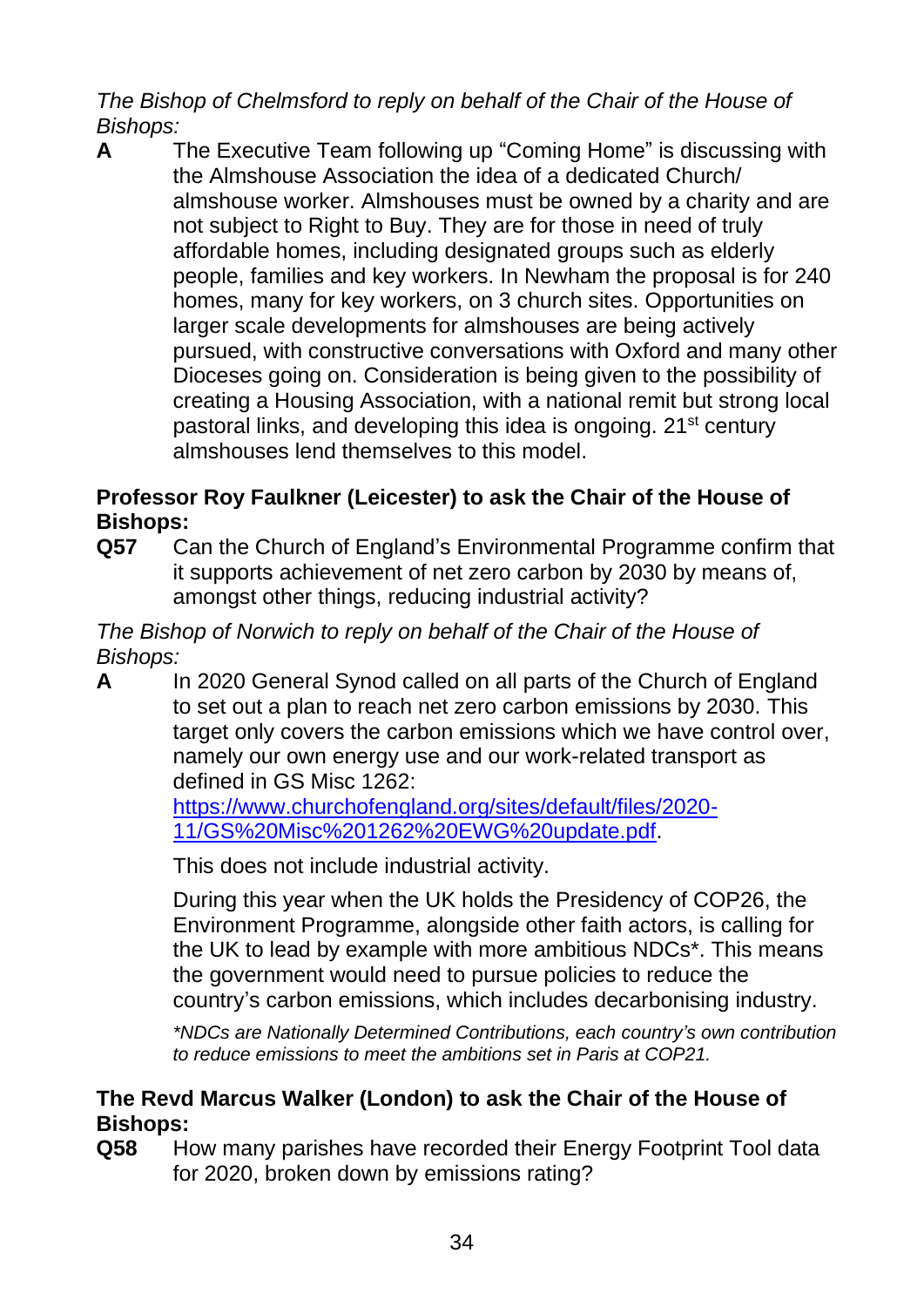*The Bishop of Norwich to reply on behalf of the Chair of the House of Bishops:*

**A** The analysis of the 2020 EFT results is available here: [www.churchofengland.org/sites/default/files/2021-](http://www.churchofengland.org/sites/default/files/2021-11/EnergyFootprintTool2020.pdf) [11/EnergyFootprintTool2020.pdf.](http://www.churchofengland.org/sites/default/files/2021-11/EnergyFootprintTool2020.pdf)

> It shows 4,700 churches (31% of all churches) engaged with the tool, of which 3,600 completed a response with usable data (23%). We are grateful to all who completed this, especially with the pressures of the pandemic.

By Emissions Rating (per  $m^2$ ) it is: 28% A or above, 12% B, 11% C, 7% D, 6% E, 7% F and 29% G.

Two striking findings are:

- 1. 7% of churches are 'net zero carbon'.
- 2. The carbon footprint of the average large, urban church is 15 times the average small rural church (21.4 vs 1.4 tCO<sub>2</sub>e). This reinforces the fact that our small rural churches already have a low carbon footprint and might focus primarily on maintenance, whilst larger churches will be wanting to actively consider how to become more energy efficient and plan for a move away from oil and gas heating.

## **Mrs Kat Alldread (Derby) to ask the Chair of the House of Bishops:**

**Q59** In the context of Safeguarding and CDM Reform, has the Archbishops' Council considered the merits and costs of an Ombudsman scheme for resolving issues within clearly defined parameters?

*The Bishop of Worcester to reply as on behalf Chair of the House of Bishops:*

**A** The creation of an Ombudsman scheme was previously considered in or around 2018. At that time survivors who were consulted were not in favour of such an approach. Oversight of safeguarding is now carried out by the Independent Safeguarding Board.

> The Implementation Group on the reform of the CDM has briefly considered the benefits of an Ombudsman-style scheme but consider the approach to be slow and ineffective in resolving complaints.

## **Mrs Amanda Robbie (Lichfield) to ask the Chair of the House of Bishops:**

**Q60** Given that:

the Clergy Discipline Measure 2003: Code of Practice, April 2021 revision states at Paragraph 147 that, "Where the bishop dismisses an allegation because it lacks sufficient substance for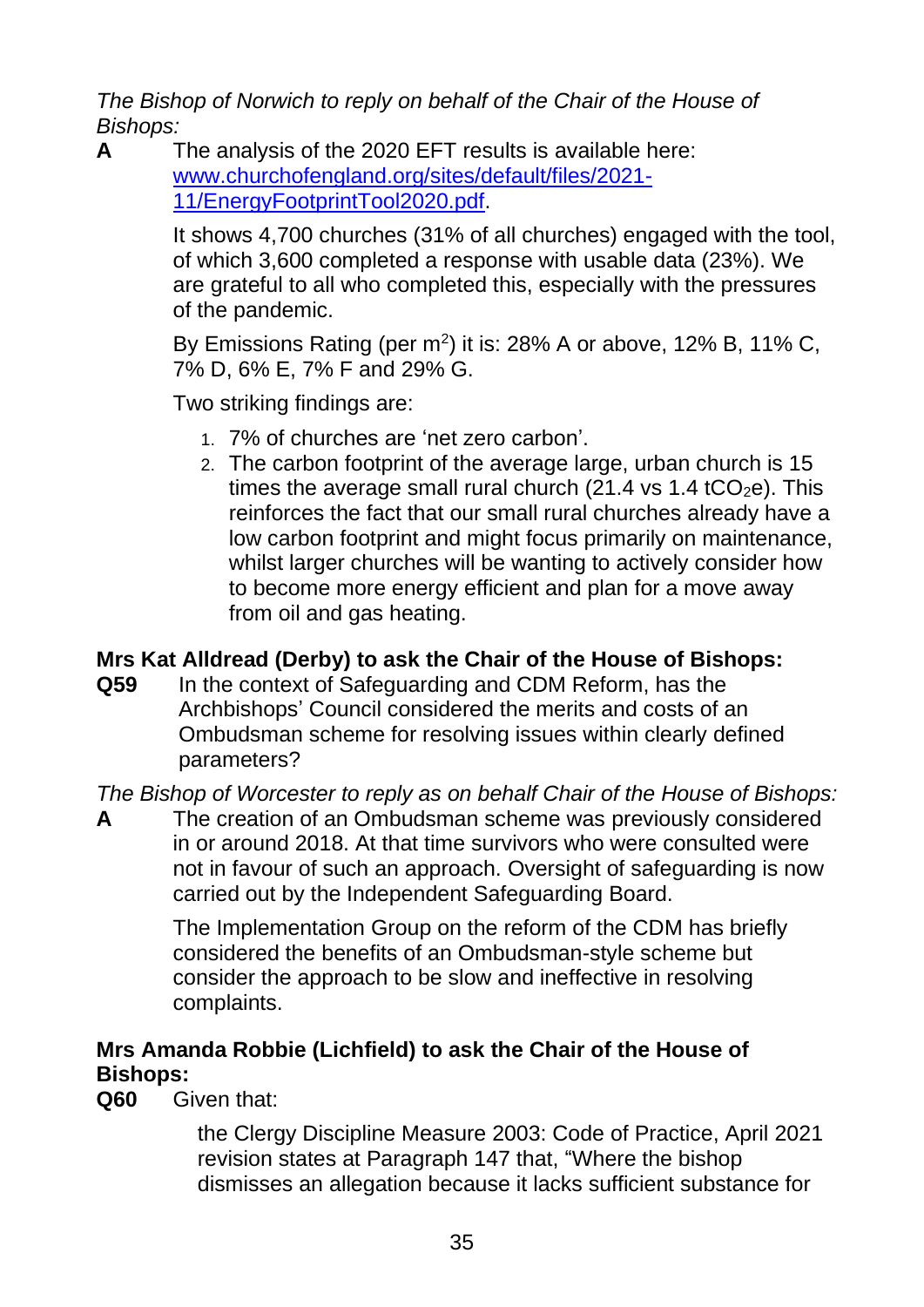the purposes of the Measure, but the conduct of the cleric in question nevertheless raises cause for concern, the bishop may take appropriate and proportionate action outside of the Measure. This might include advice or an informal warning as to future behaviour. The matter will usually be recorded on the clergy 'blue' file"

and that this paragraph gives no guidance as to the length of time that this note will be held on the file, and given that principle 5(1)(e) of the General Data Protection Regulation provides that data shall be held in a form "which permits identification of data subjects for no longer than is necessary for the purposes for which the personal data are processed",

what guidelines have been provided to dioceses as to how the length of time shall be determined during which such matters shall remain on a member of clergy's 'blue' file?

*The Bishop of Worcester to reply on behalf of the Chair of the House of Bishops:*

**A** There have been no specific guidelines issued in relation matters which fall under paragraph 147 of the CDM Code of Practice. The Code, in reference to letters issued under similar circumstances, recommends that the document should be kept on the file for an "appropriate period" (see paragraphs 163 and 232).

> In respect of GDPR, the current "Blue File" policy has a schedule which provides that for informal complaints the retention period is 20 years from the date of the cleric's death and for formal complaints under the Measure it is 70 years from the date of the cleric's death.

## **The Revd Canon Timothy Goode (Southwark) to ask the Chair of the House of Bishops:**

**Q61** Canon C 4 (Of the quality of such as are to be ordained deacons or priests) states at paragraph 3:

> 'No person shall be admitted into holy orders who is suffering, or who has suffered, from any physical or mental infirmity which in the opinion of the bishop will prevent him from ministering the word and sacraments or from performing the other duties of the minister's office.'

Given that Canon C 4.3 was enacted before the Equality Act 2010, could guidance be offered by the Legal Office to the House of Bishops that states unequivocally that the Equality Act supersedes Canon C 4.3, and as a consequence the 2010 Equality Act also makes Canon C 4.3 null and void?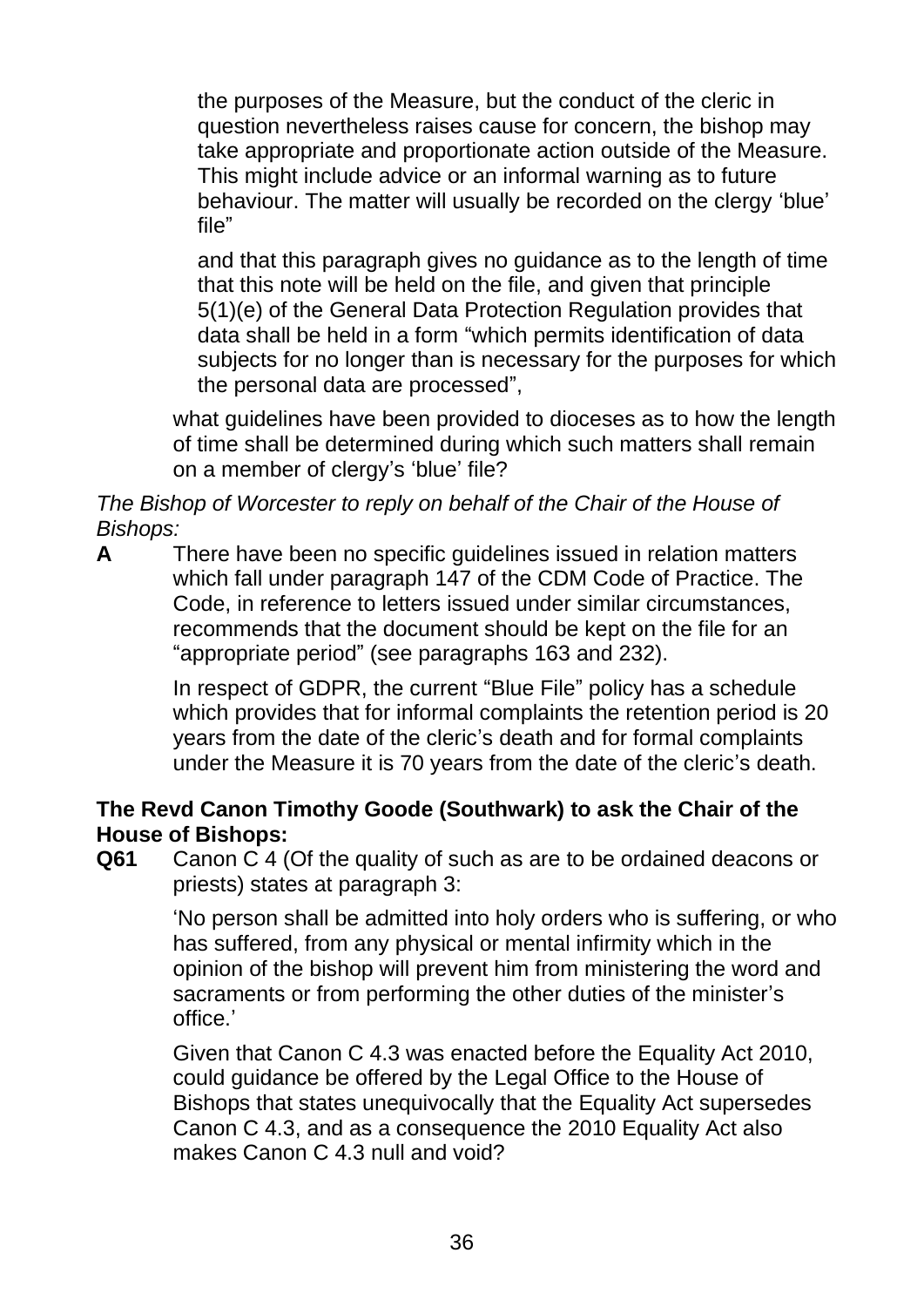*The Bishop of St Edmundsbury & Ipswich to reply on behalf of the Chair of the House of Bishops:*

**A** Canon C 4.3 remains in operation. Advice recently provided by the Legal Office to the Ministry Division is that Canon C 4.3 can and should be interpreted in a way that does not conflict with relevant provisions of the Equality Act 2010. That a person is disabled does not necessarily mean he or she is unable to minister the word and sacraments or perform the other duties of an ordained minister. A disability would exclude a person from ordination only if it meant that person was not able to do things essential for a priest or deacon to do in order to exercise ordained ministry – for example, an inability to speak or otherwise communicate. But having difficulty with speaking or communicating should not necessarily rule a person out. It will depend on the facts of the particular case and what, if any, reasonable adjustments can be made.

## **The Revd Christopher Blunt (Chester) to ask the Chair of the House of Bishops:**

**Q62** Since the amendment to Canon B 8 there have probably been about 400 Petertide ordination services. In order to "benefit the mission of the Church" (quoting B 8.4) through contemporary presentation at such public occasions, how many of these ordination services have been deliberately conducted without the use of cassock, surplice, alb, scarf or stole opting instead to follow the provisions of Canon C 27 and, for example (and given the formality of the occasion), to ask ordinands, bishops and other clergy to wear a suit and clerical collar?

*The Bishop of St Edmundsbury & Ipswich to reply on behalf of the Chair of the House of Bishops:*

**A** The requested information is not available within the NCI's.

#### **Professor Helen King (Oxford) to ask the Chair of the House of Bishops:**

**Q63** Subsection 3 of the report *Called to Full Humanity*, on which resolution 1.10 of the 1998 Lambeth Conference was based [\(https://www.anglicancommunion.org/resources/document](https://www.anglicancommunion.org/resources/document-library/lambeth-conference/1998/section-i-called-to-full-humanity/section-i10-human-sexuality)[library/lambeth-conference/1998/section-i-called-to-full](https://www.anglicancommunion.org/resources/document-library/lambeth-conference/1998/section-i-called-to-full-humanity/section-i10-human-sexuality)[humanity/section-i10-human-sexuality\)](https://www.anglicancommunion.org/resources/document-library/lambeth-conference/1998/section-i-called-to-full-humanity/section-i10-human-sexuality), condemns female circumcision (now usually referred to as "Female Genital Mutilation" or "FGM") as "sinful in any context". Does this remain the current position of the House of Bishops?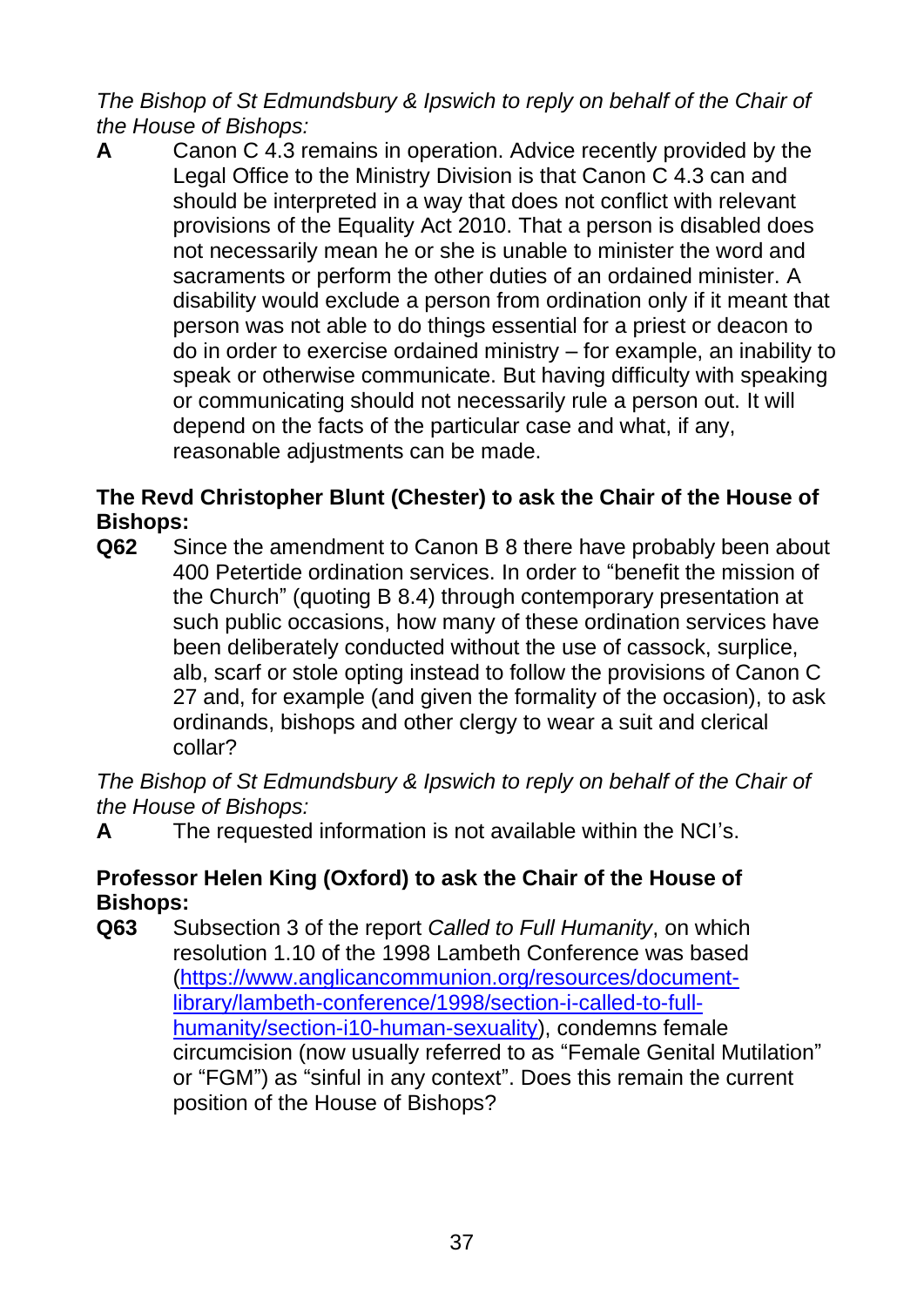*The Bishop of Carlisle to reply on behalf of the Chair of the House of Bishops:*

**A** We continue to assert that Female Genital Mutilation is 'sinful in any context' and is a practice that should be disavowed and halted globally. We agree with the WHO that is it 'a violation of rights with no medical justification' and with the UN that it 'constitutes an extreme form of discrimination against women'. We support the UN's 'call to all States, international and national organizations, civil society and communities to uphold the rights of girls and women [and] on those bodies and communities to develop, strengthen, and support specific and concrete actions directed towards ending female genital mutilation'.

## **Mr Philip Baldwin (London) to ask the Chair of the House of Bishops:**

**Q64** Please could the House of Bishops clarify if there is any record of how dioceses and churches are tackling HIV stigma in the Church of England?

#### *The Bishop of Carlisle to reply on behalf of the Chair of the House of Bishops:*

**A** There is no formal record of how dioceses and churches are tackling HIV stigma in the Church of England, but we continue to welcome and support ways in which the ethos and recommendations of the 2004 report '*Telling The Story: Being Positive About HIV? AIDS: A Report by the Mission and Public Affairs Council* (GS 1530) have been endorsed and implemented in dioceses and parishes.

## **The Revd Canon John Dunnett (Chelmsford) to ask the Chair of the House of Bishops:**

**Q65** For which appointments to archdeacon, suffragan and diocesan bishops in the last two years has 'substantial experience of leading a church into growth' been a core criterion?

#### *The Bishop of Hereford to reply on behalf of the Chair of the House of Bishops:*

**A** Of the six diocesan and thirteen suffragan bishop appointments in the last two years, six role specifications included an explicit criterion of experience in leading a church into growth. A significant number of the role specifications referenced church growth and more analysis of this needs to be undertaken in order to provide an accurate response within the boundaries of the confidentiality of the appointment processes.

> There is no central record of role specifications for archdeacon appointments.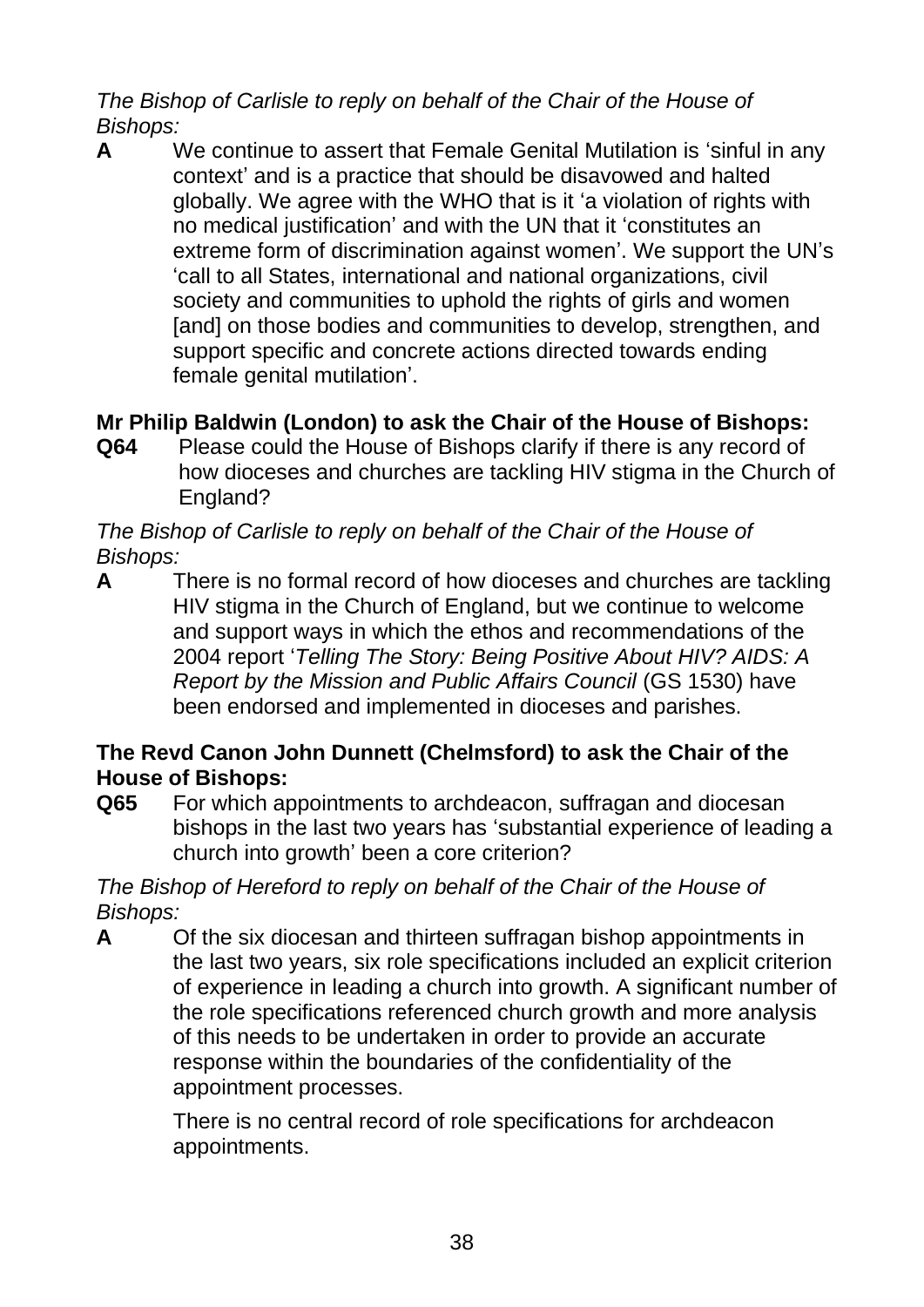## **Canon Peter Bruinvels (Guildford) to ask the Chair of the House of Bishops:**

**Q66** Now that the Armed Forces Act 2021 has become law what steps and guidance are being taken by him as a signatory to the Armed Forces Covenant to ensure that the Church of England and its Dioceses, Boards of Education and Agencies including Church Housing Associations are able to show 'due regard' when it comes to applications for the provision of education and housing services to and by the Armed Forces Community and in accordance with the principles of the Armed Forces Covenant that no person should be disadvantaged because of their service to the Nation?

*The Bishop to the Armed Forces to reply on behalf of the House of Bishops:*

**A** The new statutory duty to have due regard to principles set out in the new section 343AA of the Armed Forces Act 2006 (which aim to remove disadvantages for service people and state that special provision may be justified for them) applies only to bodies specified in that section and does not cover diocesan or national bodies of the Church of England. The duty does apply to the governing bodies and trusts of Church of England schools and Academies. If the Secretary of State (as expected) issues guidance under the new legislation, this will be drawn to the attention of Church schools. Although not subject to the statutory duty, the National Church Institutions when recruiting guarantee an interview for veterans who have servicerelated injuries provided the application meets the essential criteria for the job. They also support the employment of veterans by advertising vacancies on the Career Transition Partnership website.

## **Mr Martin Sewell (Rochester) to ask the Chair of the House of Bishops:**

**Q67** Is it the case that in advance of receipt of the Makin report into the abuse by John Smyth QC, and indeed in advance of all the evidence having been secured by Mr Makin, a policy decision has already been taken that no person who can claim victim status, to any degree, will face any sanction whatsoever concerning a potential cover up, no matter how prima facie culpable they may be, or how devastating such conduct might have been to Smyth's African victims?

#### *The Bishop of Huddersfield to reply on behalf of the Chair of the House of Bishops:*

**A** It must be acknowledged that victims of abuse are in a very difficult position in relation to challenges of disclosing their own abuse and this must be borne in mind in relation to their ability to follow the safeguarding guidance in place at the time of their abuse and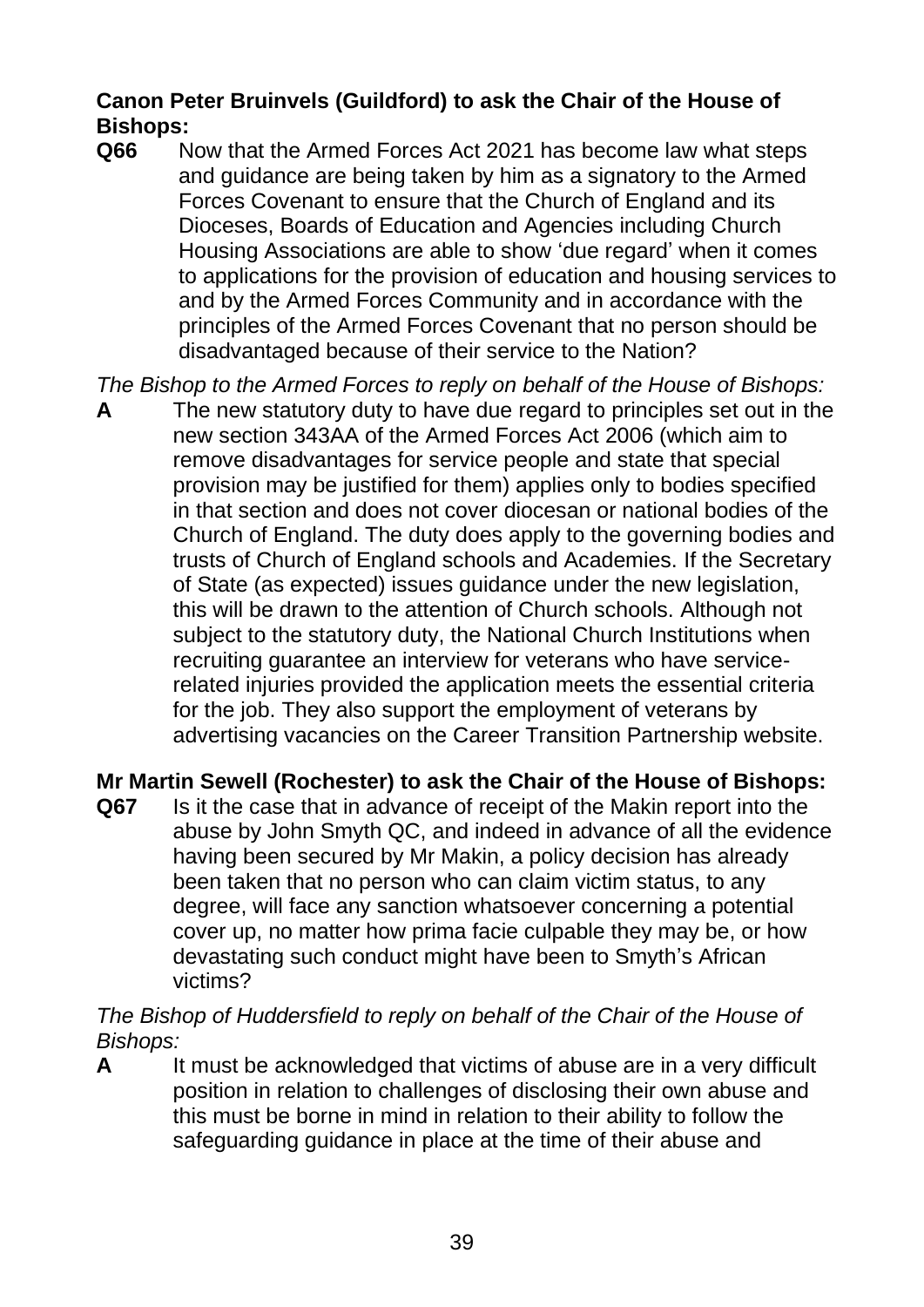subsequently. All victims and survivors including those that are ordained should have the right to anonymity when engaging with the review team without fear that their identity will be disclosed. I can confirm a policy decision was made by the NST not to sanction any victims of John Smyth captured within the Terms of Reference 3.16 of the Makin Review unless they pose a current safeguarding risk. This is a proportionate and sensitive decision.

#### **Mr Martin Sewell (Rochester) to ask the Presidents of the Archbishops' Council:**

**Q68** In the concluded case of the CDM complaint against the Dean of Christ Church, Oxford, Dr Martyn Percy, the President of Tribunals, Dame Sarah Asplin, in her Decision dated 28 May 2021, found that there was no sufficient evidence of 'serious misconduct' and decided that "it is entirely disproportionate that this matter should be referred to a tribunal."

> At the November 2021 Synod the Lead Bishop for Safeguarding declined to publicly confirm that Dr Percy was restored by that decision to good standing in the National Church.

In the absence of either the National Church or Diocese of Oxford requiring the Dean to undertake an assessment under the Safeguarding (Clergy) Risk Assessment Regulations 2016, can you fully explain the basis for that reluctance?

*The Bishop of Huddersfield to reply on behalf of the Chair of the House of Bishops:*

**A** It is not appropriate to discuss individual cases or specific decisions relating to an individual case. All safeguarding investigations follow the House of Bishops Practice guidelines.

## **Mrs Tina Nay (Chichester) to ask the Chair of the House of Bishops:**

**Q69** What regulatory and complaint management scheme currently exists to ensure consistency and fair practice across the Dioceses within Safeguarding Case Management Groups?

#### *The Bishop of Huddersfield to reply on behalf of the Chair of the House of Bishops:*

**A** Safeguarding Case Management Group is a term being considered to replace "core group" as part of the revision of the managing allegations guidance. House of Bishops Safeguarding Guidance sets the requirements for safeguarding processes. There is no national "regulatory and complaint management scheme" as individual cases are the responsibility of the diocese in question.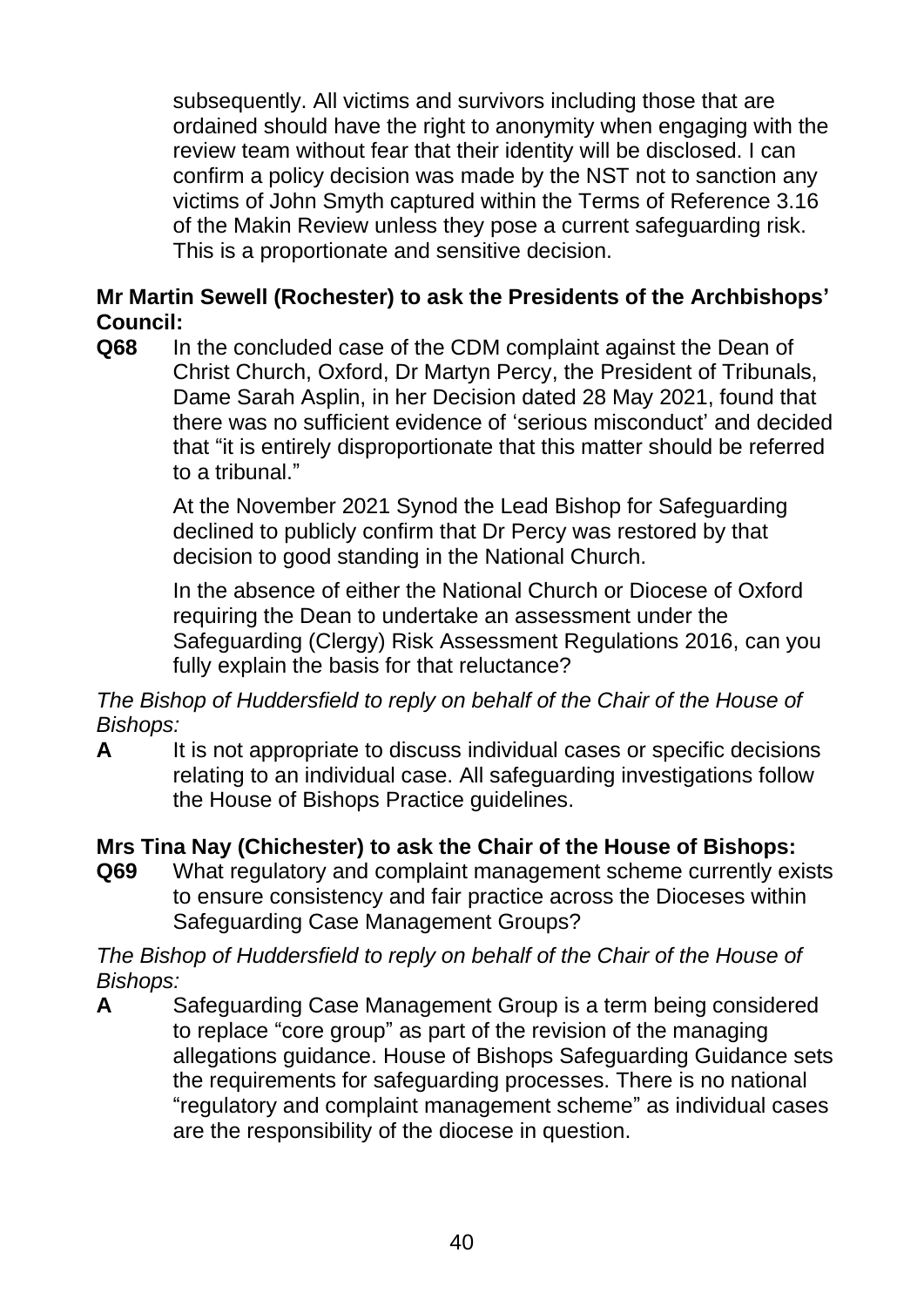## **Ms Mary Talbot (Europe) to ask the Chair of the House of Bishops:**

**Q70** Thank you for the detailed update on Safeguarding and the progress that is being made. You state that the National Redress Scheme is in the development stage. While realising that the Interim Support Scheme was introduced to allow time for this to happen, do you have any timescale for when development of the project will be completed?

*The Bishop of Huddersfield to reply on behalf of the Chair of the House of Bishops:*

**A** The Redress Scheme will continue to be developed over the course of 2022 with the aim of introducing it as soon as possible.

## **Mrs Kat Alldread (Derby) to ask the Chair of the House of Bishops:**

**Q71** When does the existence and authority of a Safeguarding Case Management Group cease?

*The Bishop of Huddersfield to reply on behalf of the Chair of the House of Bishops:*

**A** "Safeguarding Case Management Group" is a term being considered to replace "core group" in the revision of House of Bishops' guidance on managing allegations. There is no universal point for cessation as a decision would be made on a case-by-case basis. A key consideration would be satisfactory arrangements being in place for any risk to be managed. Thereafter, arrangements might be monitored by the Diocesan Safeguarding Adviser through a Safeguarding Agreement as necessary.

## **Professor Helen King (Oxford) to ask the Chair of the House of Bishops:**

**Q72** Is it the case that, to the best of the knowledge of the Church of England, there has still been no investigation into the abuse by John Smyth QC in South Africa, and no steps have yet been taken to supply the Archbishop in Cape Town with all that he needs to investigate this abuse?

*The Bishop of Huddersfield to reply on behalf of the Chair of the House of Bishops:*

**A** The Archbishop of Canterbury wrote in March 2021 to the Archbishop of Cape Town asking if he would be willing to undertake a review of the activities of John Smyth in Southern Africa, and offering his support for this. The Archbishop of Cape Town replied outlining what they knew about Smyth, but as far as we know there has not been a further investigation. In my view once the Makin Review is completed, subject to any legal constraints, as much information as possible should be passed to the Anglican Church in Southern Africa, with a further offer of support for an investigation.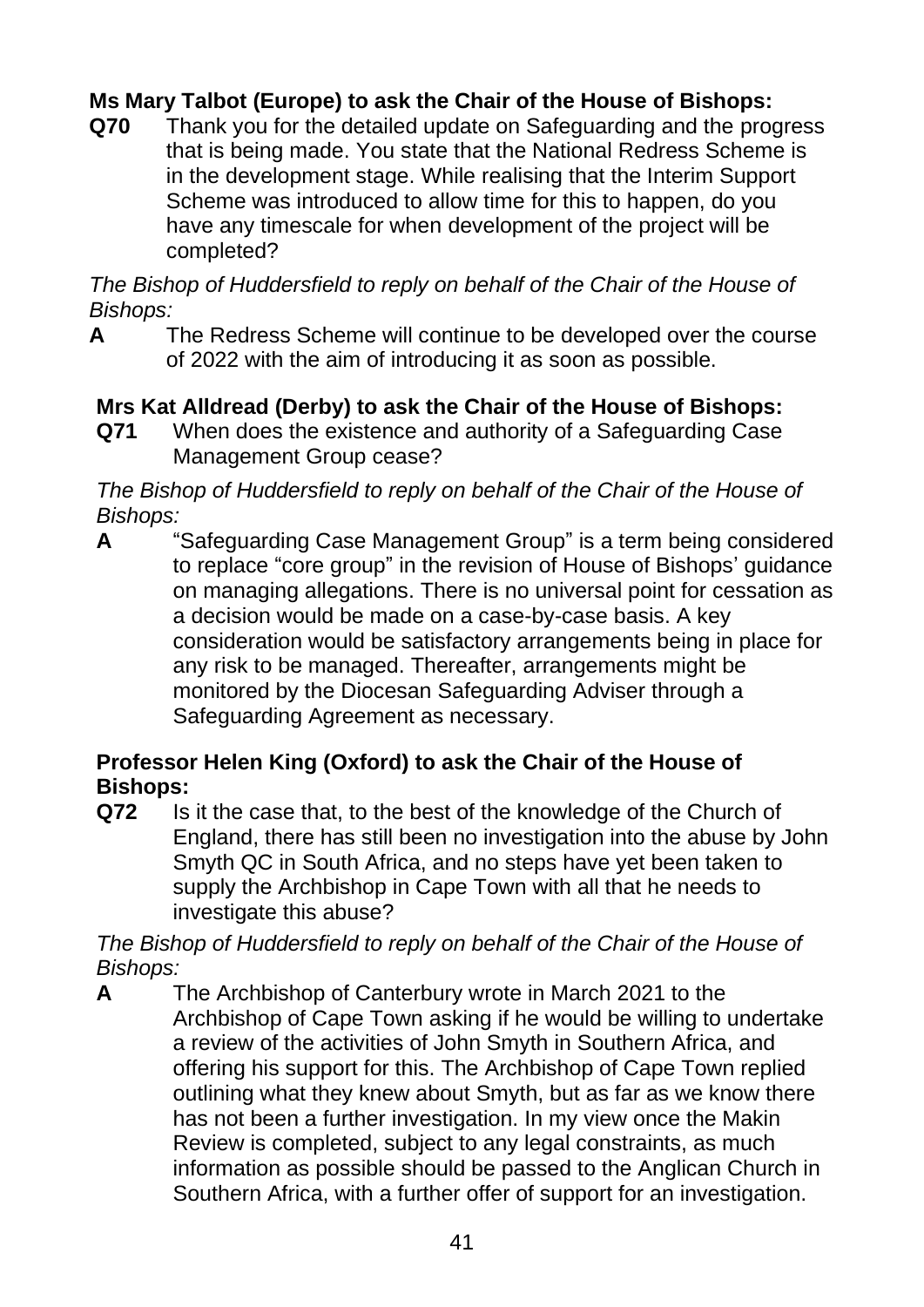## **Ms Jane Rosam (Rochester) to ask the Chair of the House of Bishops:**

**Q73** Is it correct that under the terms of the Past Cases Review no person will be held responsible for mishandling information if the perpetrator is dead?

#### *The Bishop of Huddersfield to reply on behalf of the Chair of the House of Bishops:*

**A** The objectives of Past Cases Review 2 (PCR2) refer to living clergy and church officers only, however nearly all dioceses undertook a Deceased Clergy Review in 2014 and some Dioceses have included all deceased clergy files during PCR2 or where specific safeguarding cases relate to linked members of clergy that are both living and deceased.

> There are lessons to learn from survivors of abuse relating to deceased clergy, with survivors being encouraged to meet with independent reviewers. Any review of deceased clergy files will be included in local PCR2 findings, subsequent related local recommendations, along with overarching themes that are considered for inclusion in the final national report.

The handling of information relating to a deceased person does not constitute personal data and is not subject to UK GDPR. Any mishandling of such information would need to be considered on a case-by-case basis.

## **Ms Jane Rosam (Rochester) to ask the Chair of the House of Bishops:**

**Q74** In the General Synod Questions & Answer session in February 2020 Question 55 sought assurance that Churches historically sympathetic to the private teaching and public leadership of worship by the Revd Jonathan Fletcher would be warned of his withdrawn PTO and given a recommendation that a proper Safeguarding Agreement ought to be in place should he wish to worship publicly in our churches. The then Safeguarding Lead Bishop reported that the Diocese of Southwark had undertaken responsibility for seeking such an agreement "in the Diocese *and beyond*". Was such a countrywide protection put in place and is it still current?

*The Bishop of Huddersfield to reply on behalf of the Chair of the House of Bishops:*

**A** Jonathan Fletcher has neither license nor Permission To Officiate, information which is publicly available. Risk management measures have been duly considered and implemented where appropriate. The NST and the diocese continue to work together with statutory agencies to ensure any identified risks are managed effectively.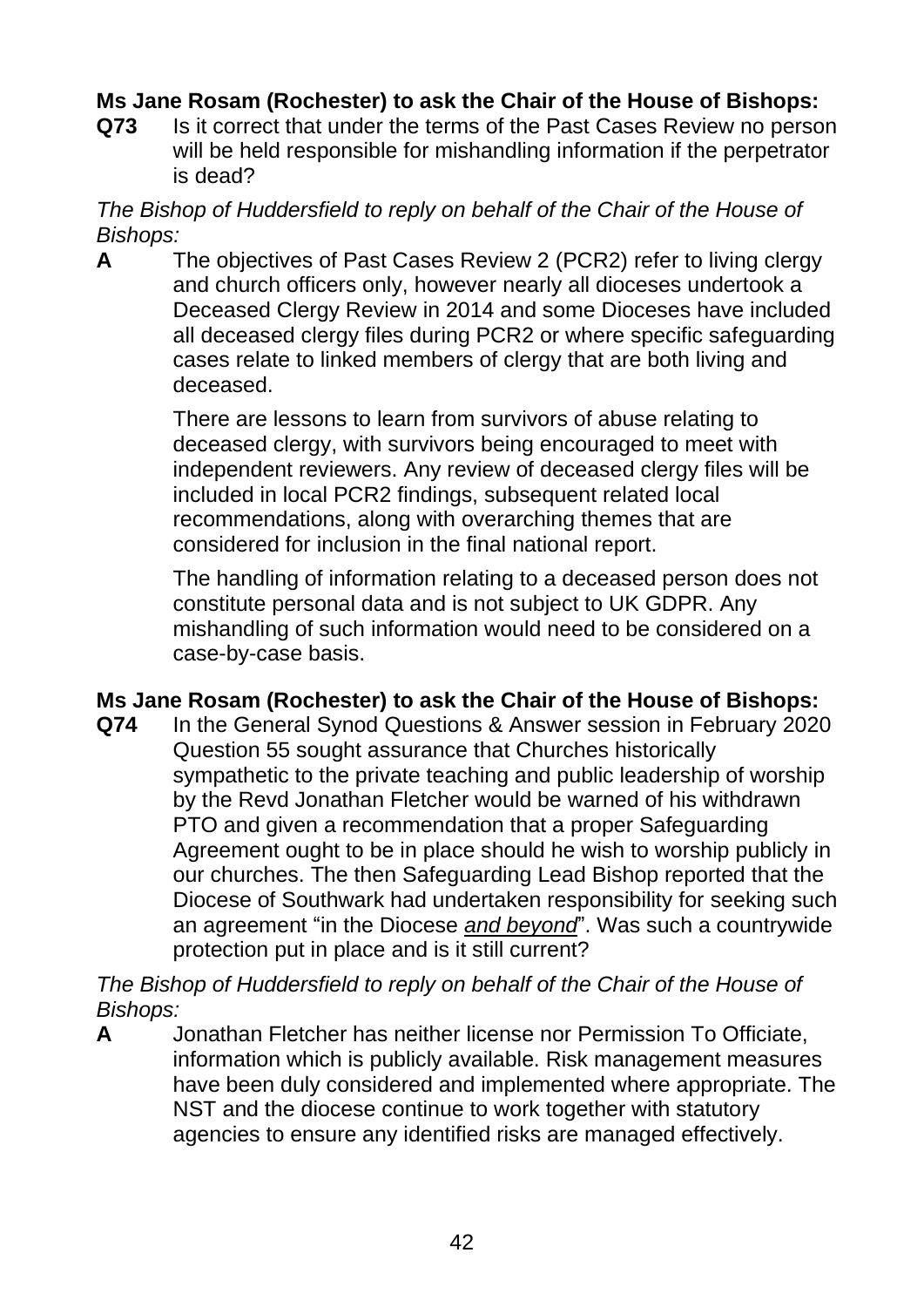## **The Revd Jack Shepherd (Liverpool) to ask the Chair of the House of Bishops:**

**Q75** Could legislation be introduced at this Session of General Synod, or the next, concerning the introduction of individual cups at Holy Communion? In the meantime, what specific practical measures are in place to reassure churches that, as Bishop Michael Ipgrave answered in response to questions 38 – 41 at the November 2021 Session, "we clearly, as a House of Bishops and as Bishops individually, are not interested in policing this in an inquisitive or a punitive way"?

#### **Mrs Mary Durlacher (Chelmsford) to ask the Chair of the House of Bishops:**

**Q76** The further easing of church guidance rules is welcome (25th January 2022, Version No 2.4).

> *Careful consideration needs to be given to the question of whether the sacrament should be administered in one kind or in both kinds, given the continued potential for risks to health posed by the common cup.*

> *There are three ways currently for the administration of Communion: 1) the communicant can receive the bread alone; 2) the president may dip the bread in the wine before giving to the communicant; 3) the communicant can receive wine from the common cup in the way they did so before the pandemic. The order of these three ways reflects possible greater risk from infection from 1 to 3.*

In view of the widespread reluctance amongst congregations to return to the Common Cup and (ii) the number of congregations across the Church of England which have now adopted individual cups at Holy Communion, and, in the light of Anglican theological and legal commitment to both eating and drinking as a central part of Holy Communion, what encouragement are they therefore planning to give for congregations who use multiple cups?'

*The Bishop of Lichfield to reply on behalf of the Chair of the House of Bishops:*

**A** With permission, I will answer questions 75 and 76 together.

As I mentioned in November, the House of Bishops has agreed that it does not wish to propose the necessary legislative business to the General Synod which would make the use of individual cups indisputably lawful.

This very unusual season in the life of the Church has meant that different churches and ministers have adopted different churches and ministers have adopted different forms of administering Holy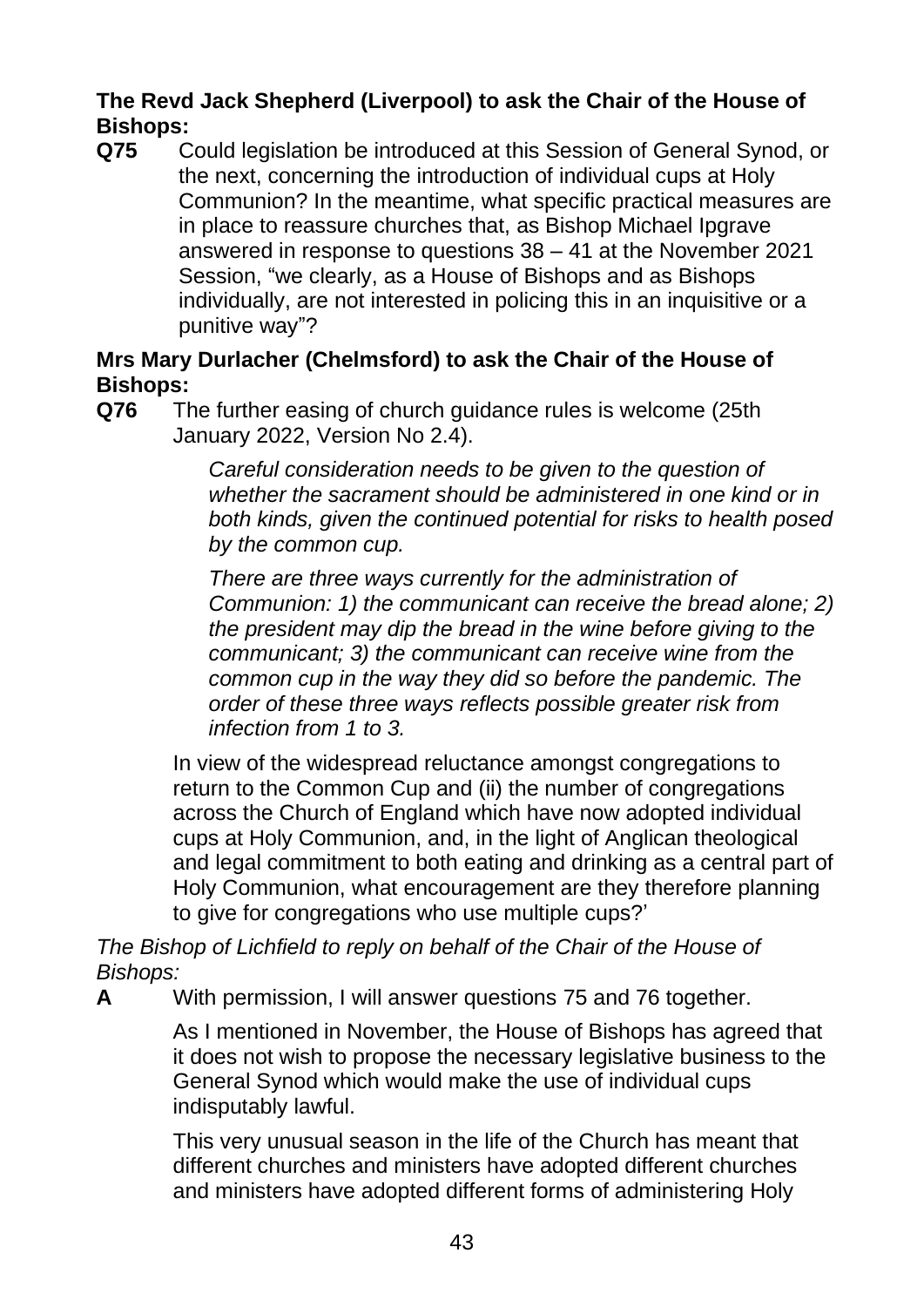Communion, including communion in one kind, simultaneous administration, and the common cup; some have also experimented with the use of individual cups. I am grateful to Andrew Atherstone and Andrew Goddard for their recent Grove booklet on administering Holy Communion which represents one view within the careful theological work that underpins these different approaches, and emphasises the importance of the unity of the 'one bread and one cup'.

## **Miss Debbie Buggs (London) to ask the Chair of the House of Bishops:**

**Q77** At the November 2021 group of sessions, in answer to a supplementary question from Andrew Atherstone relating to Questions 38-41, in which he said that "many parishes will be introducing individual cups during Advent" and asking whether "diocesan bishops would like to be informed of these local developments" the Bishop of Lichfield, replying on behalf of the Chair of the House of Bishops, said: "It would be interesting to know what is happening. We clearly as the House of Bishops and as bishops individually are not interested in policing this in an inquisitorial or a punitive way." Bearing in mind also the report in the *Church Times* on 21 January 2022 (page 7), reporting suggestions that Communion online is valid and that "individual cups are the best way to obey Jesus's commands for holy communion when the communal cup is restricted or not safe for all", what, if any steps has the House of Bishops or its working group taken to ascertain the extent to which parishes across the Church of England have been using individual cups to distribute the consecrated wine to communicants during the current coronavirus pandemic?

#### *The Bishop of Lichfield to reply on behalf of the Chair of the House of Bishops:*

**A** These data are not collected comprehensively either on a local or a national scale, so we are only aware of those congregations which have declared either to their bishops or to the Working Group that they intend to use individual cups.

## **Dr Simon Eyre (Chichester) to ask the Chair of the House of Bishops:**

**Q78** Has the House of Bishops discussed the phenomenon of church members commuting considerable distances to be part of a large congregation rather than choosing to attend a local parish church and the effect that this has on the viability of local parish churches as well as the environmental impact of the travel involved?

#### *The Bishop of Chichester to reply on behalf of the Chair of the House of Bishops:*

**A** The House of Bishops has not considered this matter.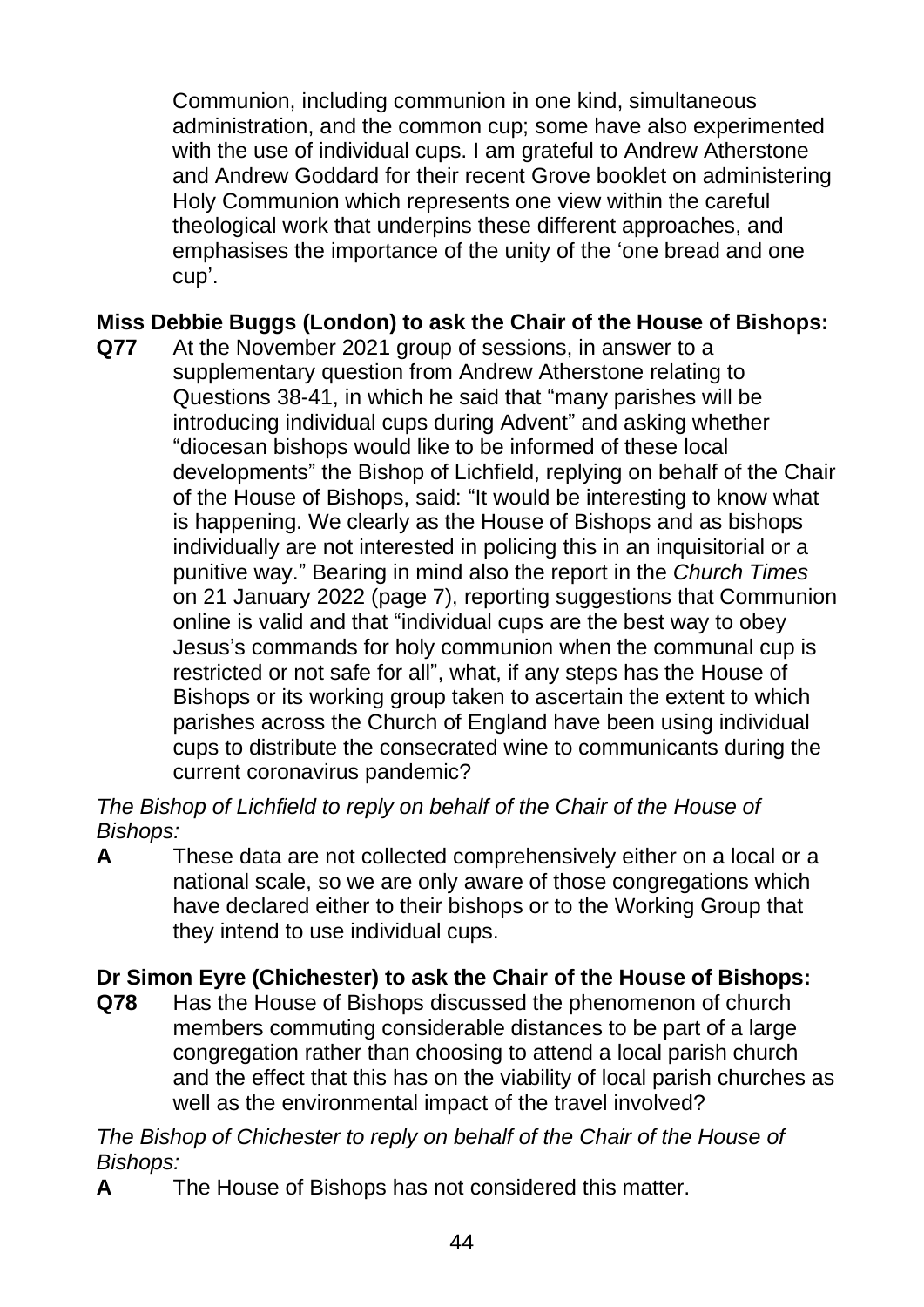## **The Revd Christopher Blunt (Chester) to ask the Chair of the House of Bishops:**

**Q79** In anticipation of future General Synod debates, have the bishops or archbishops commissioned any recent studies looking at the language of difference and in particular the terms we use to describe theological positions and the offence caused to those othered by those terms? Specifically, in the examples that follow, when we use the first descriptor of ourselves, we may be unwittingly insulting those from different church traditions by implying they fit the second category: liberal/illiberal; orthodox/heterodox; inclusive/exclusive; catholic/sectarian; affirming/rejecting; progressive/regressive.

*The Bishop of London to reply on behalf of the Chair of the House of Bishops:*

**A** The House has not commissioned any studies on the lines suggested by the question. Your question is a good one, however, and it is why the *Living in Love and Faith* resources have – as far as possible – avoided these kinds of labels.

> Furthermore, there is a considerable amount of work about how we go about speaking to, and about, one another to be found in the *Pastoral Principles* and in the *Living in Love and Faith* resources, and I commend those to Synod both for study and continued reflection as members prepare to play their part in engaging with these matters together in fruitful and constructive ways.

## **The Revd Canon Simon Butler (Southwark) to ask the Chair of the House of Bishops:**

**Q80** Noting the past decisions of the House of Bishops to include women and UKME/GMH clergy into the House until such time as they are properly represented, and the absence of any openly LGBTI+ Bishops in the House, can the House outline the plans it has to ensure that identifiable LGBTI+ voices are present in the House as it discerns and discusses how to proceed through and beyond LLF?

*The Bishop of London to reply on behalf of the Chair of the House of Bishops:*

**A** The Next Steps Group is putting a proposal to the House of Bishops about how identifiable LGBTI+ voices will be present and able to participate in the bishops' discernment processes this autumn. The House will consider this at its meeting in March.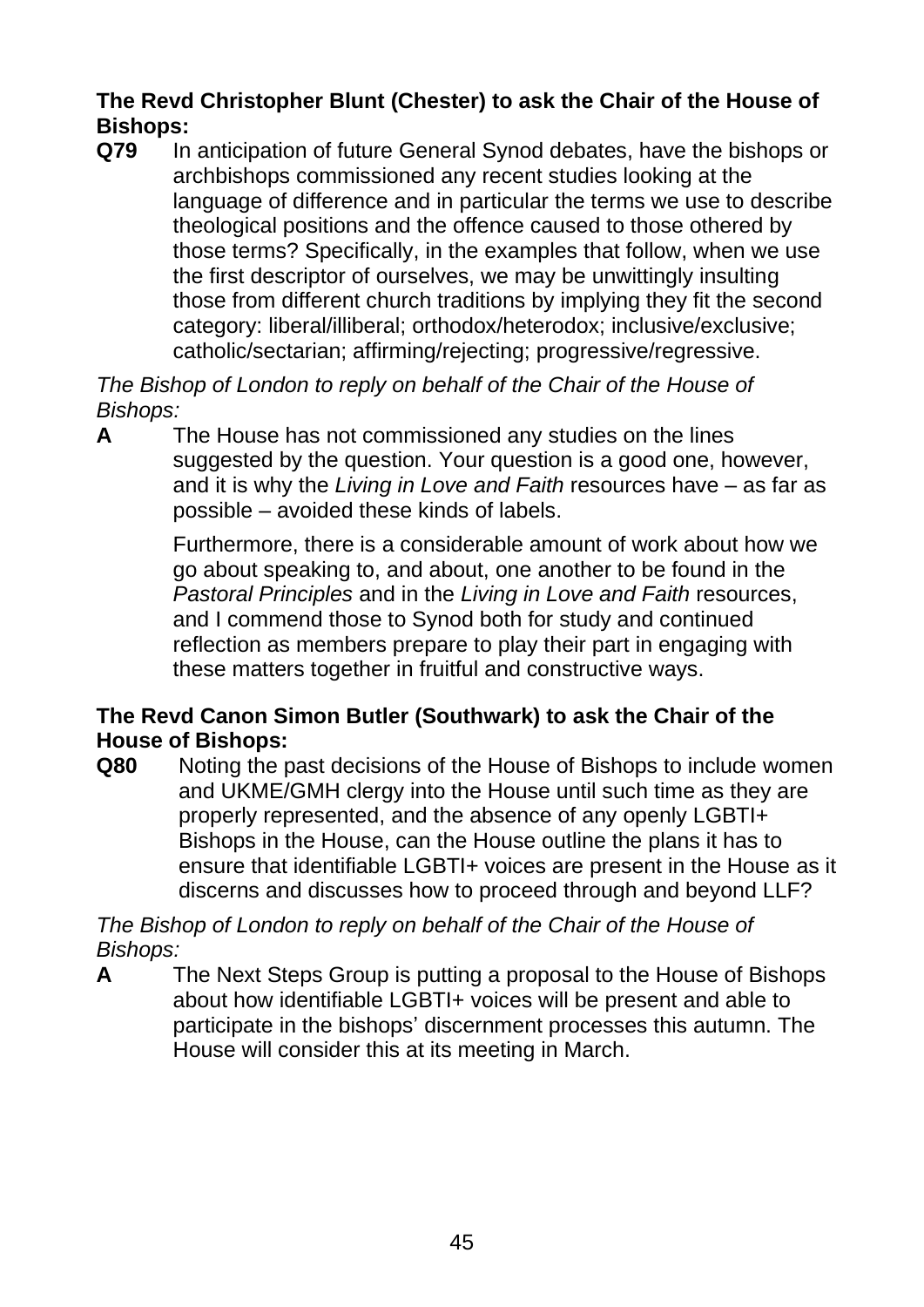## **Dr Julie Maxwell (Winchester) to ask the Chair of the House of Bishops:**

**Q81** The Archbishop of Canterbury has stated that it is an act of loving one's neighbour to be vaccinated against COVID-19, but can we make it clear that loving one's neighbour also extends to standing alongside and supporting people about to lose their jobs because their conscience is being violated?

*The Bishop of London to reply on behalf of the Chair of the House of Bishops:*

**A** Love of one's neighbour is a gospel imperative and should be extended to all, regardless of their beliefs and actions or whether we agree with those beliefs and actions. How best to demonstrate such love is personal and unique to each individual and we are called to draw alongside them in their circumstances with empathy and understanding.

#### **Dr Julie Maxwell (Winchester) to ask the Chair of the House of Bishops:**

**Q82** Given the disproportionate effects the restrictions of the past two years have had on children and young people what plans does the church have to support and prioritise the needs of this group as we emerge from these restrictions?

#### *The Bishop of London to reply on behalf of the Chair of the House of Bishops:*

**A** The impact of the pandemic on children and young people has been enormous and concern for their mental health and wellbeing is uppermost in our minds. They have lost important time in school and missed out on those vital interactions they enjoy with peers in school and out of school activities. The Church of England's vision to be younger and more diverse will only mean anything if we instinctively prioritise our ministry with and amongst children and young people at local, diocesan and national level and so we will all need to be proactive in connecting with and supporting those many families, children and young people who have been most adversely affected. Work with schools is particularly important in this regard and the Church of England Foundation for Educational Leadership has focused its school networks on helping leaders address issues of mental health and wellbeing amongst children

#### **Ms Jayne Ozanne (Oxford) to ask the Chair of the House of Bishops:**

**Q83** What consideration has been given to safeguarding LGBT+ people in our churches from harmful practices, such as the practice of socalled "conversion therapy"?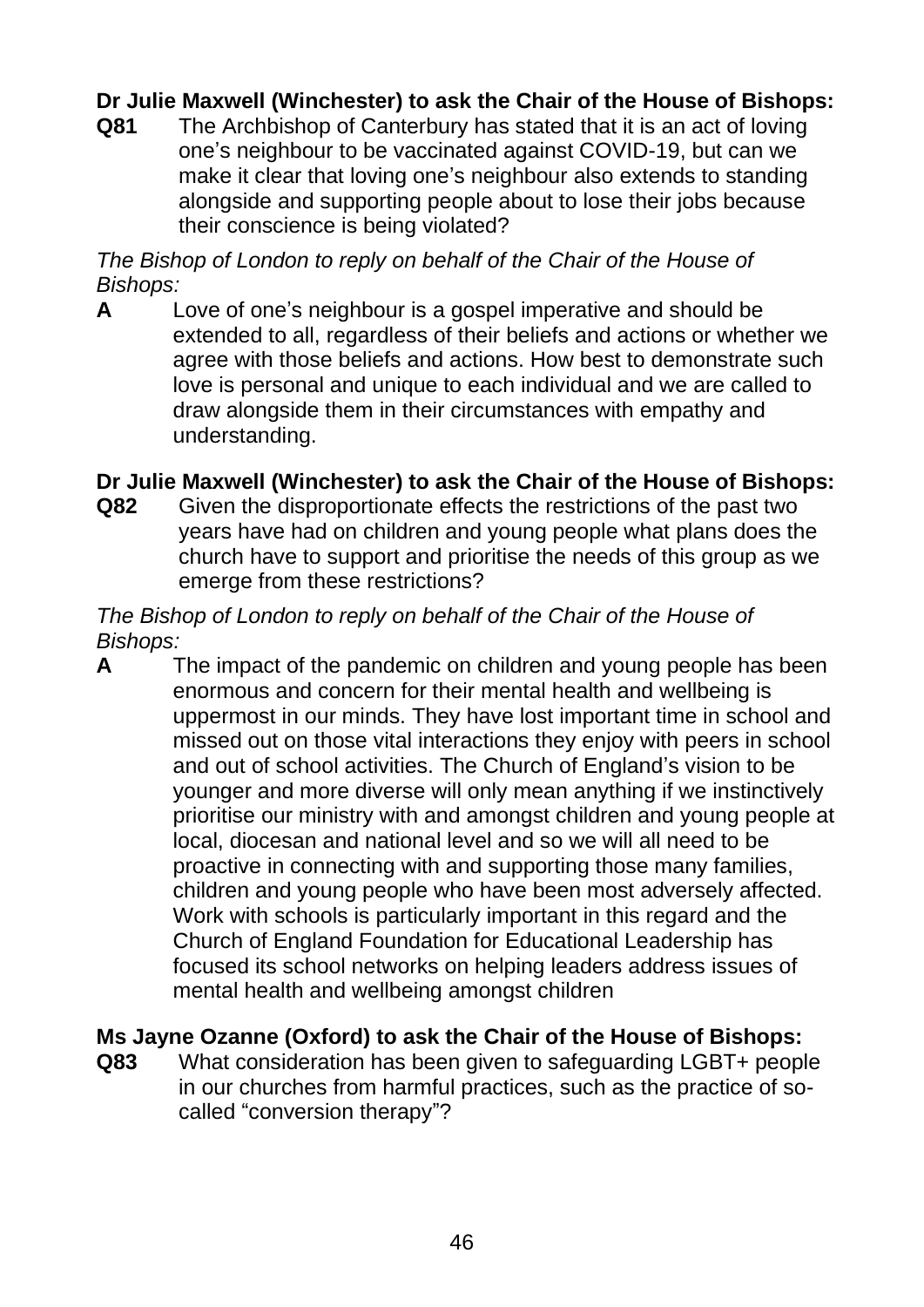*The Bishop of London to reply on behalf of the Chair of the House of Bishops:*

**A** The Synod vote to support a ban on "conversion therapies" (CT) committed the Church to encourage the Government to introduce a legal ban and to examine our own practices. We hope a legal ban will provide a clear definition of "conversion therapy" but examining our own practices must go deeper than the law.

> Work is under way through the National Safeguarding Team on forms of spiritual abuse. On behalf of the LLF Next Steps Group, the Faith and Order Commission is beginning a study of when prayer can become coercive to fill a gap in the Government's work on banning CT, which did not specifically explore the concept of coercion in relation to prayer. We also hope that this work will reassure those who are worried that banning CT implies a blanket ban on prayer. Following through on a legal ban and internal guidance is a matter for individual dioceses.

## **Mr Benjamin John (St Albans) to ask the Chair of the House of Bishops:**

**Q84** Will the House of Bishops consider publishing pastoral guidance and liturgy to mark and celebrate an individual's de-transition?

#### *The Bishop of London to reply on behalf of the Chair of the House of Bishops:*

**A** The House has no current plans to develop work of this nature.

## **The Revd Mae Christie (Southwark) to ask the Chair of the House of Bishops:**

**Q85** In her reply to my question (58) at the November 2021 Synod, the Bishop of London commented that "One of the reasons that the Church has embarked on the Living in Love and Faith project is because it recognised the failure of previous attempts, such as *Issues in Human Sexuality*, to enable the Church to find a way forward together. We are therefore currently in an uncomfortable period of transition within which such perceived contradictions occur." Bishop Sarah's response suggests that *Issues* is now recognised by the House of Bishops as a "failure". In that case, will the "new phase of work" which will commence in February 2023 at the end of the LLF journey involve the replacement of *Issues*?

*The Bishop of London to reply on behalf of the Chair of the House of Bishops:*

**A** The aim of *Issues in Human Sexuality* was to 'promote an educational process […] marked by greater trust and openness, of Christian reflection on the subject of human sexuality'. The Preface states that it is not 'the last word on the subject.' Inherent within it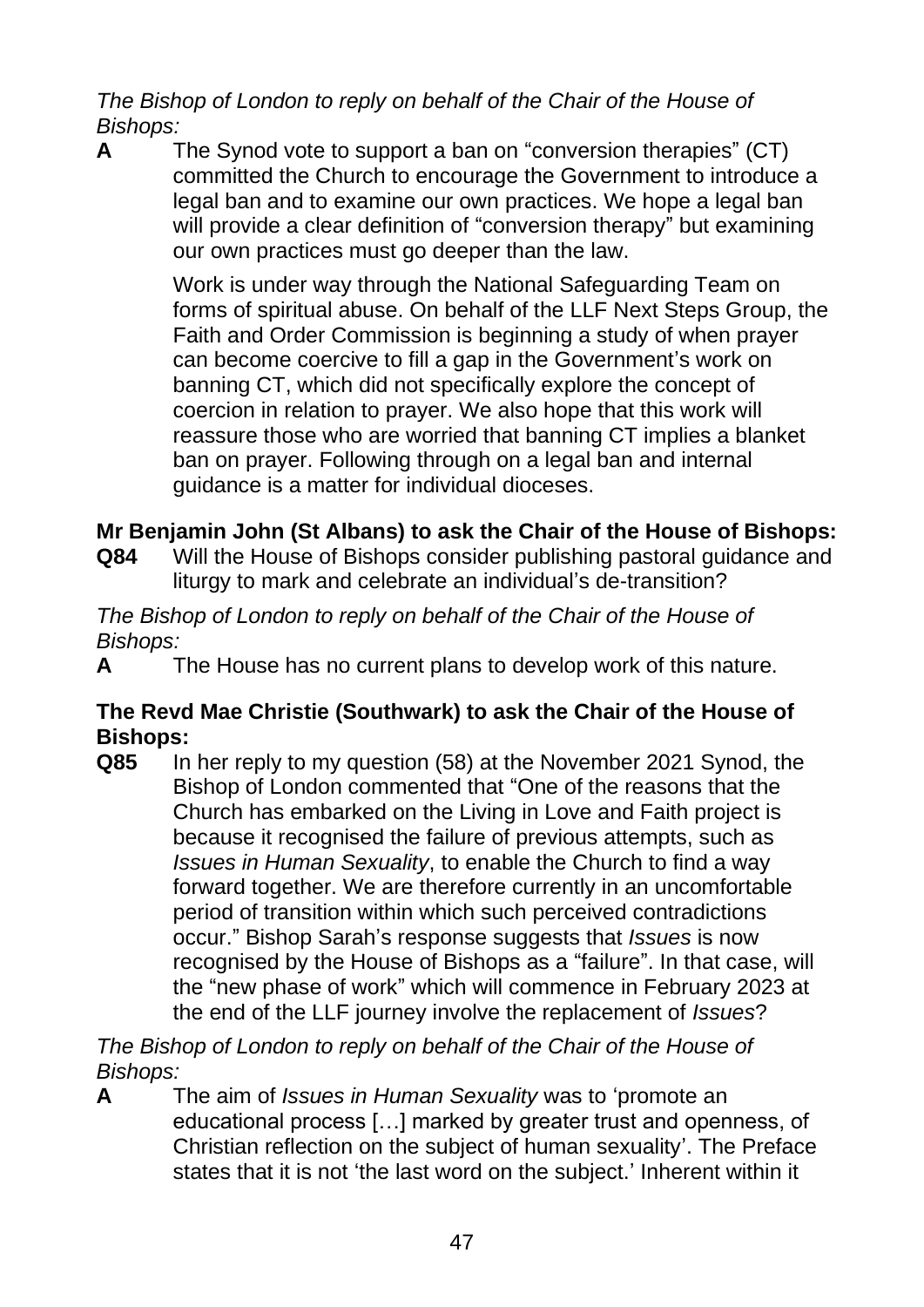was an invitation to further work – such as that prompted by the *Living in Love and Faith* process.

The remit of LLF is wider than that of *Issues,* and it represents further learning within the Church and in wider society about questions of identity, sexuality, relationships and marriage in the 30 years since its publication. In that sense the LLF process and what emerges from it is likely to supersede *Issues.* This will have implications for the way that *Issues* has become embedded in the selection criteria for the discernment of vocation for candidates for ordination, when it was never intended to function as such.

## **The Revd Mae Christie (Southwark) to ask the Chair of the House of Bishops:**

**Q86** In her answer to my question (58) at the November 2021 meeting of Synod, the Bishop of London, speaking on behalf of the House of Bishops stated that section 5.8 doesn't refer specifically to conversion therapy, writing "For the record, paragraph 5.8 in *Issues of Human Sexuality* does not refer explicitly to conversion therapy nor does it use the language of 'recommendation'."

> *Issues in Human Sexuality* section 5.8 states: "The Church's guidance to bisexual Christians is that if they are capable of heterophile relationships and of satisfaction within them, they should follow the way of holiness in either celibacy or abstinence or heterosexual marriage. In the situation of the bisexual, it can also be that counselling will help the person concerned to discover the truth of their personality and to achieve a degree of inner healing." What, then, does the House of Bishops believe to be the function of the recommendation of therapy in this section?

*The Bishop of London to reply on behalf of the Chair of the House of Bishops:*

**A** I understand that the statement you refer to can be seen as a 'recommendation.' However, I refer you to my answer to your question 85, which clarifies the status of *Issues in Human Sexuality*  vis-à-vis the work of *Living in Love and Faith*, as well as its intended aim to be part of an ongoing educational process.

> Furthermore, the Preface to *Issues* states, 'We cannot expect all to agree with our conclusions and, indeed, in our own discussions we encountered a wide variety of opinions […] We encourage clergy chapters and congregations to find time for prayerful study and reflections on the issues we have addressed.'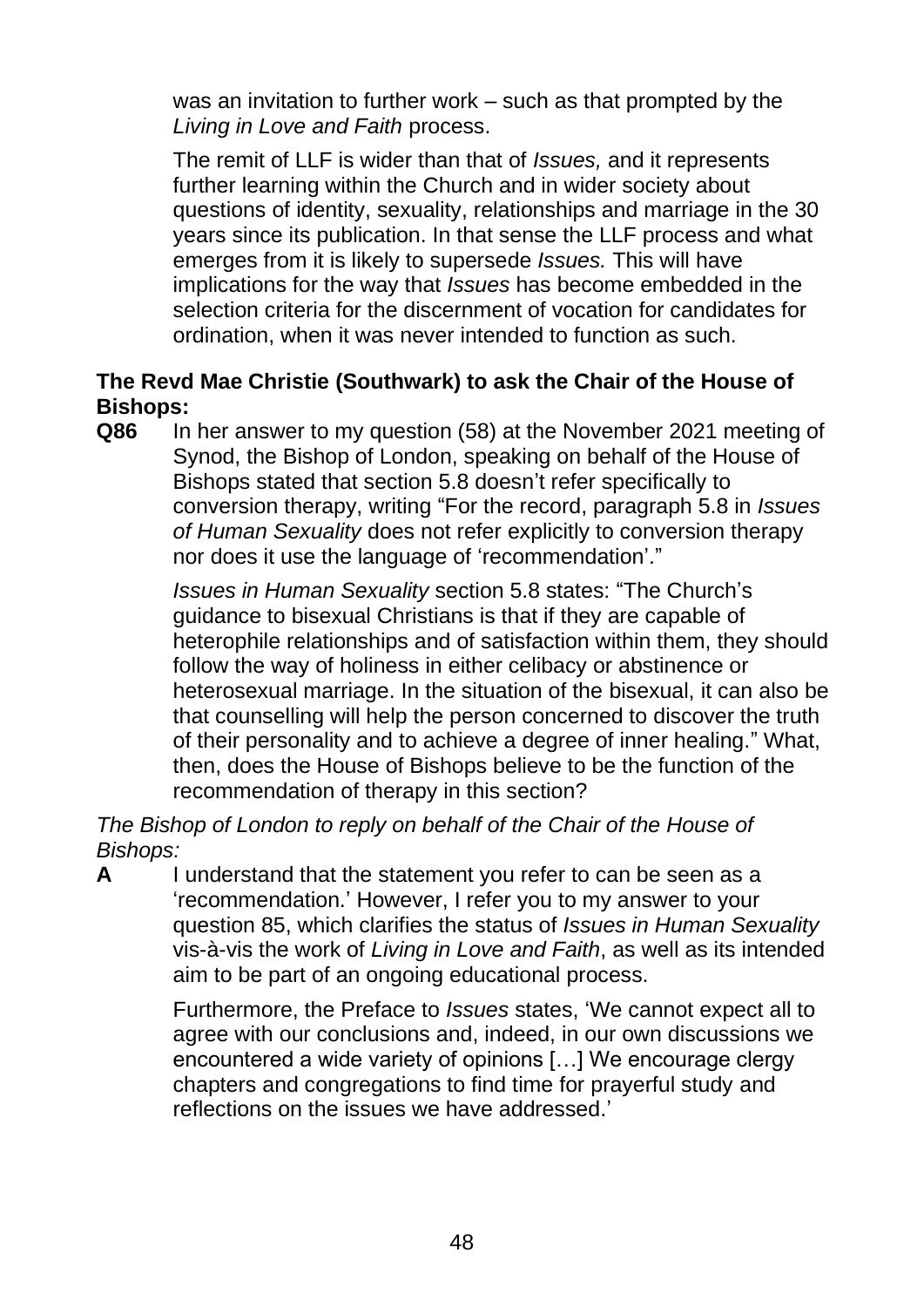## **Mr Luke Appleton (Exeter) to ask the Chair of the House of Bishops:**

**Q87** I have heard from a number of people, including members of Synod, who hold to a 'traditional' view on marriage who fear that there will be serious implications for them, including the potential for losing their job, if they share openly their view in favour of the historic Christian teaching on Marriage. Given that transparency and respect are meant to be at the heart of the LLF process, what measures are being or can be taken to ensure that all members can speak openly, without fear of intimidation, as part of this process?

*The Bishop of London to reply on behalf of the Chair of the House of Bishops:*

**A** I am sorry to hear of your fears which are entirely unfounded.

The transparency and respect of which you speak, and to which the LLF process aspires, are embedded in the LLF resources. They present and explore diverse convictions regarding marriage and other related matters as well as the stories of how people have understood these questions in the light of their own journeys of discipleship. They encourage people from across the church, holding different traditions, to engage in learning and listening together using these resources.

It will be up to Synod members themselves to choose to engage with one another openly in ways that avoid any semblance of intimidation, and, instead, seek to deepen understanding of and respect for one another in ways that honour Christ.

#### **The Revd Canon Dr Judith Maltby (Universities & TEIs) to ask the Chair of the House of Bishops:**

**Q88** The proposed changes in the Canterbury CNC made public last month (14 January 2022) were not mentioned in the press release for the meeting of the House of Bishops on 13 December 2021 [https://www.churchofengland.org/media-and-news/press](https://www.churchofengland.org/media-and-news/press-releases/meeting-house-bishops-13-december-2021-0)[releases/meeting-house-bishops-13-december-2021-0.](https://www.churchofengland.org/media-and-news/press-releases/meeting-house-bishops-13-december-2021-0) May Synod and the wider Church know how much time the House of Bishops has been given to discuss and debate these highly significant proposals?

*The Archbishop of Canterbury to reply as Chair of the House of Bishops:*

**A** The proposals for change and consultation set out in GS 2253 were put before the House of Bishops in December 2021. The House of Bishops will engage further with the proposals as part of the consultation process now under way.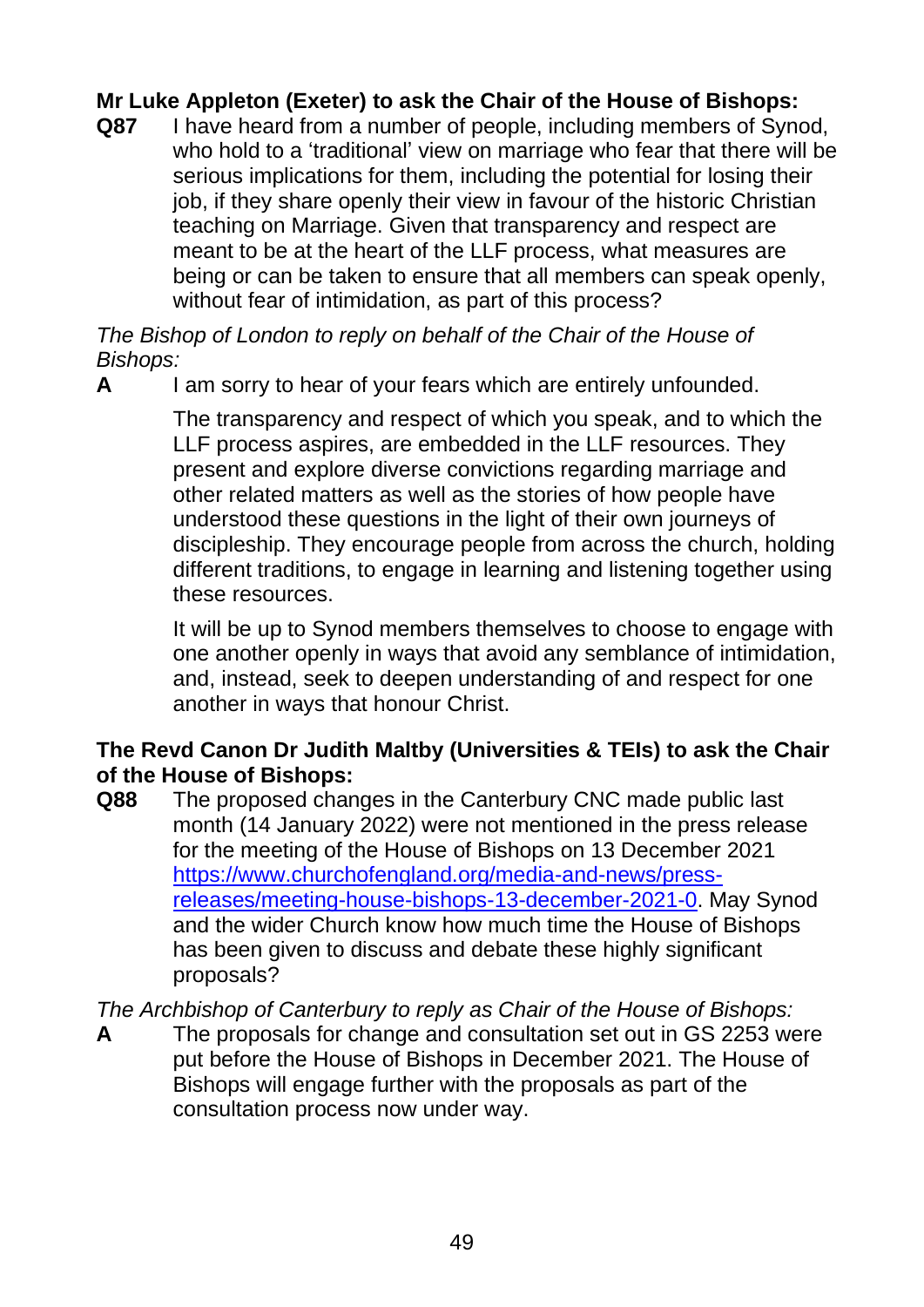## **Mr Philip Baldwin (London) to ask the Chair of the House of Bishops:**

**Q89** Is the House of Bishops aware of the reason why the Archbishop of Canterbury's annual World AIDS Day message was discontinued after 2011?

*The Archbishop of Canterbury to reply as Chair of the House of Bishops:*

**A** My predecessor posted a World AIDS Day video message in 2012 and I do not recall being made aware of the practice as a regular commitment from my office. However, I did so in 2016, and also posted a World AIDS Day reflection that year.

> Sadly, I have not always been able to address every concerning issue on every day when they are marked.

## **CHURCH COMMISSIONERS**

#### **Miss Prudence Dailey (Oxford) to ask the Church Commissioners:**

**Q90** Were there any substantive differences in the process for recruiting and selecting the new Third Church Estates Commissioner as compared with the process for recruiting and selecting her predecessor, and if so, what were those differences, and what were the reasons for them?

#### *The Bishop of Manchester to reply as Deputy Chair of the Church Commissioners:*

**A** No, there was no substantive difference in the process. As before, the panel tasked with making a recommendation to the Archbishop of Canterbury engaged high calibre search consultants and instructed them to identify a longlist of exceptional and diverse candidates. They advertised the role widely and the panel agreed that the field was indeed exceptional.

> I am very pleased indeed that the Revd Canon Flora Winfield came through this thorough process. She brings outstanding skills and huge experience, and we are very much looking forward to working with her.

## **Miss Prudence Dailey (Oxford) to ask the Church Commissioners:**

**Q91** Why was an interest in heritage—which appeared as a requirement in the job description for the previous Third Church Estates Commissioner—omitted from the current job description for the role?

#### *The Bishop of Manchester to reply as Deputy Chair of the Church Commissioners:*

**A** It wasn't. The role description made clear that the successful candidate would need a particular concern for church buildings, an appreciation of the unique role of cathedrals and church buildings,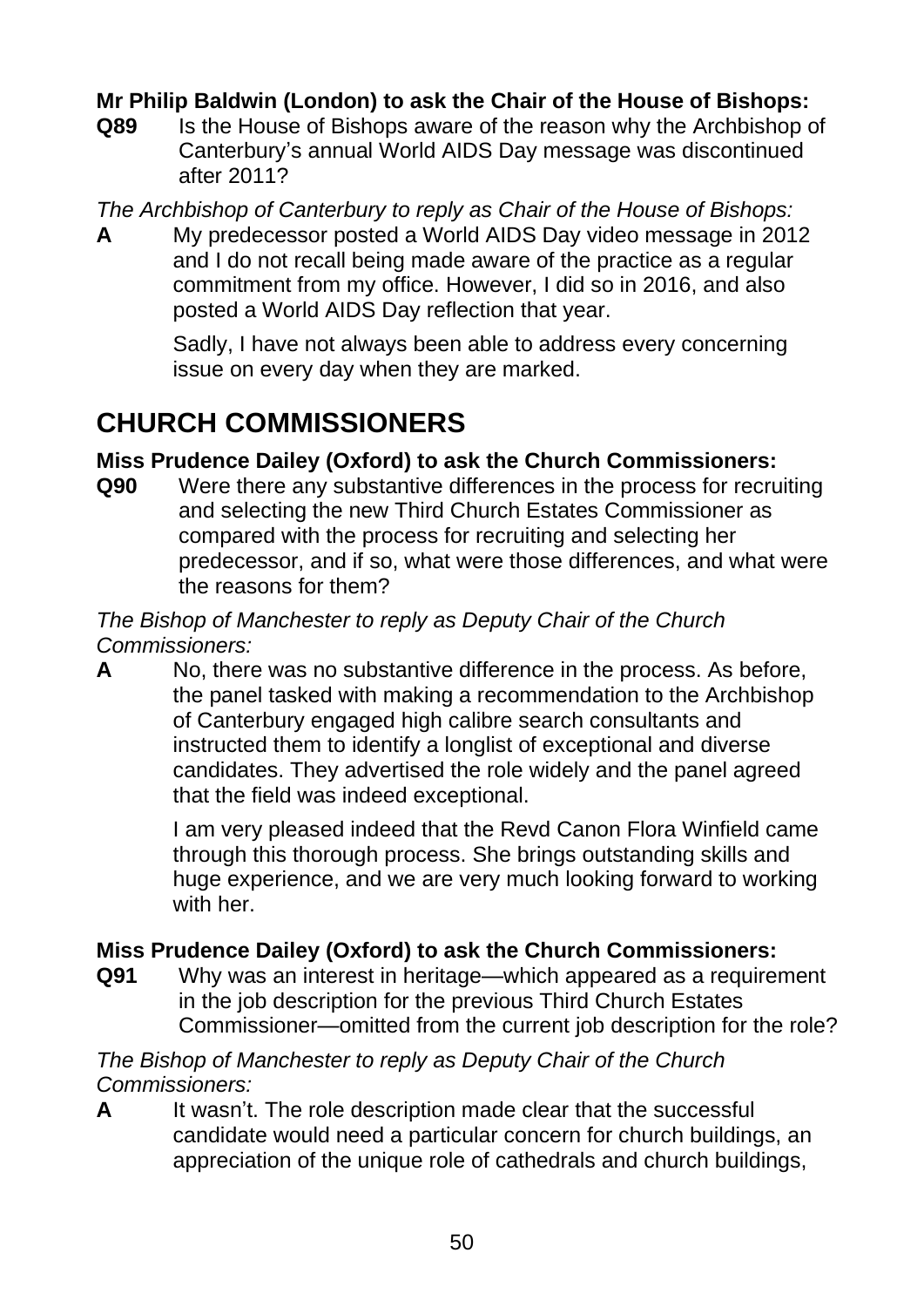understanding of issues relating to their resourcing and the ability to influence government and other agencies in respect of their funding and maintenance.

The role description also rightly made clear that other criteria, such as leading transformation and change, championing diversity and supporting the Church's efforts to meet net zero targets, would also be important elements of the role in this season.

## **The Revd Dr Chris Moore (Hereford) to ask the Church Commissioners:**

**Q92** GS Misc 1312 has noted that respondents to the Mission in Revision were "anxious and in many cases angry" and "felt frustrated by the consolidation of parishes and benefices, particularly in rural areas, with some fearing that future decision making will solely be driven by financial concerns." What reassurances might be given to rural parishes that their voice is still heard in the national structures, particularly now that the Rural Affairs Group has been disbanded.

*The Bishop of Manchester to reply as Deputy Chair of the Church Commissioners:* 

**A** There are two aspects to consider: policy and process. On policy, the Archbishops' Council continues to cover rural policy through the new Faith and Public Life team, and the Vision and Strategy team will seek to ensure that voices from all parts of the church, including rural parishes, are taken into account. The introduction of a new Synod members' rural group will enable new policies and proposals to be scrutinised from a rural perspective.

> On process, under the Mission and Pastoral Measure 2011, the Church Commissioners must take account of the needs, traditions, and characteristics of a parish when re-organisation is considered, so the local context – including whether it is in a rural setting – is always one of the factors considered, alongside finance and other issues. The Bishops of Bristol and Ramsbury, our Lead Bishops for Buildings, will also consider the particular issues around rural churches as part of their work on church buildings within the College and House of Bishops.

#### **Mr Richard Denno (Liverpool) to ask the Church Commissioners:**

**Q93** The Mission and Pastoral Measure 2011 Code of Recommended Practice for pastoral reorganisation sets out key principles for consultations to be fair. What plans do the Church Commissioners have to ensure that before a diocese brings a proposal for a deanery to become a large single parish, a fair consultation must provide a clear statement of loss of legal rights and representation under the proposal?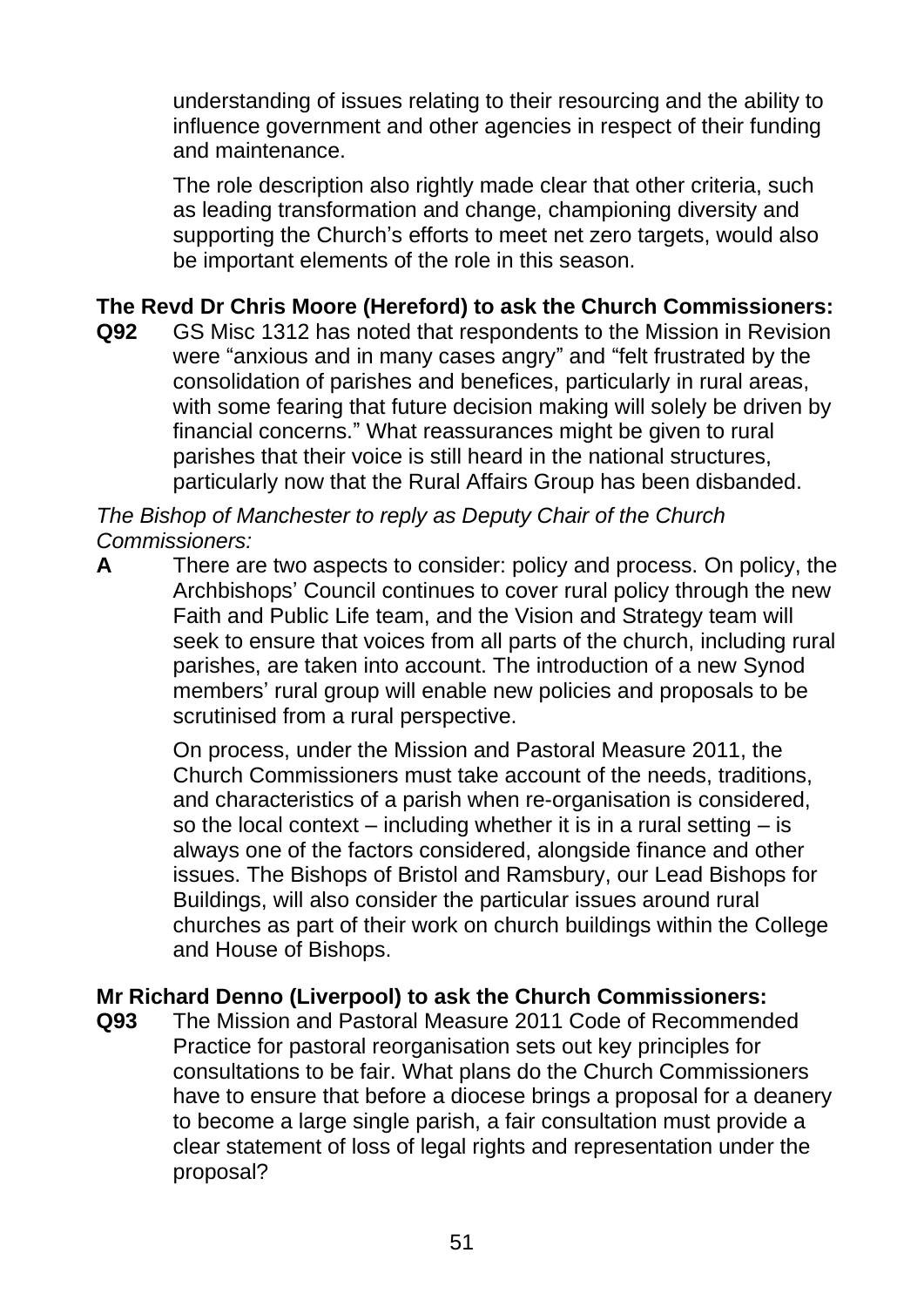*The Bishop of Manchester to reply as Deputy Chair of the Church Commissioners:* 

**A** The Mission and Pastoral Measure 2011 (MPM) and the Code of Practice set out the detailed requirements that dioceses have to follow for pastoral reorganisation. Consultation must be fair and provide sufficient information for everyone to consider. We would expect dioceses to have extensive conversations about the governance structures for a large single parish scheme. The options could vary depending on whether team or group ministry is considered. If Joint Councils were proposed as part of the approach, then PCCs have the choice whether or not to support the introduction of a joint council structure. If people opposed the governance proposals, or were concerned about a loss of rights, they could make these points as part of their written response against a Scheme. The Commissioners would take these representations into account in their decision making.

#### **Mr Jonathan Baird (Salisbury) to ask the Church Commissioners:**

**Q94** As National Church Institutions, (i) between 2011 & 2021, how have the annual aggregate staff numbers & gross staff costs of, firstly, Lambeth Palace &, secondly, Bishopthorpe Palace evolved & (ii) what are the estimated total costs of the current refurbishment of Lambeth Palace, including a subtotal for the Archbishop's apartments?

#### **Mr John Brydon (Norwich) to ask the Church Commissioners:**

**Q95** In respect of either full or part time paid staff in administrative, advisory or supporter roles for the Archbishop of Canterbury and, separately, the Archbishop of York and their respective offices, please advise the current numbers, stating if they reflect an increase or decrease since each Archbishop took office and if so by how many?

*The Bishop of Manchester to reply as Deputy Chair of the Church Commissioners:*

**A** With permission, I will answer Mr Baird's and Mr Brydon's Questions together.

The staff numbers and costs requested are as follows:

| <b>Staff costs</b>  | 2012<br>£m | 2021<br>£m |
|---------------------|------------|------------|
|                     |            |            |
| <b>Bishopthorpe</b> | 0.74       | 0.90       |
| Total               | 2.88       | 3.55       |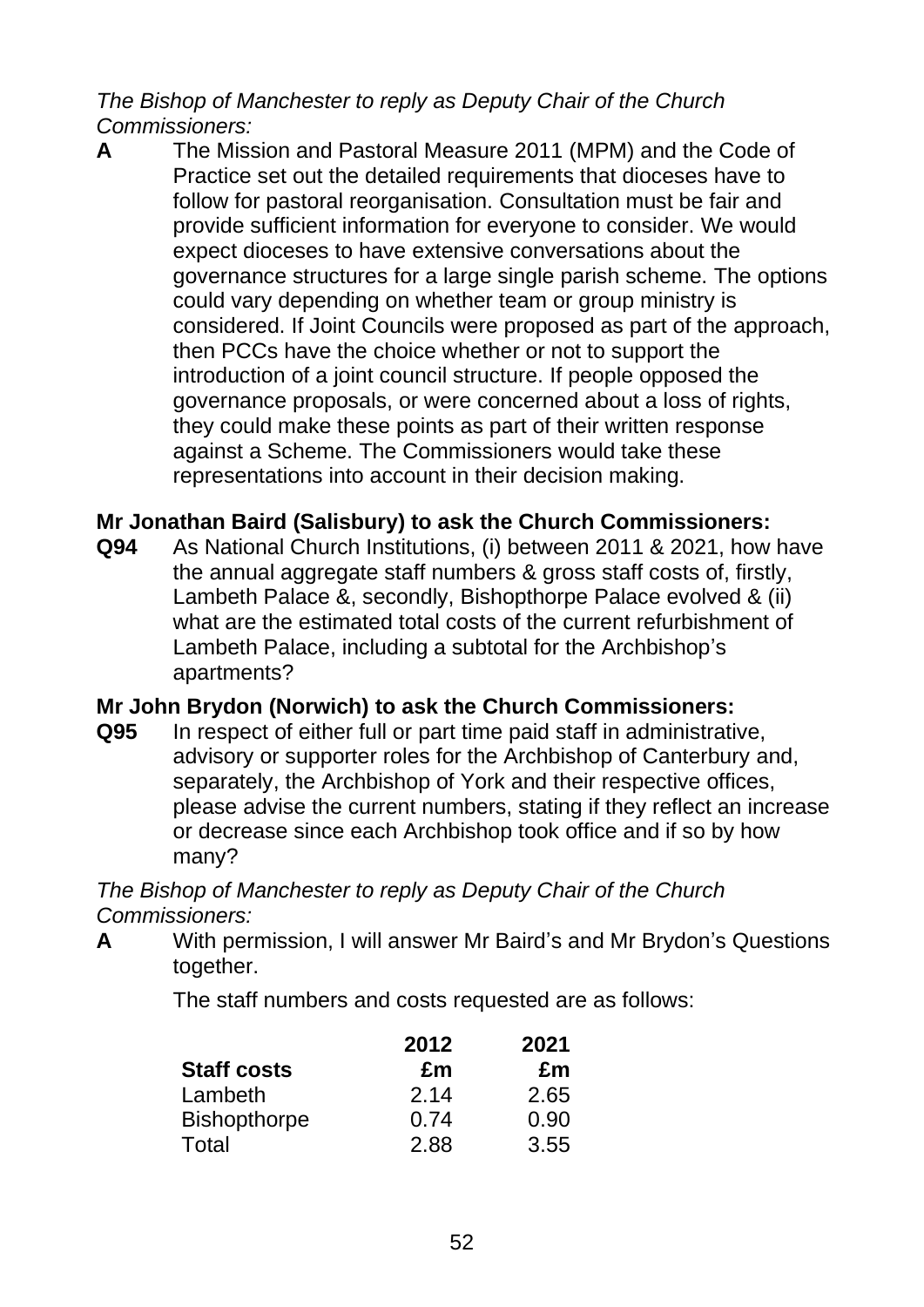#### **Staff numbers (Full-time equivalent in brackets)**

|                     | Dec-12    | <b>Dec-21</b> |
|---------------------|-----------|---------------|
| Lambeth             | 47 (43.5) | 41 (37.7)     |
| <b>Bishopthorpe</b> | 23(18.1)  | 25(20.3)      |

Notes:

- 1. The current Archbishop of Canterbury took office in February 2013
- 2. The current Archbishop of York took office in June 2020, when there were 28 staff
- 3. 2011 data not available

The 2021 figures represent a FTE reduction of 3.6 over the period concerned.

The above figures include staff employed in administrative, advisory and supporter roles and those engaged to run events and to maintain the house and garden. In 2021 there were also 27 staff (26.2 FTE) at Lambeth funded by external donors and working on projects reflecting the Archbishop's three mission priorities (Prayer and Religious Life, Evangelism and Witness, and Reconciliation) and include support for two policy commissions and the Lambeth Conference (no equivalent in 2012).

The infrastructure of Lambeth Palace has not been updated since well before the Second World War (apart from repairs to bomb damage), and is at high risk of catastrophic failure, irreparably damaging the fabric of the building and its historic contents.  Doing nothing is not an option. The project budget of £27million covers a scope of works which is focused on ensuring the Palace is a safe and secure place to live and work, as well as improving accessibility and to be a pioneer for sustainability as part of the Church's Net Zero 2030 target. The apartment is a relatively small and integral part of the works to the main Blore building.

#### **Mr John Brydon (Norwich) to ask the Church Commissioners:**

**Q96** The original paper GS 2222 stated either a vote or an update would be presented to the February 2022 Synod. It does not appear to be listed this time so please clarify the position and in respect of the open consultation regarding the proposals how many people responded and how many were overall supportive or overall against?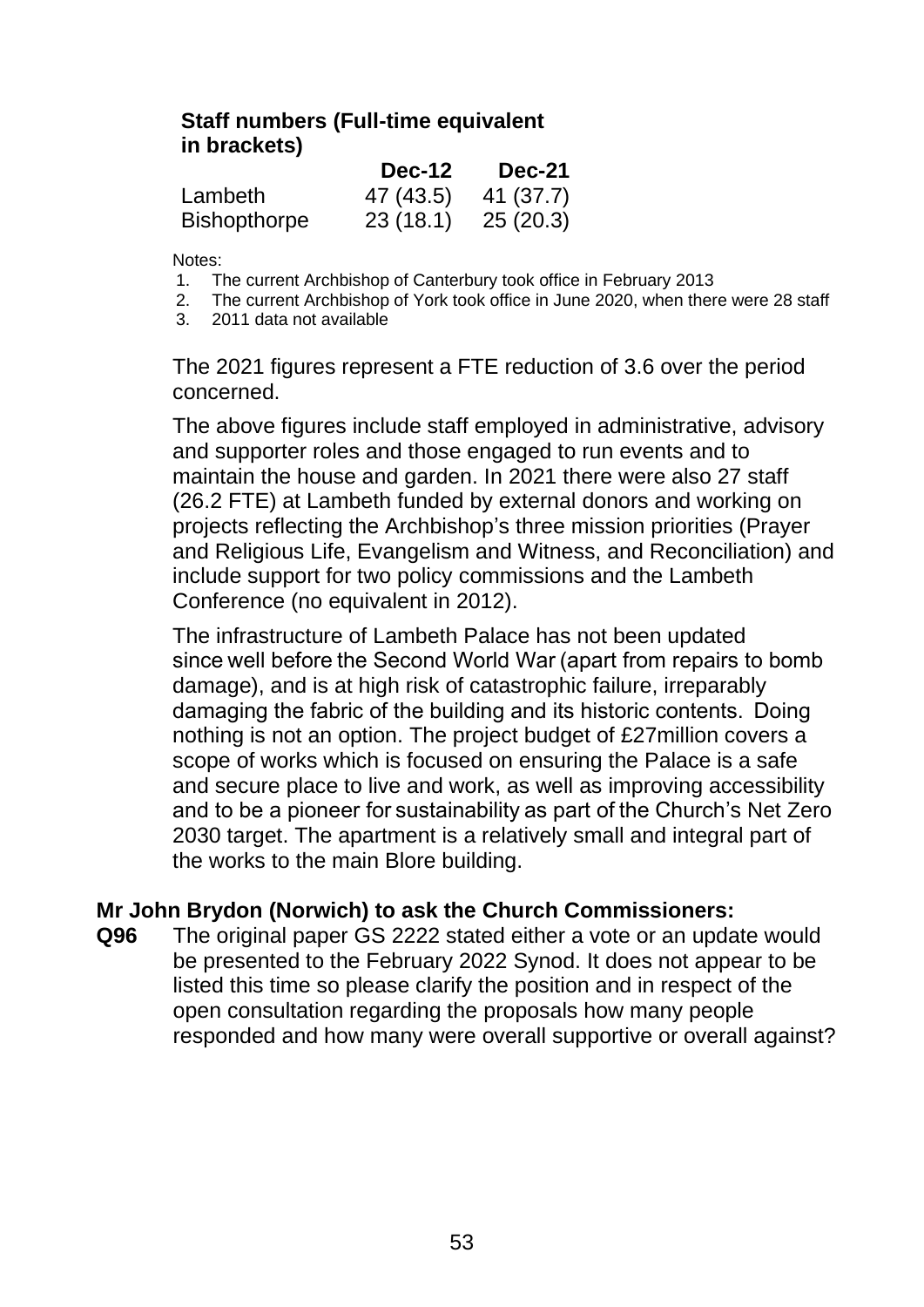*The Bishop of Manchester to reply as Deputy Chair of the Church Commissioners:*

**A** An analysis of the responses to the GS 2222 consultation has been provided for the February session of Synod – as GS Misc 1312. A fringe meeting will be held on Tuesday 8 February at 7.30pm for Synod members who wish to discuss the analysis.

GS Misc 1312 is available at [https://www.churchofengland.org/sites/default/files/2022-](https://www.churchofengland.org/sites/default/files/2022-01/GS%20Misc%201312%20MPM%20review%20update.pdf) [01/GS%20Misc%201312%20MPM%20review%20update.pdf.](https://www.churchofengland.org/sites/default/files/2022-01/GS%20Misc%201312%20MPM%20review%20update.pdf)

Over 1,600 responses were received to the consultation. The majority of the e-mail responses from individuals raised significant concerns, but those who responded to the detailed questions had a range of views, and there was a lot of support for some of the individual proposals. The feedback will inform a 'white' paper which will come to July Synod for debate if space can be found on the agenda.

#### **Mr Jonathan Baird (Salisbury) to ask the Church Commissioners:**

**Q97** *Mission in Revision: Review of the Mission and Pastoral Measure 2011 Consultation Analysis July to October* 2021 (GS Misc 1312) is an outstanding piece of work. Its excellent & laudable analysis of the staggeringly large number of submissions (1,686 in total) provides a unique and unvarnished insight into the current state of the Church, notably in the parishes.

> Given the unbridled ferocity of many of the responses from anxious & exasperated parishioners, will the Church Commissioners undertake to consign the proposals outlined in GS 2222 to the waste paper bin? Or, failing that, to replace the proposed forthcoming White Paper with a suitably & substantially revised Green Paper? And do the Commissioners agree that either course of action would provide a splendid opportunity to demonstrate to parishes & congregations that they are being listened to, particularly in the light of parlous parish finances, post-pandemic anguish & devastation in the parishes & the Archbishops' recent and repeated statements in support of the parish?

*The Bishop of Manchester to reply as Deputy Chair of the Church Commissioners:*

**A** The Commissioners are pleased that GS Misc 1312 has been well received. It is for General Synod to decide how the review of the Measure should be taken forward, so the next step is to develop a white paper for Synod to debate in July (if agenda time can be found).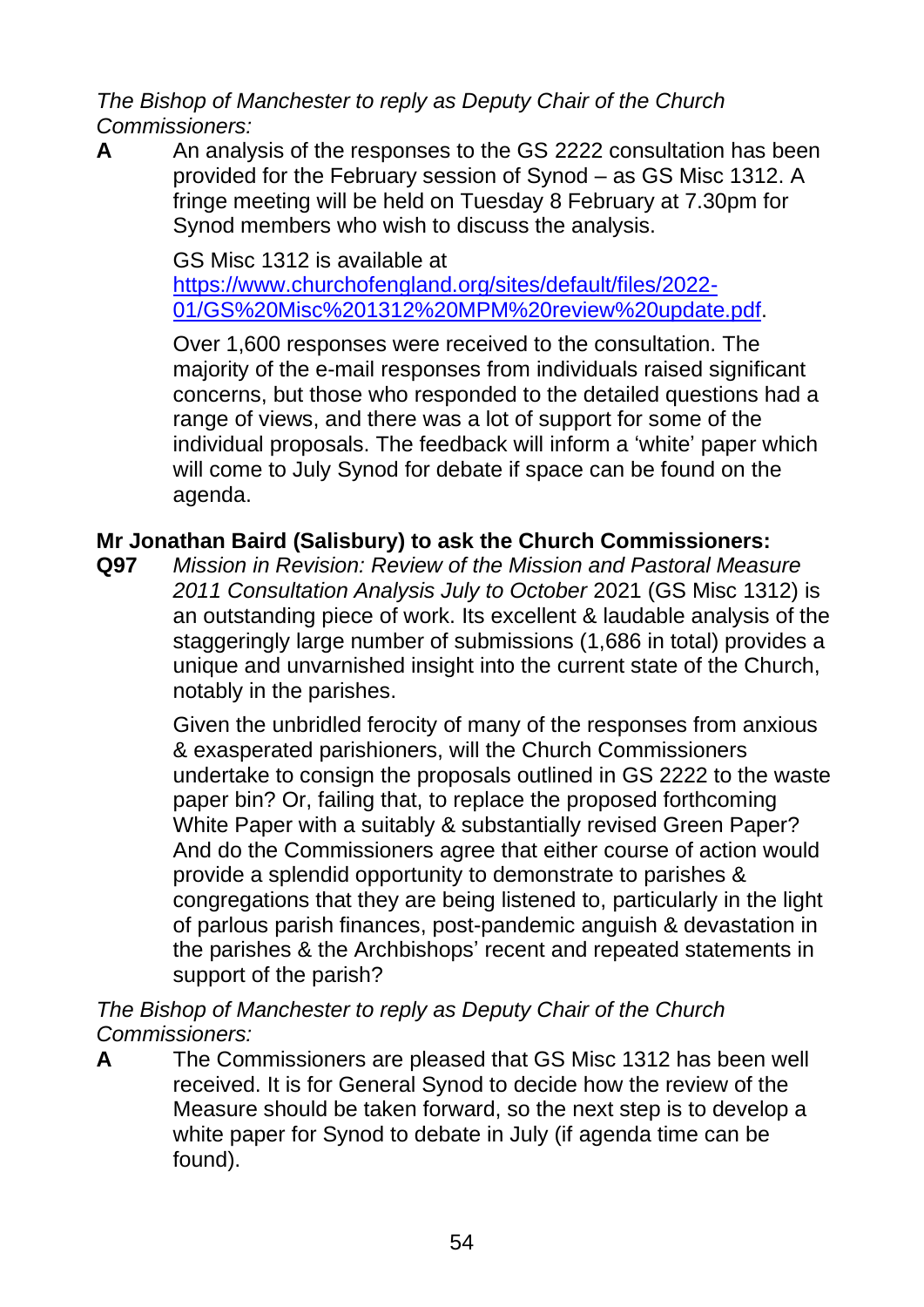We have used the same process as government; a green paper with ideas was presented for consultation, and now that the analysis has been completed, a white paper with actual proposals will be developed, drawing on the feedback received. Our aim will be to set out models for change in light of all of the input that we have received.

There will be a fringe event on Tuesday 8 February for those who wish to discuss GS Misc 1312.

## **The Revd Paul Benfield (Blackburn) to ask the Church Commissioners:**

**Q98** At a meeting of the Ecclesiastical Committee of Parliament on 24th October 2018 Andrew Brown, Secretary of the Church Commissioners, indicated that the policy framework for the making of grants by the Church Commissioners to the Archbishops' Council would be made available to the public. Has this been done and, if so, where can it be seen?

*The Bishop of Manchester to reply as Deputy Chair of the Church Commissioners:*

**A** The policy framework was included in the answer to a Parliamentary question asking whether the Church Commissioners had the authority to make grants to the Archbishop's Council and can be found here: [Written questions and answers](https://questions-statements.parliament.uk/written-questions/detail/2019-06-10/262341) – Written questions, [answers and statements](https://questions-statements.parliament.uk/written-questions/detail/2019-06-10/262341) – UK Parliament.

> The policy is being reviewed as part of the work to determine spending plans for 2023-25 from the Church's endowment managed by the Church Commissioners. This review is taking account of current priorities including the Vision & Strategy for the 2020s as presented to Synod last year, the challenges to diocesan, parish and cathedral finance which have been exacerbated by the pandemic as well as structural changes made within the NCIs as a result of the Transforming Effectiveness programme.

## **The Revd Paul Benfield (Blackburn) to ask the Church Commissioners:**

**Q99** Who are the members of the current Triennial Funding Working Group (which will decide spending priorities for 2023 to 2026) who appointed them, and to whom are they accountable?

*The Bishop of Manchester to reply as Deputy Chair of the Church Commissioners:*

**A** The Triennium Funding Working Group (TFWG) consists of five members each of the House of Bishops, Archbishops' Council and Church Commissioners' Board. Members are appointed by, and are accountable to, those bodies. The group has eleven members as four members are members of two of these bodies.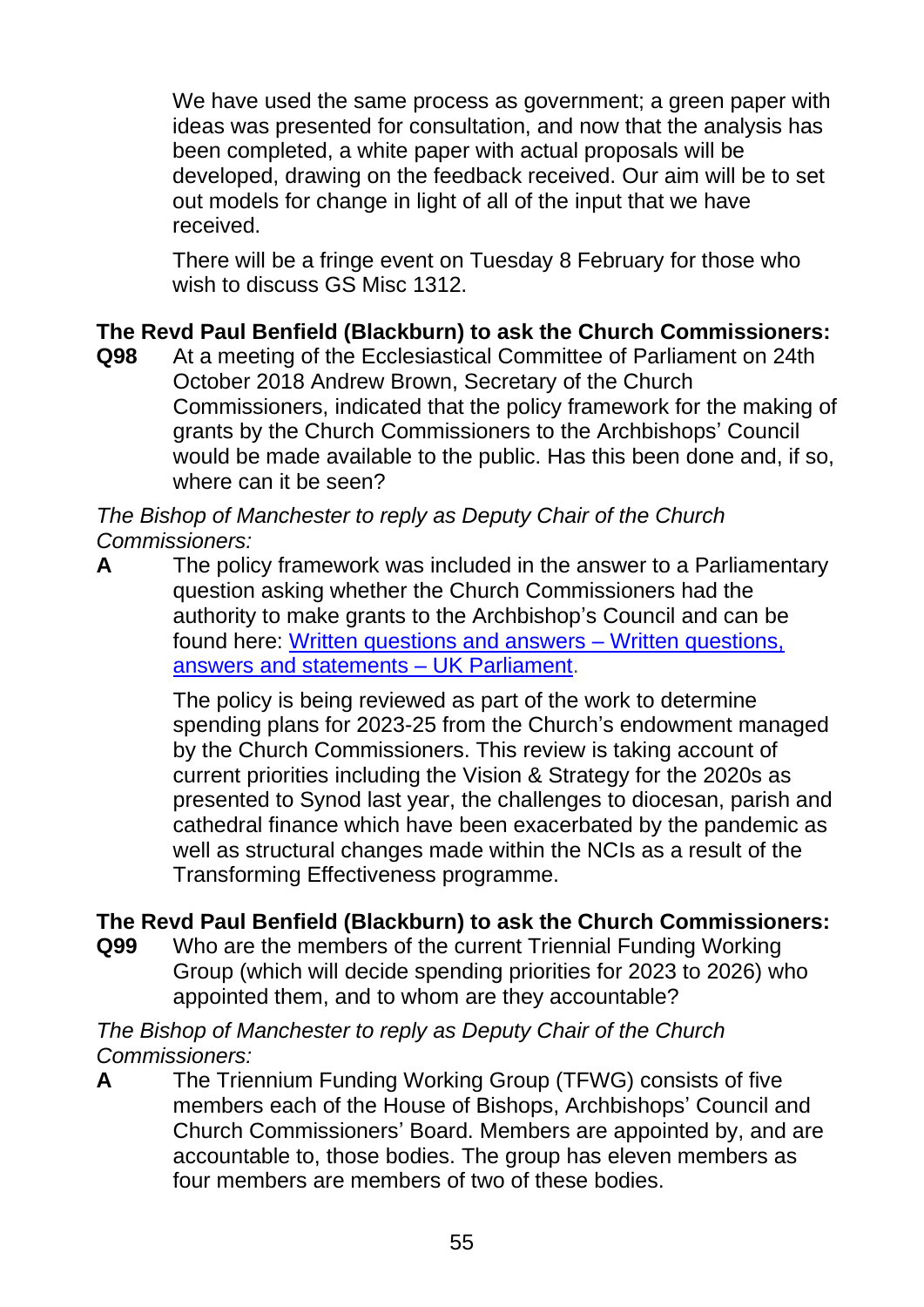The TFWG has been tasked with making recommendations on spending priorities for the next few years to the Archbishops' Council and Church Commissioners' Board. It has no decision-making authority.

This is the same arrangement as was used three years ago when the previous time-limited TFWG made recommendations on spending priorities for 2020-22 to the Archbishops' Council and Church Commissioners' Board.

A list of the members of the current task and finish group are on the noticeboard.

## **Dr Cathy Rhodes (Sheffield) to ask the Church Commissioners:**

**Q100** What is the national church doing to support dioceses in their efforts to raise funds and/or loans to implement net zero carbon measures in churches, schools and clergy housing to comply with the 2030 target set by General Synod?

*The Bishop of Manchester to reply as Deputy Chair of the Church Commissioners:*

**A** As I said in my answer to a November 2021 Question from Mr Stephen Hofmeyr:

> "*Funding has been made available to develop the Energy Footprint Toolkit, across all the Church's main building types, and to better resource the national Environment Programme. This additional funding has in part been used to hire fundraising expertise to help develop future funding for parishes, fund small projects in dioceses across the country, develop training, and support a strong faith voice in the run up to COP26. Parishes can also benefit from a nationally subsidised energy audit which churches can commission through Parish Buying*".

The Triennium Funding Working Group is considering funding proposals for a range of measures which would help the Church make progress towards the 2030 target set by General Synod.

## **The Revd Anne Brown (Truro) to ask the Church Commissioners:**

**Q101** Where the Church Commissioners own commercial properties, what steps are being taken to achieve net zero? Are lighting, insulation, heating and cooling systems considered within this net zero target?

*Mr Alan Smith to reply as First Church Estates Commissioner:* 

**A** As part of the Church Commissioners' commitment to net zero, we have undertaken a number of initiatives across the commercial property portfolio. We have recorded our current energy use across our portfolio, including commercial properties, which we will use as a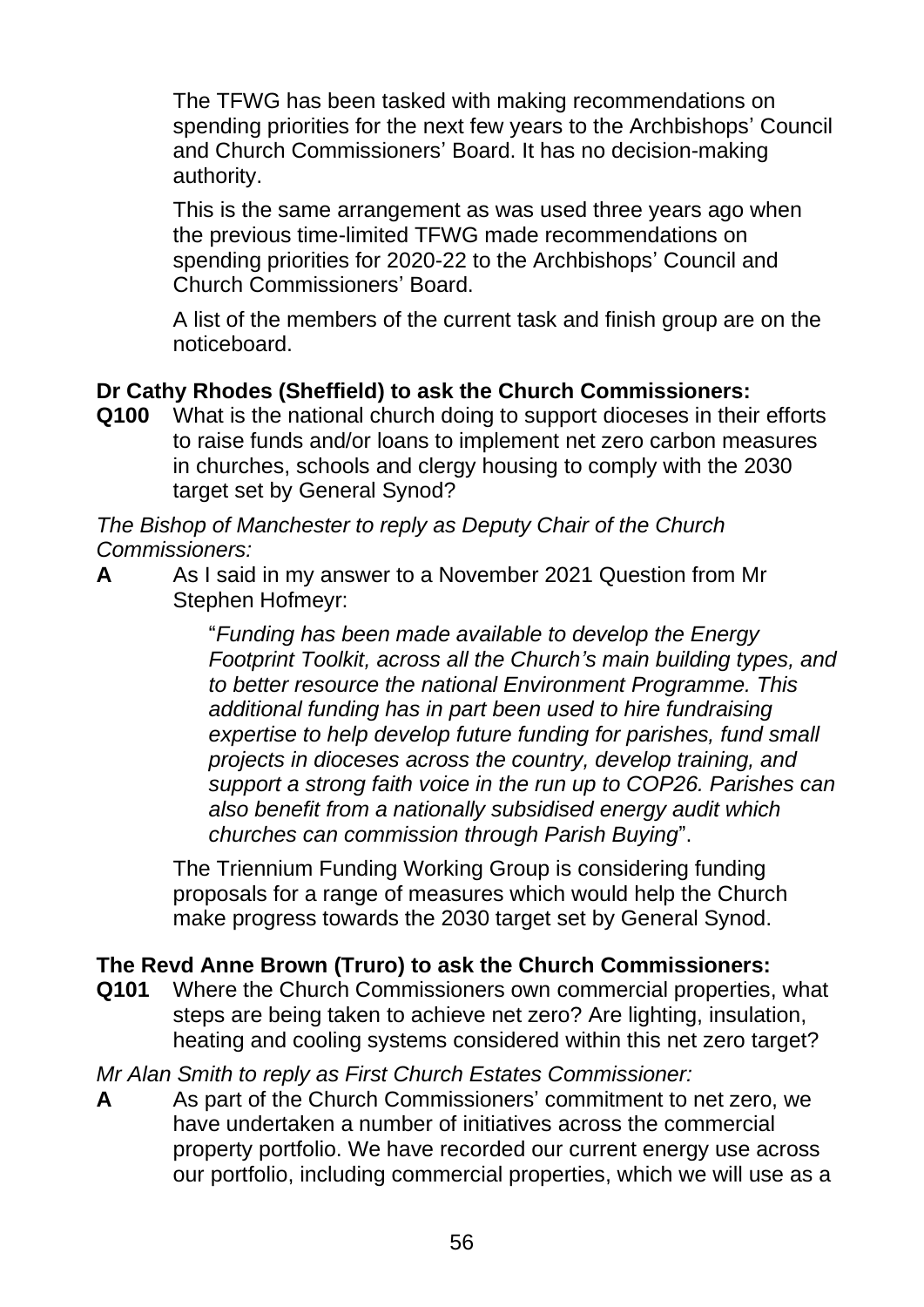baseline to build upon. Commercial property under our direct operation is included in our initial combined portfolio target to reduce carbon emissions intensity by 25% by 2025. Lighting, insulation, heating and cooling systems will be considered as part of our net zero strategy and we currently have a number of targets in place, including:

- 5% reduction on electricity consumption year on year
- 5% reduction on gas consumption year on year
- 2.5% reduction on water usage year on year
- 70% recycling rates on generated waste on site
- 100% diversion from landfill on generated waste from site (nonhazardous)

In addition, all void properties' energy supply (where we are in control of the choice of the supplier) is procured from renewable sources and we have implemented 'Green leases' across the portfolio (including clauses regarding energy procurement/use and data).

## **Ms Gill Frigiero (Coventry) to ask the Church Commissioners:**

**Q102** Do the Church Commissioners include investments made by oil and gas companies within their calculation of investment in 'climate solutions'? What proportion of the £630 million of 'climate solution investments' held by the Church Commissioners at the end of 2020 were investments made by oil and gas companies in renewable energy, which accounts for a small fraction of their capital expenditure?

*Mr Alan Smith to reply as First Church Estates Commissioner:*

**A** The vast majority of our climate solution investments is in sustainable forestry, companies focusing on pure play clean energy and energy efficiency, and projects developing, building or operating renewable energy and related projects around the world.

> We focus our climate solution investments in private companies, where our capital goes directly to building or operating assets contributing to the low carbon transition. More than 80% of our climate solution investments are in such private market investments. Examples include a \$10million investment in a battery storage facility in the UK, required to increase energy security from renewables, and a €30million investment into renewables and energy efficiency schemes (such as recycling and green data centres) across Europe.

We classify climate solution investments based on best practice international standards, and in many cases, we are more strict than recognised industry or regulatory norms.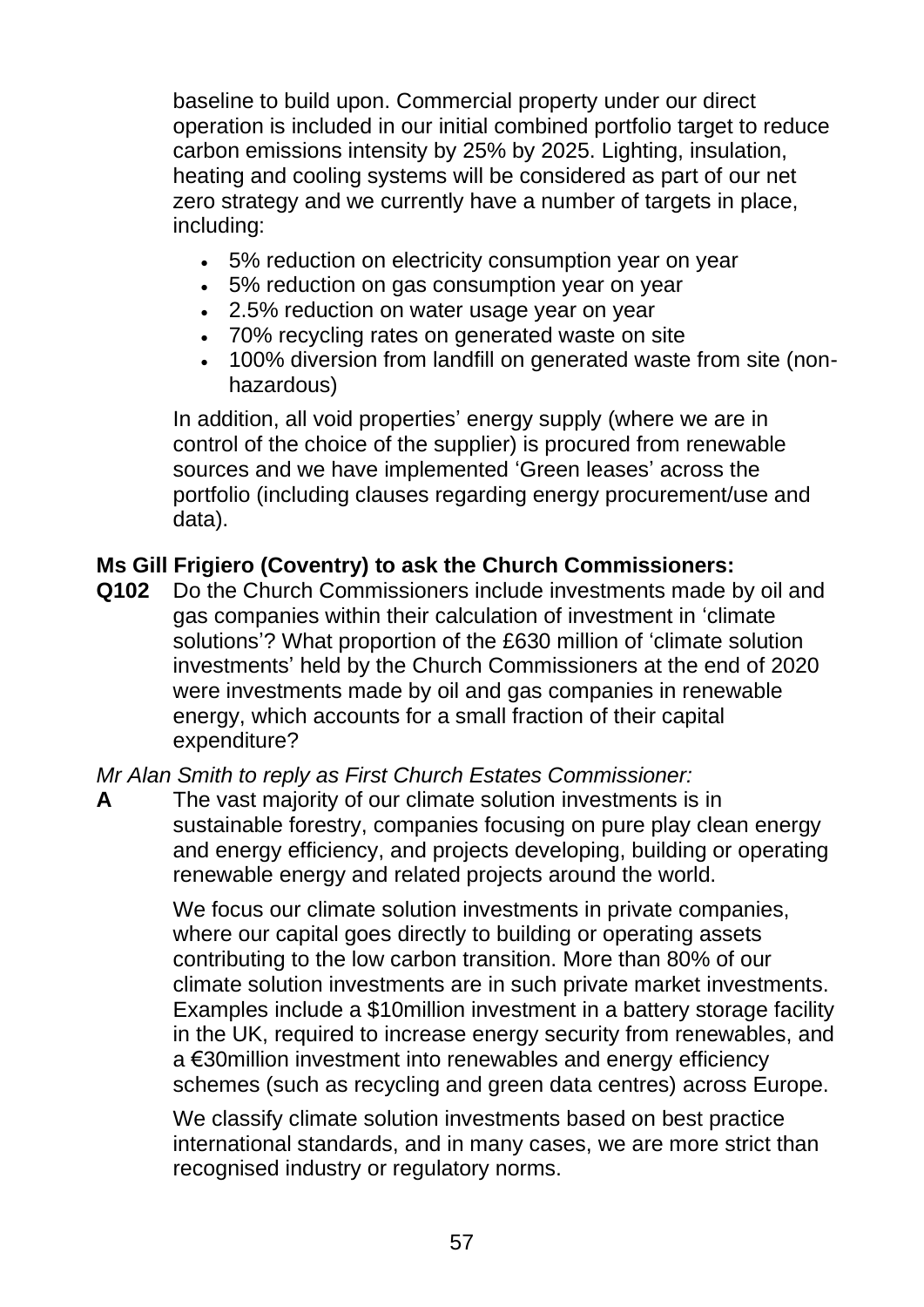#### **The Revd Canon Andy Salmon (Manchester) to ask the Church Commissioners:**

**Q103** Will the Church Commissioners follow the advice of the National Investing Bodies who have Exxon on its list of restricted companies and disinvest?

#### **Mr Paul Waddell (Southwark) to ask the Church Commissioners:**

**Q104** *Nest*, the UK government-backed pension scheme with £20 billion of assets under management, divested from Exxon in December 2021 after criticising its lack of progress on managing climate change risks. Following the decision to put Exxon on the National Investing Bodies' list of 'restricted' investments, why are the Church Commissioners continuing to invest in ExxonMobil?

*Mr Alan Smith to reply as First Church Estates Commissioner:*

**A** With permission, I should like to answer Canon Salmon and Mr Waddell's Questions together.

There are some important principles we would note:

- We want to achieve a net-zero world, not a net-zero portfolio for the Church Commissioners;
- As Christians we should engage with those who are not-yet-perfect;
- In 2021 we helped persuade a majority of Exxon's investors to vote to change the Exxon board. Three new directors were appointed (a quarter of the board) with strong climate change leadership capabilities; this was an unprecedented outcome. We want to continue to ensure they are serious about climate change and have decided that it is responsible to still engage rather than divest at this time.

On 18 January 2022, Exxon announced it ambitions for net zero greenhouse emissions by 2050 to a degree that they have not done before. This was subsequent to the National Investment Bodies' (NIBs) 2021 hurdles assessment exercise which resulted in Exxon being recommended for restriction. However, in light of subsequent developments, we will delay implementing this restriction to continue our engagement with Exxon.

Remaining invested and engaged for now will enable the Commissioners to continue to push for change. This gives the new directors and the full board some more time to execute the plans and necessary change to address the urgency of the climate crisis. If the company does not demonstrate sufficient progress, the Commissioners will divest.

The other NIBs are supportive of the engagement the Commissioners have done and plan to continue with Exxon.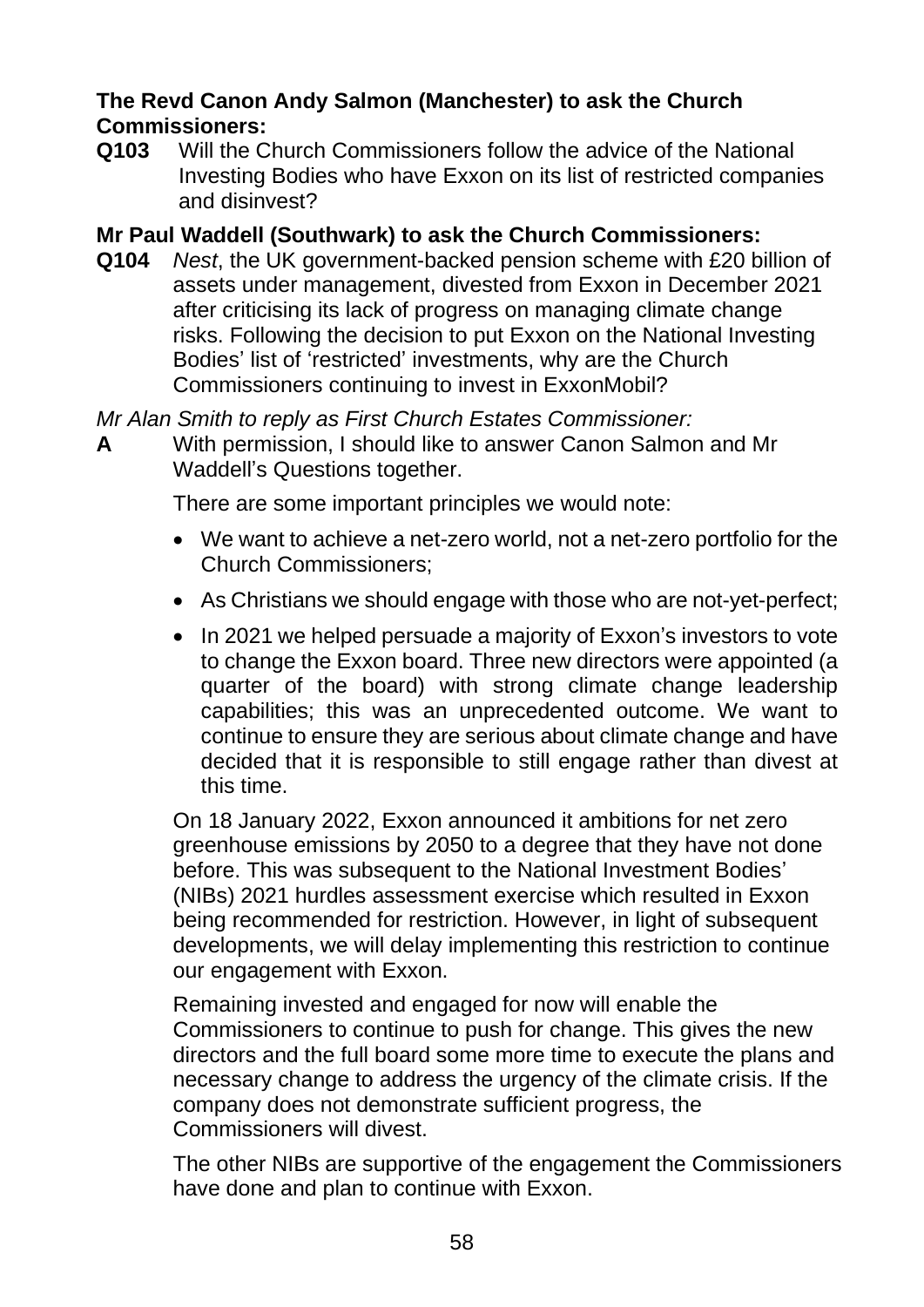## **The Revd Anne Brown (Truro) to ask the Church Commissioners:**

**Q105** What proportion of commercial timber produced on Church Commissioners' land in England, Scotland and Wales is used for structural timber? Do the Church Commissioners promote the use of structural timber as a form of carbon sequestration within their house building projects and if so, how is it promoted?

*Mr Alan Smith to reply as First Church Estates Commissioner:*

**A** We are unable to monitor the precise percentage of our harvested timber that ends up as structural timber, but an estimated 60% is sold into the sawn timber and construction market.

> The Commissioners do not build houses themselves, but they are a member of Confor which helps promote the use of UK grown timber as a building material to the construction and logistics sectors.

#### **The Revd Canon Dr Rachel Mann (Manchester) to ask the Church Commissioners:**

**Q106** The physical, mental and social benefits of access to nature are wellestablished, and recent evidence published in *People and Nature* indicates that increased access to nature also increases environmentally friendly behaviour. How much Church Commissioner-owned land has some form of public access, be it permissive footpaths, public rights of way or open access land? Is there a target for increasing the amount of land open to public access?

*Mr Alan Smith to reply as First Church Estates Commissioner:* 

**A** We understand the benefits of public access to nature and the environment.

> The rural land in the Church Commissioners' portfolio is predominantly let to agricultural tenants. These tenancies include numerous permissive footpaths and public rights of way with the agricultural tenants responsible for their maintenance and upkeep. We also have some direct lets to community groups including village greens (many of which are let on peppercorn rents), allotments, cricket pitches, village halls and sports clubs including pitches.

> All our forestry land in Scotland is open for responsible public access. Additionally, Coed Llandegla Forest in Wales hosts a visitor centre and extensive bike paths throughout the forest, which are open to the public.

256 acres of our land are included within local nature reserves and 33 acres in national nature reserves.

We are developing an ESG strategy in respect of our real estate portfolio and public access to land will be an element of this.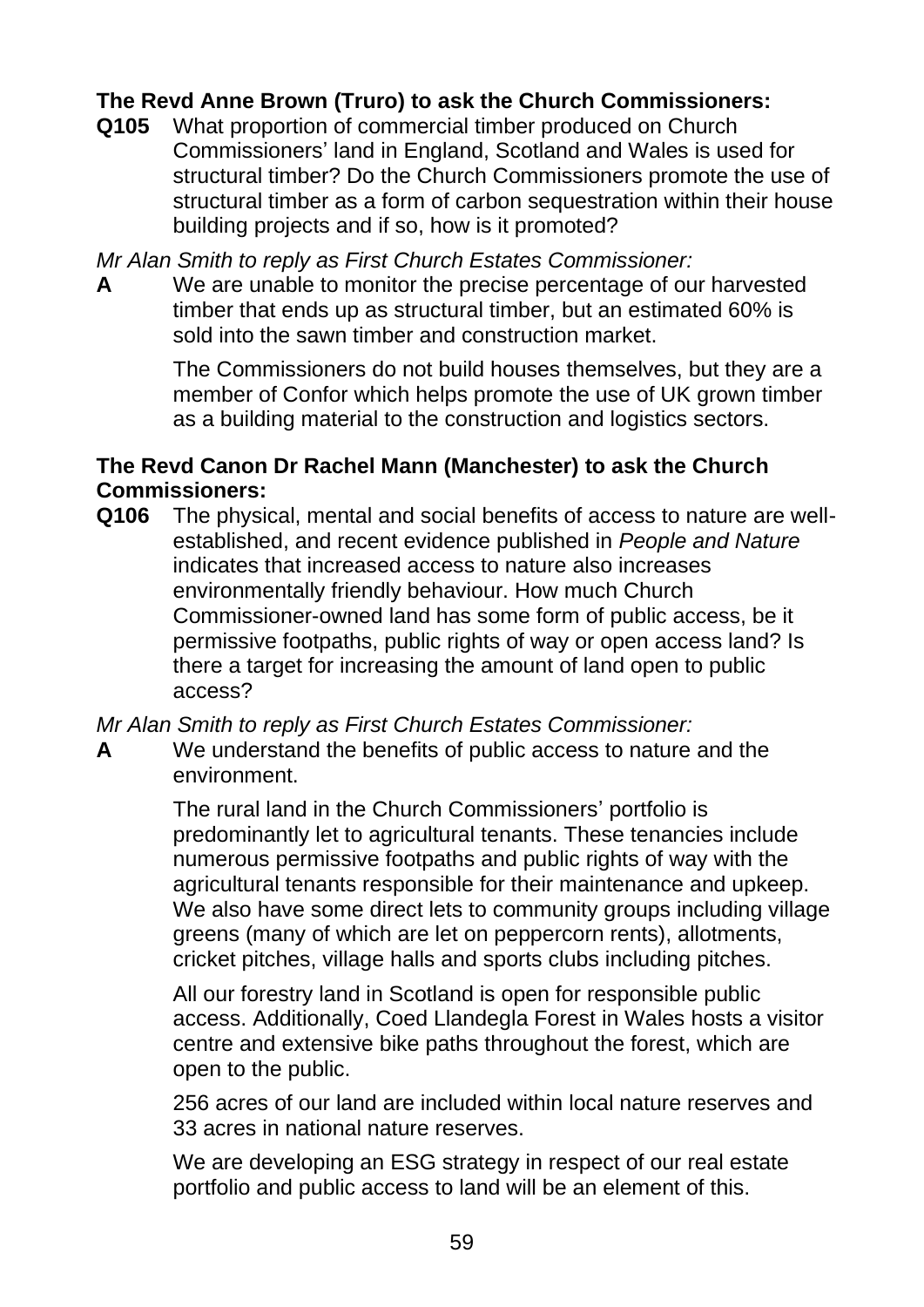## **Canon Shayne Ardron (Leicester) to ask the Church Commissioners:**

**Q107** Do the Church Commissioners have any investments in B-corp companies? I appreciate these are possibly smaller companies at the moment, but it seems a good movement to encourage in a similar way that the living wage worked compared to the minimum wage.

*Mr Alan Smith to reply as First Church Estates Commissioner:*

**A** We agree with B Corp's ultimate goal of making all business a force for good, and believe the movement is a great way to promote social responsibility from companies. As a steward of the Church's capital, we hold the same belief as the B Corp movement; that through our activities and involvement in the business world we can have a positive impact on the real world.

> It is difficult to screen our portfolio regarding B Corp status given lack of information from B Corp and also, as you mention, the vast majority of B Corps are very small companies that are not public investments.

More reflective for our portfolio is that a number of the investment managers we invest in are certified B Corps, and accordingly have very strong responsible investment practices. About one quarter of the money managed on behalf of the Commissioners in our public equity portfolio is managed by B Corp registered managers.

We will continue to support the B Corp movement as it develops, especially for investment managers where we have greater influence.

#### **The Revd Canon Dr Anderson Jeremiah (Universities & TEIs) to ask the Church Commissioners:**

**Q108** Is any biomass from the Church Commissioners' forestry portfolio sold to Drax power station, and if so, from which countries and which specific forest properties is it sourced from?

*Mr Alan Smith to reply as First Church Estates Commissioner:*

**A** We do not sell any timber directly to Drax. Our timber is typically sold to third-party timber buyers as a standing crop, so we are not able to definitively track end uses of biomass.

> That said, we are not aware of any biomass from our UK forests ending up in the Drax power station. In our US forestry, most of the lower value timber is put to alternative uses (e.g. panel boards and pulp for tissues and packaging) but it is possible that a very small amount of biomass may end up in facilities which supply Drax power station.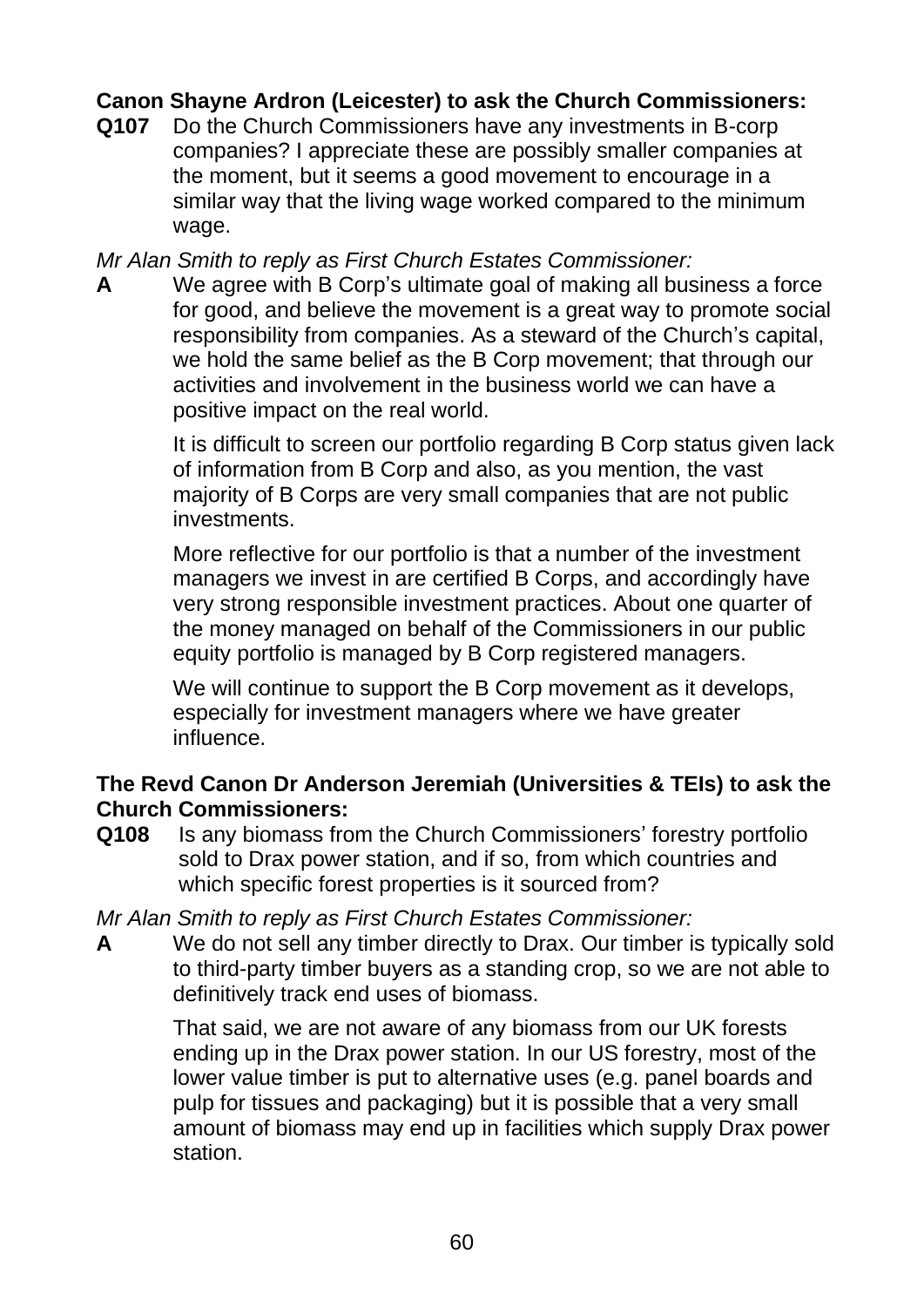Whilst not part of our forestry holdings, within the Commissioners' Infrastructure portfolio there is an investment to help fund the development of a pellet facility in Arkansas, US. This facility sources sustainably grown and certified wood, which is either unsuitable for sawtimber or residual wood from sawmills. The facility has a long term take-or-pay contract with Drax.

## **The Revd Dr Tom Woolford (Blackburn) to ask the Church Commissioners:**

- **Q109** What circumstances in the situation of the ministry needs of the national Church would trigger a suspension in the normal parameters of fund distribution by the Church Commissioners in order to make exceptional levels of contributions?
- *Mr Alan Smith to reply as First Church Estates Commissioner:*
- **A** The Church Commissioners are committed to their role and responsibility to support the ministry of the Church of England, today and for the future. The consideration of intergenerational equity principles is an important guiding principle in establishing distribution levels.

Work to determine what sums can be made available in 2023-25 and what funding needs should be prioritised, has been underway for some months. The Triennium Funding Working Group (members drawn from the House of Bishops, Archbishops' Council and Church Commissioners) is considering the financial demands and priorities from across the church. The Assets Committee is responsible for making a recommendation to the Board on what sums can be made available for distribution. They aim for distributions at the maximum sustainable level. In doing so they have a legal obligation to have regard to actuarial advice.

In preparation for this work, the Commissioners and the Council have discussed briefings on the financial situation of the Church and updates on the emerging funding requests for 2023-25 and beyond. There have been discussions on the appropriate interpretation of 'intergenerational equity', including at a joint meeting of the two bodies.

In March 2020 the Commissioners made £35m available to the Council to distribute as Diocesan Sustainability Funding to help dioceses fund pandemic related deficits. Over £24m was distributed to 30 dioceses in 2020-21 and the remainder remains available for distribution in 2022.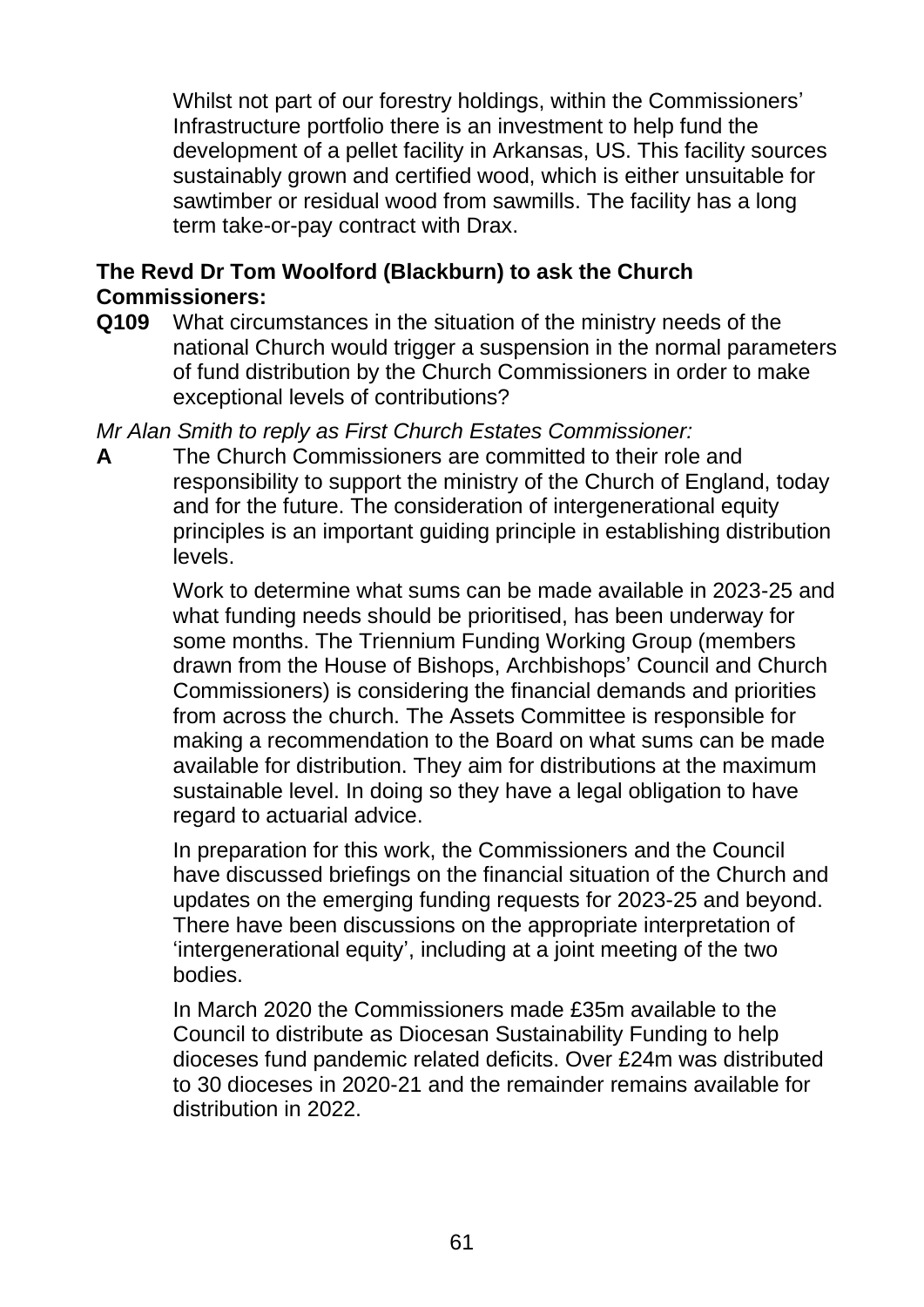## **The Revd Dr Patrick Richmond (Norwich) to ask the Church Commissioners:**

**Q110** Given the significant growth in the Church Commissioners' assets, arising from their average return of more than 9% per annum over the last 30 years, what ceiling is there in place for the growth of the asset base, and what is the rationale for that ceiling or a lack of it?

*Mr Alan Smith to reply as First Church Estates Commissioner:*

**A** Our ambition, responsibility and fiduciary duty is to provide the maximum sustainable distributions to support the Church's mission and ministry today and in perpetuity. The key factors in determining the level of distributions from the Church's endowment, managed by the Commissioners, are the current value of the fund, projections for future investment returns (i.e. expectations of the future value of the fund) and inflation (what our distributions will need to grow by to continue to provide the same level of support).

> Asset growth from strong investment markets and good active management carried out in accordance with our ethical investment policies has fed through into growth in distributions. This was a key factor in enabling the Commissioners to introduce over £150m of additional funding in 2020-22, on top of pension obligations and core distributions, giving total distributions of more than £900m for the triennium.

Between 2005 and 2020 our funding support for the Church (excluding pensions) increased by an average of 6.7% p.a.: three times the rate of inflation.

## **The Revd Dr Patrick Richmond (Norwich) to ask the Church Commissioners:**

**Q111** Given the actuarial assessment on p 45-6 of the Church Commissioners' last annual report of 2020, that £1.6bn of their £9.2bn assets would be sufficient to cover all current and future pension contributions for which they are liable, what would be the current cost of restoring the clergy pension to the level prior to the adjustment made at the time of the Government's introduction of SERPS?

## *Mr Alan Smith to reply as First Church Estates Commissioner:*

**A** Clergy pensions for pre-1998 service are met by the Commissioners. Post-1998 service obligations fall to the Responsible Bodies in the scheme (mostly Diocesan Boards of Finance, with the Commissioners responsible for pensionable service of bishops and cathedral clergy).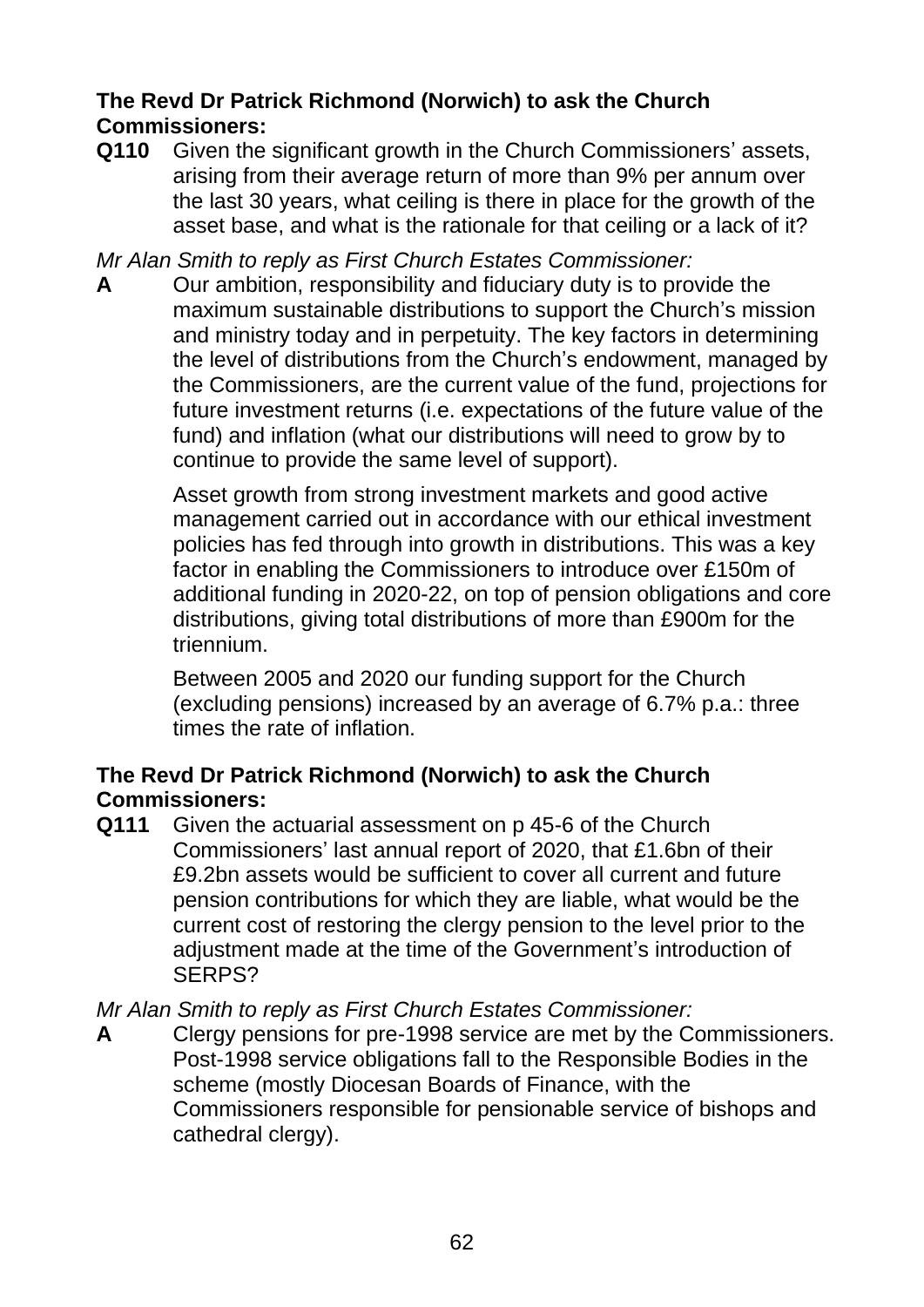The Government introduced SERPS in 1978 and replaced it with the State Second Pension (S2P) in 2002. S2P was replaced by the higher rate State Pension in 2016. Clergy pensions were contracted into S2P in 2011 as a cost-effective way to provide additional benefits. At the same time, the full clergy pension accrual was reduced from 2/3 to 1/2 of stipend. We assume the question relates to this latter change.

Actuarial advice would be required to assess the cost of reverting to the pre-2011 benefit levels for future service. A rough estimate would be a 1/3 increase in pension contribution rates, i.e. an annual cost to the Responsible Bodies of over £25m.

# **PENSIONS BOARD**

## **The Revd Ruth Newton (Leeds) to ask the Chair of the Pensions Board:**

**Q112** The Transition Pathway Initiative (TPI) has concluded that three oil and gas companies, including TotalEnergies, are aligned with the 1.5C target of the Paris Agreement in 2050, in spite of their exploration for new oil and gas reserves. What steps are the National Investment Bodies taking to ensure that the TPI incorporates the International Energy Agency conclusions that there can be no new oil and gas developments in order to limit global average temperature rises to 1.5C?

*Mr Clive Mather to reply as Chair of the Pensions Board:*

**A** The Transition Pathway Initiative (TPI) performance assessment is based upon the 1.5C scenario produced by the International Energy Agency (IEA). Therefore, the insights of the IEA are already embedded into the TPI methodology and assessment. Whilst a company can be assessed as having a target aligned in 2050 based upon the projected emissions at that point, it is essential that the path to 2050 is also assessed. TPI also undertakes this assessment and shows TotalEnergies is not aligned in the short or medium term to a 1.5C pathway. As such it remains a continued focus of engagement through the Climate Action 100+ initiative, of which the NIBs are key participants.

## **The Revd Stella Bailey (Coventry) to ask the Chair of the Pensions Board:**

**Q113** Given that Shell has been pursuing plans to conduct seismic blasting off the coast of South Africa to find new gas reserves, which is inconsistent with the International Energy Agency's conclusions that there can be no new oil and gas developments in order to limit global average temperature rises to 1.5C, why was Shell not mentioned in the Church of England press release of 20 January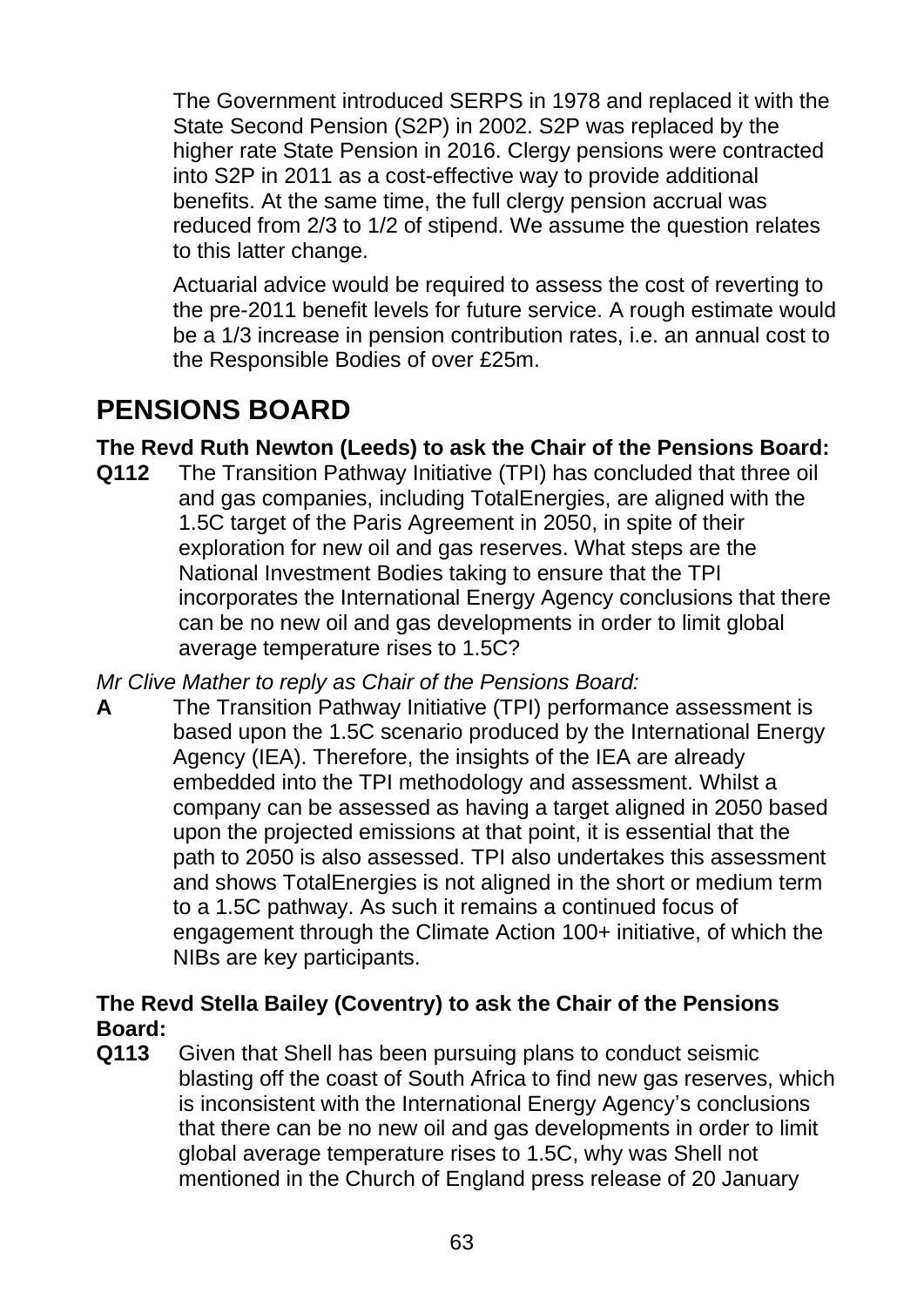regarding restrictions on National Investing Bodies' investment? And do the National Investing Bodies consider Shell to be aligned with the Paris Agreement, taking into account the latest Transition Pathway Initiative analysis?

- *Mr Clive Mather to reply as Chair of the Pensions Board:*
- **A** As the lead for engaging with Shell on behalf of the NIBs and Climate Action 100+, the Board is engaging with Shell in respect of its exploration and production activities, including the seismic testing off the coast of South Africa. We have also raised questions as to whether the gas development would be consistent with South Africa's new Nationally Determined Contribution (NDC). The South African Government announced their new NDC ahead of COP26 setting out how the country will transition to net zero. We are keen to understand the role of gas within that transition in replacing other higher emitting fossil fuels whilst renewable alternatives are developed and brought online. The framework for assessing capital expenditure alignment of an oil and gas company remains part of the ongoing engagement with Shell through Climate Action 100+. Shell were assessed as having passed the recent interim hurdles of the NIBs referenced in their press release. However, they have not yet aligned to our 2023 requirements. Engagement therefore continues.

#### **The Revd Canon Lisa Battye (Manchester) to ask the Chair of the Pensions Board:**

**Q114** What are the National Investing Bodies doing to raise concerns about Shell, TotalEnergies and other major oil and gas companies paying nearly \$2 billion to the Brazilian government in December for drilling rights in new offshore oil fields?

#### *Mr Clive Mather to reply as Chair of the Pensions Board:*

**A** The Board, as one of the National Investing Bodies, has led a global process to create the first Net Zero Global Standard for the Oil and Gas Sector. We also co-lead the global process to create an assessment framework for sovereign bonds to assess Nationally Determined Contributions. This framework is expected to include assessments of government licensing of oil and gas. Both the Standard and the Sovereign Framework will provide a basis to independently challenge if such projects are consistent with the net zero transition. In this context the Board has been quite clear to the whole industry that any company seeking to exploit new offshore oil fields will need to demonstrate that it is aligned to independently verified short-, medium- and long-term net zero targets. They will also need to demonstrate that the capital expenditure required to bring production online is justified against those net zero targets.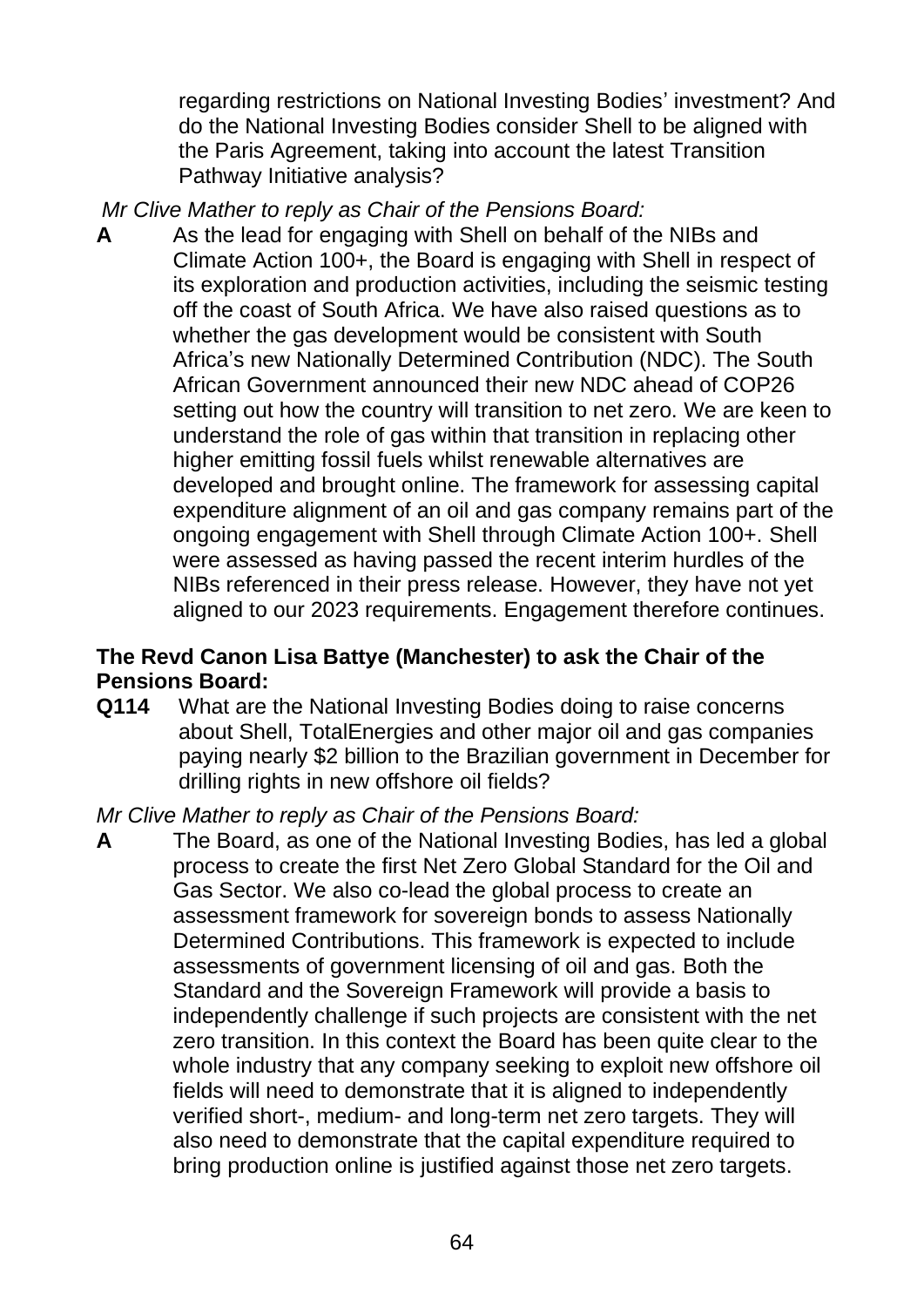## **Dr Cathy Rhodes (Sheffield) to ask the Chair of the Pensions Board:**

**Q115** What are the National Investing Bodies doing to raise concerns about TotalEnergies' plans to increase Arctic oil and gas production by 28% by 2030, according to research from Reclaim Finance published by Bloomberg in September 2021?

*Mr Clive Mather to reply as Chair of the Pensions Board:*

**A** The National Investing Bodies participate in the CA100+ collaborative engagement initiative, with each NIB leading on different companies. The NIBs support investor engagement leads at Total as well as the other 165 companies that are in focus. We are in active discussion with the lead investors for CA100+ at TotalEnergies about progress of engagement against the NIBs' 2023 requirements and the goals of the CA100+ initiative. The consistency of TotalEnergies future production is a live area of engagement related to the assessments by TPI and the CA100+ Net Zero Benchmark. We are clear that TotalEnergies needs to further strengthen its targets in the short and medium term to align to the 2023 Synod commitment.

# **SECRETARY GENERAL**

## **Mr Sam Margrave (Coventry) to ask the Secretary General:**

**Q116** Do the NCIs provide advocacy and support to those who may have a disability or be traumatised, to access and engage in the complaints process, and if so, who are the named service providers used for advocacy or complainant support services?

#### *Mr William Nye to reply as Secretary General:*

**A** From the NCI Complaints Policy: "We want this policy and its associated procedure to be accessible to any individual needing to make a complaint. But we recognise that some individuals may have particular needs (such as physical or sensory impairment) and would require additional support or reasonable adjustments to make a complaint (e.g. via friends or other representatives, or the format of investigation meetings or documentation).Where possible the NCIs will help a person making a complaint to identify a suitable person to guide them through the process, and will where possible provide alternative ways of engaging with the process or providing documents in specific formats. This additional support cannot though be a legal representative or advocate who acts directly on their behalf. Help and support will also be offered to any member of staff subject to a complaint through normal internal channels (including line management support, Trades Unions, EAP etc)."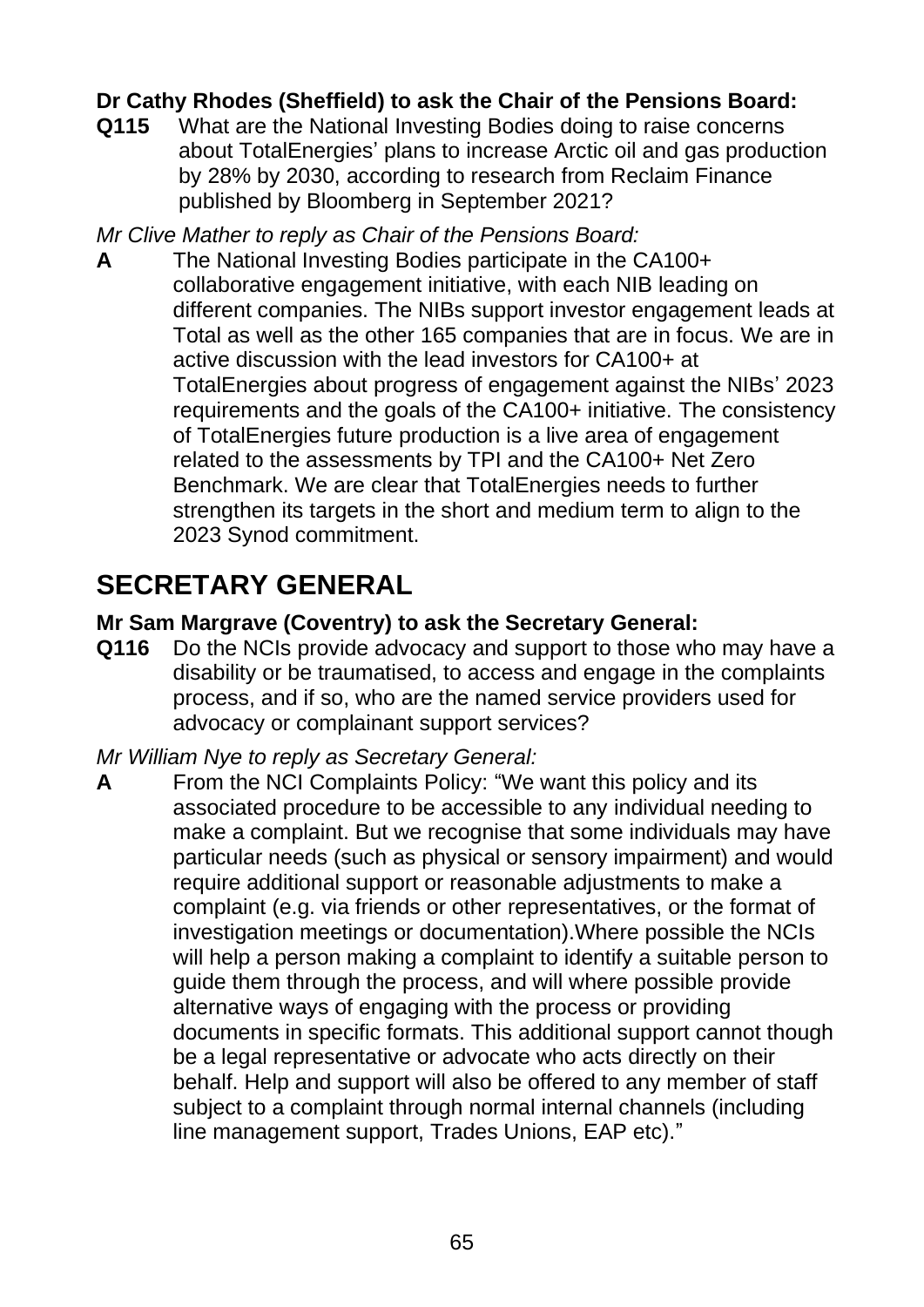## **Mrs Rosemary Lyon (Blackburn) to ask the Secretary General:**

**Q117** What efforts have been made by the Church of England to comply with the requirements of the Equality Act 2010, to make reasonable allowances for those who have disabilities such as hearing or vision impairment, and who are unable to use the web-based resources which are now taking the place of printed materials, such as the Church of England website, or the election portal now in use for Synod elections?

*Mr William Nye to reply as Secretary General:*

**A** The National Church Institutions of the Church of England make every effort to ensure the accessibility of information and resources by those with disabilities. For example, the Synod has long-standing arrangements in place for the assistance of Synod members with hearing impairments, including the provision of a Hearing Loop in London and York and British Sign Language Interpreters for members of the Deaf Anglicans Together constituency. Some arrangements for members with disabilities are made on a case-bycase basis. Members with disabilities are invited to make these known to staff who will work with them individually to ensure that Synod meetings and Church of England resources are accessible to them. The Synod team welcomes suggestions of any improvements which may be made and works to implement these learnings for future groups of sessions.

#### **The Revd Canon John Dunnett (Chelmsford) to ask Secretary General:**

- **Q118** How many senior NCI posts (bands 1 to 4) have been filled in each of the past 5 years, and for each year what percentage were advertised externally, and what percentage had a Genuine Occupational Requirement attached?
- *Mr William Nye to reply as Secretary General:*
- **A** NCI Senior posts are generally considered to be Bands 0-2 and we have therefore answered the question on this basis using the information available:

2017 – 25 posts filled, 12 with an Occupational Requirement (OR)

2018 – 17 posts filled, 5 with an OR

2019 – 31 posts filled, 6 with an OR

2020 – 25 posts filled, 1 with an OR

2021 – 24 posts filled, 5 with an OR

It has not been possible to provide exact information regarding external advertising.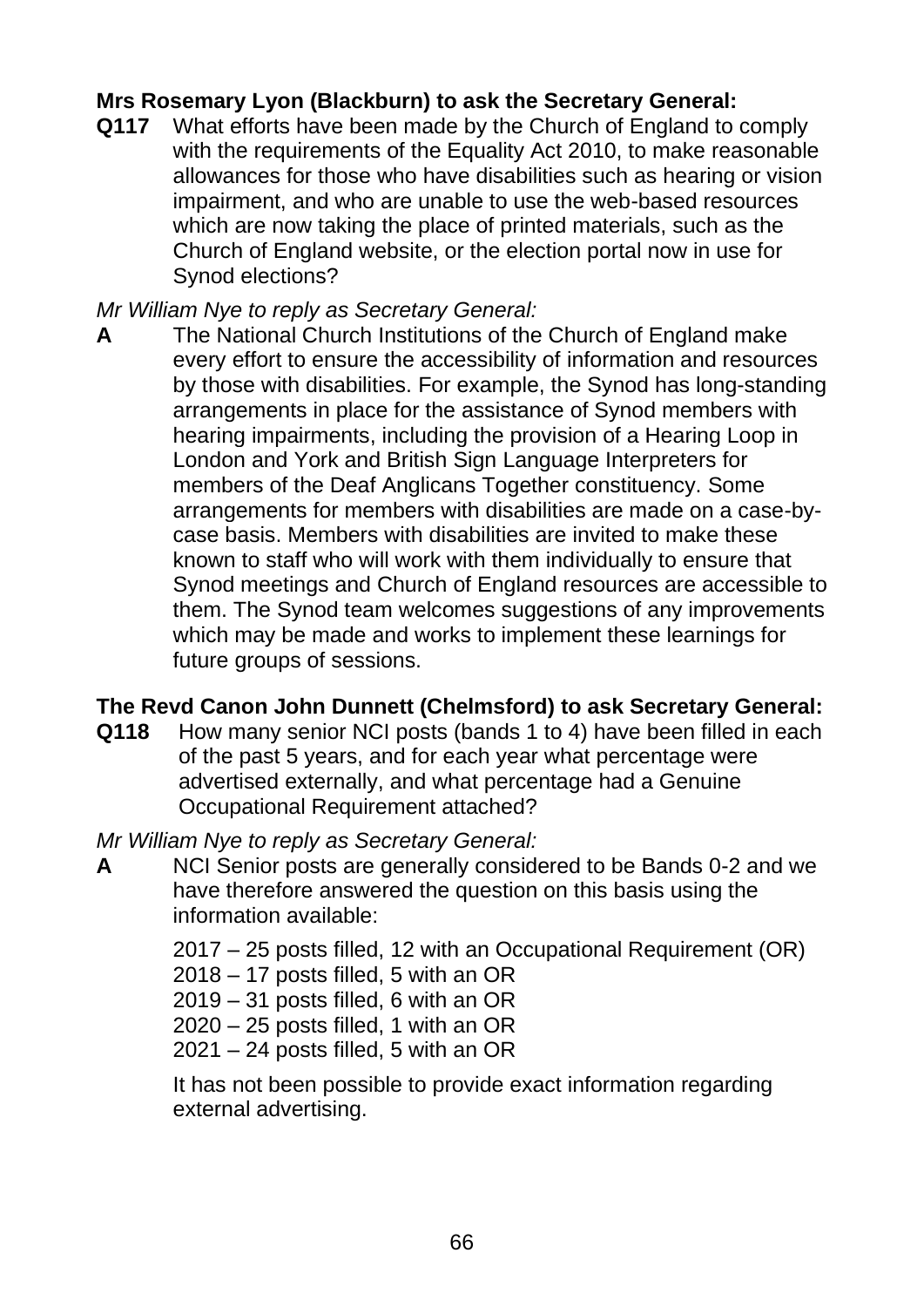## **Canon Andrew Presland (Peterborough) to ask the Secretary General:**

**Q119** To what extent will the new Director of Data Services – to be appointed following the recent 'Transforming Effectiveness' restructuring – be expected and encouraged to ensure that published church statistics continue to present an objective and unbiased picture of church attendance and related trends, whether or not his or her communications team colleagues consider the information to be good or bad news?

#### *Mr William Nye to reply as Secretary General:*

**A** There is nothing about this new role that seeks to change the objective and unbiased presentation of the data we produce. The Transforming Effectiveness vision for the Data Services team aims to drive change in several areas: enhancing how data is captured, reducing administrative burdens across the Church, developing systems to improve efficiencies around prompter outputs, and to develop strong team working with the communications team and all other colleagues across the Church to produce reports and data in ways that assist a wide range of people to understand and use them.

#### **Canon Andrew Presland (Peterborough) to ask the Secretary General:**

**Q120** Does the Archbishops' Council – in the interests of transparency and good practice – have any plans to comply voluntarily with the UK Statistics Authority's *Code of Practice for Statistics* in producing and publishing statistics, in the light of Authority's encouragement for non-government bodies to choose to do so?

#### *Mr William Nye to reply as Secretary General:*

**A** While we have no plans specifically to comply with this Code of Practice, our Data Services team will continue to work with the appropriate best practice guidance to continue to produce quality statistics for their users.

#### **Mr Clive Scowen (London) to ask the Secretary General:**

**Q121** The 10th General Synod having had its term extended by a year because of the pandemic, has consideration been given to reducing the term of the 11th General Synod so that it ends in 2025? If so, what conclusion was reached? If not, will the matter now be considered?

#### *Mr William Nye to reply as Secretary General:*

**A** I am not aware that this has been considered so far.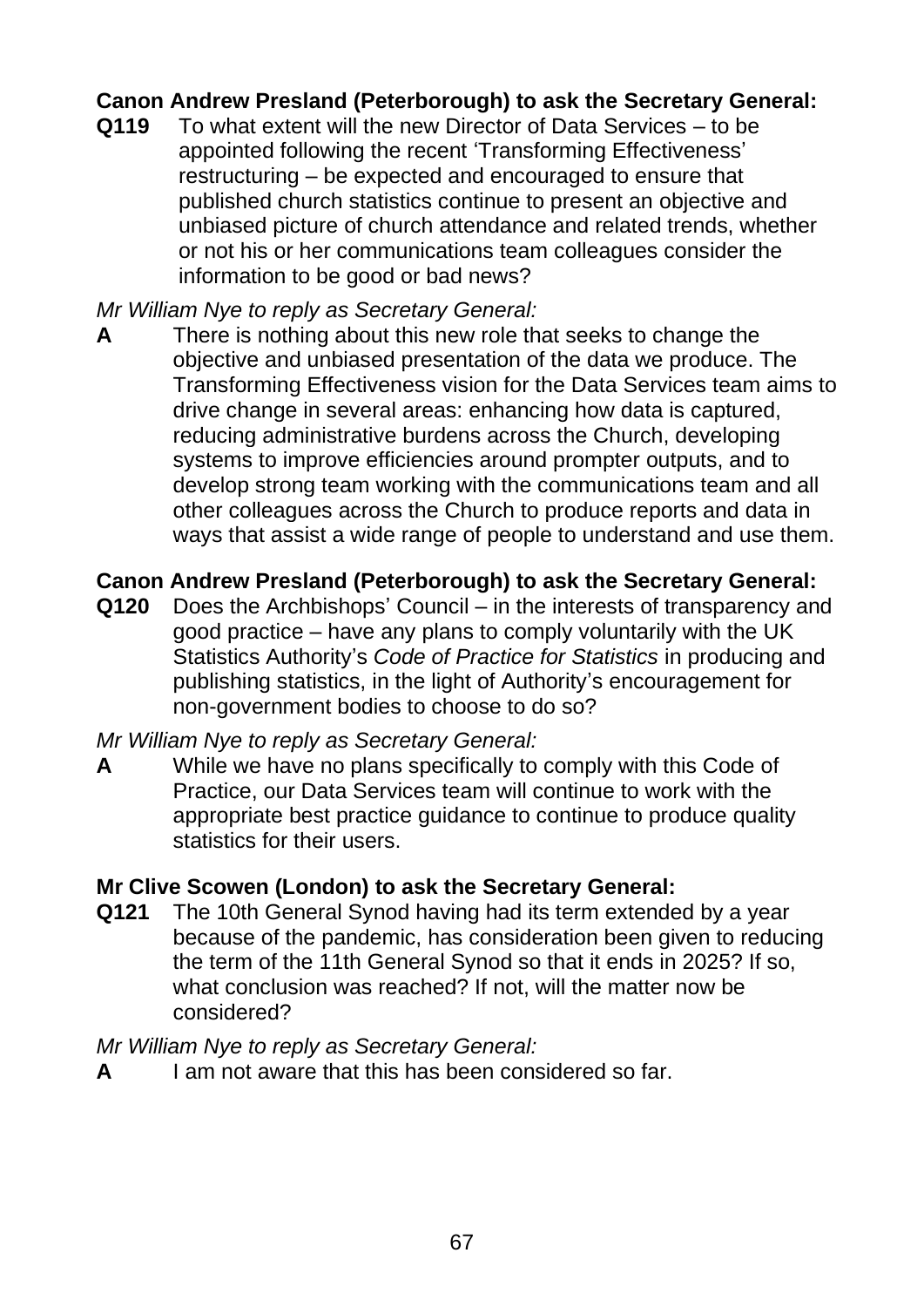# **CLERK TO THE SYNOD**

## **Miss Debbie Buggs (London) to ask the Clerk to the Synod:**

**Q122** Please update Synod on when the Reports of Proceedings for the Synod meetings in April 2021, November 2021 and February 2022 will be published.

*Dr Jacqui Philips to reply as Clerk to the Synod:*

**A** The Central Secretariat has been servicing an increased number of Synods in 2020 – 2021 and has had to prioritise the servicing of these meetings over other usual business matters. In addition, factors such as staff turnover and the need to prepare at short notice for the hybrid arrangements during the February group of sessions have also taken resources away from these activities. The Report of Proceedings for the April group of sessions has now been published on the Synod website. The Report of Proceedings for the November 2021 group of sessions is being checked and will be published after Easter. The Report of Proceedings for the February group of sessions will be made available prior to the July Synod in York. On behalf of the department, I would like to offer my apologies for the delay in making these reports available, which was due to the workload and staffing issues outlined above.

## **Miss Vanessa Pedro-Pinto (Leicester) to ask the Clerk to the Synod:**

**Q123** Can the Clerk to the Synod say whether the bi-annual reports to be produced by the Archbishops' Commission on Racial Justice as mentioned in Para 26 of GS 2243 will be provided to the Synod to enable members to keep up to date on racial equality matters?

*Dr Jacqui Philips to reply as Clerk to the Synod:*

**A** The Racial Justice Commission intends to publish its bi-annual reports on the Church of England website. They may be accessed by Synod members and by the general public.

## **Mr Stephen Hogg (Leeds) to ask the Clerk to the Synod:**

**Q124** Synod Support's email of 21 January 2022 stated, "during the group of sessions members are encouraged to test daily". Should a member staying in hotel accommodation in London test positive what advice would you give on isolation, and if isolation is required what pastoral, logistical and financial support will be given to a member required to isolate in their accommodation?

*Dr Jacqui Philips to reply as Clerk to the Synod:*

**A** Any Synod member who receives a positive Lateral Flow or PCR test result during the group of sessions is advised to follow Government guidance, which may be accessed here: [How long to self-isolate](https://www.nhs.uk/conditions/coronavirus-covid-19/self-isolation-and-treatment/how-long-to-self-isolate/) – [Coronavirus \(COVID-19\)](https://www.nhs.uk/conditions/coronavirus-covid-19/self-isolation-and-treatment/how-long-to-self-isolate/) – NHS (www.nhs.uk)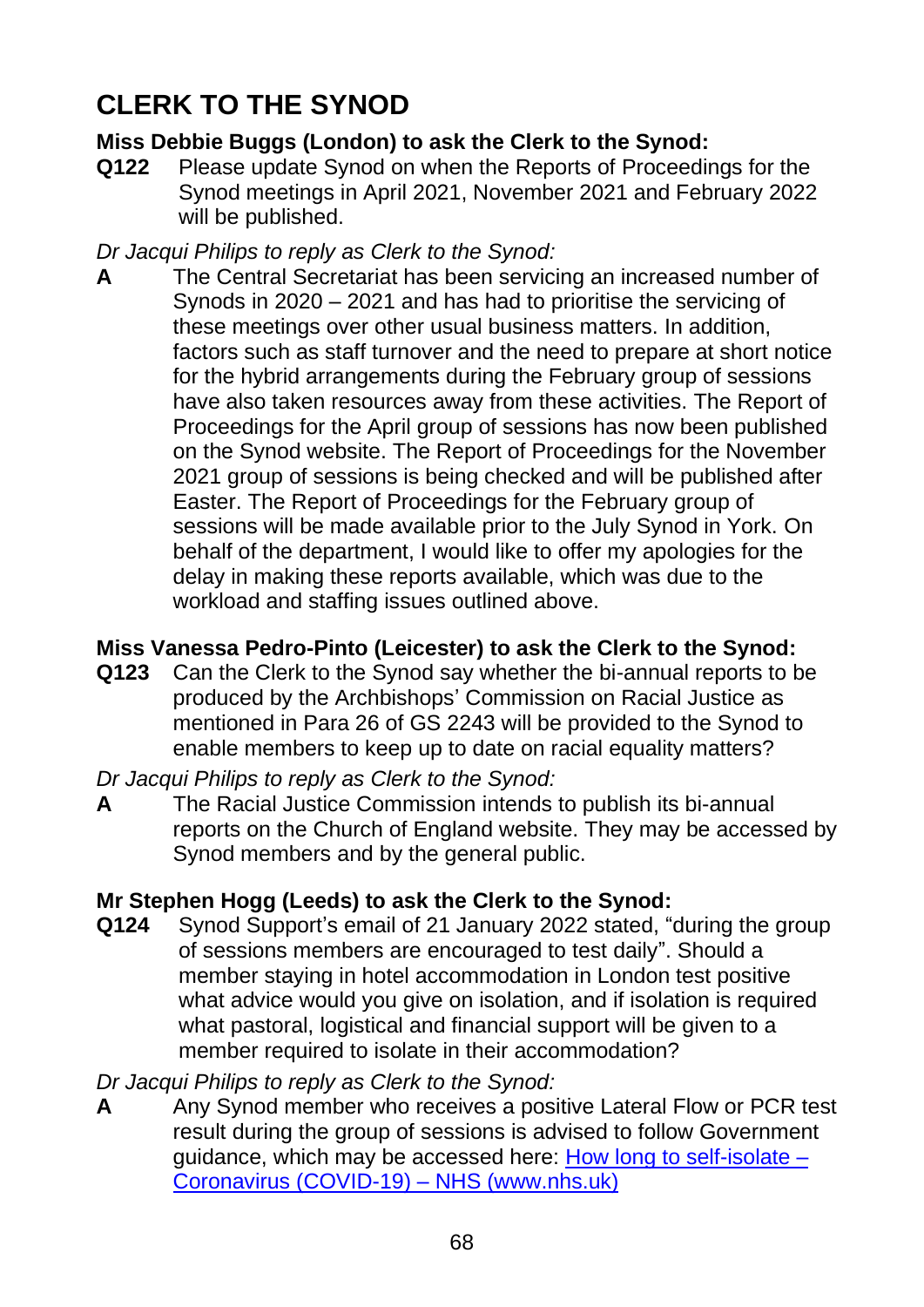Members who test positive whilst away from home will need to request their diocese to cover their accommodation expenses during this period and ask them to appoint a contact person to offer pastoral support during this time.

Members are not legally required to notify the NHS after a positive Lateral Flow test but should consider doing so. They are required to notify the NHS after a positive PCR test.

## **Canon Adrian Greenwood (Southwark) to ask the Clerk to the Synod:**

**Q125** (A) From the information available, please can you list by House the numbers and percentages of Synod members who identify themselves as of UKME/GMH heritage? (B) What external comparative figures exist against which these numbers might be assessed for their representativeness?

*Dr Jacqui Philips to reply as Clerk to the Synod:*

**A** As set out in the Privacy Notice sent to all Synod members at the start of this group of sessions, we asked Synod members to provide their race and ethnicity for the purposes of producing anonymised statistics about the demographic make-up of General Synod. Not all these questionnaires have been completed by Synod members. Once they have been, the Synod team will compile the figures on the demographic make-up of General Synod and make them available later this year on an anonymised basis. A comparative figure might be the figures provided by the House of Commons Library on ethnic diversity in politics and public life. These figures may be accessed here: [Ethnic diversity in politics and public](https://commonslibrary.parliament.uk/research-briefings/sn01156/)  life – [House of Commons Library \(parliament.uk\)](https://commonslibrary.parliament.uk/research-briefings/sn01156/)

## **Dr Janette Allotey (Chester) to ask the Clerk to the Synod:**

**Q126** Is it possible for reading materials to be sent out as soon as they are ready rather than in bulk a very short time before the meetings to permit a bit more time for us to read them and formulate considered questions and similarly, for written answers to questions to be replied to earlier even if they were sent back in several small batches?

## *Dr Jacqui Philips to reply as Clerk to the Synod:*

**A** We do understand that preparation for Synod meetings often requires Synod members to read through substantial quantities of written materials. Agendas for Synod meetings are set by the General Synod Business Committee and the lead time for papers to be written, checked, approved by the relevant boards and committees and formatted for publication is usually less than six weeks. For this reason, unless materials have already appeared elsewhere, it is not usually possible for papers to go through this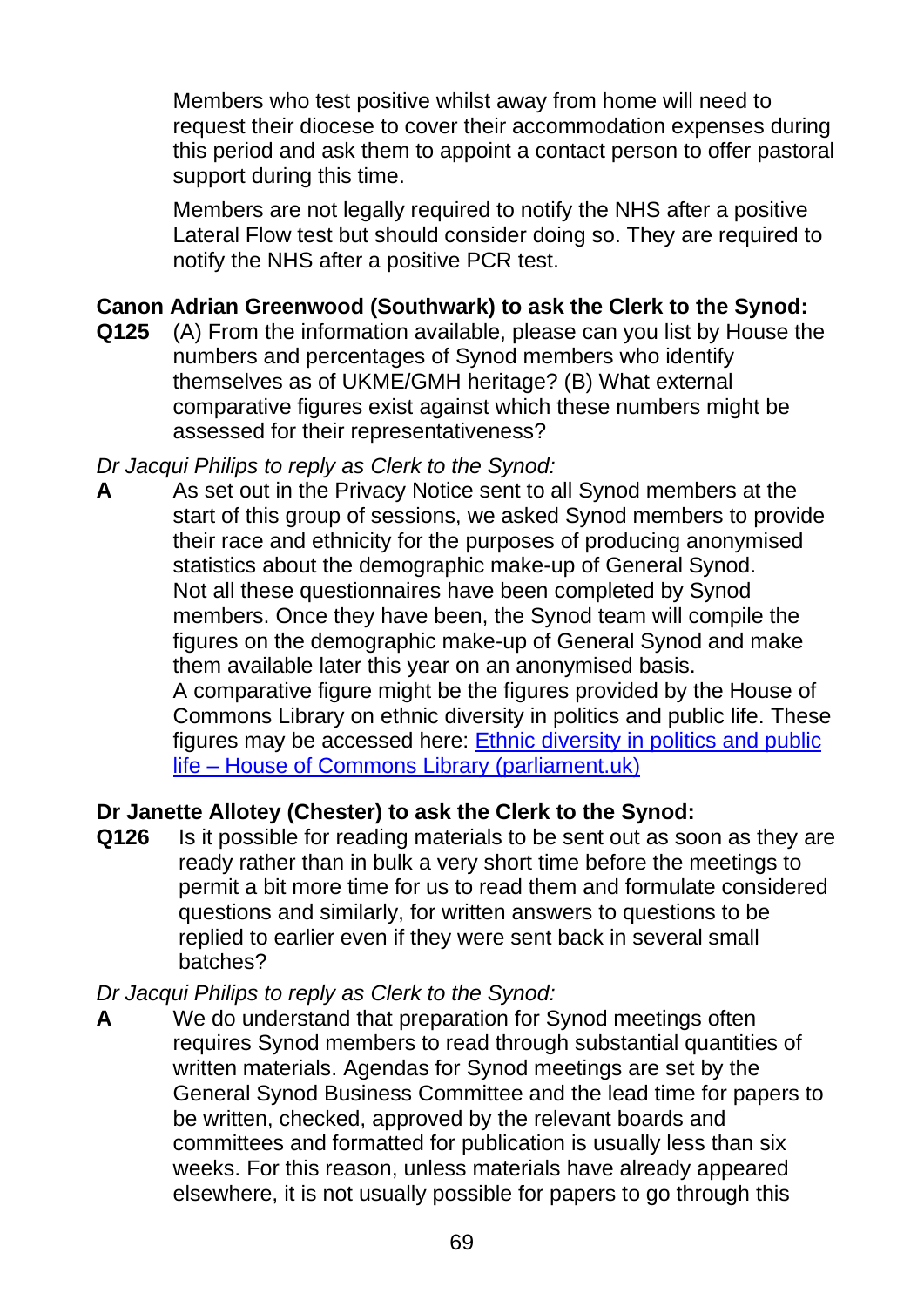process any faster and be made ready for publication. Similarly, the very short period available for Synod questions to be received, checked, replies drafted by officials and finalised with the relevant trustee bodies does not enable written answers to be published in stages. We regret that this can mean that Synod mailings are sometimes very substantial. The Business Committee has in the past arranged for Synod Questions to be submitted in between Synod meetings in order to reduce the number of questions being answered at a particular group of sessions, but take-up of this opportunity was not high in the previous Quinquennium.

# **NATIONAL SOCIETY COUNCIL**

#### **Mrs Rebecca Hunt (Portsmouth) to ask the Chair of the National Society Council:**

**Q127** What revision to the *Valuing All God's Children* document is being considered now that there is clear evidence (for example concerns raised and accepted by the Judges in the case of Keira Bell), that social transition is potentially very harmful to young children?

*The Bishop of Durham to reply as Chair of the National Society Council:*

**A** Without commenting on the individual case mentioned, or the successful appeal of the original judgement, it is clear that this is an area of controversy and strongly held differences of opinion. Our document is intended as a resource to help schools tackle homophobic and transphobic bullying so that, even in the midst of wider and often heated public debate, they can ensure that children are treated with dignity and respect (especially in relation to protected characteristics under equalities legislation) and also learn to respect the views of others. We are keeping the document under review and in the event that the DfE or Government produce any further guidance on how protected characteristics are treated within a school context, we will update our document accordingly.

## **Mr Clive Scowen (London) to ask the Chair of the National Society Council:**

**Q128** To what extent (i) have young people from the 903 churches, identified in GS 2161 as having (at that time) 25 or more young people attending, been given the opportunity to participate in the National Younger Leadership groups, and (ii) is profession of Christian faith a factor in selecting young people as participants?

*The Bishop of Durham to reply as Chair of the National Society Council:*

**A** The National Younger Leadership Groups, through which the Church of England Education Office works with around 250 primary and secondary school young leaders, are chosen by schools in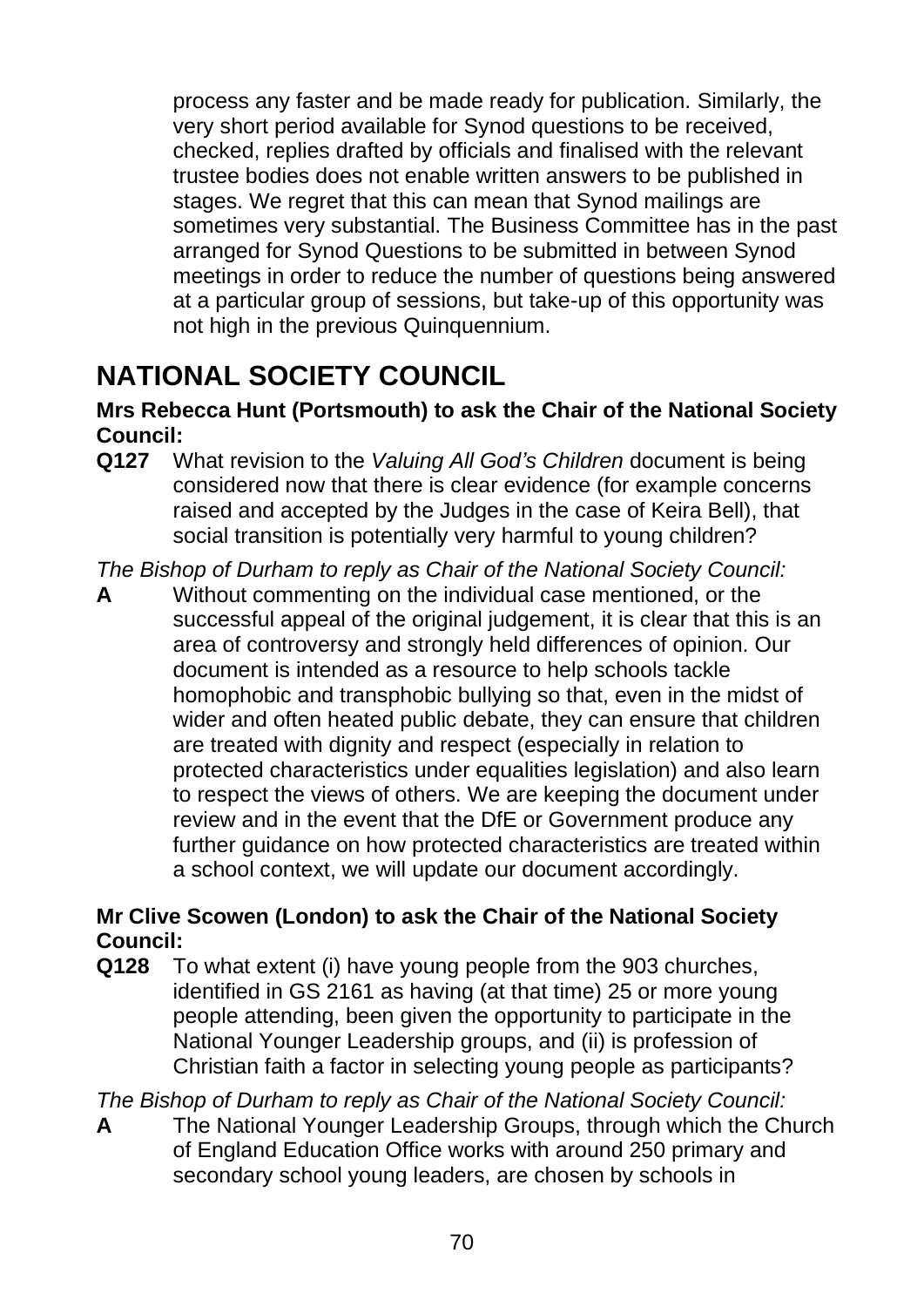collaboration with their diocesan education teams and are drawn from school contexts, not directly from churches. These groups include young people at a variety of stages on their own faith journey, and not all will publicly identify as Christian or Anglican as this was not a stipulation for schools in selecting the students to be part of the leadership programme. As part of the vision for the church to be younger and more diverse the national vision and strategy team will continue to develop its thinking in partnership with churches and young people identified in GS2161 as well as many others.

# **CHURCH BUILDINGS COUNCIL**

#### **The Revd Canon Timothy Goode (Southwark) to ask the Chair of the Church Buildings Council:**

**Q129** Given the Church Buildings Council's assertion in its recently published Equal Access to Church Buildings Guidance that "It is essential that we find ways for accessibility and heritage to work together to the benefit of both" – what is the Council doing to ensure that this message is being shared with dioceses and their DACs and that church buildings casework is being scrutinised to ensure that access and heritage are properly balanced?

*The Ven Bob Cooper to reply on behalf of the Chair of the Church Buildings Council:*

**A** The Council's guidance is founded on the principle that all are made in the image of God and should be able to access the house of God.

> The Council invited DACs to be part of shaping this guidance, along with access specialists, via formal consultation and a targeted session at a DAC conference. The Council's casework guidance, shared with DACs, is unequivocal that the equal importance of all users of a building should be paramount.

The Council is always attentive to accessibility when it scrutinises proposals. It regularly challenges proposals that do not include equal access. It considers that enabling access can justify altering historic fabric where this is the only reasonable way to achieve it. Council staff engage with bodies such as Historic England to help shape wider heritage responses in this inclusive model. There is much more to do and we welcome feedback to further improve practice.

## **The Revd Canon Andrew Dotchin (St Edmundsbury & Ipswich) to ask the Chair of the Church Buildings Council:**

**Q130** What can be done through guidance, support, and changes to the faculty system to make it easier for churches to make changes such as new low carbon heating systems and solar PV?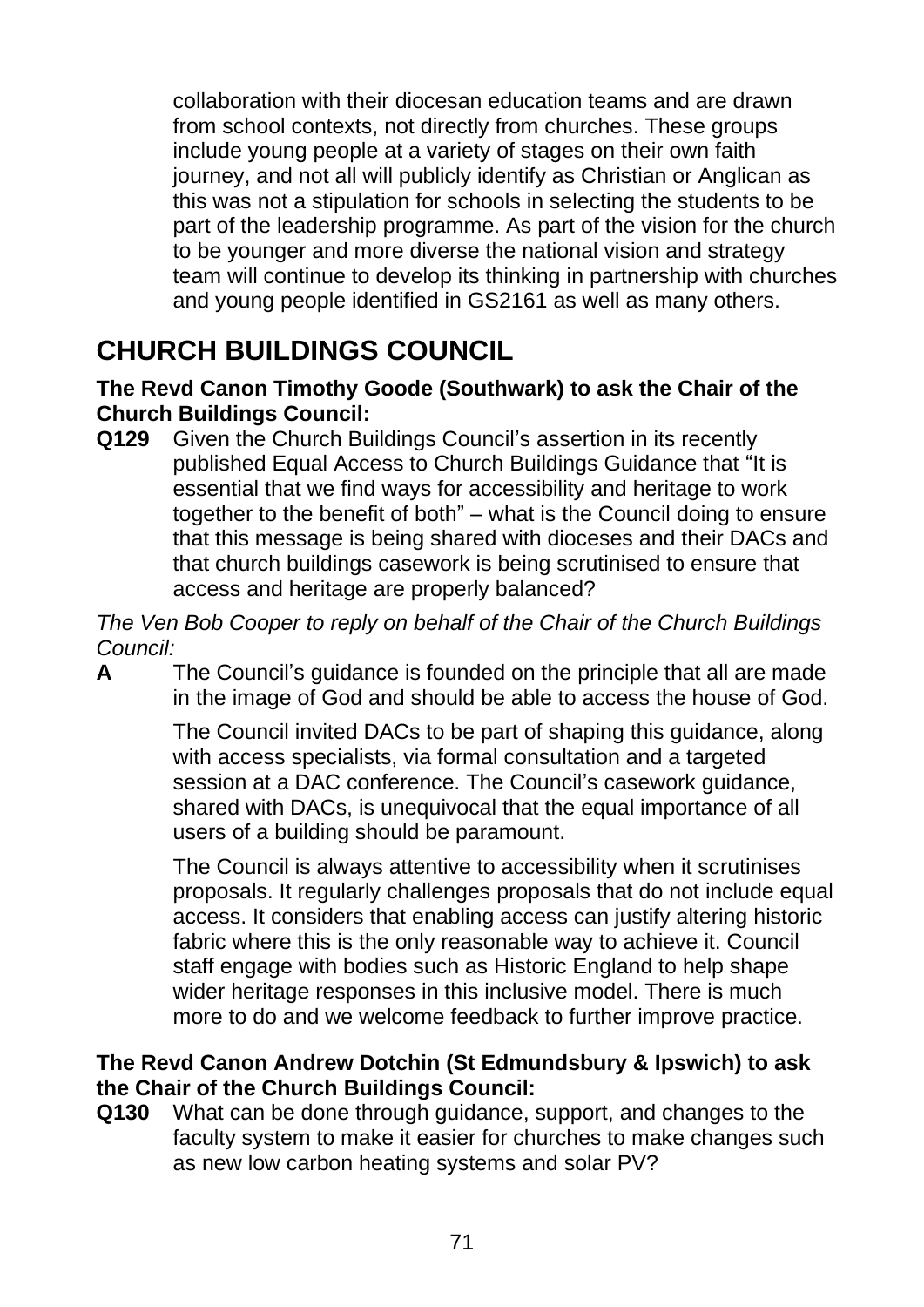*The Ven Bob Cooper to reply on behalf of the Chair of the Church Buildings Council:*

**A** Reaching Synod's 2030 net zero carbon target is a challenge that requires all of us, individually, in our churches, and collectively, to make changes to our buildings and lifestyles.

> The national Environment Team works with the network of Diocesan Environmental Officers to provide support and resources to help. A national volunteer recruitment campaign is planned for 2022, to further grow this nationwide capacity.

> Proposals being debated by this Synod seek to change Faculty rules, directly targeting works that lower carbon usage by our church buildings. This uses regulation to put low-carbon choices into consideration and practice.

The CofE website has links to the latest information on the route to net-zero carbon for churches, including on heating, lighting, solar panels, and EV car charging. The national net-zero carbon webinar programme shares guidance.

Parish Buying offers solar panels and low-carbon heating solutions, as well as green electricity, LED lights, and energy audits.

## **The Revd Canon Dr Tim Bull (St Albans) to ask the Chair of the Church Buildings Council:**

**Q131** Given that the consultation on the Routemap to Net Zero Carbon by 2030 closes at the end of February, how much feedback has been received so far, and what can Synod members do to help promote this engagement?

*The Ven Bob Cooper to reply on behalf of the Chair of the Church Buildings Council:*

**A** Synod members can help greatly by encouraging their dioceses and other organisations to respond by the end February deadline – contact your Diocesan Bishop/Secretary to find out who is collating the response.

> As of 28<sup>th</sup> Jan, there were 55 responses, of which three are from dioceses. If synod members would like to know whether their own diocese has responded, they can email [denise.rowley@churchofengland.org.](mailto:denise.rowley@churchofengland.org)

The Routemap and survey can be found here: [www.churchofengland.org/net-zero-consultation](http://www.churchofengland.org/net-zero-consultation)

Our engagement events have had well over 200 attendees. The majority of feedback so far is supportive, with the Routemap being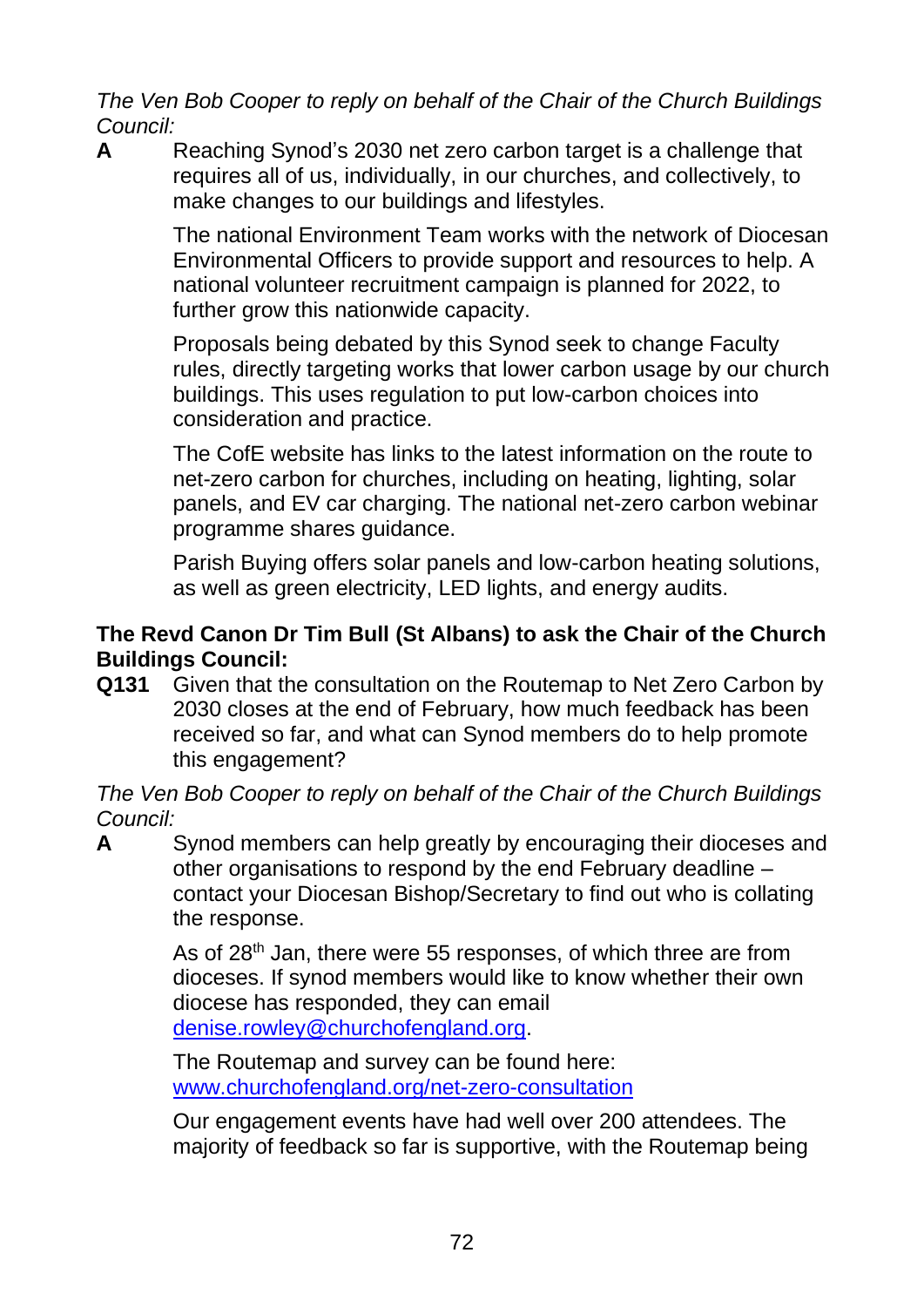generally well-received. Most milestones have been agreed with by most respondents to date, although the timing on some is seen as stretching. Some additional, very useful suggestions have been made.

The Net Zero Carbon Sub-committee will work through all the feedback, before updating the Routemap accordingly, and bringing it to the July meeting of Synod (Business Committee allowing).

## **Mr Charles Houston (Hereford) to ask the Chair of the Church Buildings Council:**

**Q132** The Eco Church questionnaire overlooks the widespread use of one of the most damaging plastic-related products in current usage. There is, as yet no mention of floral management and the use of both Floral Foam (Oasis) or imported flowers in church buildings.

Will the Church of England adopt the following:

- 1. To bring in an immediate ban on all Floral Foam in its buildings both in weekly flowers but particularly at weddings and funerals (which will mean that outside floral contractors will have to comply);
- 2. That flowers in church buildings are viewed as an act of thanksgiving and of worship for God's creation, respecting that creation, rather than simply as decoration. This means that flowers should be sourced locally where possible and that wherever possible, only seasonal flowers, greenery should be used; and
- 3. That the Eco Church initiative includes a section addressing this?

*The Ven Bob Cooper to reply on behalf of the Chair of the Church Buildings Council:*

**A** This is an interesting topic that we've not, as yet, engaged with at a national level. The Life Events team raise awareness of the choices that can be made, particularly for wedding flowers, through our website and other channels. For funerals, flowers are usually organised through the funeral director.

> Individual parishes can also make up their own minds on this matter. Alternatives exist, and we understand some churches are already using them; for example, pebbles, marbles, sand, moss, wire mesh, or a "flower frog".

> Plastic is not the only issue; there is a growing movement for "grown not flown" flowers. Locally grown, field-grown flowers will have a far smaller carbon footprint than imported equivalents or those raised in a hothouse.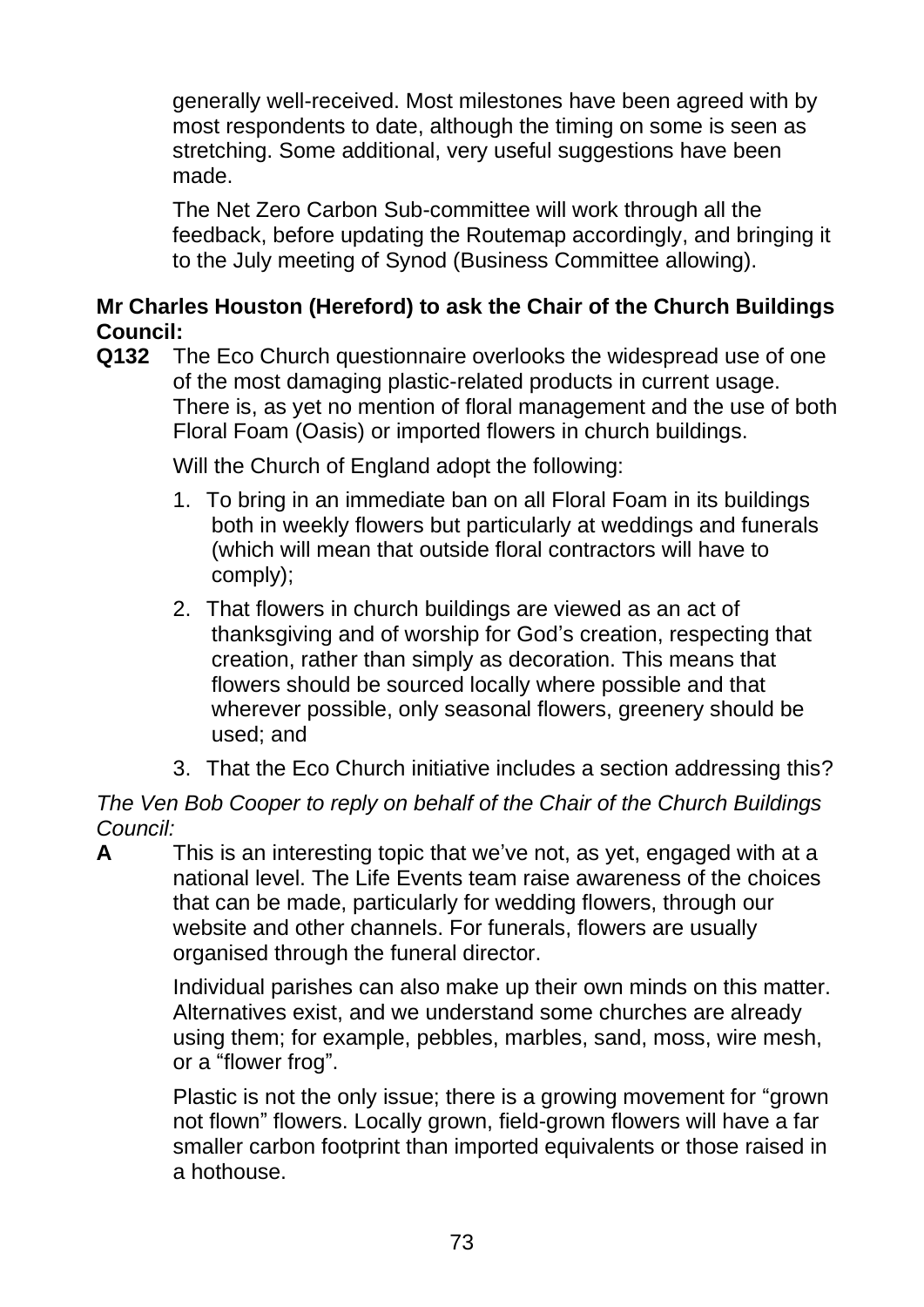The Eco Church framework is run by our partner organisation, *A Rocha UK*, and the suggestion of incorporating this in their framework has been forwarded to them to consider.

# **COUNCIL FOR CHRISTIAN UNITY**

#### **The Revd Canon Dr Judith Maltby (Universities & TEIs) to ask the Chair of the Council for Christian Unity:**

**Q133** At the July 2021 meeting of Synod, the Chair of the Council for Christian Unity was asked about the ecumenical impact of the nonpandemic related decision in 2020 to limit consecrations in the Church of England to only three consecrating bishops – not only in terms of restricting the laying on of hands by bishops from the Anglican Communion – but also the ecumenical impact on relations with the Old Catholics, the Mar Thoma Church of South India, and Porvoo Churches. The Chair replied in July 2021, 'The Council for Christian Unity has not had these discussions so far. A review of arrangements for consecrations is currently taking place and will take ecumenical aspects into consideration.' At the November 2021 Synod, the Chair was asked again about the ecumenical implications and the answer was: 'The review of arrangements is ongoing, and recommendations will be published in due course.' Would the Chair please update Synod on this review and in particular what conclusions have been reached as a result of taking 'ecumenical aspects into consideration'?

*The Bishop of Coventry to reply on behalf of the Chair of the Council for Christian Unity:*

**A** The work of the group is ongoing, as is the current public health situation. During its deliberations, the group has been mindful of important ecumenical matters among other considerations. As it becomes safe to do so, the pre-Covid practice of a larger number of bishops participating in consecrations is being restored and this will include ecumenical involvement as appropriate.

## **FINANCE COMMITTEE**

**Mr Paul Ronson (Blackburn) to ask the Chair of the Finance Committee:**

**Q134** Please provide an update on parish finances during the pandemic.

*Canon Dr John Spence to reply as Chair of the Finance Committee:*

**A** Your question links to the pandemic. To date we only have returns for 2020. Clearly there will have been a significant impact on 2021, returns for which will arrive across this year.

> We are hugely grateful to all those who continue to contribute financially to the Church, and to all those volunteers in parishes who have enabled us to achieve an 84% return rate for that year.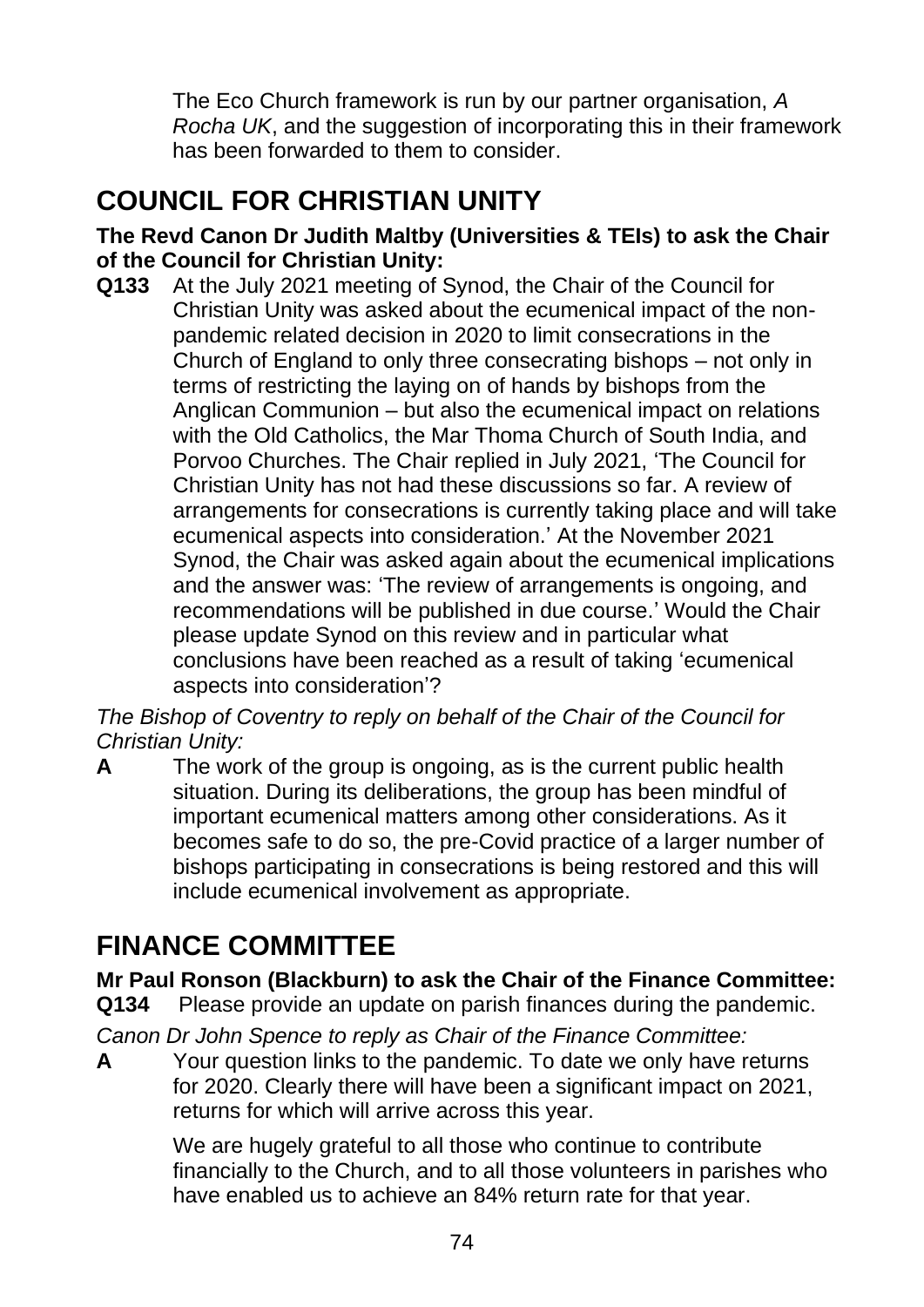2020 was an exceptional year for parish finance. Income fell by 15% and expenditure by 14%. In 2020 there was an aggregate surplus of £8 million, continuing a run of surpluses since 2012 over which period parishes' total income exceeded expenditure by £290 million. The 2020 surplus breaks down into a restricted surplus of £20m and an unrestricted deficit of £12m: 1.7% of unrestricted income.

These are aggregate figures and I recognise that the situation in each parish will have been different.

## **Dr Simon Eyre (Chichester) to ask the Chair of the Finance Committee:**

- **Q135** Has consideration been given to the use of a PCC's total annual income as perhaps a fairer basis on which to assess parish share?
- *Canon Dr John Spence to reply as Chair of the Finance Committee:*
- **A** Each diocese has the responsibility for deciding the basis on which parish share will be requested from its parishes. Some do this by formula which may include factors such as an indicator of deprivation, electoral roll or attendance. Others use an offer system, often providing guidance to each parish on the costs of ministry in the parish, and shared costs at diocesan and national level such as support for parishes and the cost of training ordinands.

## **MINISTRY COUNCIL**

#### **The Revd Zoe Heming (Lichfield) to ask the Chair of the Ministry Council:**

**Q136** The Church of England is promoting the rollout of psychological/ psychotherapeutic Assessments of Ordinands across all the Dioceses. Can you assure Synod that these assessments do not discriminate against people with a history of abuse, people with mental health issues, people with hidden or visible impairments, or people who are neurodivergent?

*The Bishop of St Edmundsbury & Ipswich to reply as Chair of the Ministry Council:*

**A** The Church of England is seeking to develop Assessment for Psychological Wellbeing (APW) as a consistent and normative element of the discernment process.

> A key feature of the new Shared Discernment Process is a commitment to widening diversity and this is included in all training for DDOs and Bishops' Advisers as we seek to attend to all candidates on the basis of their experience, enabling all to access the discernment process fully.

> Assessment for Psychological Wellbeing is one part of the wider discernment process. Its aim is to provide insight into a candidate's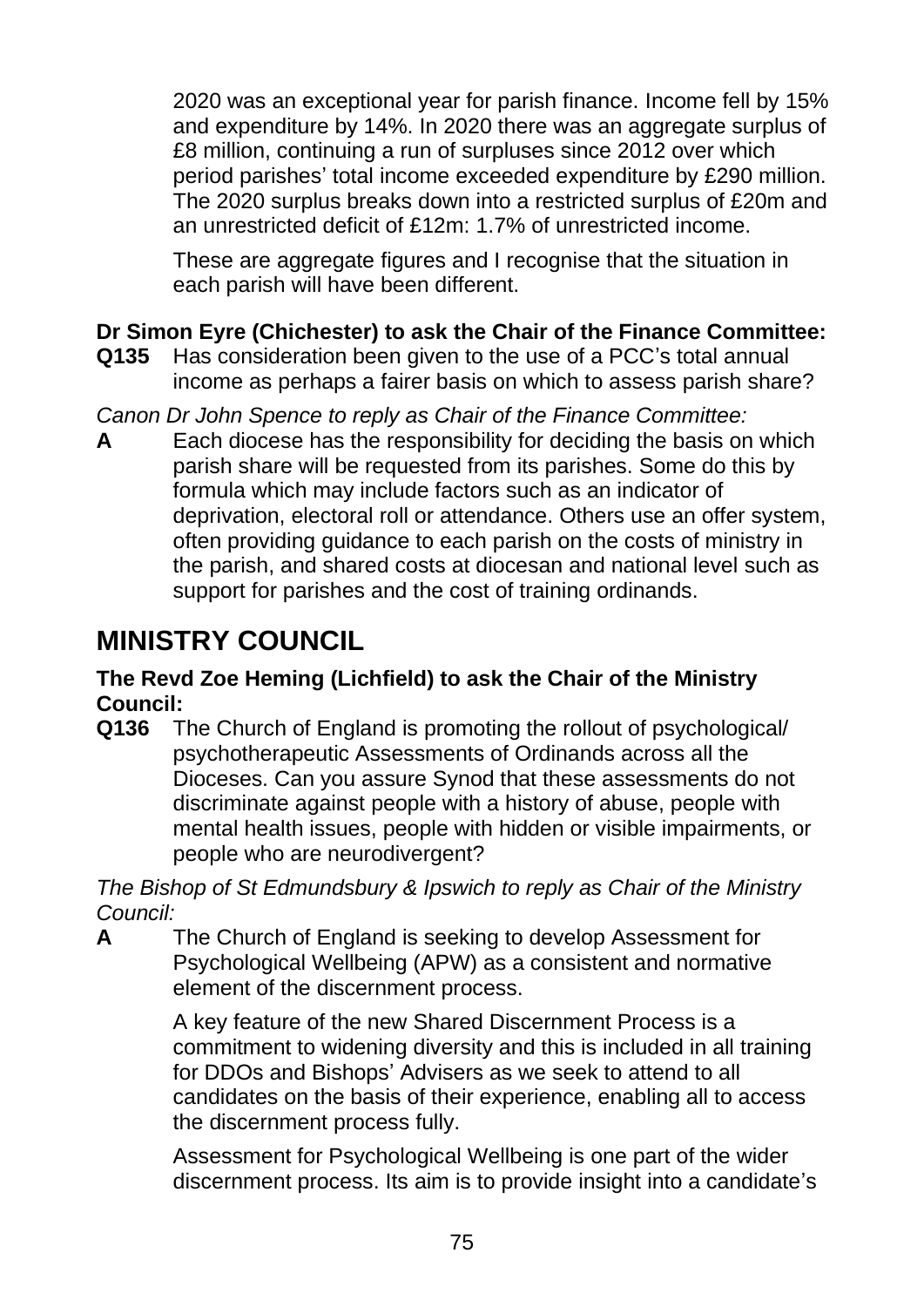underlying levels of emotional well-being and personal integration, which may impact on a candidate's capacity to engage in ministry. An Assessment can, therefore, be helpful for a candidate in thinking through how they might best bring to bear their lived experience in a fruitful way, and as a resource in ministry. The insights from an Assessment are intended also to become a formational element in ongoing discernment.

Training and guidance have been provided to DDOs to enable them to establish best practice in Assessment for Psychological Wellbeing. Future work will include training for Assessors in understanding the context of Assessment for Psychological Wellbeing in the discernment process. There is also a requirement that Assessors are accredited with professional bodies, and are working according to the equality, diversity and inclusion (EDI) policies of those organisations.

Considering this, there should therefore be no reason why any Psychological Assessment will discriminate against people with a history of abuse, people with mental health issues, people with hidden or visible impairments, or people who are neurodivergent.

## **The Revd Zoe Heming (Lichfield) to ask the Chair of the Ministry Council:**

**Q137** What proportion of those being put forward for a Bishop's Advisory Panel have been women, and what proportion of those women who did not make it to BAP were turned down as a result of psychological/ Psychotherapeutic Assessments?

*The Bishop of St Edmundsbury & Ipswich to reply as Chair of the Ministry Council:*

**A** During the last discernment season, we were running a temporary online discernment process in place of BAP because of the Covid pandemic. During that full season (September 2020 – July 2021) 54% of the total cohort were women. Decisions regarding whether or not to send a candidate to a discernment panel are taken in the diocese based on a variety of factors. Assessment for Psychological Wellbeing is but one tool used in the discernment process. However, since decisions about sending candidates to a discernment panel are solely diocesan, we do not have statistics regarding the number of women who were not sent to a panel for any other reason.

## **The Revd Toby Wright (Oxford) to ask the Chair of the Ministry Council:**

**Q138** The *Ministry Statistics* continue to show a lack of younger women ordinands. This has been a recognised trend for many years. What is being done to address this imbalance?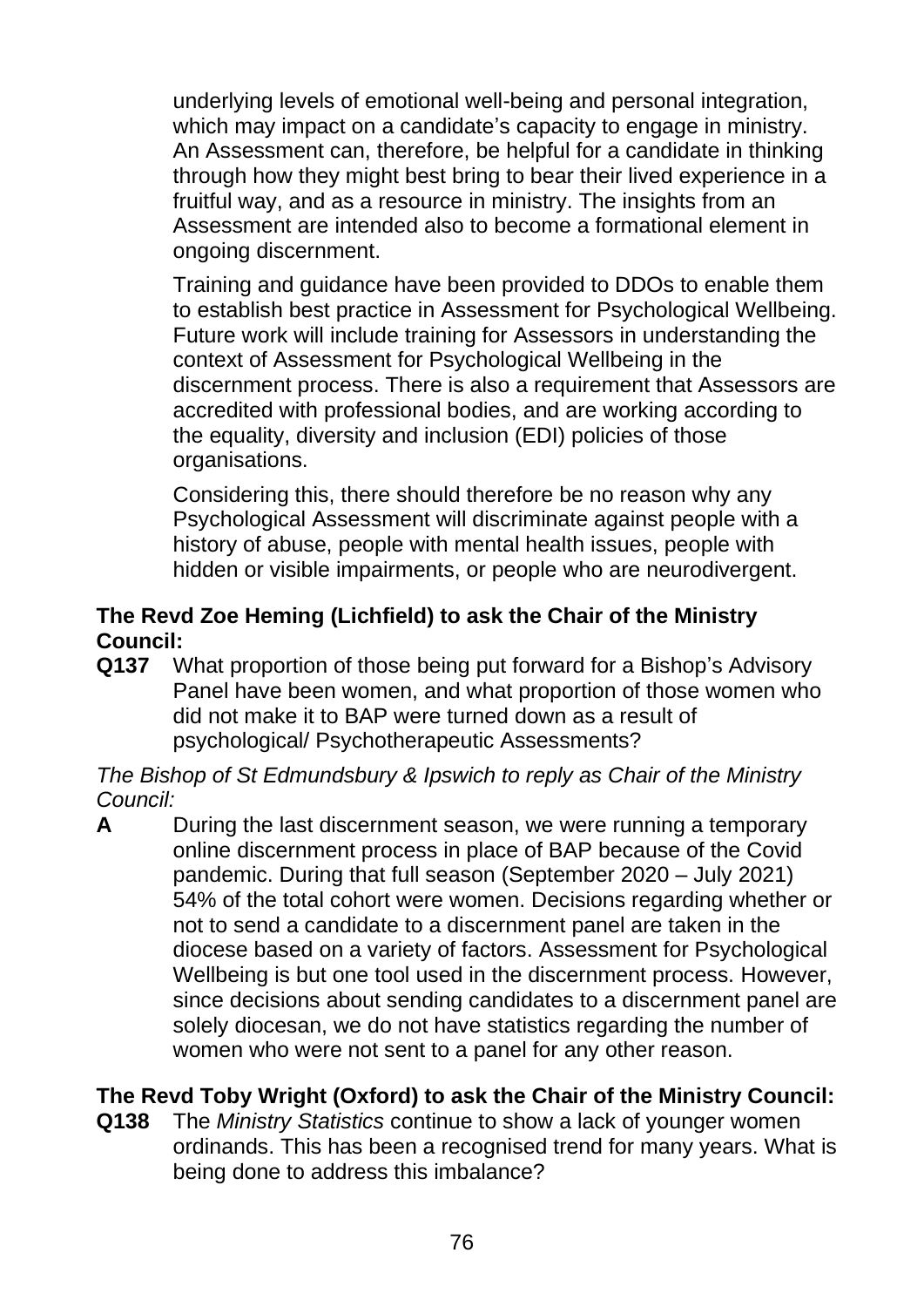*The Bishop of St Edmundsbury & Ipswich to reply as Chair of the Ministry Council:*

**A** In 2021, 40% of those beginning training for ordination aged under 32 were women. Every annual cohort of participants in the Ministry Experience Scheme for young adults has been between 45-49% female. The National Vocations team is currently engaged in a programme of work specific to this question. Consultation is underway with stakeholders including female ordinands, curates and clergy as well as TEIs and diocesan vocations teams to understand current experiences and to identify further effective interventions.

> Guidance to Dioceses and TEIs on policies for ordinands about to become parents was issued in March 2020 (including arrangements for pooling the cost). This recommends how to support ordinands and curates in training who might not have worked long enough to be eligible for Statutory Maternity Pay and is intended to reassure female (and other) candidates considering starting a family that they will be supported. [https://www.churchofengland.org/resources/clergy](https://www.churchofengland.org/resources/clergy-resources/national-clergy-hr/family-friendly-policies)[resources/national-clergy-hr/family-friendly-policies](https://www.churchofengland.org/resources/clergy-resources/national-clergy-hr/family-friendly-policies)

## **Dr Felicity Cooke (Ely) to ask the Chair of the Ministry Council:**

**Q139** In view of the plan to set up Ladyewell House which will provide an "alternative pathway" for Anglo-Catholic male ordinands who may seek mission-pioneer appointments, what plans are there to provide similar support in training and formation for women with a vocation to sacramental, catholic pioneer ministry?

*The Bishop of St Edmundsbury & Ipswich to reply as Chair of the Ministry Council:*

**A** We believe an appropriate range of training pathways is already available to equip all kinds of ordinands, with the necessary support for them, and are grateful to many different clergy, parishes and organisations who contribute in various ways to provision for ordinands undertaking one of those pathways. Ladyewell House is an initiative of those who established it, which has not sought – nor does it require – the approval of the Ministry Council. Any ordinands at Ladyewell House will be undertaking a pathway at a TEI and fall within the normal expectations for ordinands at that TEI, as well as being sponsored by their bishop for that training.

## **Mrs Sarah Finch (London) to ask the Chair of the Ministry Council:**

**Q140** What metrics does the Church of England Research and Statistics department use for understanding and monitoring the social classes of clergy, ordinands and ordination candidates, and what numbers and trends have they seen in recent years?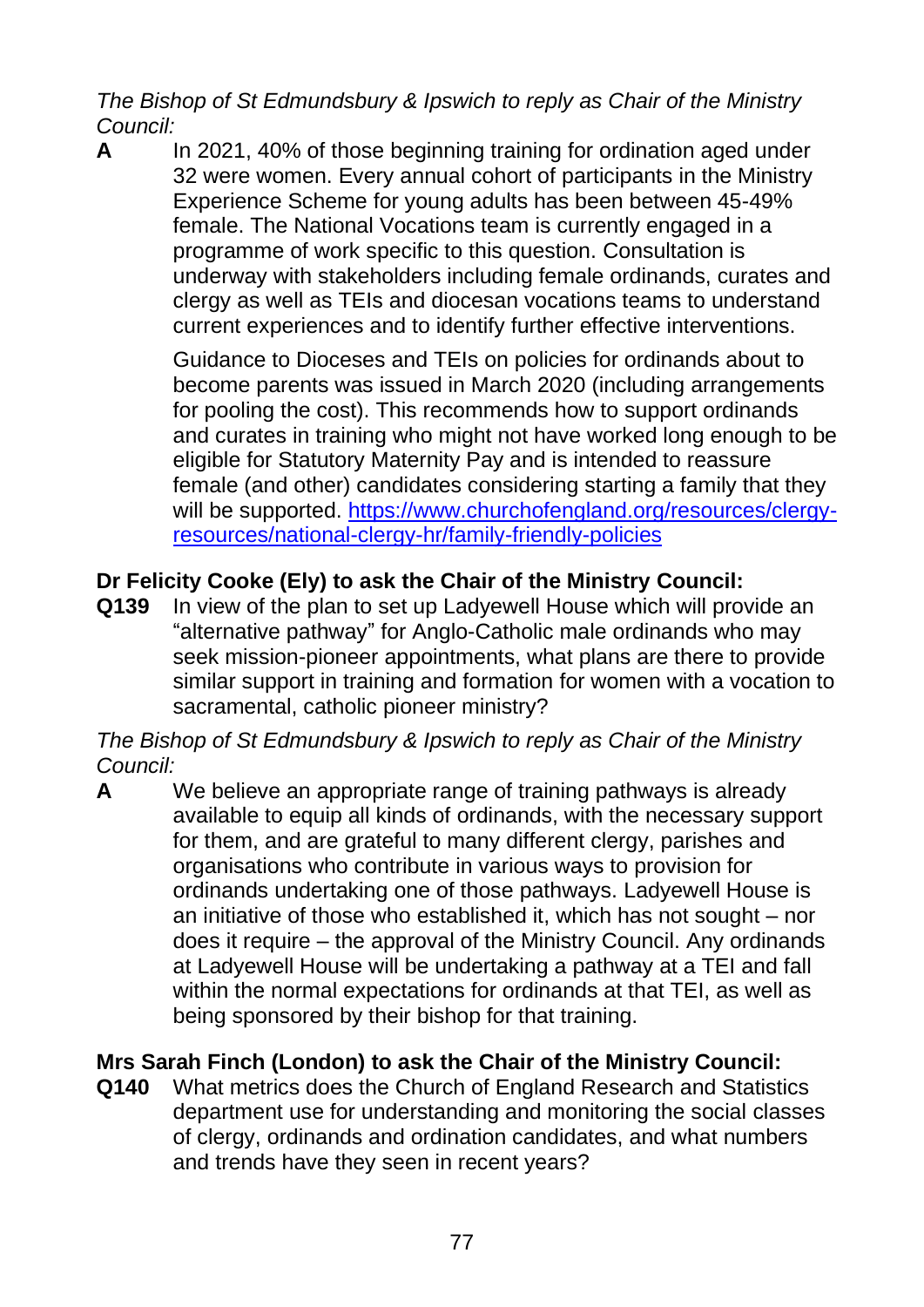*The Bishops of St Edmundsbury & Ipswich to reply as Chair of the Ministry Council:*

**A** From September 2021 social diversity data has started being requested all candidates who go to Stage 1 in the discernment process for ordained ministry. The data is based on four questions recommended by the Social Mobility Commission which all have national benchmarks.

> The same four social diversity questions have also been included in a pilot with senior trustee boards and there are plans to use with clergy involved in the Living Ministry research.

> This is the first time this data has been collected systematically so we will be able to observe numbers after the first year and trends in subsequent years.

## **The Revd Jeremy Moodey (Oxford) to ask the Chair of the Ministry Council:**

**Q141** The Living Ministry Panel Survey Wave 3 report published in January 2022 but based on data collected in March 2021 suggested that over two-fifths of clergy have experienced a decline in mental wellbeing and relationships since the start of the COVID-19 pandemic, while a similar proportion have felt an increased sense of isolation in their ministry over the same period. These aspects of wellbeing are likely to have further worsened given the prolongation of the pandemic and continued financial and other pressures on parishes. How does the Ministry Council propose to address these issues?

*The Bishop of St Edmundsbury & Ipswich to reply as Chair of the Ministry Council:*

**A** These are concerning findings and the Ministry Council is undertaking further qualitative research through the Living Ministry programme to understand properly their causes and effects. Support for clergy wellbeing should primarily be delivered locally with responsibility taken by Bishops. The Council is promoting awareness of these issues among dioceses and supporting the work of the Facilitation Group for the Covenant for Clergy Care and Wellbeing to monitor and resource dioceses in this area. We are actively working with organisations such as Clergy Support Trust and have made available a range of resources on the Church of England website designed to support the wellbeing of clergy.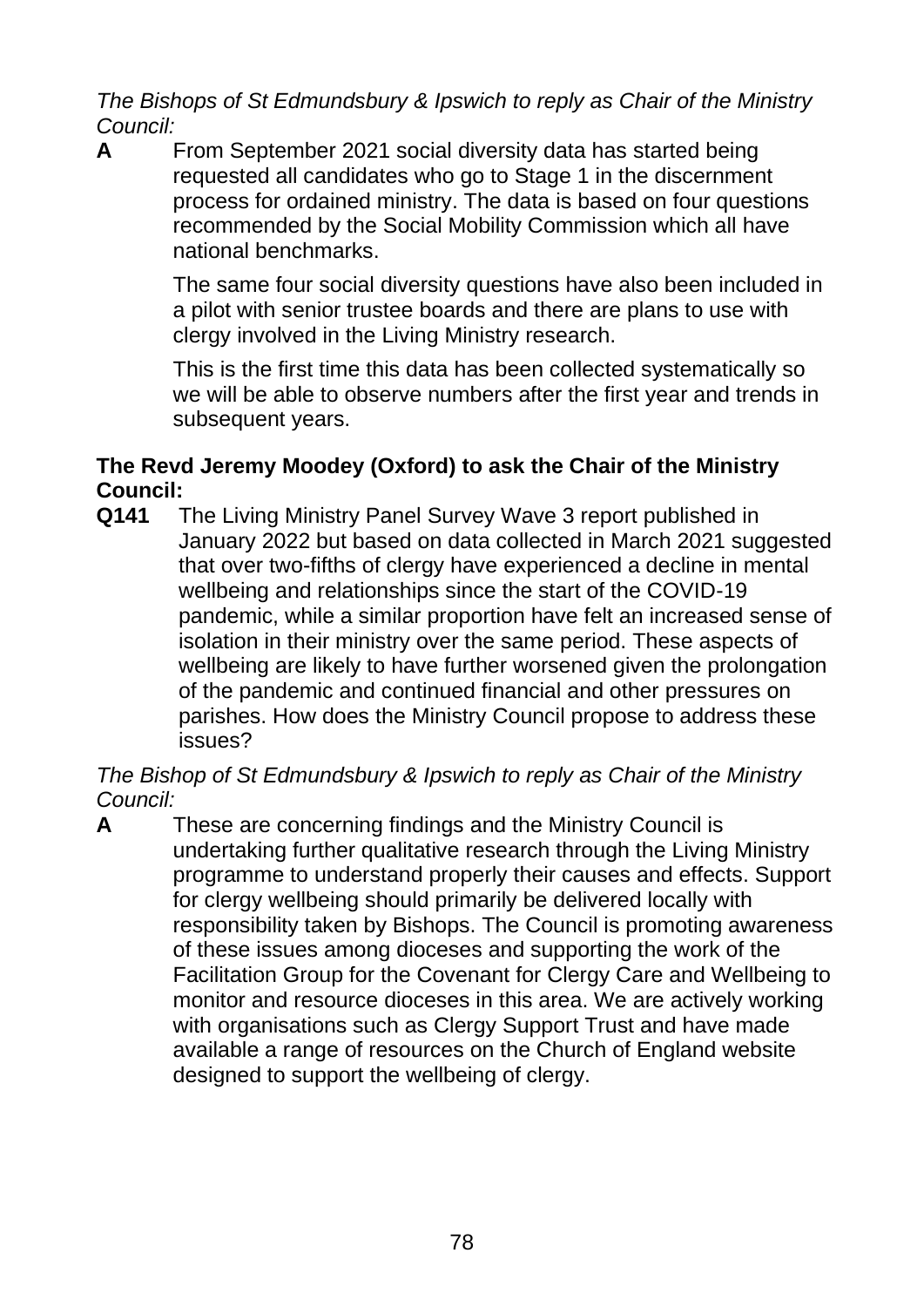## **Ms Fiona MacMillan (London) to ask the Chair of the Ministry Council:**

**Q142** Since the Archbishop of Canterbury's promising 2018 conference on Disability & Church, what financial resources have gone into or are planned to go into supporting the ministry, witness and presence of disabled people in the Church of England a) nationally and b) locally?

#### *The Bishop of St Edmundsbury & Ipswich to reply as Chair of the Ministry Council:*

**A** A group from the Disability Task Group, working with the Bishop of Bedford and the Director of Faith and Public Life is developing a strategic programme of actions to enhance the experience and participation of Deaf and disabled people throughout the church. Some of these actions promise to be effective and cost neutral. Others will indeed require financial resources, and in due course a bid is likely to be made for appropriate funding. The Clergy Remuneration Review's recommendations include a bid for triennium funding to set up a diversity fund. Further discussions with Deaf and disabled clergy are needed about how this might work.

> In one specific area, since 2018 £157k has been spent from Vote 1 funds on bespoke support for disabled ordinands.

#### **Ms Fiona MacMillan (London) to ask the Chair of the Ministry Council:**

**Q143** The Clergy Diversity Audit (2005) showed that only 3.7% of clergy in the Church of England self-reported as disabled against a UK population average of 10%. In 2021 18% of UK working age population self-reported as disabled. What percentage of clergy now self-report as disabled a) nationally and b) by diocese?

#### *The Bishop of St Edmundsbury & Ipswich to reply as Chair of the Ministry Council:*

**A** We do not have current figures for clergy reporting as disabled, either nationally or by diocese. People may choose not to disclose a disability. A survey of clergy carried out by the Remuneration Review indicated that, of the 2,800 clergy who responded, 17.3% had a physical or mental health condition or illness lasting, or expected to last, 12 months or more. 8.4% had a condition that reduced their ability to carry out day to day tasks by a little and 0.9% by a lot.

#### **The Revd Dr Ian Paul (Southwell & Nottingham) to ask the Chair of the Ministry Council:**

**Q144** Is understanding of, and conformance to, the teaching of the Church as expressed in 'Issue in Human Sexuality' still required of all ordinands, and what is being done to ensure that this is both understood and enacted consistently across all dioceses?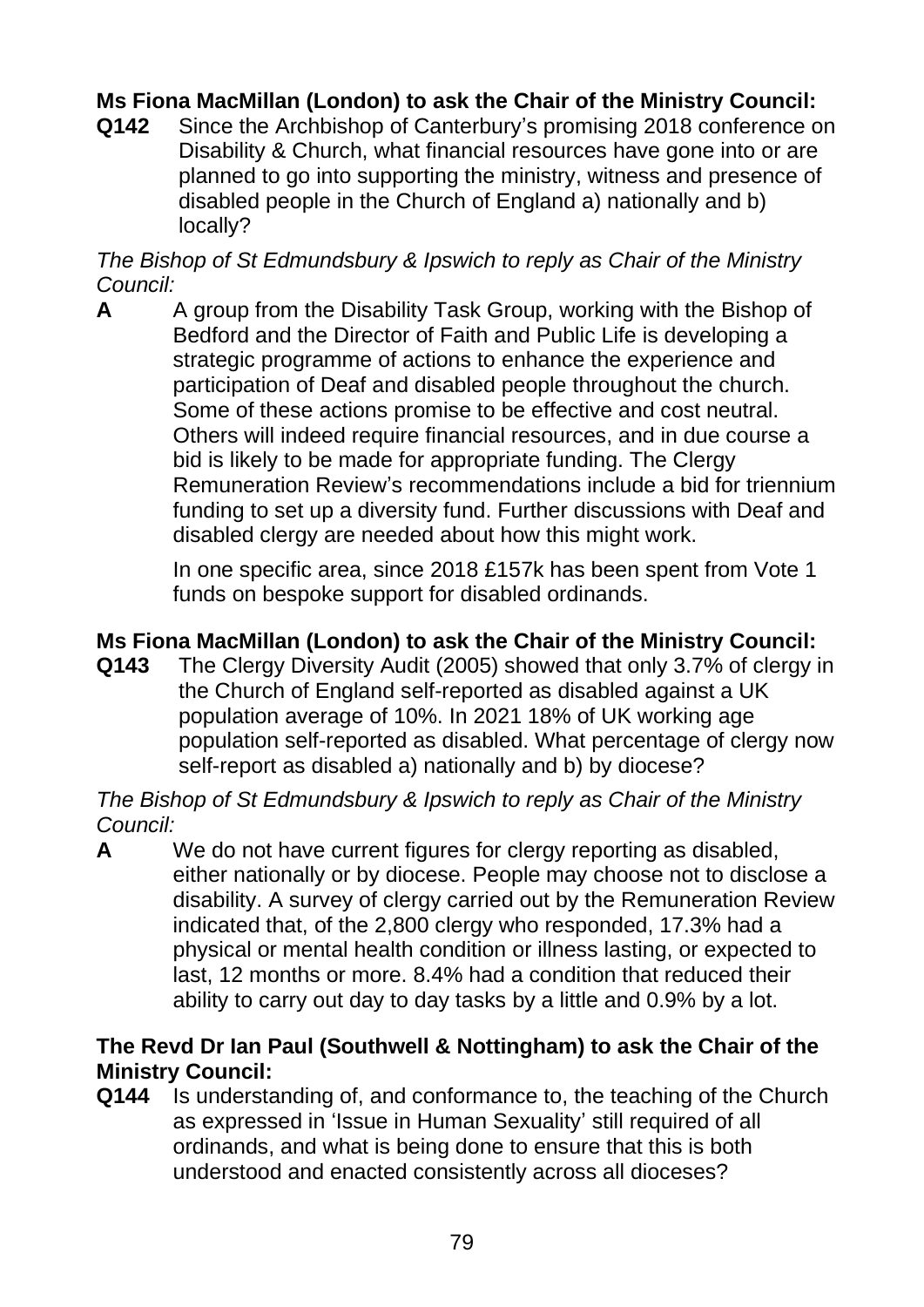*The Bishop of St Edmundsbury & Ipswich to reply as Chair of the Ministry Council:*

**A** All candidates during the discernment process, before attending a discernment panel, are asked to give an assurance to their Diocesan Director of Ordinands (DDO) that they have read the House of Bishops Statement *Issues in Human Sexuality,* that they understand it, and they are willing to live according to its guidelines.

> DDOs are required to ask all candidates to read *Issues in Human Sexuality* and the DDO is asked to affirm this by answering the following question in the candidate's Sponsoring Papers which are submitted before the candidate comes to a discernment panel:

'Have you discussed with the Candidate, and have they read, understood and agreed to live within the guidelines in *Issues in Human Sexuality*?'

## **The Revd Fiona Jack (London) to ask the Chair of the Ministry Council:**

**Q145** Are people applying for licensed lay ministry currently required to state that they have read and understood *Issues in Human Sexuality* and that they will live within its guidelines?

*The Bishop of St Edmundsbury & Ipswich to reply as Chair of the Ministry Council:*

**A** There is no national guidance that requires people exploring a vocation to licensed lay ministry to do so. Such a decision would be at the discretion of the diocesan bishop and so practice may vary from diocese to diocese.

> I also refer you to the answer to Question 85 regarding the status of *Issues in Human Sexuality,* especially in the light of the Living in Love and Faith process and the clearer sense of direction that the church-wide engagement in learning and listening together using the resources will give rise to in the discernment and decision-making phases.

## **The Revd Vincent Whitworth (Manchester) to ask the Chair of the Ministry Council:**

**Q146** Taking into consideration that some dioceses are having to significantly reduce the number of stipendiary clergy due to the financial impact of the pandemic on parishes and dioceses, will the national church provide additional financial support to ensure that parish ministry is adequately resourced, and stipendiary clergy retained in these areas?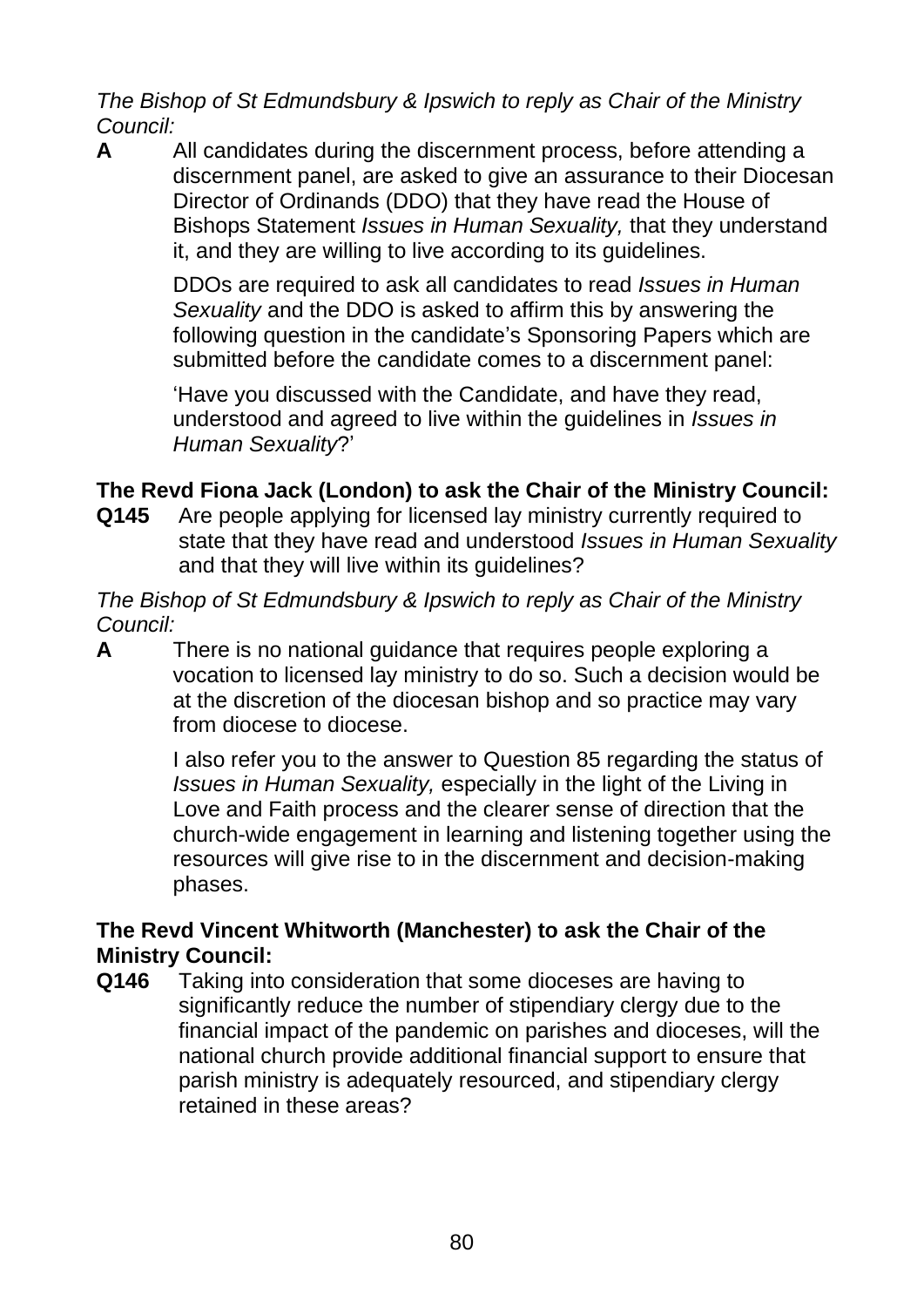*The Bishop of St Edmundsbury & Ipswich to reply as Chair of the Ministry Council:*

**A** The Strategic Ministry Board was established in 2020 and since then has distributed national funding to support stipendiary curacies. In the most recent round of funding, about 25% of stipendiary curacies received support. Strategic Development Funding has also been applied to support stipendiary posts.

> The National Ministry Team continues to monitor the situation and short- and longer-term proposals are in development. Naturally, any further developments will require governance approval. Broadly, it is likely that there will be some additional financial support for ministry (lay and ordained) in local worshipping communities where such ministry will help us all to meet the aspirations of the Vision and Strategy.

## **The Revd Jeremy Moodey (Oxford) to ask the Chair of the Ministry Council:**

**Q147** In the context of cuts across dioceses in the number of stipendiary posts and given the answer to Q112 at the November 2021 session, could the National Ministry Team please provide an update on the number of stipendiary curates who fail to find suitable posts of first responsibility within a reasonable timeframe of having been 'signed off', and what plans does Ministry Council have to address this issue, including developing the funding proposals for posts of first responsibility mentioned in the answer to Q112?

*The Bishop of St Edmundsbury & Ipswich to reply as Chair of the Ministry Council:*

**A** As indicated in our response to Q112 at the November 2021 session, we are continuing to seek funding provision to ensure that no eligible stipendiary curate finishing in 2022 will be without the possibility of a post of further responsibility. Beyond this, we are also seeking support for posts in the next triennium to try to ensure that there will be sufficient posts available for finishing curates. If and when such a facility becomes available, we will communicate plans to dioceses.

## **REMUNERATION & CONDITIONS OF SERVICE COMMITTEE**

#### **The Revd Roger Driver (Bath & Wells) to ask the Chair of the Remuneration and Conditions of Service Committee:**

**Q148** What is the working definition for the Church of England of a 'stipend' as distinct from a 'salary', as applied in the context of fulltime clergy serving in parishes in the Church of England, and how many dioceses of the Church of England use and apply that definition?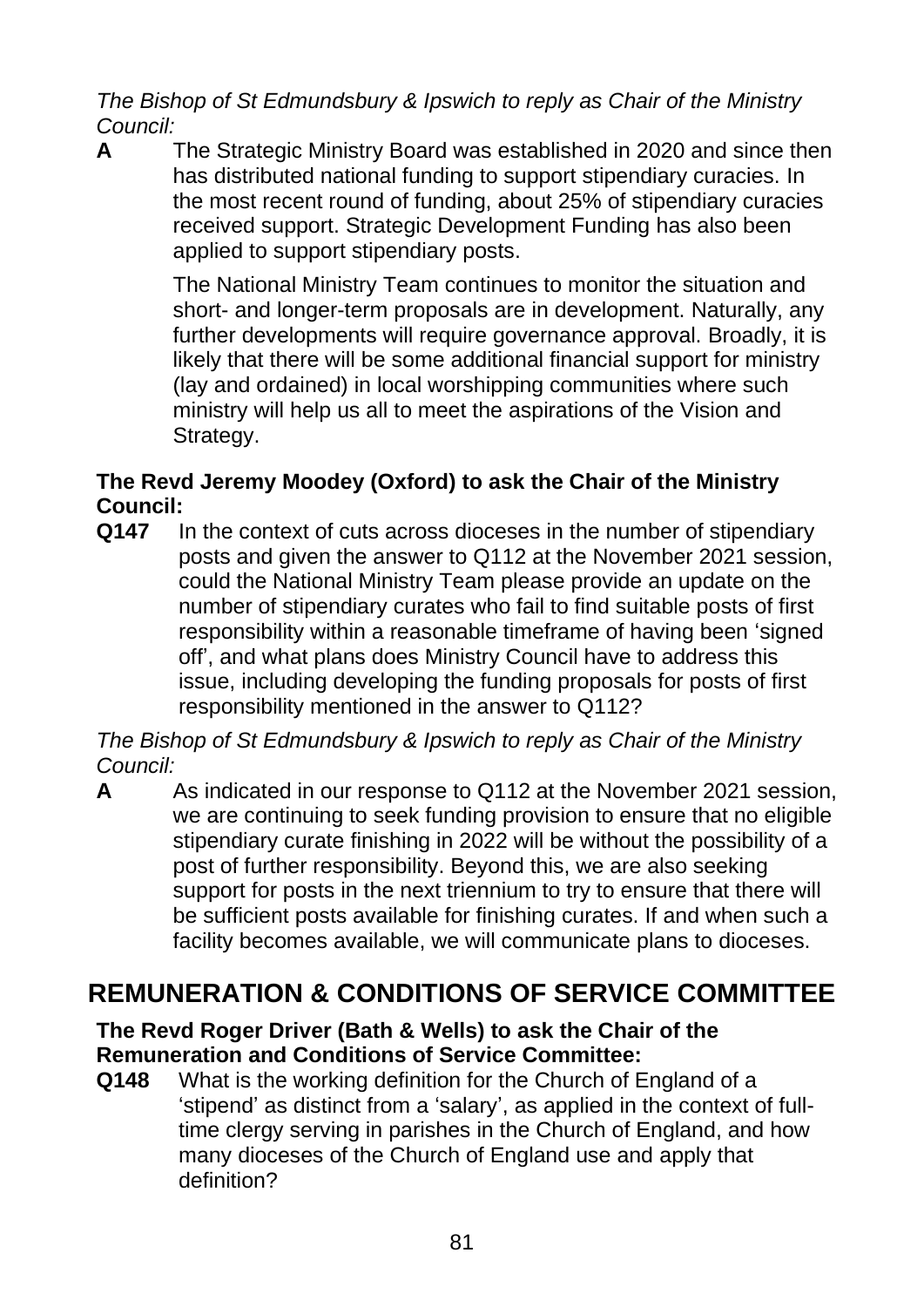*The Bishop of Hereford to reply as Chair of the Remuneration and Conditions of Service Committee:*

**A** As the remuneration review report suggests, a stipend is generally seen as a payment to enable ministry and applies to office holders who are provided with a house for the better performance of their office. Full time stipendiary office holders on common tenure are entitled to receive not less than the National Minimum Stipend. By contrast, a salary is more likely to accommodate an element of reward and will usually be paid to someone who is an employee and who is not provided with a house. This understanding seems to be shared by most if not all dioceses. However, given the varying financial circumstances of clergy and the varying nature of the roles they perform, there is inevitably a degree of flexibility around the application of any definition.

#### **The Revd Roger Driver (Bath & Wells) to ask the Chair of the Remuneration and Conditions of Service Committee:**

**Q149** With increasing numbers of advertised posts for work in parishes advertised as 'half-time' Stipend, how many hours and/or days work each week constitutes 'half-time', and Under Clergy Terms and Conditions of Service, with the aspiration that fair and transparent terms and conditions of service contribute to well-being at work, to what extent can 'The Ecclesiastical Offices Terms of Service Legislation Measure (2009)' be applied to 'half-time' Stipend Parish positions, and if there is a difference in application between a fulltime stipend Parish post holder what are those differences?

*The Bishop of Hereford to reply as Chair of the Remuneration and Conditions of Service Committee:*

**A** RACSC is currently consulting on draft guidance to provide additional clarity and consistency for clergy who hold office on a part time basis. A half-time post would normally be equivalent to three days. Most of the legal provisions apply equally to full-time clergy and those holding part-time office.

> As office holders, clergy determine their own working patterns and are responsible for managing expectations about their availability, and not over-working. There are no defined hours nor a specified maximum. All office holders are entitled to a rest period of not less than 24 hours in a week. Clergy who are not full time are only entitled to a house if they are incumbents or if it is specified in their statement of particulars. Half time office holders often receive a half stipend, but, where a house is provided, some dioceses reduce the stipend to take account of this.